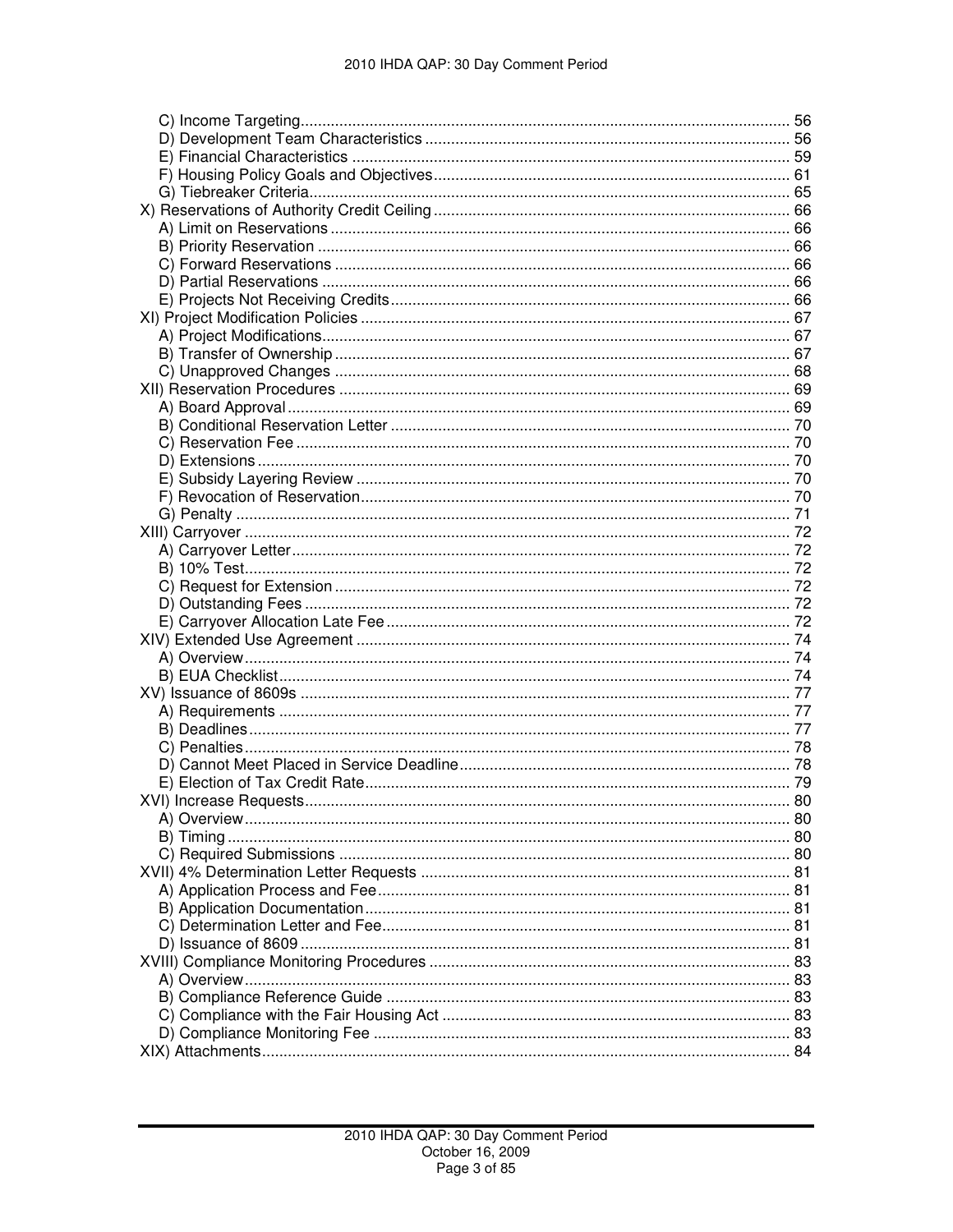## **I) Executive Summary**

The Authority is pleased to announce the release of the draft 2010 QAP. Below is a summary of some of the notable sections of the QAP.

## **A) Preliminary Application**

A new requirement for the 2010 QAP is the submission of a Preliminary Application prior to the submission of a complete Application. The goal of the Preliminary Application is to provide feedback regarding the Authority's assessment of the appropriateness of a Project's site and market. The Preliminary Application will include basic information regarding the Project location, the Project concept and design, and the tenant population. The evaluation of the Preliminary Application will involve the assessment of the Project's proposed location and an internal market assessment. The Preliminary Application must be reviewed and approved by the Authority before an applicant will be eligible to submit an Application.

## **B) Mandatory Requirements**

The Authority's mandatory Application requirements that all Applications must meet have been broadened in the 2010 QAP. The areas with more stringent mandatory requirements include environmental information, financial underwriting standards, required Project amenities, and development team experience. In addition, the Authority has added a housing policy objective requiring 10% of the units in all Projects receiving an Allocation of Tax Credits be reserved for 30% AMI Supportive Housing Populations.

## **C) Set- Asides**

Applications will be evaluated within the following four geographic areas: the City of Chicago (with a separate Allocation for Chicago Housing Authority Projects), the six-county Chicago metro area, other State metropolitan areas, and the remainder of the State. In addition, the Authority will set aside Tax Credits to address certain designated statewide housing policy goals.

## **D) Scoring Criteria**

The competitive scoring categories have been revised and expanded to target Projects best serving the housing needs of Illinois residents.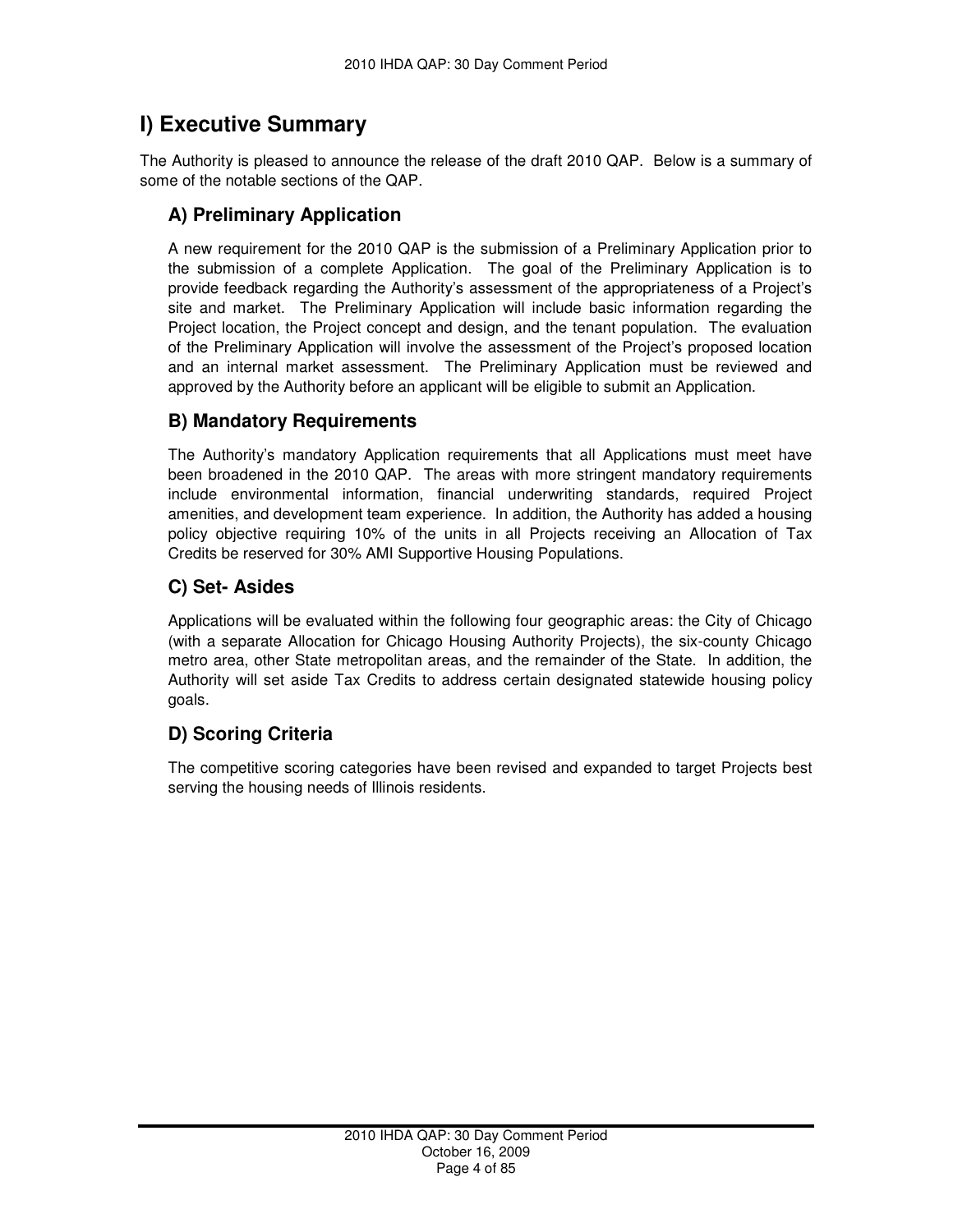## **II) Definitions**

The following capitalized terms used in this QAP shall have the following definitions:

| "Allocation"                  | shall mean the award of Tax Credits to a Project pursuant to<br>Section 42. An Allocation may be made pursuant to a Carryover<br>Allocation Letter or the issuance of IRS Form(s) 8609.                                                                                                                                                                                                     |
|-------------------------------|---------------------------------------------------------------------------------------------------------------------------------------------------------------------------------------------------------------------------------------------------------------------------------------------------------------------------------------------------------------------------------------------|
| "AMI"                         | shall mean the median income of the County in which the Project<br>is located, or the metropolitan statistical area of Chicago, or the<br>metropolitan statistical area of St. Louis, adjusted for family size,<br>as such adjusted income and median income for the area are<br>determined from time to time by HUD for purposes of Section 8<br>of the United States Housing Act of 1937. |
| "Application"                 | shall mean an entire set of required and requested documents,<br>in paper and electronic form, as prescribed in this QAP and<br>submitted by an Owner to the Authority.                                                                                                                                                                                                                     |
| "Authority"                   | shall mean the Illinois Housing Development Authority.                                                                                                                                                                                                                                                                                                                                      |
| "Board"                       | shall mean the Members of the Authority.                                                                                                                                                                                                                                                                                                                                                    |
| "Carryover Allocation"        | shall mean the Allocation for a Project which is not expected to<br>be Placed in Service in the year of the initial Allocation, made<br>pursuant to the provisions of Section 42(h)(1)(E) of the Code.                                                                                                                                                                                      |
| "Carryover Allocation Letter" | shall mean the letter from the Authority to an Owner making a<br>Carryover Allocation for that Owner's Project.                                                                                                                                                                                                                                                                             |
| "Code"                        | shall mean the Internal Revenue Code of 1986, as amended,<br>and the regulations, notices, revenue rulings and other official<br>pronouncements promulgated under it, all as they may be<br>amended from time to time.                                                                                                                                                                      |
| "Compliance Period"           | shall mean the period, as defined in Section 42(i)(1) of the Code,<br>during which a Project must comply with the occupancy<br>restrictions (both income and rent) of Section 42.                                                                                                                                                                                                           |
| "Credit Ceiling"              | shall mean the amount of Tax Credits available for Allocation by<br>the Authority for any calendar year, as provided in Section 42.                                                                                                                                                                                                                                                         |
| "Credit Period"               | shall mean with respect to any building in a Project, the period of<br>ten taxable years beginning with the taxable year in which such<br>building is Placed In Service or, at the election of the Owner, the<br>following taxable year.                                                                                                                                                    |
| "Determination Letter"        | shall mean the letter from the Authority to an Owner evidencing a<br>determination by the Authority that a Project being financed with<br>the proceeds of tax-exempt bonds satisfies the requirements the<br>QAP and Section 42(m)(1)D of the Code.                                                                                                                                         |
| "Elderly Housing"             | shall mean housing (i) intended for, and solely occupied by,<br>persons age 62 or older; or (ii) intended and operated for                                                                                                                                                                                                                                                                  |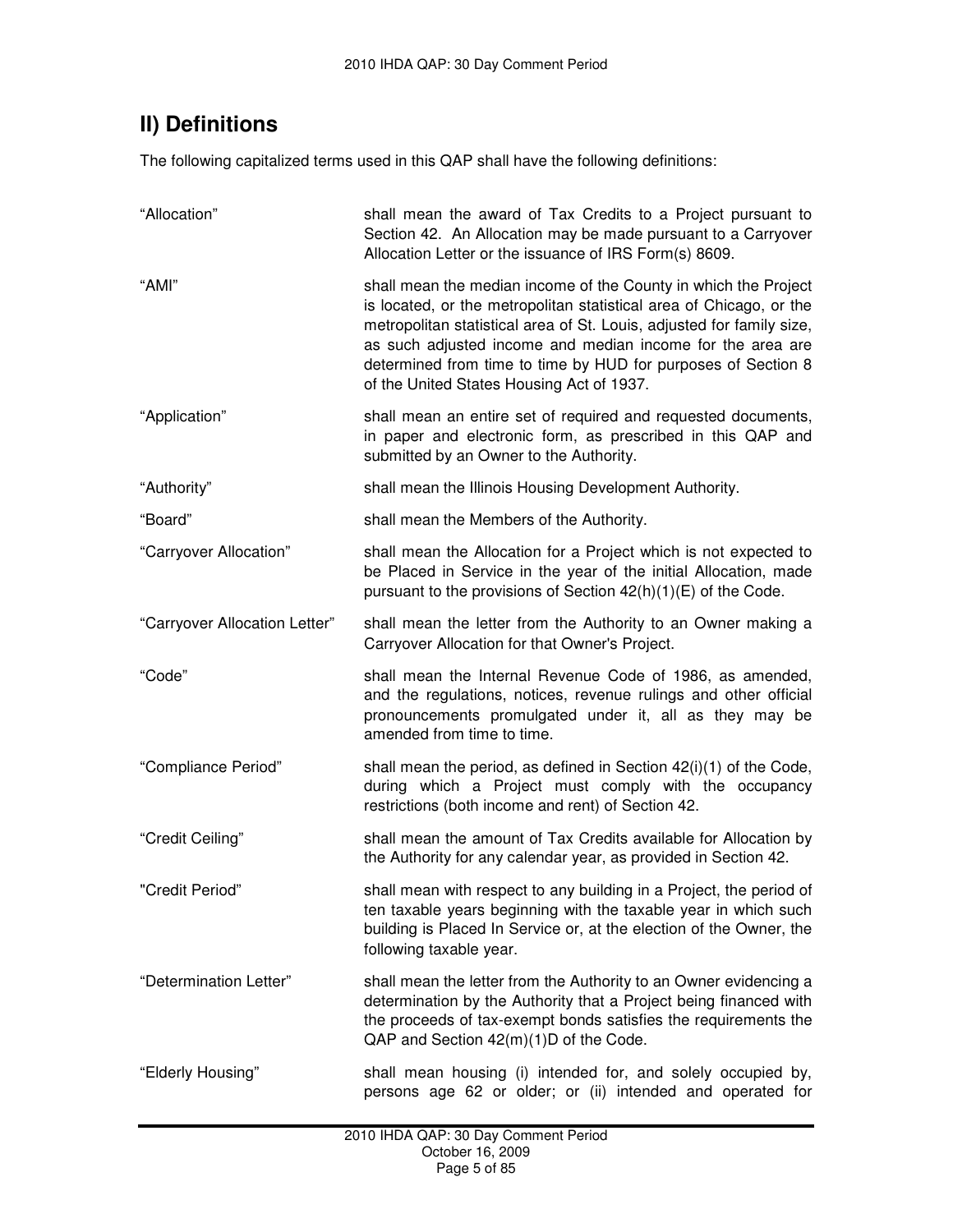occupancy by at least one person age 55 years or older per unit, and at least 80% of units within the Project are so occupied, when such housing also provides "Elderly Services," as defined herein; or (iii) provided for under any state or federal program that HUD has determined is specifically designed and operated to assist elderly persons (as defined in the state or federal program).

- "Elderly Services" shall mean two or more of the following: social and recreational programs, continuing education, information and counseling, recreation, homemaker, outside maintenance and referral services, an accessible physical environment, emergency and preventive health care programs, congregate dining facilities, transportation to facilitate access to social services and facilities available to them.
- "Extended Use Agreement" shall mean the Tax Credit Extended Use Agreement by and between the Authority and the Owner, which is binding upon the Owner and all successors to the Owner, and which requires that the Project comply with the requirements of Section 42, the QAP, the Application and the Authority.
- "Extended Use Period" shall mean the period during which a Project must comply with the occupancy restrictions (both income and rent) of Section 42, given an Owner's election or indication on the Application, as set forth in the Extended Use Agreement and as defined in and subject to the requirements, terms and conditions set forth in Section 42(h)(6)(D).
- "Extremely Low Income" shall mean a household income that falls between 15% and 30% of the AMI for the area in which a Project is located.

"HUD" shall mean the United States Department of Housing and Urban Development

- "Identity of Interest" shall mean the existence of any of the following conditions:
	- When one or more of the officers, directors, stockholders, members, or partners of the Owner is also an officer, director, stockholder, member, or partner of any other Participant;
	- When any officer, director, stockholder, member or partner of the Owner has any financial interest whatsoever in any other Participant;
	- When any Participant advances any funds to the Owner;
	- When any Participant provides and pays, on behalf of the Owner, the cost of any architectural services or engineering services other than those of a surveyor, general superintendent, or engineer employed by any other Participant in connection with its obligations under its contract with the Owner;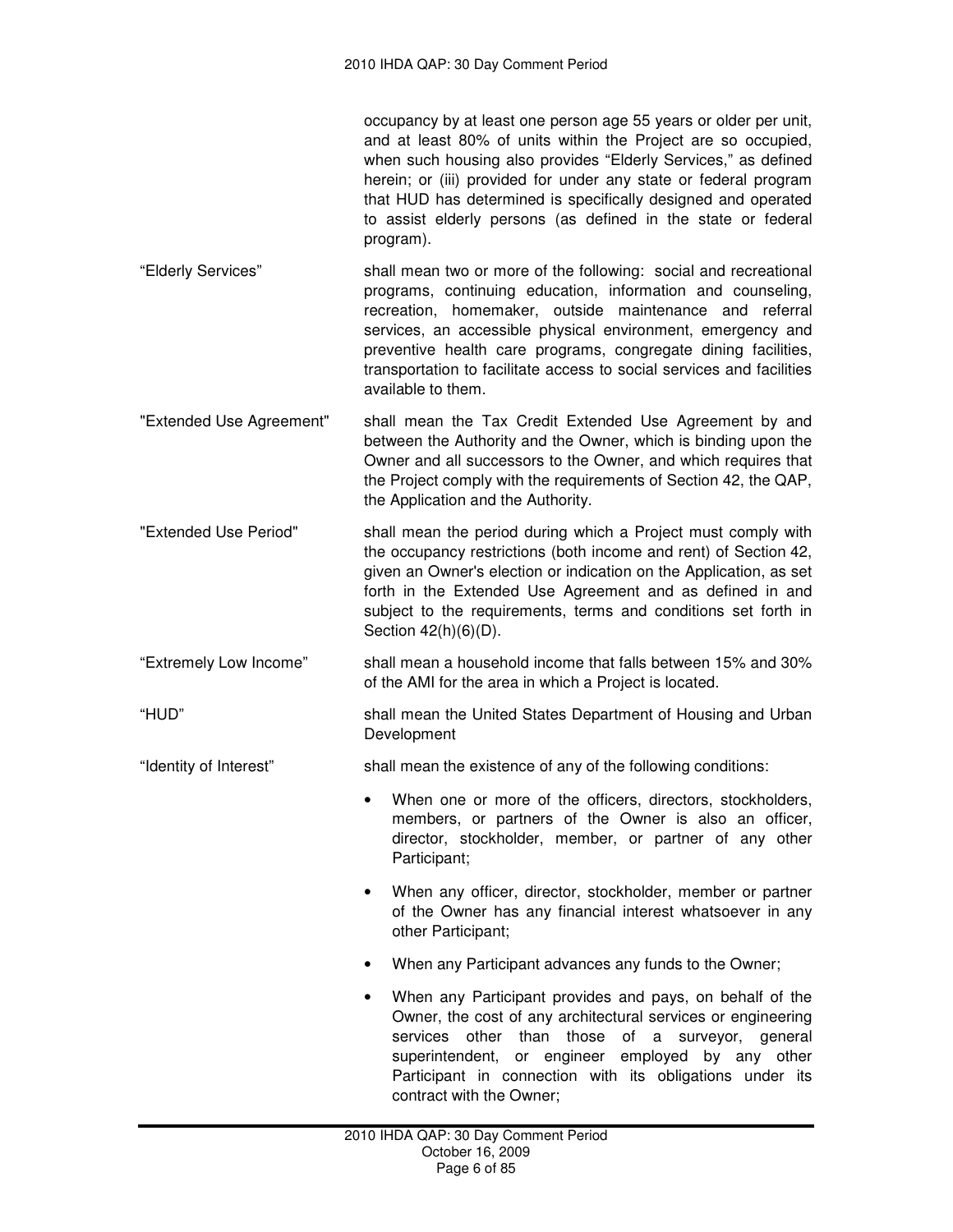- When any Participant takes stock or any interest in the Owner entity as part of the consideration to be paid him/her;
- "Illinois Disaster Tax Credits" shall mean Tax Credits as authorized by the Emergency Tax Extenders and Alternative Minimum Tax Relief Act of 2008 (public law number 110-343).
- "IRS" shall mean the Internal Revenue Service
- "Low Income" shall mean a household income that is less than or equal to 60% of the AMI for the area in which a Project is located.
- "Material Participation" shall mean the regular, continuous and substantial involvement in the operation of the development throughout the Compliance Period, as defined in Section 469(h) of the Code and the regulations promulgated under the Code, codified at 26 CFR § 1.469-5T.
- "Owner" shall mean the duly formed, validly existing single purpose entity that owns or will own the Project and that has applied for Tax Credits pursuant to this QAP. The Owner includes all individuals and entities of which the ownership entity is comprised. From time to time the Authority may refer to the term "Sponsor" in connection with the ownership of, or in connection with an Application for, a Project. The term "Sponsor" shall mean a duly formed, validly existing entity that has created or controls the Owner of the Project.
- "Participants" shall mean the members of the development team, including Owner, general contractor, architect, property manager, consultants, and syndicators proposed to be involved with the Project.

"Placed in Service" shall have the following meaning, based on the Project type:

New construction Projects: A building is determined to be Placed in Service when the first unit is ready for occupancy.

Rehabilitation Projects: The Placed in Service date for a rehabilitation building is the date established by the Owner at the end of any 24-month period within which the Tax Credit rehabilitation expenditure threshold (the greater of \$3,000 per Low Income unit or 10 percent of acquisition cost) has been satisfied.

Acquisition Projects: An existing building is normally Placed in Service upon it acquisition. However, if the building is not in habitable condition, it will not be Placed in Service until restored. Note, however, that even though an occupied building is Placed in Service when it is acquired, its Credit Period cannot begin until the beginning of the Credit Period for the related rehabilitation expenditures.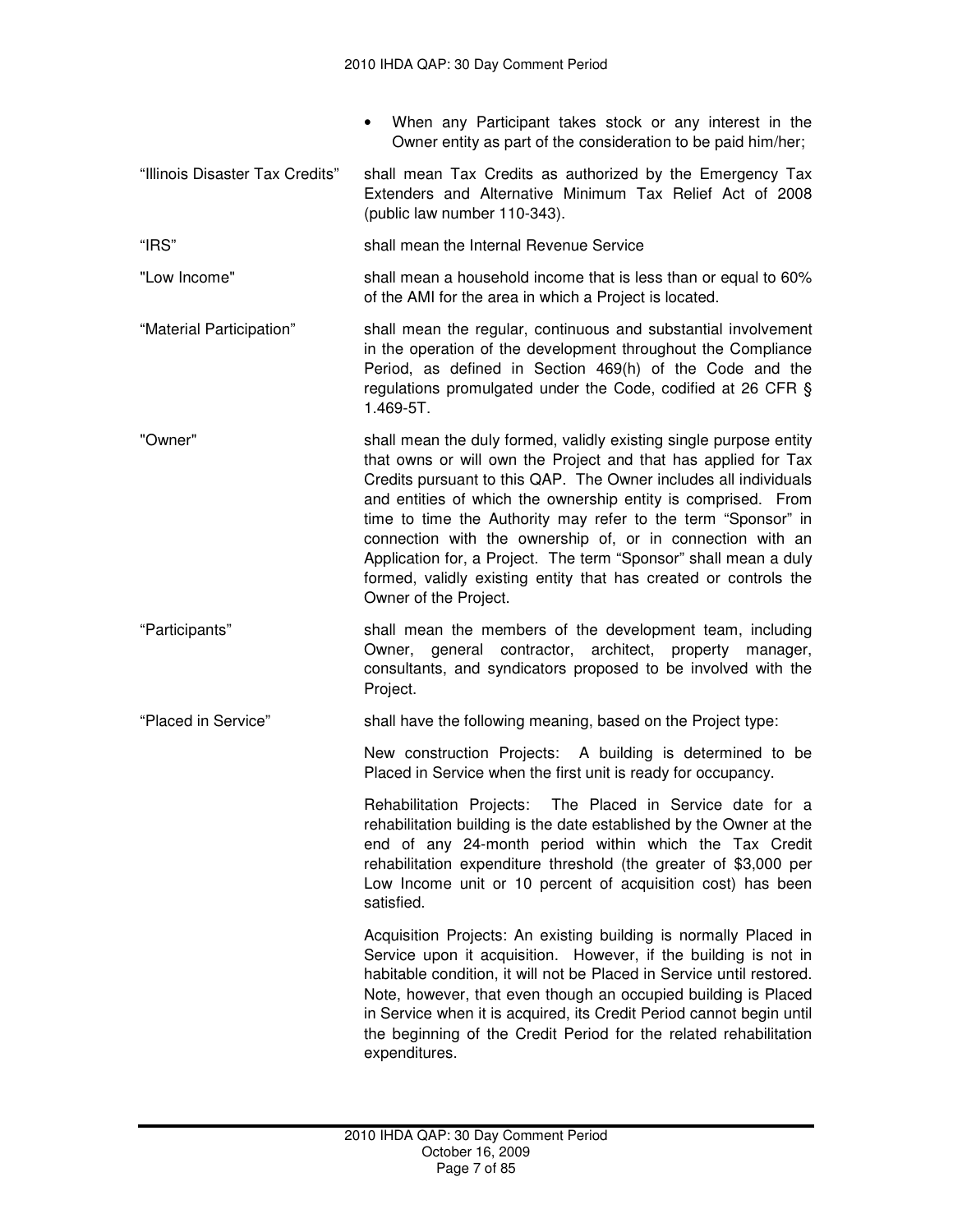- "Preliminary Application" shall mean an entire set of required and requested documents for an initial site and market assessment, in paper and electronic form, as prescribed in this QAP and submitted by an Owner to the Authority.
- "Project" shall mean an existing or proposed qualified Low Income housing project, as defined in Section 42, that satisfies, or will satisfy, all of the requirements of the QAP and the Authority.
- "QAP" shall mean the Qualified Allocation Plan, as required under Section 42.
- "Reservation" shall mean the specific amount of Tax Credits reserved for a Project, as evidenced by a Reservation Letter, which the Authority may allocate to the Project.
- "Reservation Letter" shall mean the letter from the Authority to an Owner conditionally binding the Authority to make an Allocation of Tax Credits in a specific amount for that Owner's Project.
- "Section 42" shall mean Section 42 of the Code and the regulations and revenue rulings promulgated under it, all as they may be amended from time to time.
- "SLF" shall mean a Supportive Living Facility under the Supportive Living Program for the frail elderly, administered by the Illinois Department of Healthcare and Family Services.
- "Tax Credits" shall mean federal low income housing tax credits, as authorized by Section 42 and Illinois Disaster Tax Credits.
- "Ten Percent (10%) Test" shall mean ten percent (10%) of the reasonably expected basis as defined in Section 42.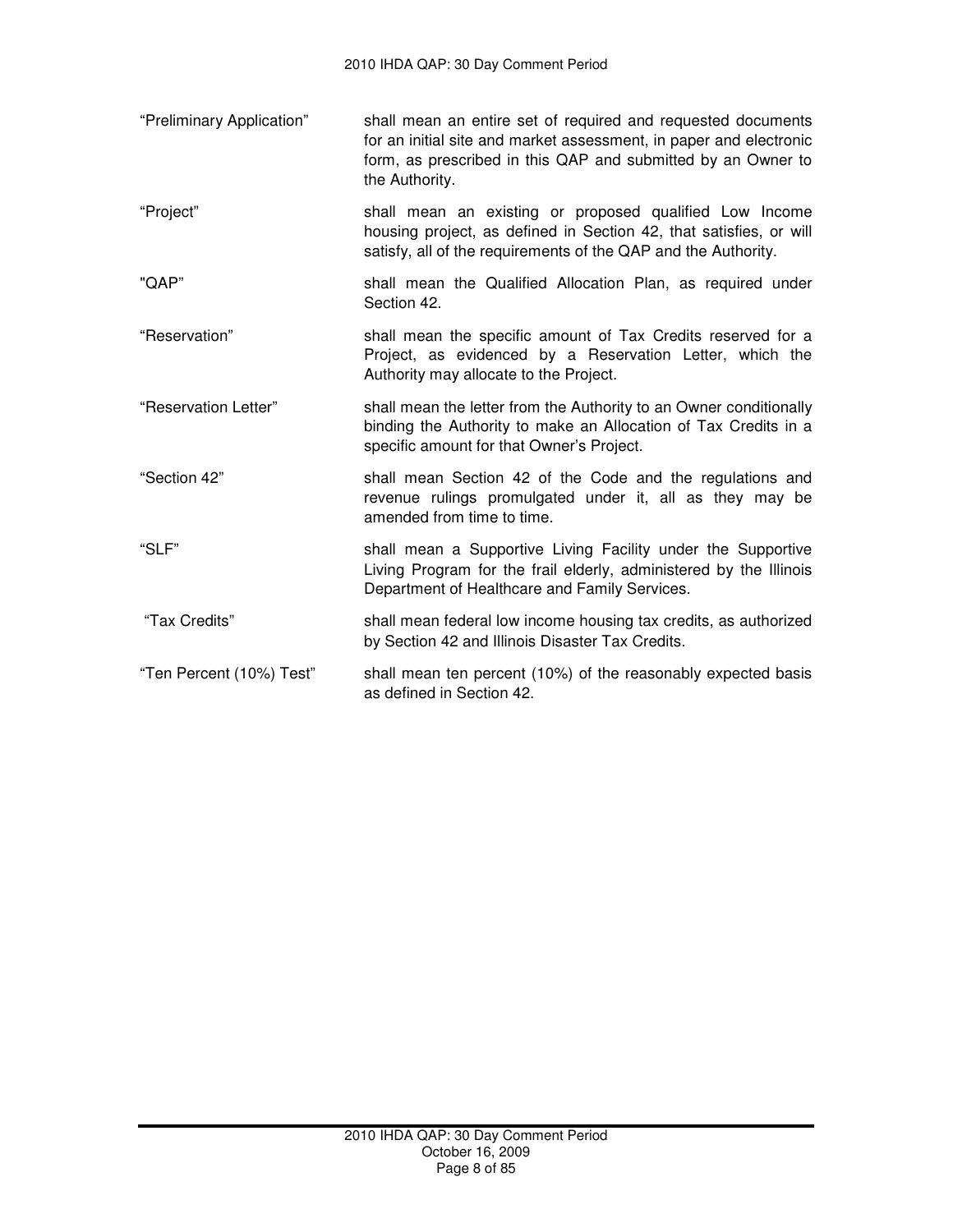## **III) Introduction**

The mission of the Authority is to finance the creation and the preservation of affordable housing throughout the State of Illinois in order to increase the supply of decent and safe places for people of low or moderate means to live.

The Tax Credit program was created by the United States Congress in 1986 to promote the development of affordable housing for low income individuals and families. The IRS regulations for the Tax Credit program are found under Section 42 of the Code of 1986, as amended.

The Authority is the allocating agency for the Tax Credit program in the State of Illinois. Pursuant to Section 42 of the Code, the Authority is required to publish a QAP describing how it intends to award Tax Credits. The Authority will administer the Tax Credit program as set forth herein.

The 2010 QAP is the result of an extensive public dialogue between the Authority, for- and nonprofit affordable housing developers, consultants, Tax Credit syndication firms, affordable housing advocates, and a host of other professionals involved in the affordable housing industry. The Authority's goal is to utilize the allotment of Tax Credits to the maximum extent possible for the construction and rehabilitation of viable affordable housing developments.

Section 42(m) of the Code requires the Authority to include the following items in the annual QAP:

- Selection criteria for projects receiving Tax Credit Allocations
- Preference for projects serving the lowest income tenants
- Preference for projects serving qualified Low Income tenants for the longest period of time
- Preference for projects located in Qualified Census Tracts, the development of which will contribute to a concerted community revitalization plan
- Additionally, Section 42(m) states that the selection criteria must take into consideration the following project, community, or development team attributes:
- Project location
- Housing need characteristics
- Project characteristics, including whether the project involves the use of existing housing as part of a community revitalization plan
- Sponsor characteristics
- Tenant populations with special housing needs
- Public housing waiting lists
- Projects intended for eventual tenant ownership
- Tenant populations of individuals with children
- The energy efficiency of the project
- The historic nature of the project

The intent of the QAP is to set forth the criteria that the Authority will consider in evaluating Projects applying for an Allocation of Tax Credits. The fact that a Preliminary Application or an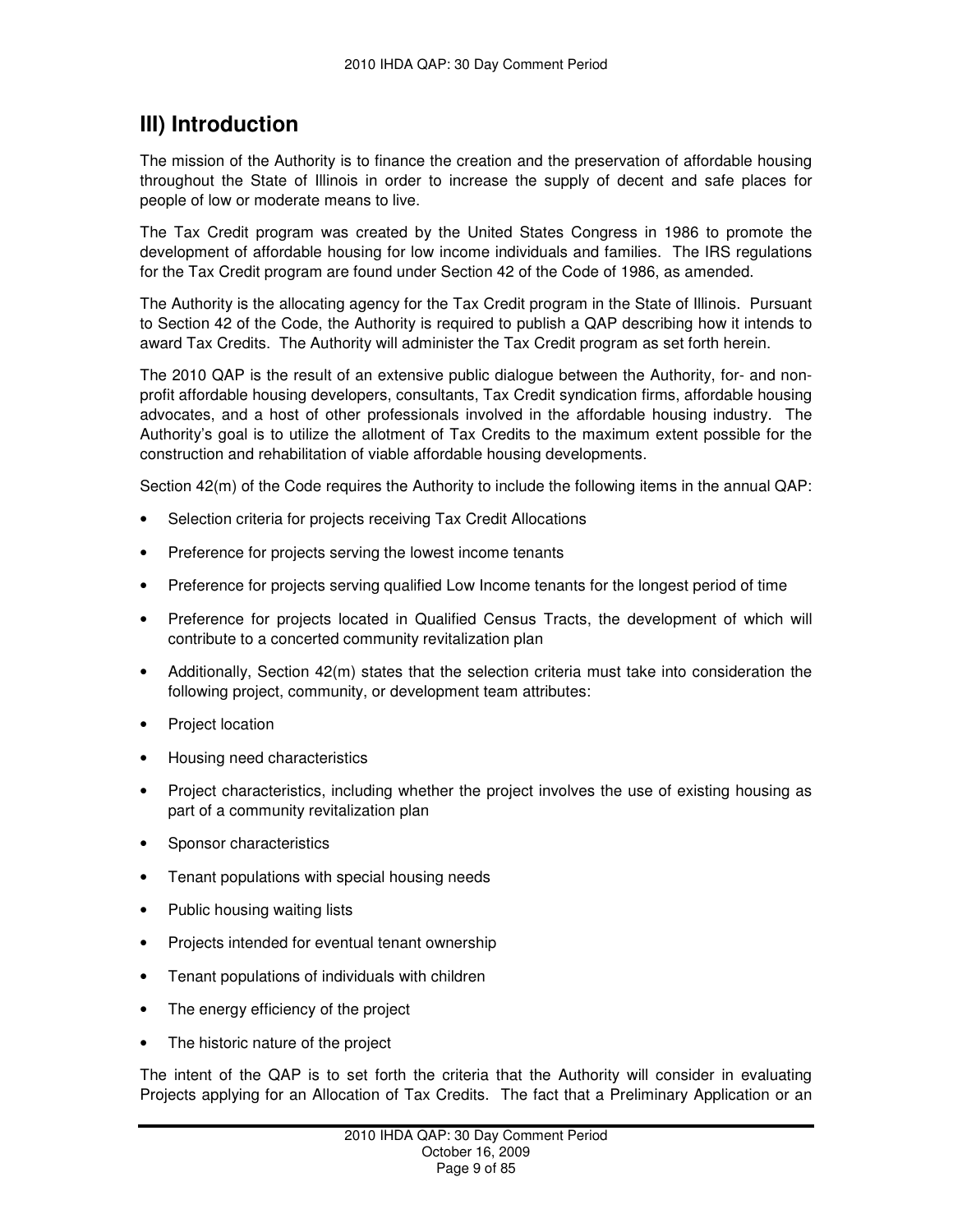Application is accepted for processing or that a Project receives a Reservation or Allocation of Tax Credits shall not be construed to be a representation or warranty by the Authority as to the feasibility, viability, or lack thereof, of any Project.

## **A) Authority Priorities**

Executive Order 2003-18, issued on September 16, 2003, established the first statewide comprehensive housing initiative and appointed the Housing Task Force to improve the planning and coordination of the State of Illinois' housing resources. Six underserved populations were identified in the Executive Order:

- Low-income households (with particular emphasis on households earning below 30% of area median income)
- Low-income seniors
- Low-income persons with disabilities
- Homeless persons and persons at-risk of homelessness
- Low- and moderate- income persons unable to afford housing near work or transportation
- Low-income persons residing in existing affordable housing that is in danger of being lost or becoming unaffordable

## **B) General Provisions**

#### **1) Public Comment Period**

The QAP is subject to a 30-day public comment period. Opportunities to review the QAP are announced via posting on the Authority website, mailing to interested parties upon request, stakeholder meetings, public hearings, and an announcement(s) published in the Chicago Tribune. The Authority accepts written comments either through letters or email to Shelly Tucciarelli at stucciar@ihda.org or through testimony at the scheduled public hearings.

## **2) Governor's Approval**

This QAP shall be effective when approved by the Governor of the State.

#### **3) Amendments and/or Waivers to the QAP**

The Authority reserves the right to amend, modify, or withdraw provisions contained in the QAP, and/or update the QAP, including attachments, at any time and may waive the application of any or all requirements when changes are necessary to administer the Tax Credit program, subject to public notice requirements.

## **4) Code Changes Affecting the QAP**

If, as a result of changes in the Code or otherwise, the IRS finds that any part of this QAP is not in compliance with Section 42, only that non-compliant part shall be considered as being out of compliance with Section 42.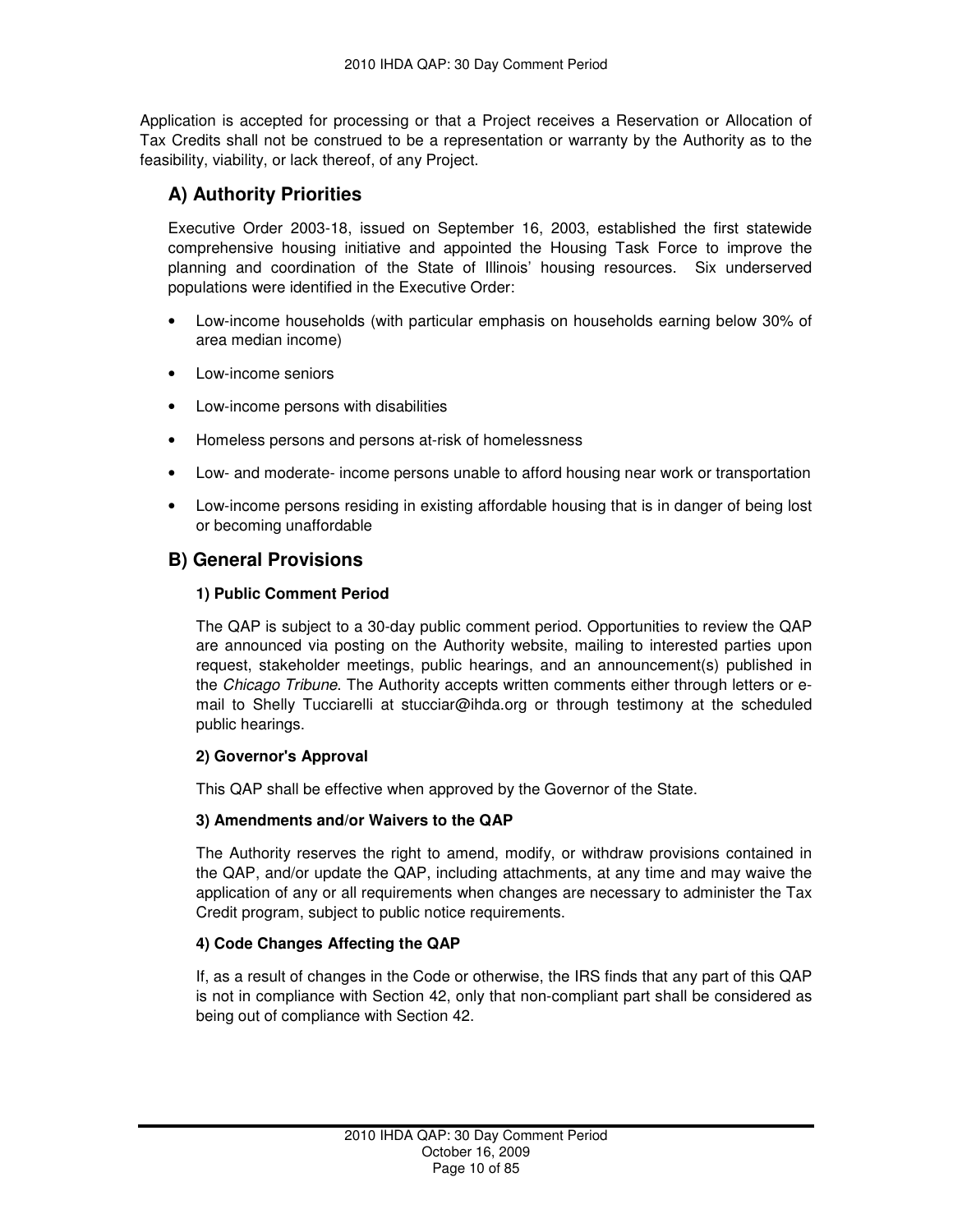#### **5) Compliance with Federal and State Laws**

The Authority's review of an Application is solely for its own purposes and the Owner of a Project may not rely upon the Authority's review as evidence of such Project's compliance with federal or State law. The Authority's Allocation of Tax Credits for a Project shall not constitute a representation or warranty that the Project complies with Section 42 or any other laws and regulations governing Tax Credits including, but not limited to, the Fair Housing Act. The Owner is responsible to ensure that the Project complies with such laws and regulations. If the IRS disallows the Tax Credits for a Project, those Tax Credits may revert to the Authority for Reservation for and Allocation to other Projects.

#### **6) Outside Legal Counsel**

When the Authority deems it necessary to consult with outside legal counsel regarding Project-specific issues, such Project's Owner will be notified and will be responsible for payment for such legal services.

## **C) Application Disclosures**

Owners are advised of the following:

#### **1) Sharing of Information with Third Parties**

The Authority shall have the right at any time without any further consent from, or notice to, the Owner, or any other party, to discuss or communicate and disseminate any information concerning the Owner or the Project with any third party, including, without limitation, any general or limited partner, member, or shareholder of the Owner or any entity or individual comprising any part of Owner's ownership structure, or any party providing any funds to or on behalf of the Owner or Project.

#### **2) Sharing of Information with the IRS and Other Governmental Entities**

The Authority, the IRS and/or other governmental entities may exchange information submitted by Owners to the Authority, the IRS and/or other governmental entities, or generated by the Authority and/or the IRS and/or other governmental entities, in connection with their Projects.

#### **3) Rural Housing Service Projects**

The Authority and the Rural Housing Service, an agency of the United States Department of Agriculture ("RHS") (formerly, Farmers Home Administration ("FmHA")), may exchange information submitted by the Owners to the Authority and/or RHS, or generated by the Authority and/or RHS, in connection with their Projects.

#### **4) Disclosure of Information Pursuant to the Illinois Freedom of Information Act**

The Application is subject to the Illinois Freedom of Information Act (5 ILCS 140) and all or part of such submission may be open to public inspection or copying. Any claim that the information submitted is exempt from disclosure must (i) be made as part of the submission; (ii) identify the information alleged to be exempt; (iii) reference the specific statutory basis for the claimed exemption; and (iv) provide an explanation as to why the information meets the requirements of the exemption. The Authority will determine whether such exemption applies.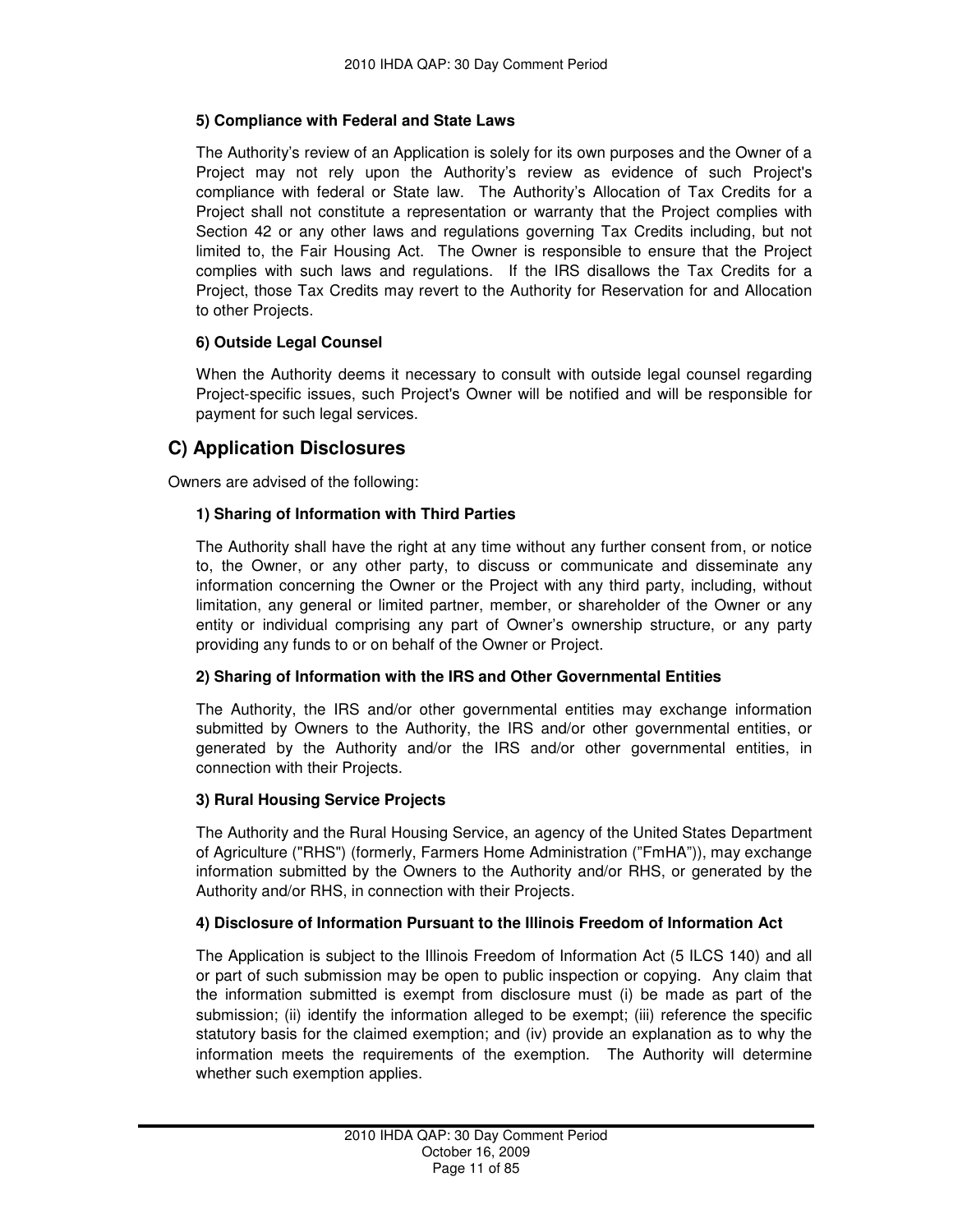#### **5) Notification of Elected Officials**

The Authority will send notification letters of its receipt of an Application, along with copies of the relevant sections of the Application and a copy of this QAP, to the chief elected executive official (or an equivalent official) of the local jurisdiction in which the Project is to be located. That official will have thirty (30) days from the date of notification to submit written comments on the Project. A copy of this notification letter will be sent to the applicant and will serve as the Authority's confirmation of receipt of the Application.

### **D) Owner Knowledge of Section 42**

The Tax Credit program is a regulated and highly complex program. Final interpretations of certain rules and regulations governing various aspects of the program have not been issued by the U.S. Department of Treasury, especially as related to the provisions in the Housing and Economic Recovery Act of 2008 enacted on July 30, 2008, and the American Recovery and Reinvestment Act of 2009. As such, additional requirements or conditions applying to the Tax Credit program may be forthcoming. It is the responsibility of the Owner to be knowledgeable of Section 42 of the Code, regulations and administrative documents (rulings, notices, and procedures), and all relevant materials published by the IRS. It is strongly suggested that prospective Owners interested in the Tax Credit program contact their tax accountant and/or attorney prior to the development of Projects under the Tax Credit program. While the Authority will strive to assist those Owners applying for an Allocation of Tax Credits, the Authority will not provide tax or legal advice.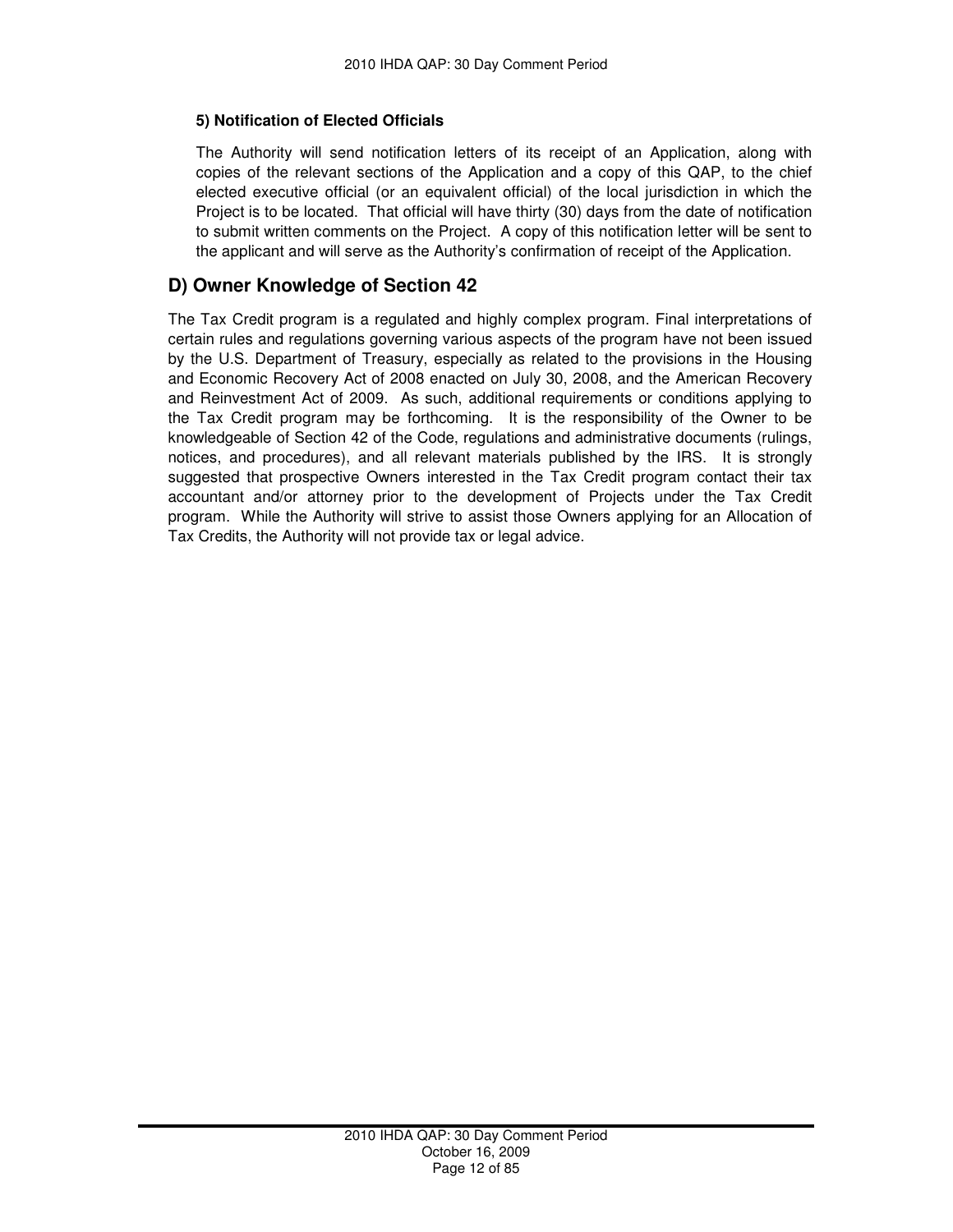## **IV) Tax Credit Information**

## **A) Amount of Authority Credit Ceiling in 2010**

As of the date on which this QAP becomes final, the Authority anticipates having approximately \$35,040,263 in 2010 Tax Credits available for Allocation. In accordance with Section 42 and Treasury Regulation 1.42 - 14, the Credit Ceiling consists of:

- \$29,673,595 in per capita Tax Credits, based on the factor \$2.30 multiplied by the Illinois estimated population of 12,901,563 (based upon IRS Notice); and,
- \$12,122,168 in 2010 Illinois Disaster Tax Credits, based on the factor of \$8 multiplied by the estimated affected population of 1,515,271 (based upon IRS notice); less
- \$6,755,500 in per capita Tax Credits allocated directly to the City of Chicago.

The total amount of Tax Credits available for Allocation in 2010 is subject to change. Additional Tax Credits may become available if Projects that received Allocations in prior years return Tax Credits to the Authority. Additional Tax Credits also may become available if Tax Credits from the national pool are allocated to the State of Illinois.

## **B) Maximum Tax Credit Reservation**

The maximum Reservation for any single Project, including scattered-site Projects, will be 8% of the per capita Tax Credits allocated to the Authority, or approximately \$1,800,000, in calendar year 2010. Projects that apply under the Illinois Disaster Tax Credit set-aside are exempt from this limit.

The Authority reserves the right to limit the maximum Reservation for any one Owner with multiple Applications in a given year.

## **C) Tax Credit Calculation Method**

The applicable percentage is nine percent (9%) for any non-federally-subsidized building, as defined in Section 42, which is Placed in Service after July 30, 2008, and before December 31, 2013.

The applicable percentage for a federally-subsidized building, including those financed through the issuance of tax-exempt bonds, changes on a monthly basis as determined by the U.S. Treasury.

The Authority will determine the amount of Tax Credits that the Project is eligible to receive using both the qualified basis method (using 9% and 3.50% as the applicable percentage) and equity gap methods (using a market rate as the multiplier).

The amount of Tax Credits that will be allocated will not exceed the amount necessary to make the project economically feasible, as determined by the Authority.

See Attachment 1 "Sample Calculation of Both Methods" for a sample calculation of both of these calculation methods.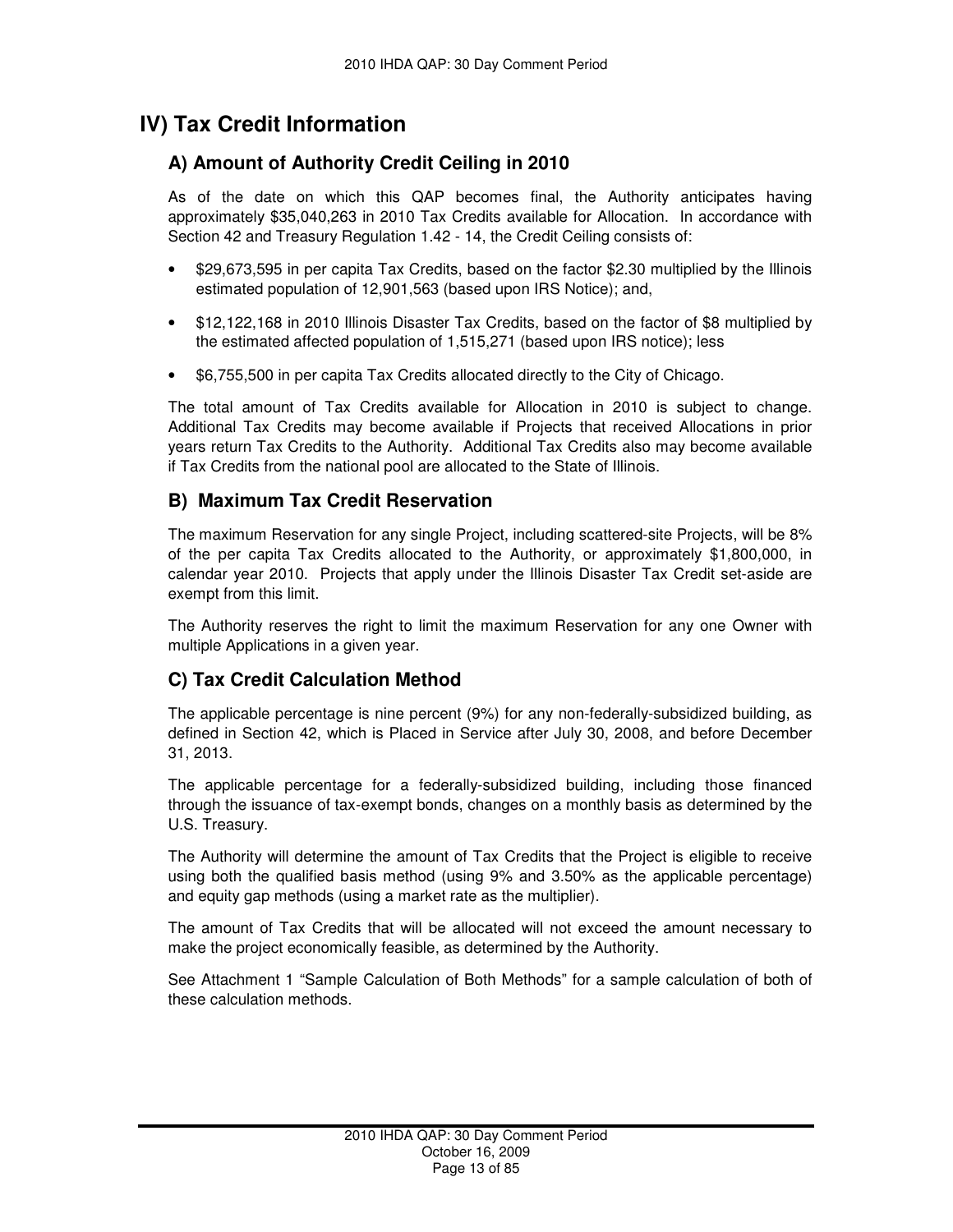## **D) Tax Credit Boost**

Projects located in a Qualified Census Tract are eligible for a thirty percent (30%) boost (a "Boost") to the eligible basis of the Project. See Attachment 2 "Qualified Census Tracts" for a listing of the eligible areas.

The Housing and Economic Recovery Act of 2008 provides that the Authority may also provide up to a 30% Boost to the eligible basis of a Project in order to make the Project financially feasible. The increase in the amount of Tax Credits awarded due to the Boost will be the minimum amount of Tax Credits required to achieve financial feasibility, as determined by the Authority. Therefore, an increase awarded due to the Boost may result in an amount less than the allowable thirty percent (30%) increase.

Eligibility for the Boost under this section will be determined by the Authority. The Boost may be awarded by the Authority to a Project at any time after Application but prior to the initial financial closing of a Project. Projects must meet all four criteria described below in order to be considered for the Boost.

- Meet at least one Governor's Affordable Housing Task Force priority as set forth in the Governor's Comprehensive Housing Plan;
- Receive a numerical ranking sufficient to be funded from the Authority's Credit Ceiling;
- Experience unforeseen difficulties in obtaining financing commitments such that they become financially infeasible; and
- Be located outside a Qualified Census Tract.

Once the Authority has determined that the Project is eligible for the Boost, the following selection criteria will be utilized by the Authority in awarding the Boost to Projects under this Section.

#### **1) High Cost Areas**

Projects where the eligible basis (without the Boost) would be a low percentage of the total development costs due to either high land costs or the necessity of extensive site preparation and/or off-site costs (the "Eligible Costs") may apply for a Boost of up to thirty percent (30%) of their eligible basis. The Authority will rank projects under this category according to the percentage of Eligible Costs in relation to total project cost (the "Ranking Percentile").

This formula is expressed in the following equation: Eligible Costs  $\div$  total Project cost = Ranking Percentile.

After ranking, the Authority will select those Projects which have the highest Ranking Percentile for the Boost.

#### **2) Affordable Housing Planning and Appeal Act ("AHPAA")**

Projects located in municipalities which are subject to or at risk of being subject to AHPAA may apply for a Boost of up to thirty percent (30%) of their eligible basis. A list of municipalities meeting this criterion can be found in Attachment 3 "AHPAA Municipalities".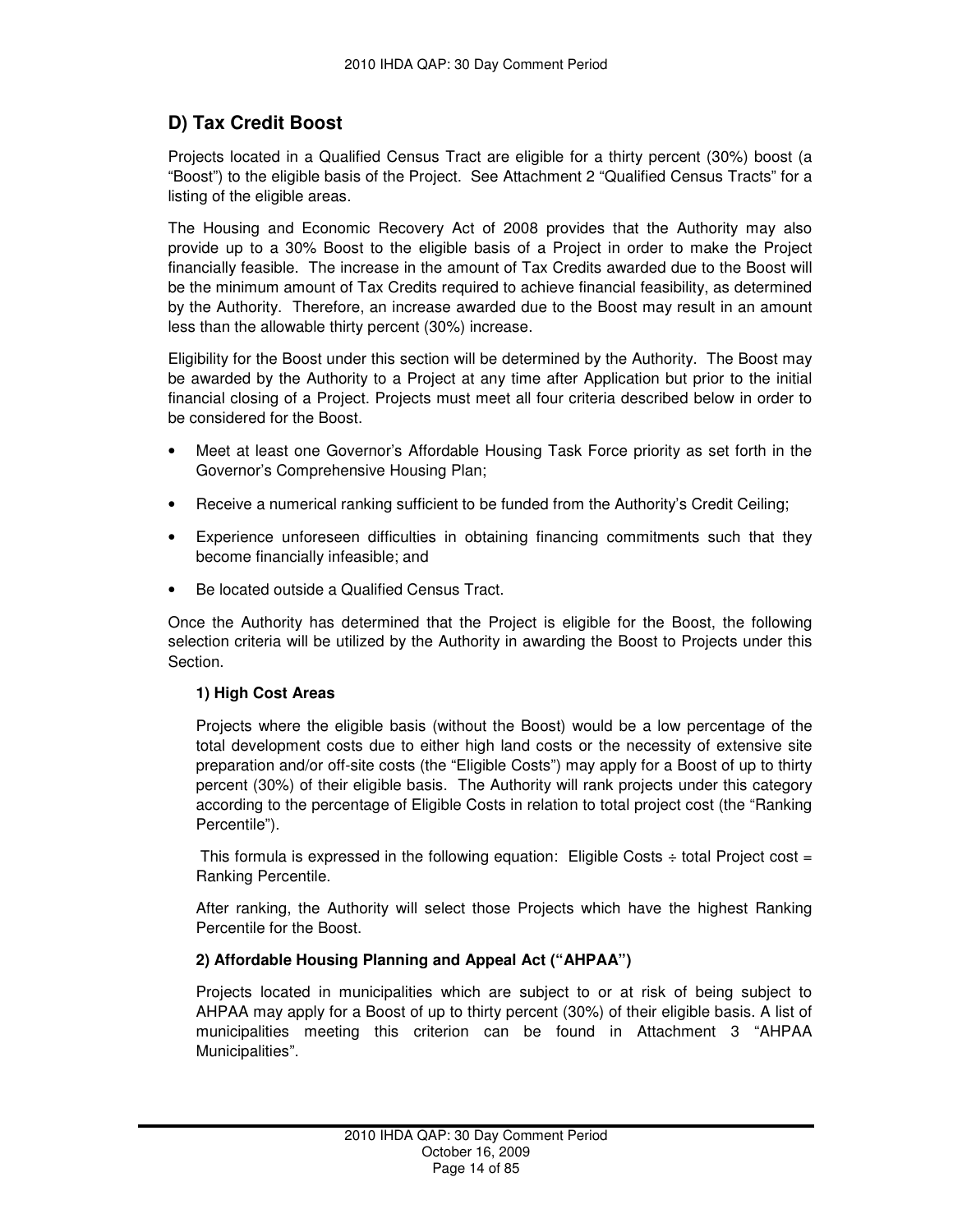#### **3) Supportive Housing Projects**

Projects that meet requirements to request points under the Supportive Housing Projects category in Section IX(F) may apply for a Boost of up to thirty percent (30%) of their eligible basis.

#### **4) 2010 Illinois Disaster Tax Credits**

Projects that apply under the Illinois Disaster Tax Credit Set-Aside are eligible for a Boost of up to thirty percent (30%) of their eligible basis.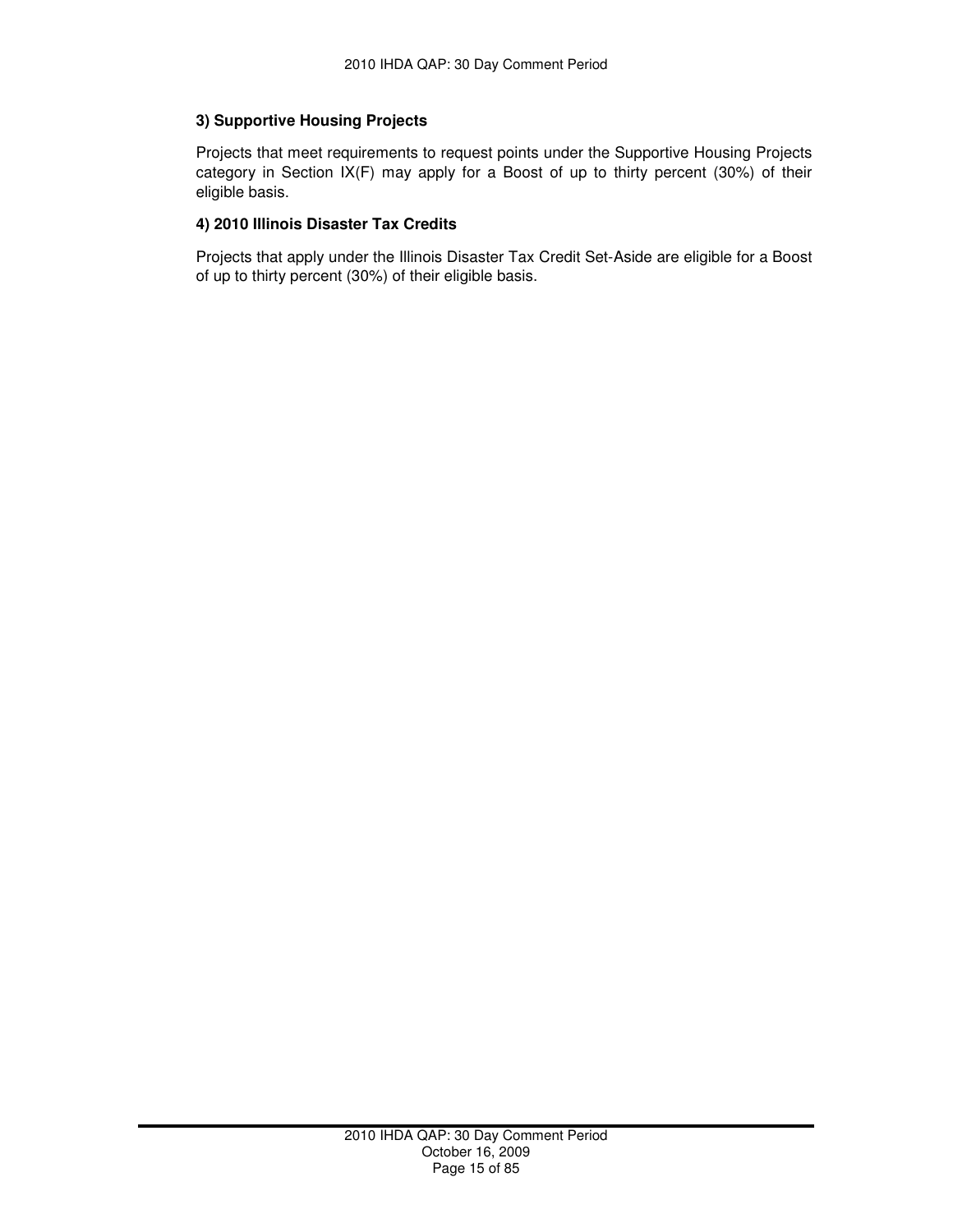## **V) Set-Asides**

### **A) Overview**

On an annual basis, goals will be established for allocating Tax Credits based on a Project's geographic region as reflected in the set-aside table. In addition, the Authority will reserve a portion of Tax Credits to allocate to Projects that are not awarded Tax Credits through the geographic regions.

These allocation goals are not absolute minimum or maximum amounts, but rather the anticipated approximate amount of Tax Credits to be awarded. Upon evaluating all projects and determining the most effective use of available Tax Credits, the Authority may choose to modify any of these allocation goals.

## **B) Geographic Tax Credit Set-Asides**

All Projects and Applications will be ranked and evaluated within the appropriate geographic set-aside based on Project location. Projects in each set-aside will be assigned a score through the competitive process. Tax Credits will be awarded to the highest ranking Projects within each setaside as guided by the annual allocation goals.

Notwithstanding anything to the contrary, the Authority may limit the number of Projects or amount of Tax Credits awarded to Projects in any set-aside, regardless of the Project's score and how its score relates to all other Projects.

In the event there are Tax Credits remaining in any of the geographic set-asides, those remaining Tax Credits will be allocated to other geographic set-asides according to the following order of priority: Non-Metro, Other Metro, Chicago Metro (subject to or at risk of being subject to AHPAA), Chicago Metro (not subject to nor at risk of being subject to AHPAA), City of Chicago, and Chicago Housing Authority.

For a list of municipalities subject to AHPAA see Attachment 3 "AHPAA Municipalities". For a list of Other Metro municipalities see Attachment 4 "Other Metro Municipalities".

## **C) Illinois Disaster Tax Credit Set-Aside**

On June 24, 2008, the President of the United States declared eighteen Illinois counties federal disaster areas due to severe flooding caused by Hurricane Ike. In response, the Emergency Tax Extenders and Alternative Minimum Tax Relief Act of 2008 (public law number 110-343) provides for a per capital allocation of eight dollars (\$8.00) in Illinois Disaster Tax Credits for the years 2008, 2009, and 2010.

Projects eligible to apply for Illinois Disaster Tax Credits are those located in the counties of Adams, Calhoun, Clark, Coles, Crawford, Cumberland, Douglas, Edgar, Hancock, Henderson, Jasper, Jersey, Lake, Lawrence, Mercer, Rock Island, Whiteside, and Winnebago. Owners seeking an Allocation of Illinois Disaster Tax Credits are precluded from requesting any Authority debt financing, but may apply for up to a 30% Boost.

An Owner must specify if they are submitting an Application for Illinois Disaster Tax Credits. A Project will not be considered for both an award of geographic Tax Credits and Illinois Disaster Tax Credits at the same time. Illinois Disaster Tax Credit projects are not eligible to receive an award of Statewide Tax Credits.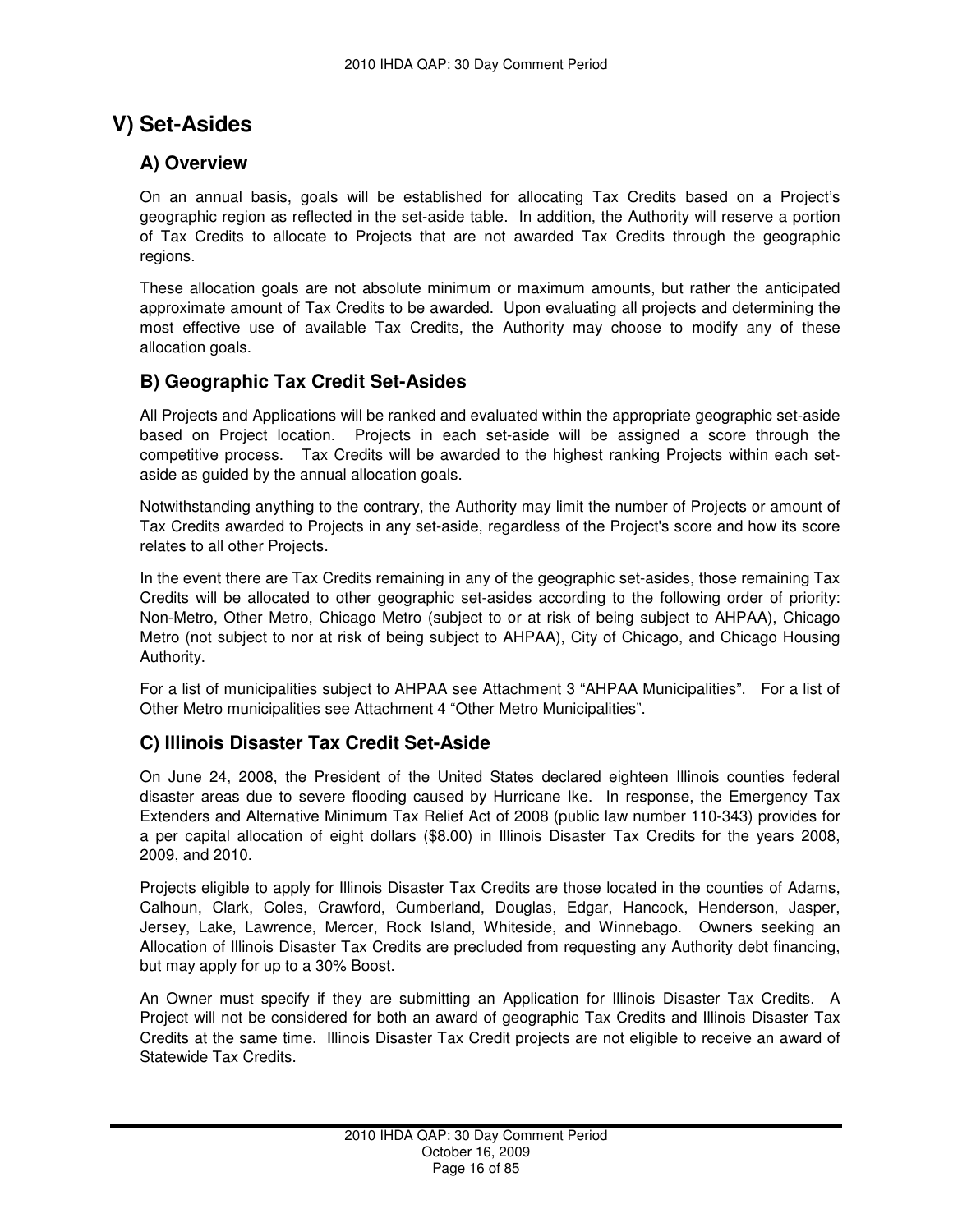## **D) Statewide Tax Credit Set-Asides**

All Applications will be competitively evaluated within the applicable geographic set-aside. Owners cannot apply for or request an award of statewide Tax Credits (the "Statewide Set-Aside"). Rather, upon review of the applications received, the Authority may choose to allocate Tax Credits under the Statewide Set-Aside to projects that fulfill certain housing policy goals, as designated by the Authority, and which may change from year to year.

Projects receiving an award of Tax Credits under the Statewide Set-Aside may include Projects whose competitive score in the geographic set-aside is such that the Project would not be otherwise awarded Tax Credits.

In 2010, the Authority will reserve a portion of the Authority's Credit Ceiling to award separately from the geographic set-asides for Projects meeting one or more of the following housing policy goals:

- Regulated affordable housing projects that have been regulated for a minimum of ten (10) years prior to the current Tax Credit year that have physical deficiencies which cannot be remedied through a normal workout process and which pose a threat to the continued affordability of the Project
- Projects located in a geographic set-aside where the total amount of Tax Credits available is less than the total amount of Tax Credits requested.

In the event there are Tax Credits remaining in the Statewide Set-Aside, those remaining Tax Credits will be allocated to the geographic set-asides according to the following order of priority: Non-Metro, Other Metro, Chicago Metro (subject to or at risk of being subject to AHPAA), Chicago Metro (not subject to nor at risk of being subject to AHPAA), City of Chicago, and Chicago Housing Authority.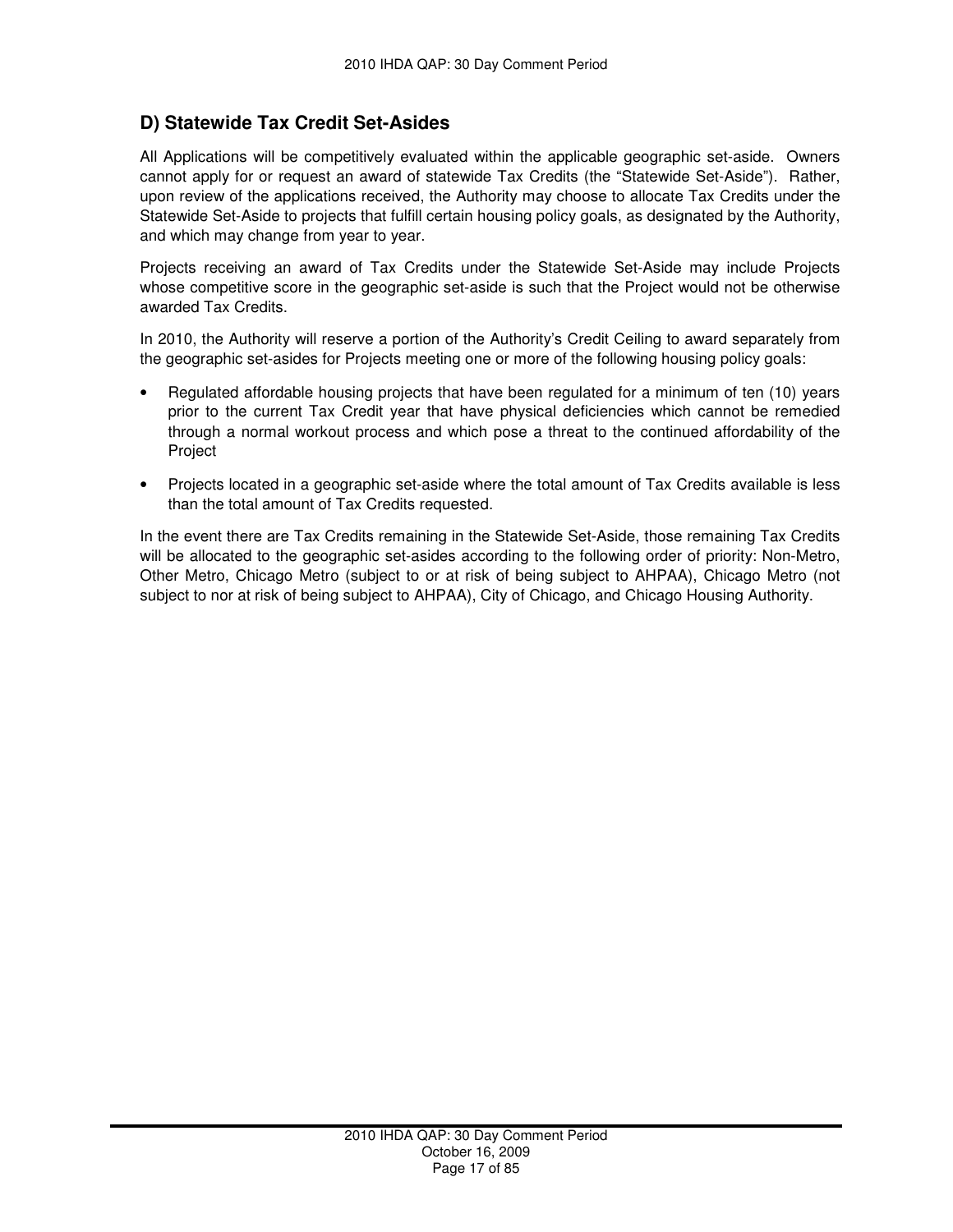#### **2010 Tax-Credit Set-Asides**

| <b>Set-Aside</b>                                         |       | <b>Approximate Annual</b><br><b>Allocation</b> |
|----------------------------------------------------------|-------|------------------------------------------------|
| City of Chicago (IHDA) <sup>1</sup>                      | 5.7%  | \$2,000,000                                    |
| <b>Chicago Housing Authority</b>                         | 5.7%  | \$2,000,000                                    |
| <b>Subtotal Chicago</b>                                  | 11.5% | \$4,000,000                                    |
| Chicago Metro (at risk or subject to AHPPA) <sup>2</sup> | 12.1% | \$4,218,500                                    |
| Chicago Metro (not at risk nor subject to AHPPA)         | 7.9%  | \$2,743,500                                    |
| Subtotal Chicago Metro <sup>3</sup>                      | 20.0% | \$6,962,000                                    |
| Other Metro <sup>4</sup>                                 | 10.7% | \$3,717,000                                    |
| Non Metro <sup>5</sup>                                   | 18.9% | \$6,578,500                                    |
| <b>Subtotal Other and Non-Metro</b>                      | 29.5% | \$10,295,500                                   |
| Illinois Disaster Tax Credits                            | 34.8% | \$12,122,168                                   |
| <b>Subtotal Illinois Disaster Tax Credits</b>            | 34.8% | \$12,122,168                                   |
| Statewide <sup>6</sup>                                   | 4.2%  | \$1,475,000                                    |
| <b>Subtotal Statewide</b>                                | 4.2%  | \$1,475,000                                    |
|                                                          |       |                                                |

<sup>1</sup> This total does not reflect the \$6,598,978 per-capita allocation that is awarded directly to the City of Chicago out of the State's total per capita Tax Credit allocation of approximately \$29,300,000 (excluding Illinois Disaster Tax Credits).

**Total Authority Allocated Tax Credits 100.0% \$34,854,668**

 $2$  See Attachment 3 "AHPAA Municipalities".

<sup>3</sup> Chicago Metro consists of: Lake, DuPage, Kane, McHenry, Will, and Cook County excluding the City of Chicago.

<sup>4</sup> See Attachment 4 "Other Metro Municipalities".

<sup>5</sup> Projects not included in Chicago, Chicago Metro, or the Other Metro set-aside.

<sup>6</sup> Tax Credits targeted to Projects around the State meeting certain housing policy goals and objectives.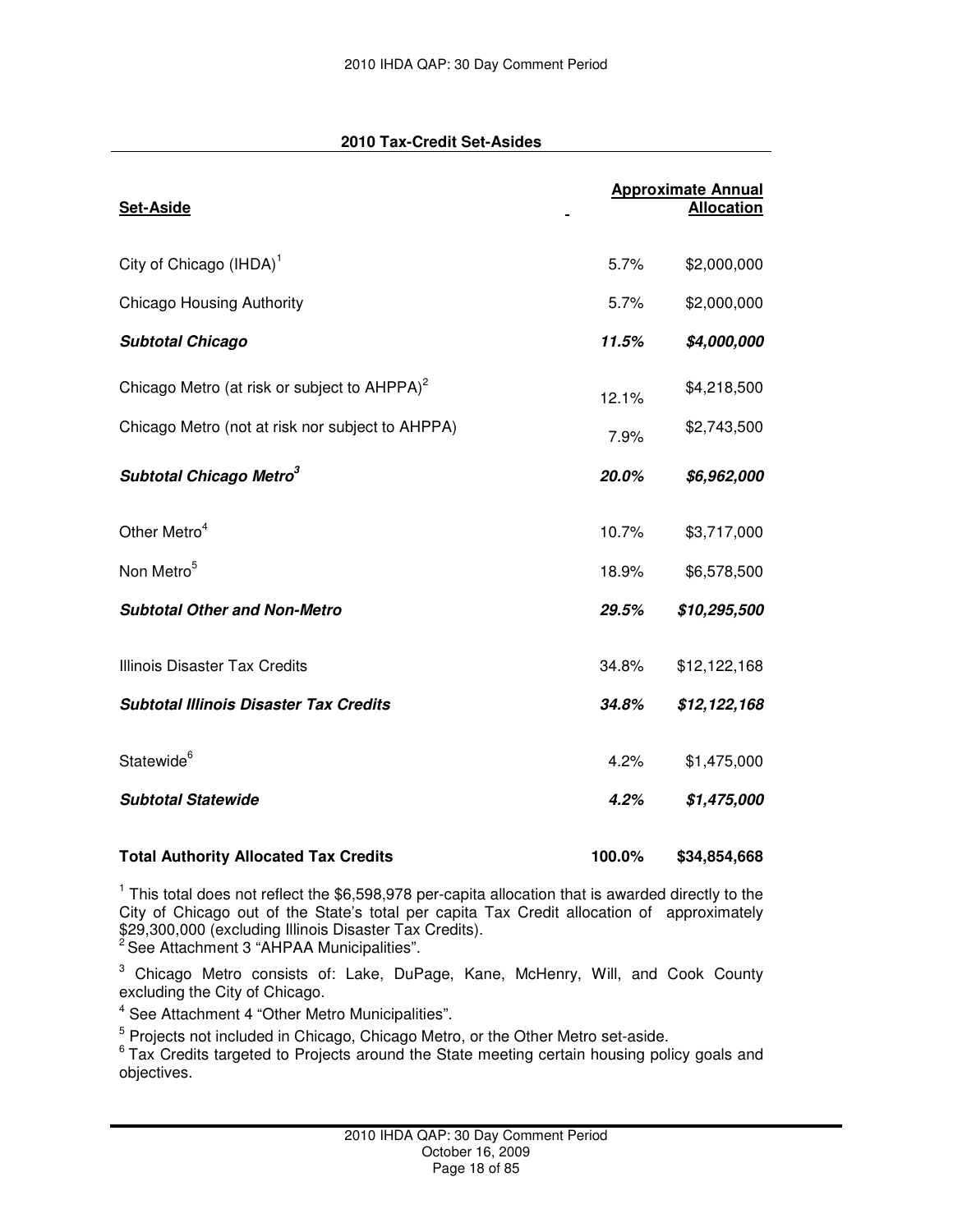## **VI) Application Process**

## **A) Submission**

In order for an Application to be accepted for review, it must be submitted by the appropriate deadlines outlined in the table below. All Applications must be delivered to the following address:

> Illinois Housing Development Authority 401 N. Michigan Ave., Suite 700 Chicago, IL 60611

## **B) Timetable**

For the 2010 QAP, all Application deadlines are set forth in the table below. The Authority may reject any Application that is submitted after the deadline date. The Application round for 9% Tax Credits will be comprised of a Preliminary Application, followed by an Application.

| <b>APPLICATION</b>                                  | <b>DATE</b>                           |
|-----------------------------------------------------|---------------------------------------|
| <b>Preliminary Applications Due</b>                 | <b>Early 2010</b>                     |
| <b>Preliminary Application Results</b><br>Announced | Early Spring 2010                     |
| 9% Tax Credit Application Due                       | Late Spring / Early Summer<br>2010    |
| 4% Tax Credit Applications                          | Any time during calendar year<br>2010 |

#### **1) Preliminary Application**

The Preliminary Application may be submitted between [DATE] and [DATE]. The final deadline for the Preliminary Application is [DATE], no later than 5:00P.M. Central Standard Time.

Owners are strongly encouraged to submit a Preliminary Application in advance of the submission deadline so that the Authority may provide comments far in advance of the Application deadline.

#### **2) 9% Tax Credit Application**

All Applications are due on [DATE], no later than 5:00P.M. Central Standard Time. The Authority may adjust this schedule and reserves the right to hold additional Application rounds.

#### **3) 4% Tax Credit Application**

Applications for 4% Tax Credits will be accepted at any time during calendar year 2010. Applications for 4% Tax Credits are not required to submit a Preliminary Application.

## **C) Application Materials**

All Application materials must be placed in an adequately sized accordion file folder or threering binder and tabbed to correspond with the enumeration outlined in the Application checklist as contained in Attachment 5 "Application Checklist and Certification".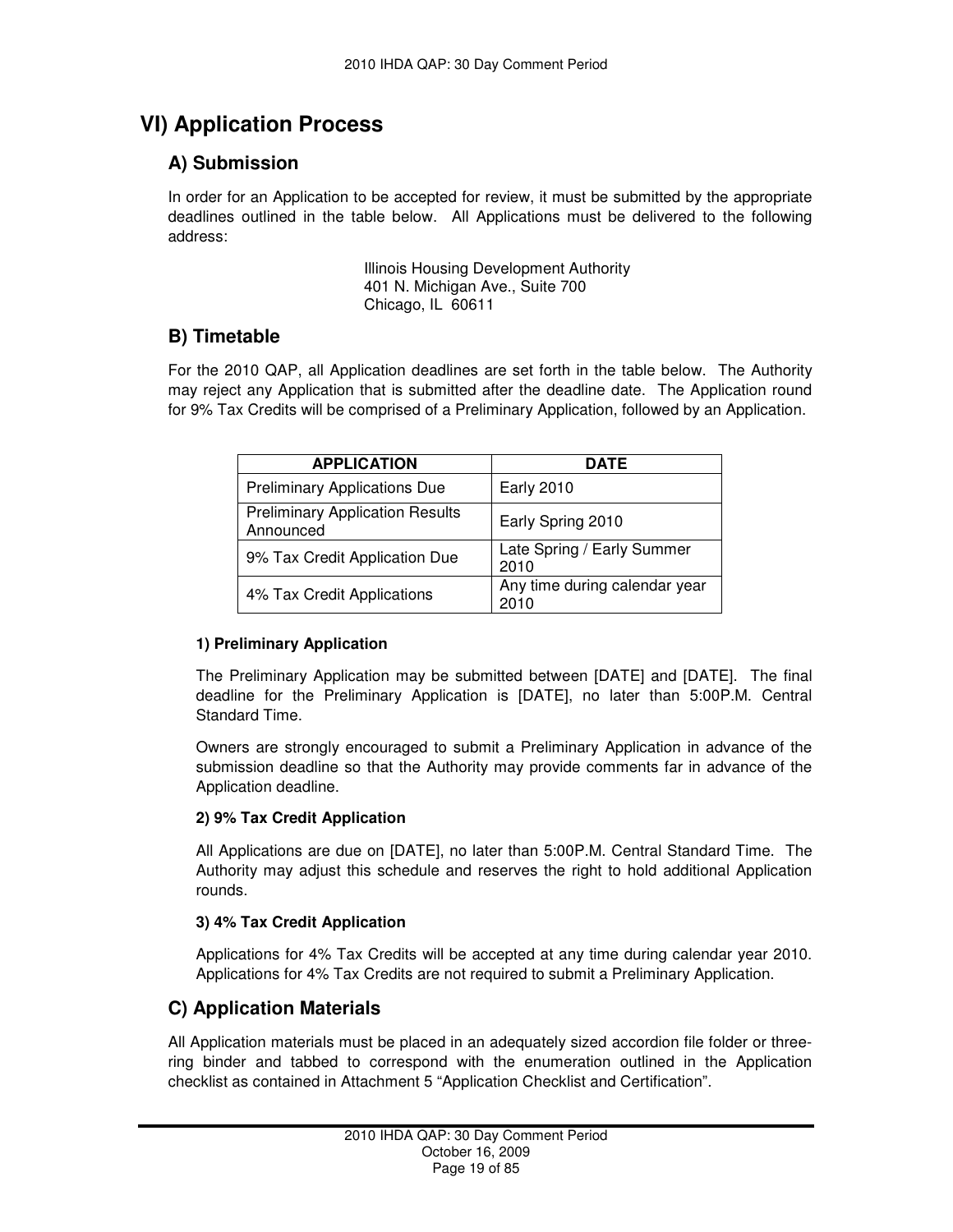Owners must submit the Application on original Authority forms or photocopies of such forms, and may not submit them by facsimile without the prior consent of the Authority. All Application materials are available for download from the Authority's website (www.ihda.org) or directly from the Authority, upon request. Please contact Shelly Tucciarelli at stucciar@ihda.org.

#### **1) Preliminary Application for 9% Tax Credits**

A complete Preliminary Application must include all items required on the Application checklist that pertain to the Preliminary Application, as outlined in Section VII(B).

Owners must submit, as part of their Preliminary Application, a non-refundable Preliminary Application fee. The fee should be sent directly to the Authority's lockbox along with Attachment 6 "Multifamily Fee Payment Form". A copy of the check and Attachment 6 "Multifamily Fee Payment Form" should be submitted with the Preliminary Application.

#### **2) Application for 9% Tax Credits**

The Application must include all items required on the Application checklist that pertain to the 9% Application and all applicable attachments and supporting materials.

The Application must comply with the format and content requirements of this QAP and present to the Authority a clear, unambiguous, and complete Application by the deadline date. The Authority may reject any Application that does not conform to the requirements of this QAP.

Owners must submit, as part of their Application, a non-refundable Application fee. The fee should be sent directly to the Authority's lockbox along with Attachment 6 "Multifamily Fee Payment Form". A copy of the check and Attachment 6 "Multifamily Fee Payment Form" should be submitted with the Application.

#### **3) Application for 4% Tax Credits**

A complete Application must include all items required on the Application checklist that pertain to the 4% Tax Credits and all applicable attachments and supporting materials. Please see Section XVII(B) for further information regarding 4% Tax Credit Projects.

Owners must submit, as part of their Application, a non-refundable Application fee. The fee should be sent directly to the Authority's lockbox along with Attachment 6 "Multifamily Fee Payment Form". A copy of the check and Attachment 6 "Multifamily Fee Payment Form" should be submitted with the Application.

## **D) Evaluation of Applications**

Applications for an Allocation of Tax Credits in calendar year 2010 will be evaluated in the following manner:

#### **1) Preliminary Application**

Owners must submit a Preliminary Application by the submission deadline in order to be eligible for a 2010 Tax Credit Allocation. The Authority will evaluate the Preliminary Application based upon the requirements set forth in Section VII(B).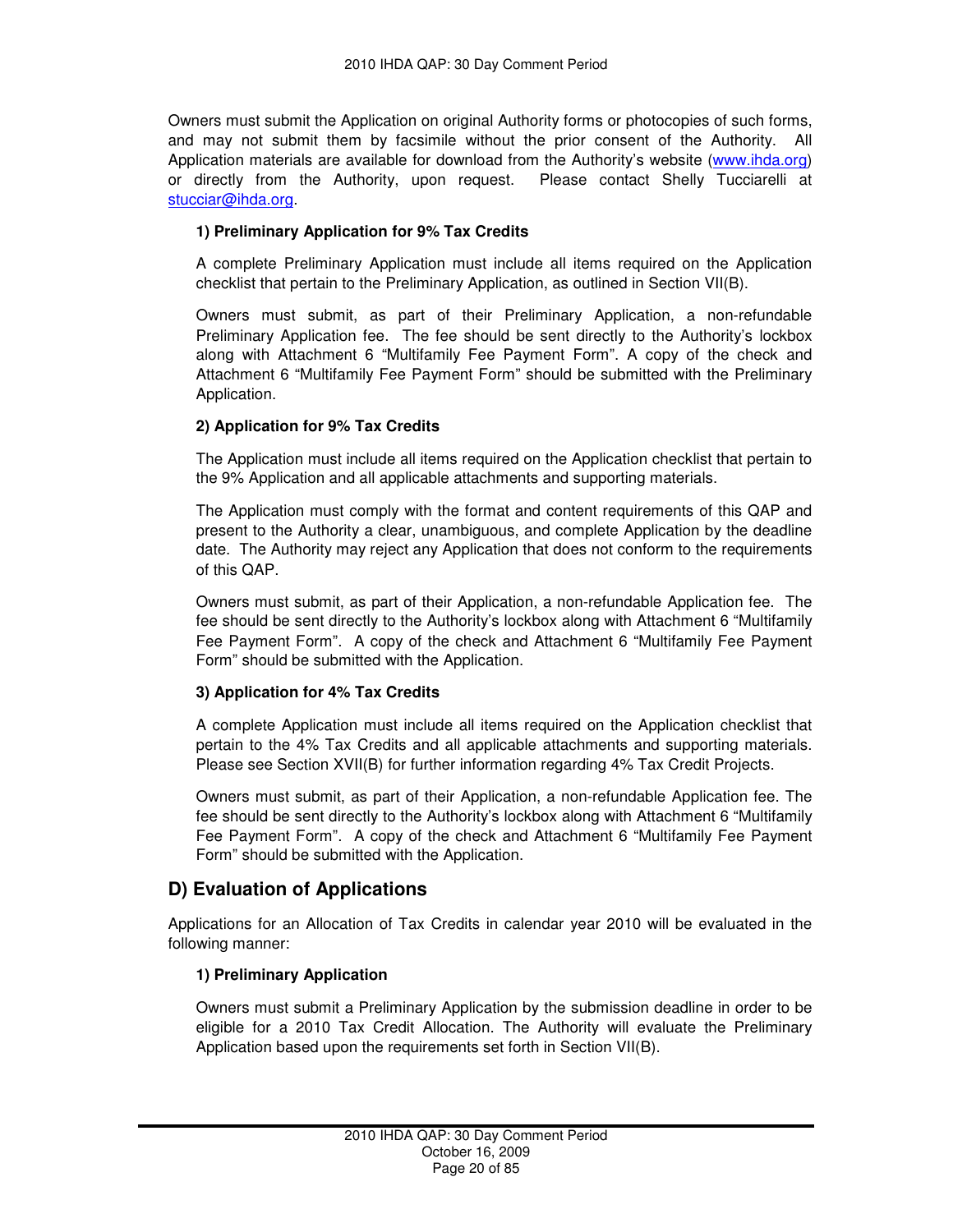#### **2) Application**

If the Preliminary Application is approved by the Authority, the Owner may submit an Application. The Application must be received by the Application deadline and will be reviewed for completeness. This will include, but will not be limited to, the following: submission of all required Application forms and supporting documentation; submission of all applicable fees; and inclusion of appropriate signatures on all necessary documents. If the Authority finds that the Application is not complete, it reserves the right to reject the Application.

#### **3) Mandatory Review**

If the Authority determines that the Application is complete, it will be reviewed to determine if the Project meets the mandatory requirements set forth in Section VIII. If the Authority determines that the Application fails to meet one or more of the mandatory requirements, the Owner will be notified in writing that the Application has failed the mandatory review and the Application will not be evaluated under the competitive scoring criteria.

#### **4) Scoring Review**

If an Application has met all mandatory requirements described in Section VIII, the Application will be scored based on the categories set forth in Section IX. Applications that are scored will be ranked in descending order by total point score within each Set-Aside. Generally, Applications with the highest score in each Set-Aside will be allocated Tax Credits except as noted in Section V(D).

Applications for 4% Tax Credits will not be scored based on the categories set forth in Section IX.

#### **5) Clarifications**

For purposes of the mandatory and scoring reviews, the Authority will not accept the submission of additional documentation after the Application deadline. Projects will be reviewed solely on the basis of the materials contained in the Application submitted by the Application deadline.

The Authority may make an exception to this policy for clarification purposes. If the Authority, in its sole discretion, determines a need for clarification of information, the Authority may contact Owners after the application deadline to request clarification of certain materials contained in the Application. The clarification request will only be utilized for minor inconsistencies.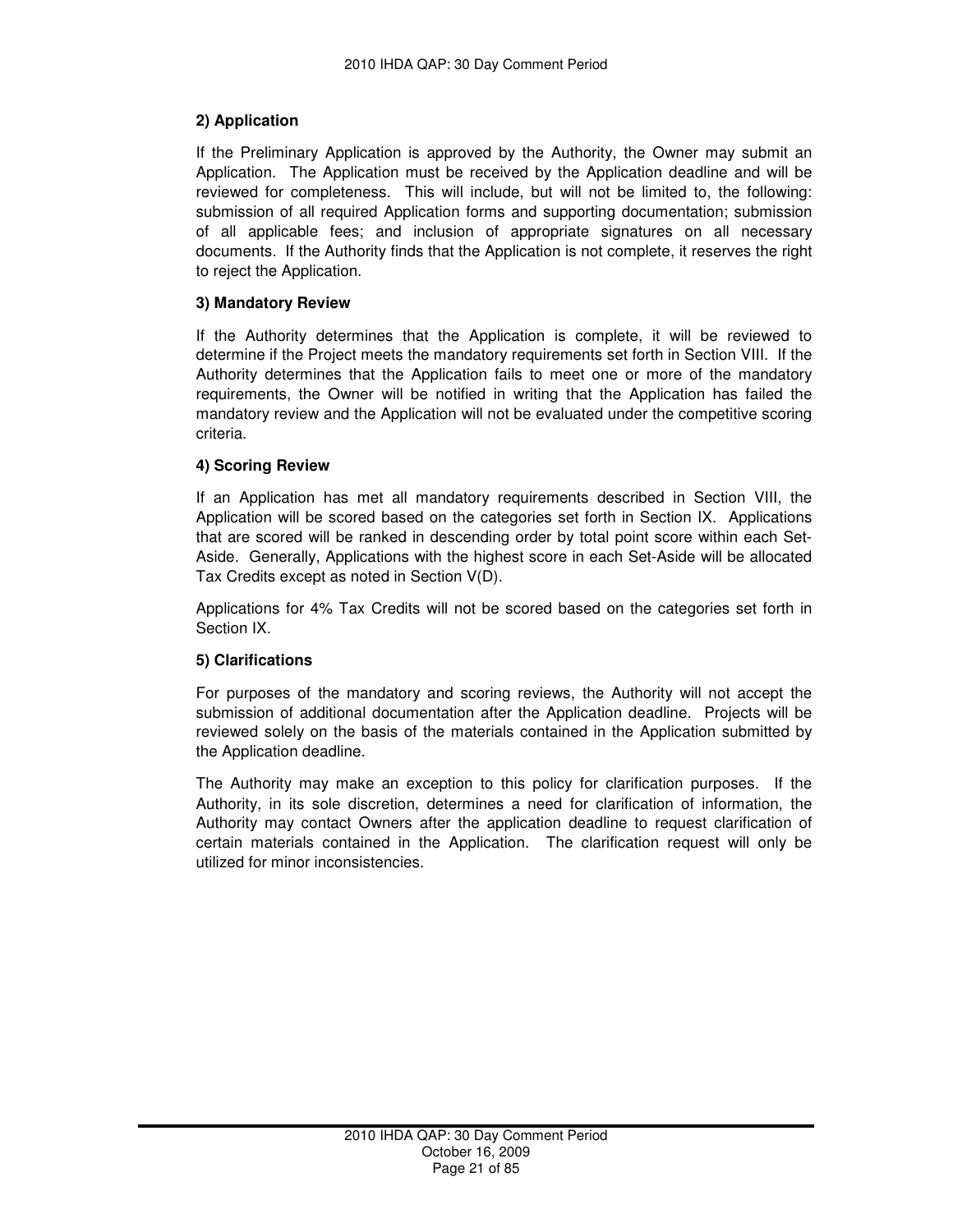## **VII) Preliminary Application**

All Owners must submit a Preliminary Application in order to be eligible to apply for a 2010 9% Tax Credit Allocation. The Preliminary Application documentation contains basic information regarding the Project concept and design, Project location, and the proposed tenant population. The goal of the Preliminary Application is to provide feedback regarding the Authority's assessment of the appropriateness of a Project's site and market.

The Preliminary Application must be reviewed and approved prior to the submission of an Application. If the Preliminary Application is approved by the Authority, the Owner may submit an Application for 2010 9% Tax Credits. If the Preliminary Application is not approved by the Authority, the Owner will not be eligible to submit an Application for 2010 9% Tax Credits.

Please note that the Authority's determination that current site or market characteristics are not appropriate should not be construed as a finding that the site is not buildable under any circumstances or that the market will never be appropriate for the proposed project. At the same time, a determination that a Project meets the Authority's Preliminary Application review standards does not constitute or guarantee it will receive a Tax Credit Reservation.

## **A) Timing**

Submission of the Preliminary Application documentation listed below will be accepted between [DATE] and [DATE]. In no cases will Preliminary Application submissions be accepted after 5:00P.M. Central Standard Time on [DATE]. Owners are strongly encouraged to submit a Preliminary Application in advance of the submission deadline so that the Authority may provide comments far in advance of the Application deadline.

The Authority will announce Preliminary Application results by [DATE]. Projects submitting Applications earlier in the acceptance period, will likely receive the results earlier. Owners will have one week to provide a written response to the results, if desired. The Authority will then review the Owner's response, make any adjustments deemed necessary and appropriate, and provide a final evaluation by [DATE].

## **B) Submission Documentation**

The Owner must submit all of the following documentation:

- 1) A map clearly identifying the exact location of the Project site and the location of community amenities and services, including transportation, near the proposed site and appropriate to its tenant population, so that Authority staff may easily conduct a site visit;
- 2) Labeled color photographs (or color copies) of the Project site and all adjacent properties;
- 3) Site plans showing the Project site boundaries, building(s) foot prints, and location (or proposed location) of roadways;
- 4) Preliminary development plans including the front, rear and side elevations of the buildings as well as floor plans and unit plans for each bedroom size. Acquisition with rehabilitation development must provide preliminary plans showing all proposed changes to existing buildings, parking areas, etc.;
- 5) The Authority's environmental checklist located in Attachment 7 "Environmental Checklist"; and
- 6) A narrative describing the Project, as outlined in Section VIII(B).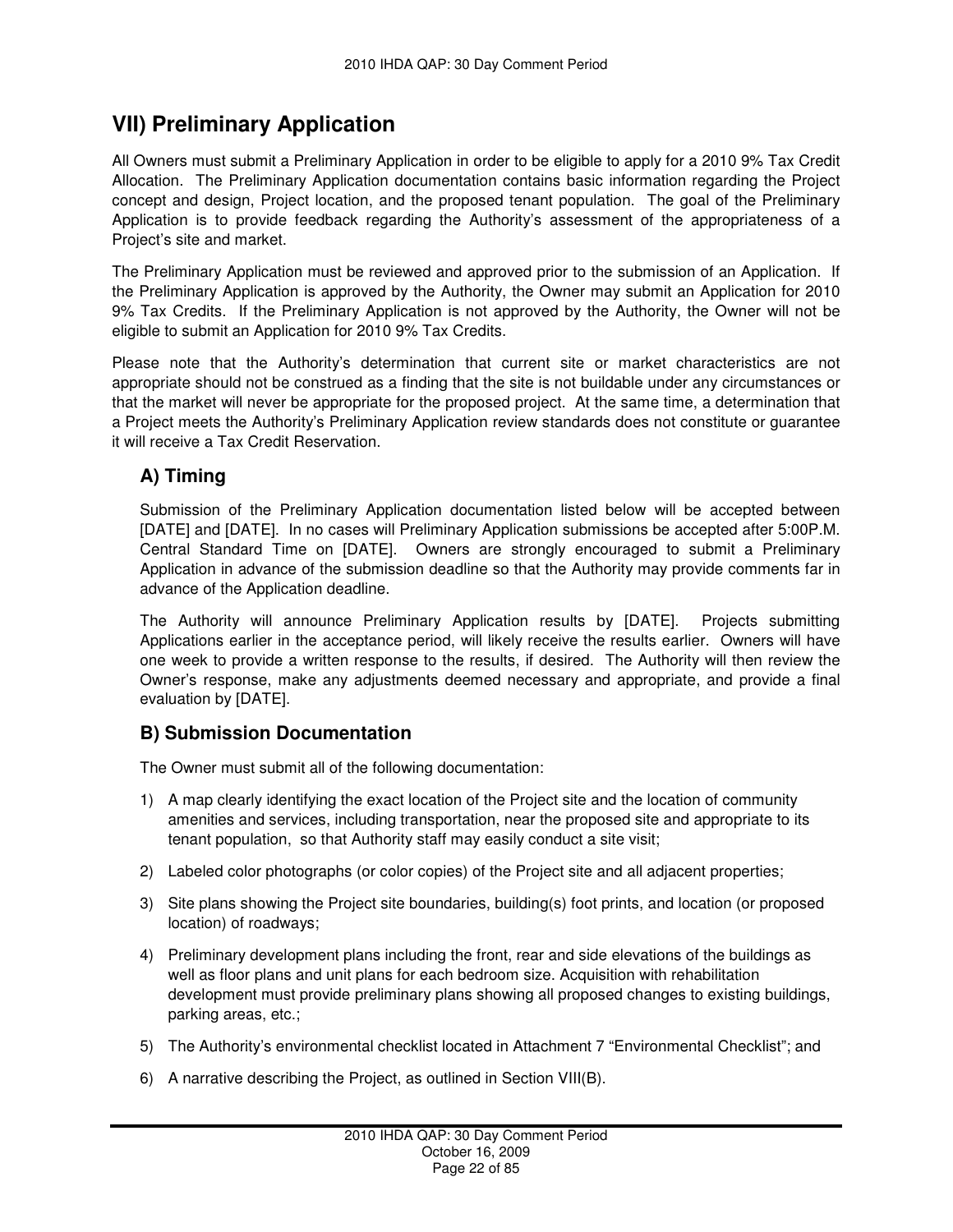## **C) Preliminary Application Evaluation**

#### **1) Site Assessment**

In initially assessing the site, the Authority will analyze the following items:

- Design and layout;
- Aesthetic compatibility to existing neighborhood;
- Availability of and access to appropriate public services and community amenities and services;
- Potential development concerns located on, adjacent to, or near the site.

#### **2) Market Assessment**

In assessing the Project's market, the Authority will analyze various sources of information it has or may obtain, including information regarding similar existing affordable housing located in, or in close proximity to, the primary market area as determined by the Authority. Based on this analysis, the Authority will evaluate the following items:

- The market demand for the Project; and
- The Project's impact on existing affordable housing.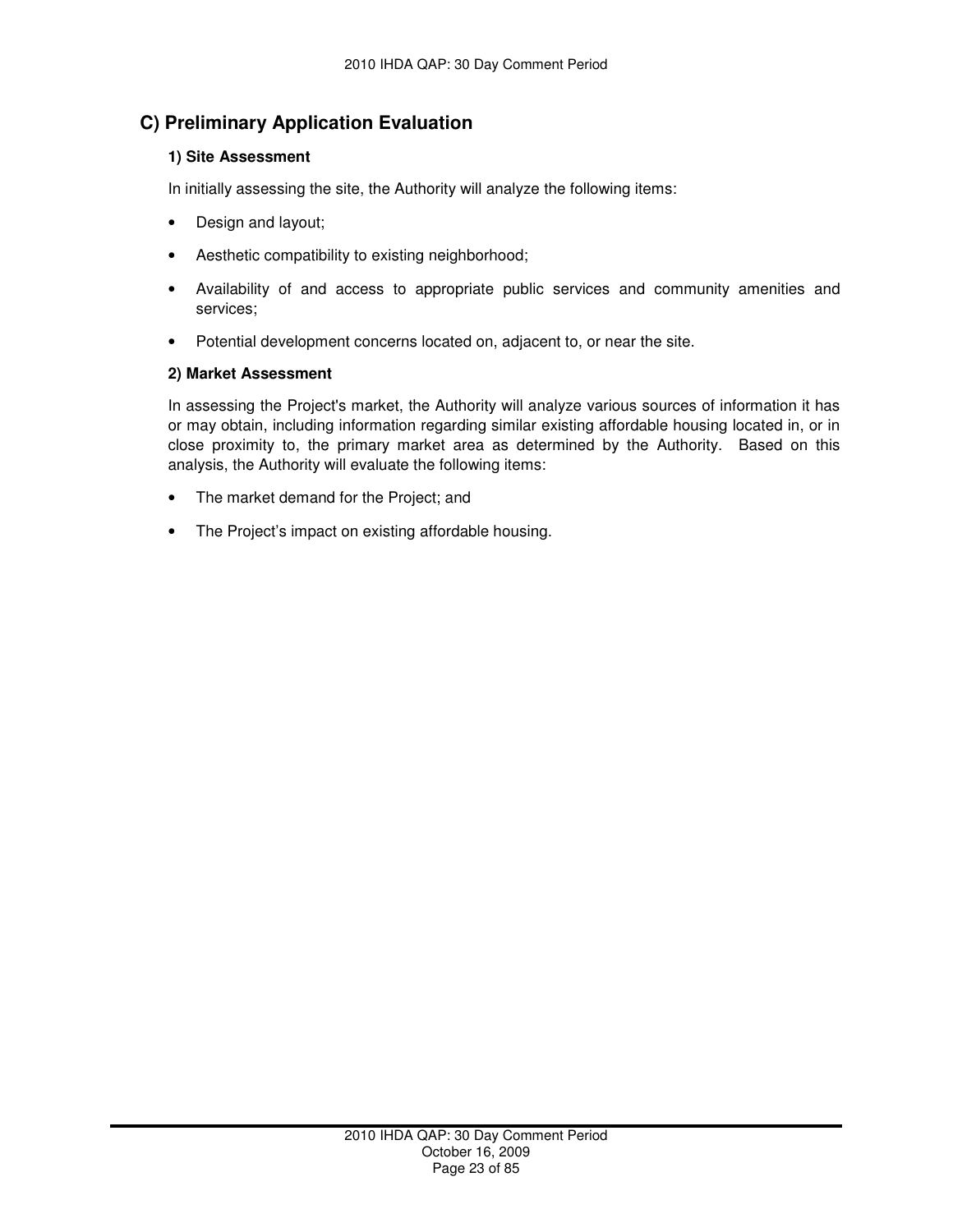## **VIII) Mandatory Requirements**

If the Preliminary Application is approved by the Authority, the Project will be required to meet the following mandatory requirements in the Application. A Project that fails to meet these requirements will be notified in writing that the Application has failed the mandatory review and will not be evaluated under the competitive scoring criteria.

An Application may fail the mandatory review if the correct forms or required information are not submitted, are not submitted at the correct tab, or if information available to the Authority negates information submitted in the Application. All documentation submitted to fulfill mandatory Application requirements can be **no older than six (6) months prior to the Application deadline.** 

## **A) Evidence of Preliminary Application Approval**

Applications must submit a letter of approval from the Authority stating that the Preliminary Application was approved for calendar year 2010.

## **B) Project Narrative**

Applications must include a detailed Project narrative. Owners are encouraged to provide as much detail and background information about the Project as possible in order to assist the Authority in assessing the Project. The Project narrative should be approximately two pages long, and must include, but is not limited to, the following information:

- 1) Project location with a street address, or intersection if no address has been determined. If the Project has scattered sites, the street boundaries of the area are acceptable;
- 2) A description of all construction work to be undertaken as part of the Project including any demolition or site work. For Projects that include both rehabilitation and new construction, the description must clearly differentiate the rehabilitation work from the new construction work;
- 3) The total number of units, unit size, and unit mix;
- 4) Unit rents and income restrictions, including number of units to receive project based rental assistance and the type of assistance;
- 5) The targeted occupancy of the Project (family, Elderly Housing, Supportive Housing Project, etc.);
- 6) A description of Project building and site amenities, emphasizing innovative or unique features;
- 7) A description of any common space, community program, or commercial space which describes the use of the space, how it will be leased and managed, and the sources of financing for its construction and operations;
- 8) A disclosure of any previous, current, or proposed uses located on, adjacent to, or near the site, that could be considered incompatible with a residential development such as, but not limited to: wetlands, health and safety concerns, railroad tracks, industrial plants, landfills, and water treatment facilities. A detailed explanation should address whether such items will have an adverse effect on the Project site or tenants;
- 9) A description of the conversion plan for Projects that will convert to homeownership after the Compliance Period;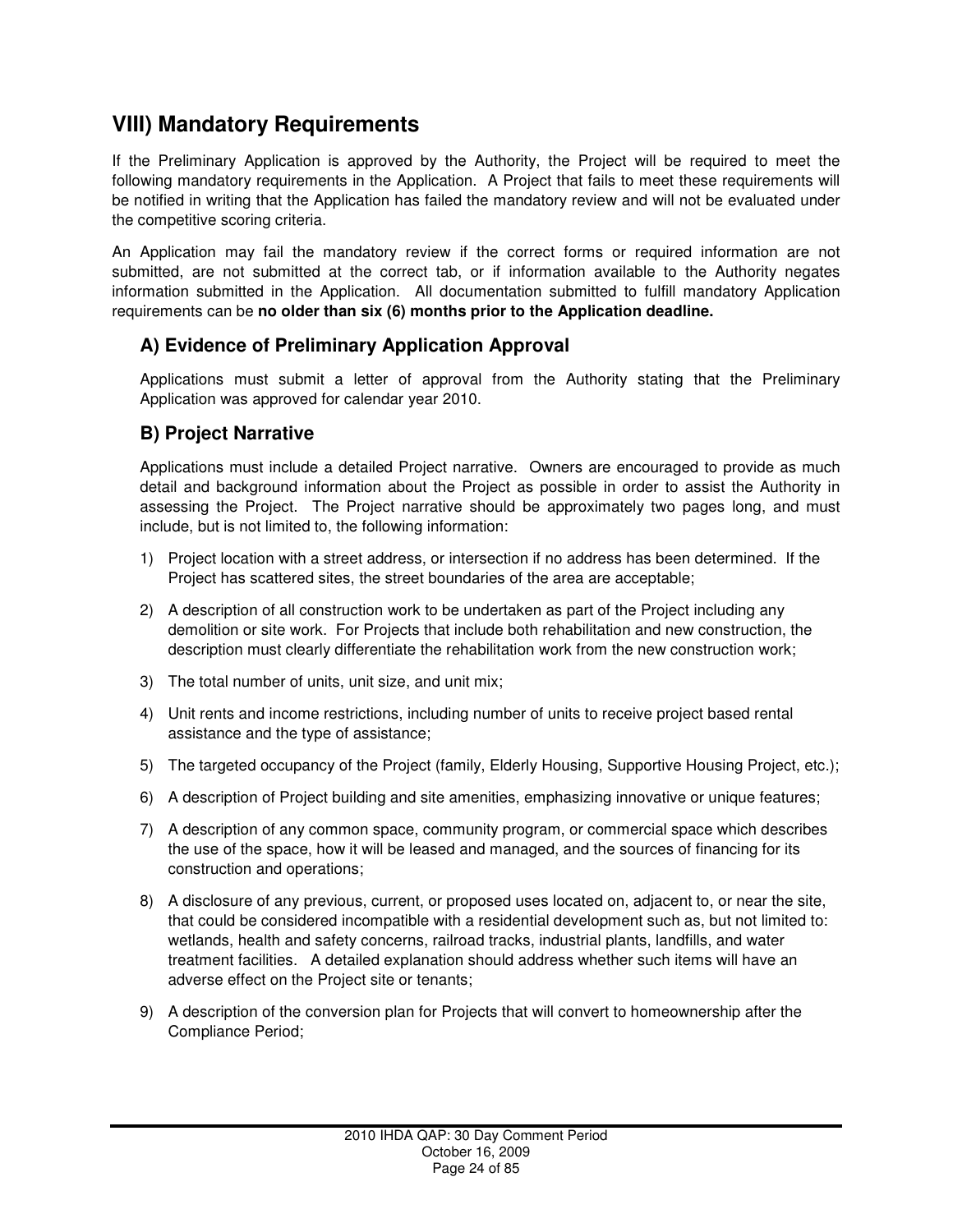- 10) If the Owner is requesting any substitutions of the required Project amenities outlined in Section VIII(J), an explanation describing why the required Project amenity cannot be included in the Project design and a description of the substituted amenity; and
- 11) If the Owner is requesting any waivers for any mandatory requirements, an explanation describing why the mandatory requirement cannot be met.

## **C) Public Housing Waiting List Preference**

All Owners must give preferential treatment to Low Income tenants on a public housing or Housing Choice Voucher (formerly known as Section 8) waiting list maintained by the public housing authority ("PHA") in the area in which the project is located.

All Owners must submit Attachment 8 "PHA Preference Certification", which provides a written certification that the Project will:

- Give preferential treatment to persons on PHA waiting list(s), and
- Make on-going efforts to request that the PHA make referrals to the project, or request that the PHA include relevant information about the project on any listing the PHA makes available to persons on its waiting list(s).

## **D) Certification of Consistency with Relevant Consolidated Plan**

The Project must address local housing needs and priorities as documented in the local or State Consolidated Plan. The Consolidated Plan shall mean a plan required by HUD and established by Illinois or a local municipality which sets forth the housing goals for Illinois or the local community, as applicable.

If the Project is located in an area covered by a local Consolidated Plan, the Application must include a certification of consistency with the Consolidated Plan provided by the governmental entity administering the Consolidated Plan. See Attachment 9 "Local Consolidated Plans" for a list of jurisdictions with a local Consolidated Plan.

Owners of Projects not covered by a local Consolidated Plan must submit a written request for the Authority to review the Project for consistency with the State Consolidated Plan. The Authority will review these Projects at the time of Application. A certification of consistency with the State Consolidated Plan will be required by the Authority prior to consideration by the Board.

## **E) Local Support**

Applications must include a letter of support specifically endorsing the Project from the chief elected official(s) of the municipality(ies) in which the Project is located. For Projects located in the City of Chicago, a letter of support from the alderman of the ward in which the Project is located will be acceptable. If the Project is located in more than one ward, letters of support from all aldermen must be submitted.

Any Application that does not include a letter of support specifically endorsing the Project from the chief elected municipal official or local Chicago alderman must include a demonstration of the efforts to obtain the letter of support, and if applicable, respond to any concerns. The Authority will review the documentation, as well as additional letters of support, and may waive the requirement for the letter of support from the chief elected official or Chicago alderman.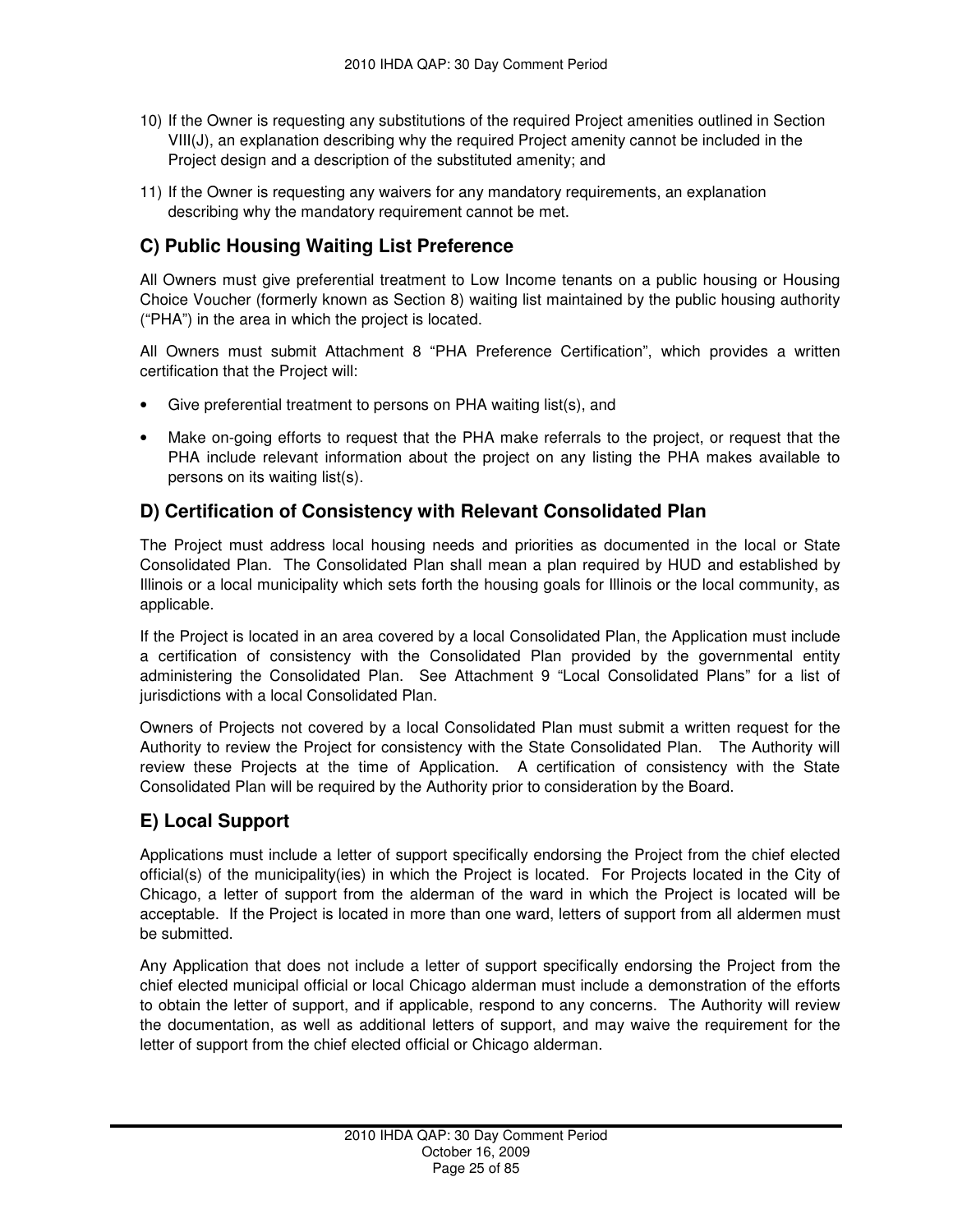Any additional letters of support beyond the locally elected official must be included in the Application. Letters of support received after the Application deadline, except as solicited by the Authority, will not be accepted.

## **F) Site Control**

The Owner must have site control for the Project that extends for a minimum of six (6) months beyond the Application deadline. Site control can only be demonstrated through one of the following:

- A fee simple interest in the subject property in the name of the Owner; or
- A fully executed, binding agreement, signed by both the Owner and seller for the purchase or long term lease of the subject property; or
- When the subject property is owned by a governmental entity, a letter of intent from the governmental entity to sell, donate, or enter into a long term lease of the subject property to the Owner may qualify as site control, as determined by the Authority.

The site control documentation must include the sale or lease price, legal description, and an expiration date. In the case of a lease agreement, the lease must have a minimum term of fifty (50) years.

## **G) Zoning**

The Application must contain evidence that the Project site is currently zoned for its proposed use. For a scattered-site Project, the Application must include evidence that each non-contiguous parcel is currently zoned for its proposed use.

Evidence of appropriate zoning can only be demonstrated through one of the following:

- A building permit; or
- A letter of zoning certification from the local zoning administrator; if the locality has no zoning administrator, a letter from the chief elected official will be acceptable. The Project certified by the zoning administrator must be identical to the Project submitted to the Authority. The letter must contain **all** of the following:
- 1) The location of the Project site (e.g. address or street crossings);
- 2) The current zoning designation;
- 3) A description of Project (including number of units, proposed use, new construction, rehabilitation); and
- 4) A statement that the current zoning is appropriate for the proposed Project and no zoning variation requests are pending that would alter this zoning.

In cases where a Planned Unit Development ("PUD") permit is required, the Authority may consider an exception to the requirement that the current zoning be appropriate for the proposed Project on a case-by-case basis. In order to be considered for such an exception, the Application must include: (i) a written explanation of the PUD approval process; (ii) evidence of which stage in the PUD approval process the Project has reached; and (iii) evidence satisfactory to the Authority that the PUD will be reviewed in a timely manner.

Sufficient evidence of progress for PUD approval to satisfy the zoning requirement may include, but is not limited to, the local planning body's recommendation of approval to the entity with authority to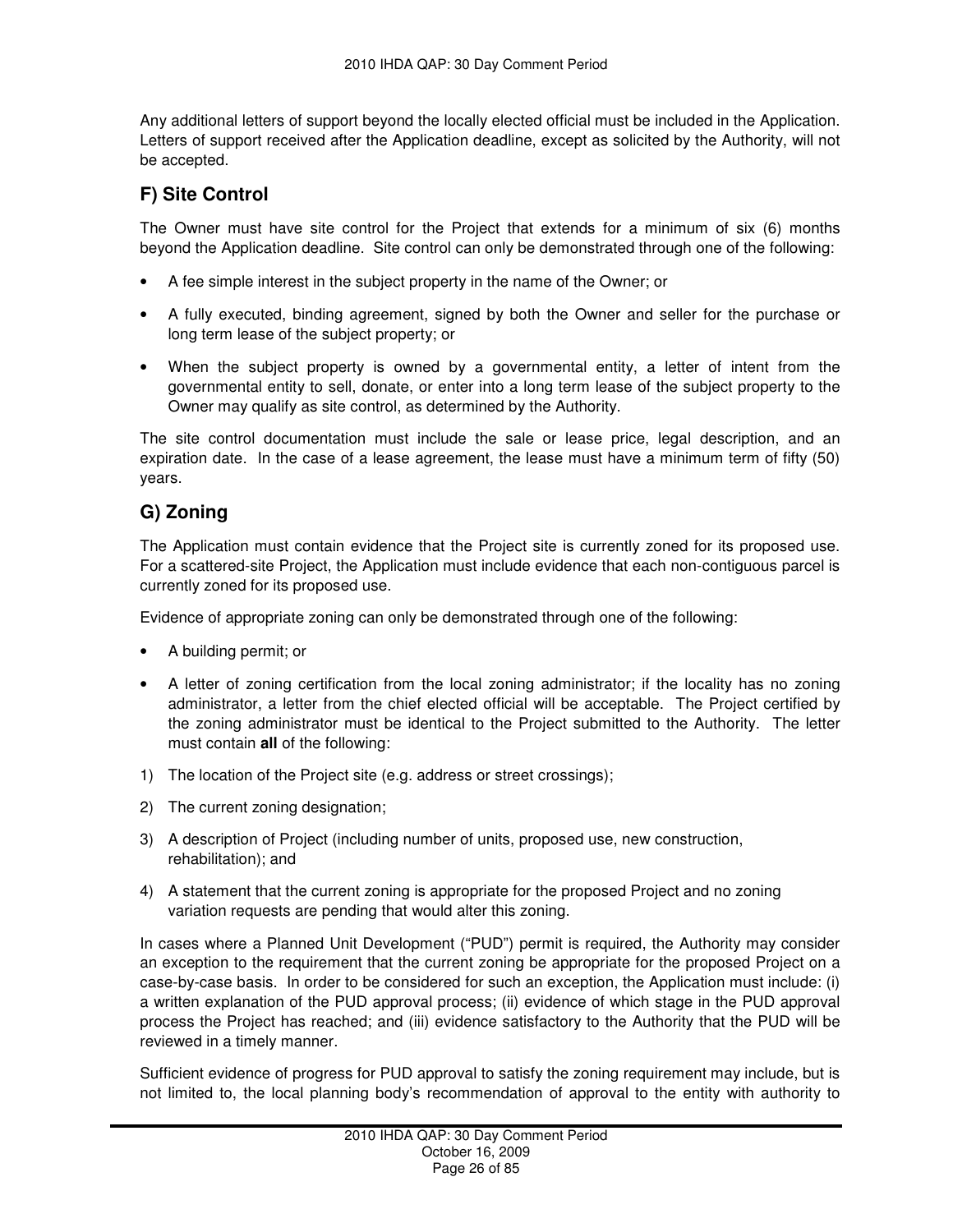approve the PUD, such as the town council or board of trustees. The PUD must be approved before the Authority will present the Project for Board consideration.

## **H) Site Physical Information**

#### **1) Floodplains/Floodways**

Applications must submit a Federal Emergency Management Agency ("FEMA") flood plain map for the Project area. The boundaries of the Project site must be delineated on the FEMA map. FEMA flood plain maps can be found at http://msc.fema.gov. Generally, the Authority prefers development outside the 100 year floodplain/floodway.

#### **2) Projects Located in 100 Year Floodplain/Floodway**

#### (a) Rehabilitation Projects

Applications that propose the rehabilitation of existing buildings located in the 100-year floodplain/floodway, will meet mandatory criteria, ONLY if the lowest existing floor elevation of each building in the floodplain is at least six inches (6") above the FEMA designated floodplain/floodway elevation. Documentation must be submitted to clearly demonstrate existing conditions and should include a land survey indicating the location of the existing buildings, existing floodplain/floodway, elevation of existing floodplain/floodway, elevation of lowest floor level in existing buildings and FEMA elevation of the existing floodplain/floodway.

#### (b) Other Projects

For all other Projects, building in the 100-year floodplain will be permitted only if the following conditions are met:

- A qualified environmental professional or engineer must include an opinion as to whether or not the Project will impact any floodplain or floodway.
- A qualified environmental professional or engineer must document mitigation efforts regarding impacts to existing floodplains/floodways planned for development, and include consideration of alternative locations for the Project.
- A FEMA Conditional Letter of Map Amendment ("LOMA") or Letter of Map Revision-Based on Fill ("LOMR-F") must be obtained for the Project site that shows the site is eligible for reclassification out of the floodplain/floodway area and submitted at the time of Application. A final LOMA or LOMR-F from FEMA along with an elevation certificate and all other information which documents the reclassification must be provided to the Authority at the completion of the Project, or evidence that the property is eligible for flood insurance and that such insurance will be in place if awarded funding from the Authority.

#### **3) Wetlands**

Generally, the Authority does not allow the disturbance of wetlands. Applications must include the following documentation of the existence or non-existence of wetlands:

• A U.S. Fish and Wildlife Service ("USFWS") National Wetlands Inventory map for the area in which the site is located, regardless of whether wetlands appear to be located on the Project site. The boundaries of the Project site for development must be delineated on the USFWS map. The Authority encourages applicants to see http://www.fws.gov/wetlands/Data/mapper.html for additional information.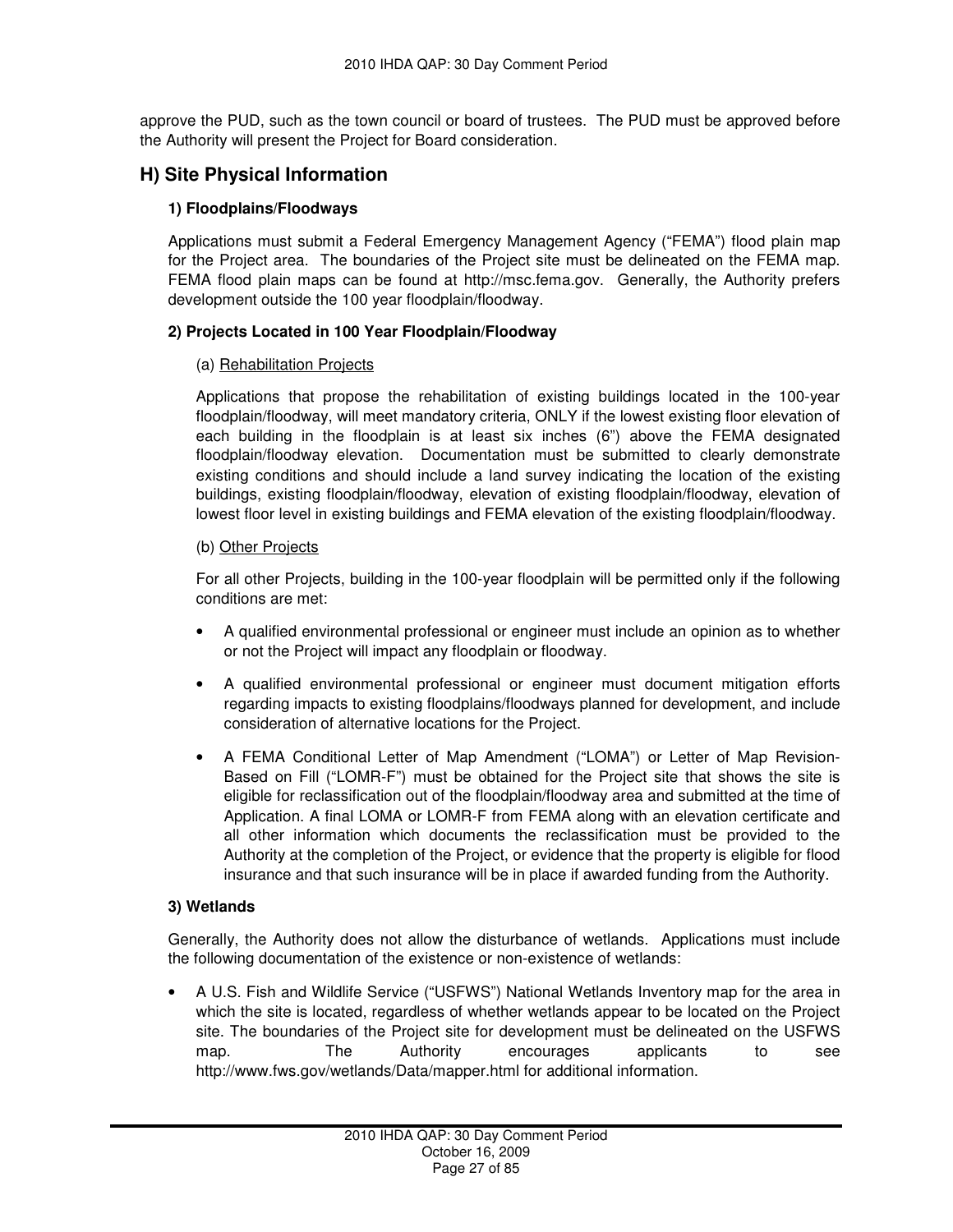• If wetlands are suspected on the site through the examination of the USFWS map, the Application must include a wetlands delineation performed in accordance with all federal and state guidelines, including an official jurisdictional determination issued by the U.S. Army Corps of Engineers ("USACE"). The Authority will accept the USACE approval of the project in the form of a USACE wetlands permit. The permit must be provided at the time of Application submission.

#### **4) Mining**

Applications must provide evidence from the Illinois State Geological Survey ("ISGS") on mining activity in the Project area. Owners must visit http://www.isgs.illinois.edu/maps-data-pub/coalmaps/county-index.shtml to determine if the Project is located in a County that has been affected by mining. If the ISGS does not identify the County in which the Project is located as affected by mining, this mandatory requirement does not apply to the Project. If the ISGS does identify the Project's County as affected by mining, the following information must be submitted:

- If a quadrangle study has been completed for the area in which the Project is located, the quadrangle map must be submitted. The boundaries of the Project site must be delineated on the quadrangle map.
- If a quadrangle study has not been completed for the area in which the project is located, the County mine map must be submitted. The boundaries of the Project site must be delineated on the County mine map.
- If mines are located near the Project site, a qualified geotechnical engineer must submit information indicating the depth of the mine, the type of mining that was performed, the year that mining ceased, and any other data that may impact the Project. In addition, the qualified geotechnical engineer must submit a letter of opinion as to whether or not the Project will be impacted by the mining.

Based on documentation submitted, the Authority may require subsidence insurance for the Project.

#### **5) Historic Preservation**

Applications must meet the requirements of the National Historic Preservation Act and the Illinois State Agency Historic Resources Protection Act. To ensure that these requirements are met, the Authority will request the comments of the State Historic Preservation Officer of the Illinois Historic Preservation Agency ("IHPA") concerning possible effects on cultural resources (both structural and archaeological) by the Project. Applications must receive clearance from the IHPA prior to Board consideration. Owners should refer to www.illinoishistory.gov for further guidance.

**Two (2) copies** of the following documentation must be submitted in the Application in order for the Authority to request IHPA comments on the Project. Please see Attachment 10 "Historic Preservation Checklist A" and Attachment 11 "Historic Preservation Checklist B":

- 1) Names of all funding, licensing or permitting agencies involved in the Project, i.e., Illinois Environmental Protection Agency, the Army Corps of Engineers, the US. Department of Housing and Urban Development, etc.
- 2) Complete narrative description of all elements of proposed undertaking including demolition, construction, and site work.
- 3) Any relevant permit, project or previous IHPA log numbers.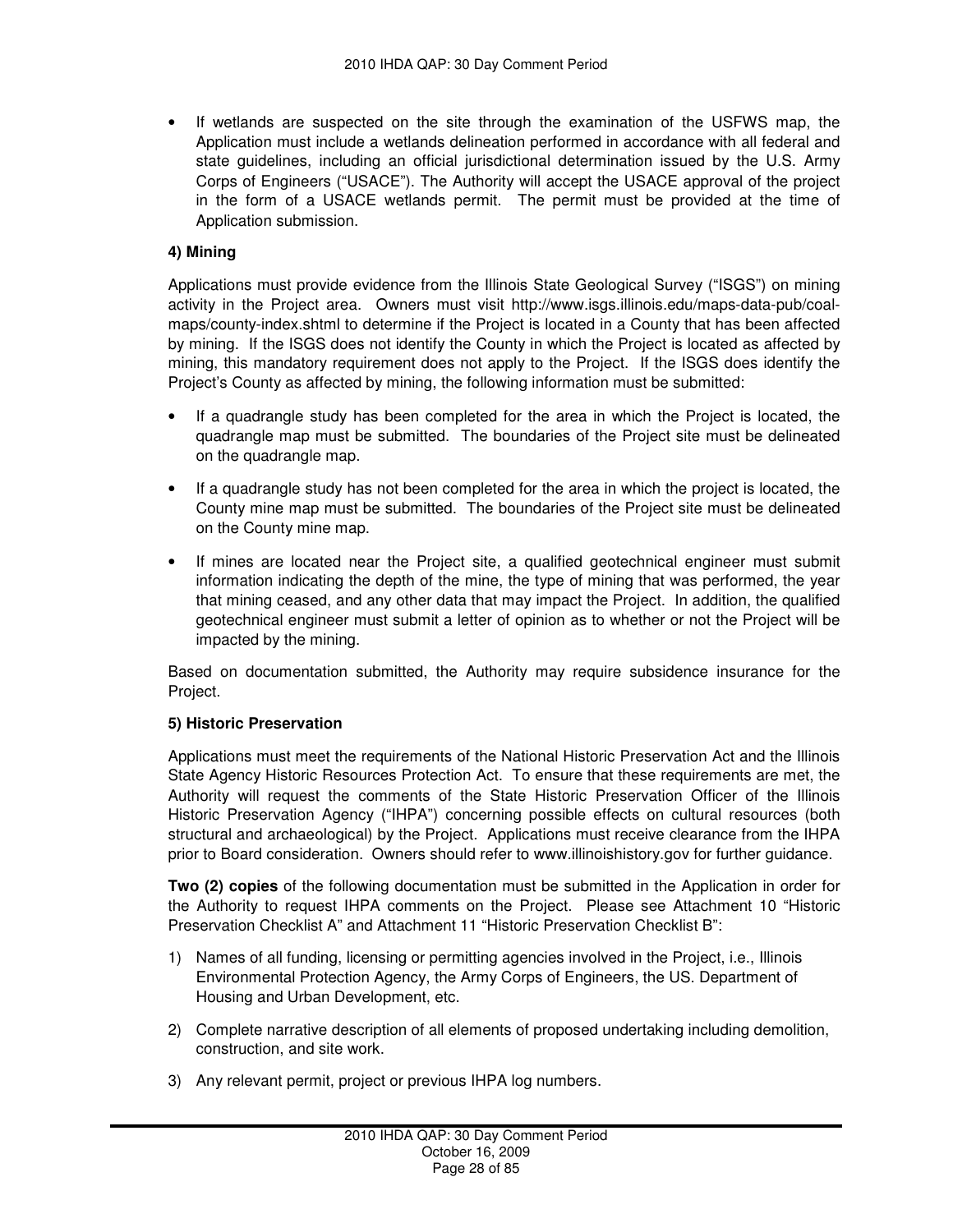- 4) Historical Architectural and Archeology Resources Geographic Information System ("HAARGIS") map clearly indicating project location available from: www.illinoishistory.gov/ps/haargis.htm
- 5) Project address (if available) or legal description.
- 6) Project site plans and specifications may be required but do not need to be submitted initially.
- 7) If no existing structures will be impacted by the Project, documentation must indicate so and the following additional information must be provided:
- 8) Existing site conditions, i.e., vacant lot, agricultural field (plowed, planted), pasture, etc.
- 9) Current photos of the Project area. Photos should be color 35mm (not photocopies), or may be digital, printed on 8-1/2" x 11" paper no smaller than 4" x 4" each.
- 10) Total acreage involved in Project.
- 11) Documentation of any prior non-agricultural disturbance at Project site (photos, soils report, etc).

If any existing structures will be impacted by the Project, documentation must indicate so and the following additional information must be provided:

- 12) Current photos of any standing structures within the project area. Photos should be color 35mm (not photocopies), or may be digital, printed on 8-1/2" x 11" paper no smaller than 4" x 4" each.
- 13) Interior photos, if Project alters interior space and if structures are over fifty (50) years old.
- 14) Possible date of original construction of structure.
- 15) Any known historical information, i.e., is structure significant in the community or is it associated with an individual of significance. This Information may come from HAARGIS and any local preservation commission, society, or board and should include: listing on the National Register, a local historic district, a local landmark, and a survey ranking if not listed.

The checklist below must be completed, based on input from the local preservation commission/society/board:

| 1. Listed on the National Register:   | Yes   | N٥  |
|---------------------------------------|-------|-----|
| 2. Within a Local Historic District:  | Yes l | No. |
| 3. A Local Landmark:                  | Yes   | N٥  |
| 4. Survey ranking, if not designated: |       |     |

## **I) Site Environmental Information**

Environmental concerns should be considered in the context of the housing to be provided. The Authority shall weigh the benefits of the housing to the public against the costs to mitigate the hazard, the potential health risks, and other financial and public policy implications. The Project will not pass the mandatory review until all environmental matters are resolved in a manner satisfactory to the Authority. For scattered site projects, the environmental requirements must be met for each noncontiguous parcel.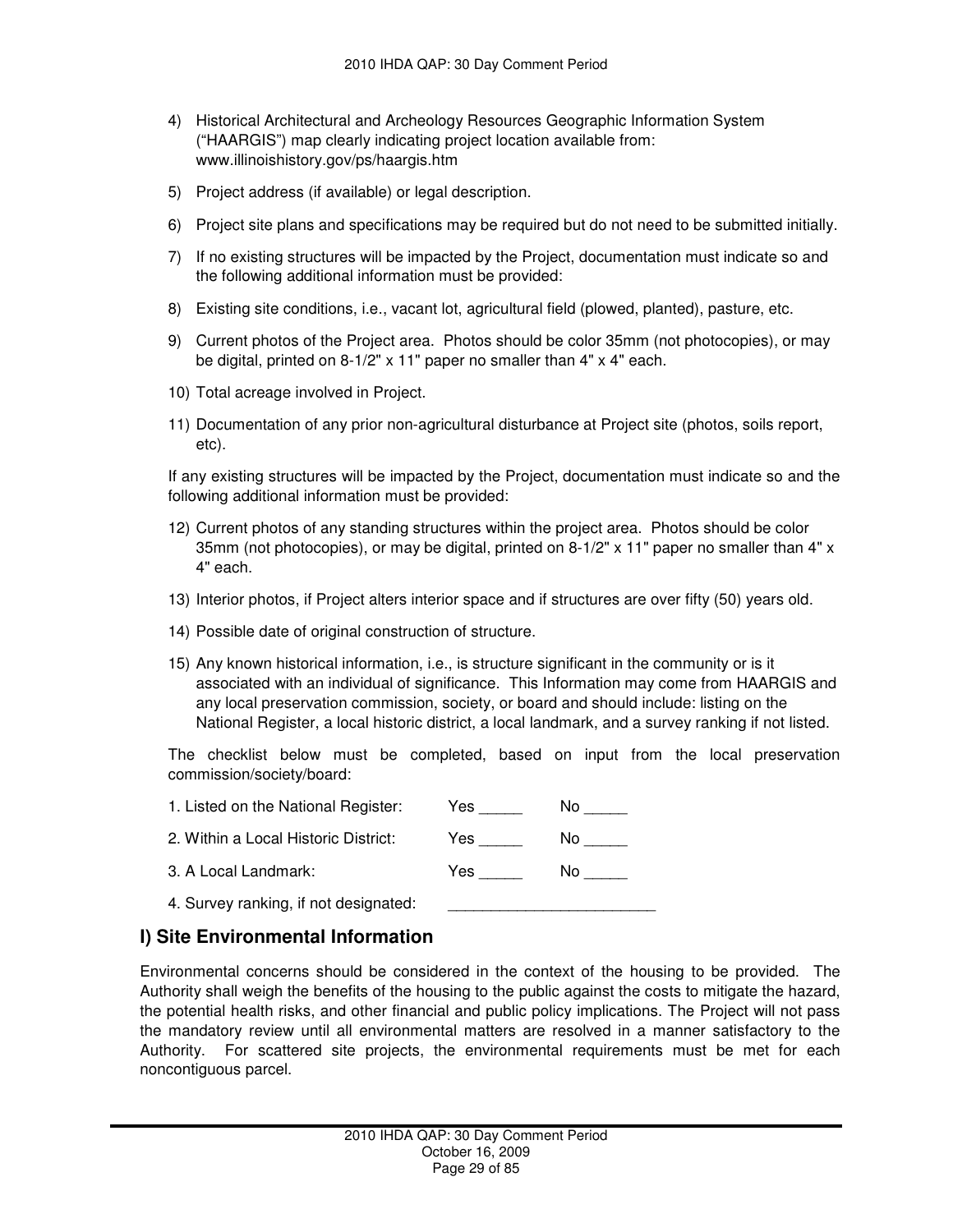#### **1) Environmental Checklist**

All Owners must complete the Authority's environmental checklist located in Attachment 7 "Environmental Checklist".

#### **2) Phase I Environmental Site Assessment**

All Applications must include a Phase I environmental site assessment ("Phase I") for all properties in the Project and any other applicable environmental reviews, including, but not limited to radon, mold, lead based paint, and asbestos. The Phase I must be conducted by an Authority approved vendor within six (6) months of the Application submission. The Authorityapproved vendor list can be found on the Authority website at www.ihda.org. The Phase I should fully address all recommendations of the consulting environmental engineer.

#### **J) Required Project Amenities**

All Projects must meet the design and amenity standards as described in the Authority's "Guidelines for Architectural Planning and Construction," as amended and found on the Authority's website (www.ihda.org). In addition to the design features required under the above referenced standards, any new construction or rehabilitation Project applying for an Allocation of Tax Credits will also be required to provide the amenities described below as standard on all Projects.

For rehabilitation and scattered-site Projects, the Authority may allow the exemption or substitution of required Project amenities. A request for exemption or substitution of any amenity must be submitted with the Preliminary Application and approved by the Authority prior to submission of the Application. The request must include an explanation describing why the required Project amenity cannot be included in the Project design and a description of the substitution amenity, if applicable. Additionally, Projects with a previously funded phase may be able to share some required project amenities. Owners must contact the Authority at Preliminary Application stage to determine the number of amenities that must be included in the new phase.

Owners must submit a certification signed by a licensed architect that these amenities will be incorporated into the project. See Attachment 12 "Required Project Amenities Certification".

The items listed below are the required Project amenities:

- 1) Secured building features, such as security staff, cameras, alarm systems, secure common hallways and entrances, etc.
- 2) The capability for each unit to access high-speed internet through a hard-wired connection, such as coaxial or Cat-5 cable.
- 3) Window treatments for each unit, such as mini blinds or curtains.
- 4) On-site laundry facilities that will include at a minimum one of the following: (a) one washer for every four apartments with one dryer for every two washers; or (b) washers and dryers installed and maintained in every unit. The provision of washer/dryer hook-ups will not fulfill this requirement.
- 5) At a minimum, all three-bedroom units must contain one full bathroom and a three-quarters bathroom consisting of a toilet, sink, and shower. At a minimum, all four or more bedroom units must contain at least two full bathrooms.
- 6) All non-Elderly Housing Projects must include a fully equipped playground or tot lot appropriately sized for the Project.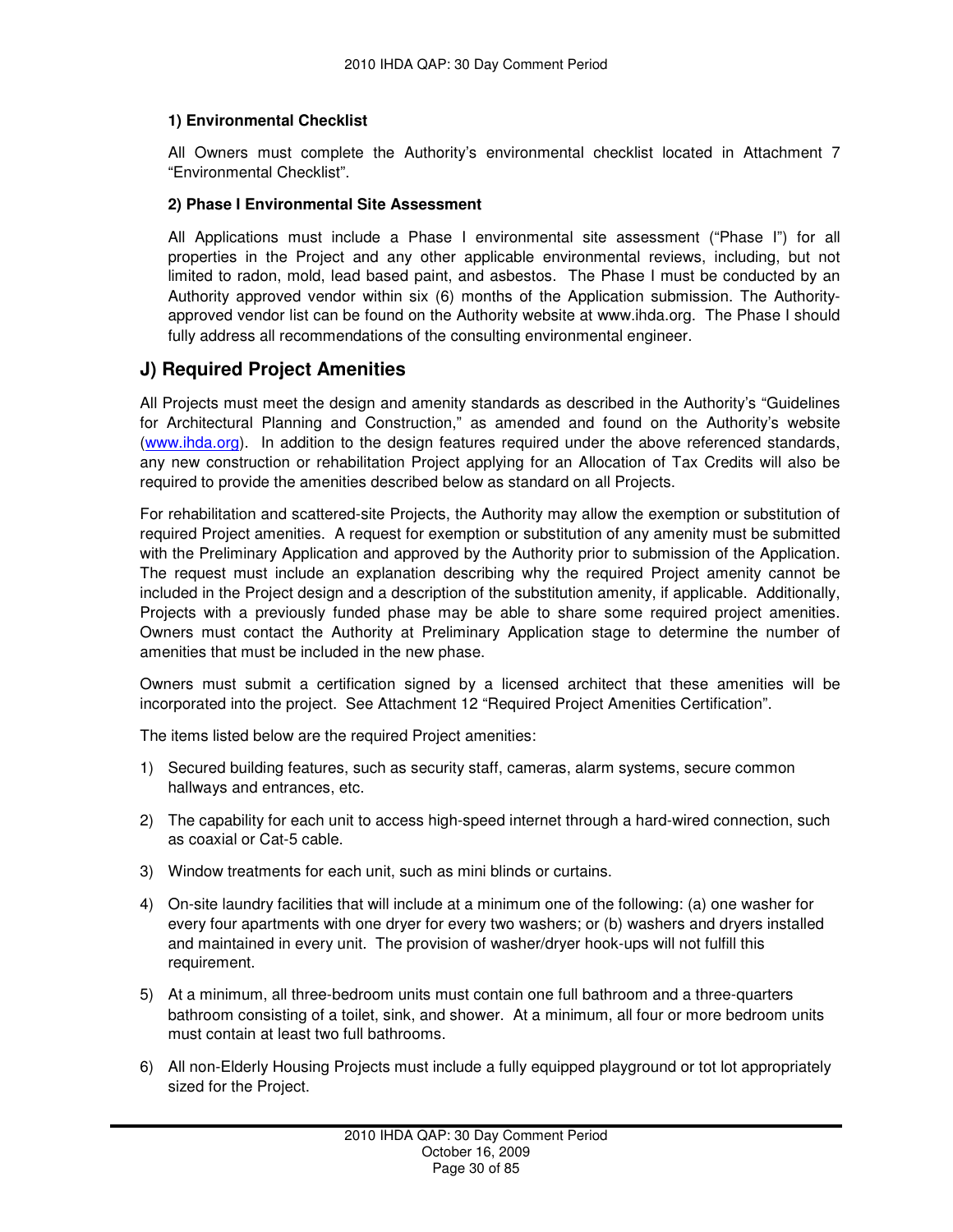7) All Elderly Housing, Supportive Housing, and SLF Projects must include a furnished multipurpose or activity room appropriately sized for the Project.

## **K) Green Design Requirements**

The Authority promotes the use of sustainable building practices in affordable housing design. Green building increases resource efficiency and reduces environmental impacts, while also yielding cost savings through long-term reduction in operating expenses.

The Authority is using the Enterprise Green Communities Criteria 2008 as its green design standards for the 2010 QAP. The Green Communities criteria can be found at:

http://www.greencommunitiesonline.org/tools/criteria/GreenCriteria.pdf

All Projects must comply with the following criteria from the Enterprise Green Communities Criteria 2008:

| <b>REQUIREMENT</b>                               | <b>SECTION</b>               |
|--------------------------------------------------|------------------------------|
| Section 3: Site Improvements:                    | 3.3 Landscaping              |
| Section 4: Water Conservation:                   | 4.1a (New Construction ONLY) |
|                                                  | 4.1b (Rehab ONLY)            |
| Section 5: Energy Efficiency:                    | 5.1 (New Construction ONLY)  |
|                                                  | 5.2, 5.3a, 5.b               |
| Section 8: Operations and Maintenance<br>Manual: | 8.1 Operations & Maintenance |

Owners must submit a certification signed by a licensed architect that these features will be incorporated into the Project. Please see Attachment 13 "Green Design Requirements Certification".

## **L) Preliminary Architectural Plans and Specifications**

All Projects must meet the design and amenity standards as described in the Authority's "Guidelines for Architectural Planning and Construction 2009," as amended and found on the Authority's website (www.ihda.org). Owners must submit preliminary plans that provide a description of the Project, including the following:

- 1) Typical unit plan(s) that includes the square footage of each unit using a minimum scale of  $\frac{1}{4}$  inch per 1 foot.
- 2) Dimensioned floor plans for all unit types showing the location of units and common areas using a minimum scale of 1/8 inch per 1 foot.
- 3) Elevations for all building types (photographs are acceptable for rehabilitation Projects). For single-family homes, an elevation for each of the typical construction styles in the Project will be acceptable.
- 4) A site plan that shows how the development is to be built, including rehabilitation Projects. This plan must indicate the placement and orientation of buildings, parking areas, planned and existing public sidewalks, landscaping, easements, trash dumpsters, buffers, etc. The plan must also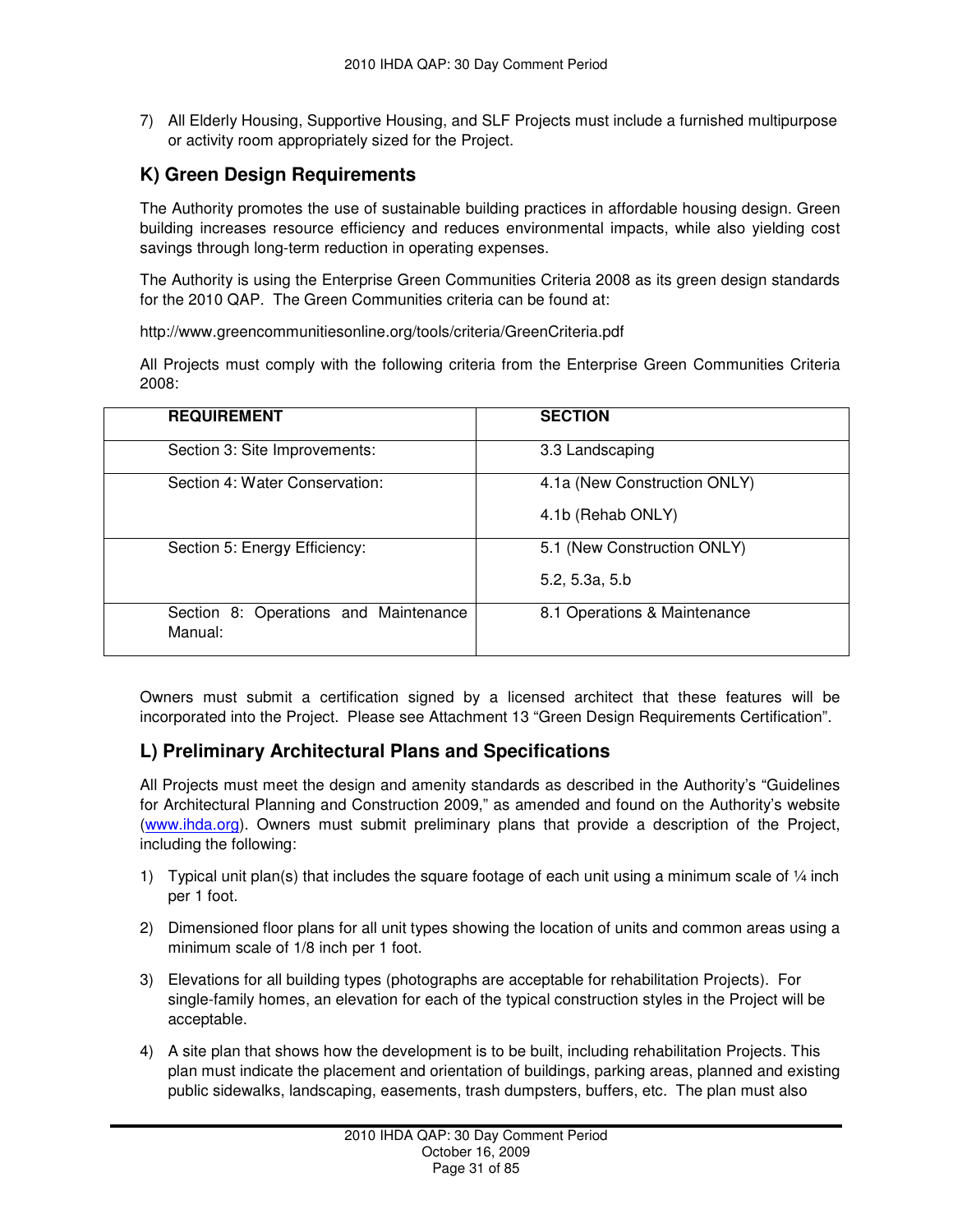indicate the location of planned site amenities including playground(s), gazebos, walking trails, sports courts, etc.

- 5) A schematic site plan that shows the site boundaries and includes the location of any streams, ravines, gullies, drainage problems or other construction deterrents. All utility locations such as water, sewer, gas, electric, and phone lines must be indicated. If utility services are not presently located at the site, then the plan must reflect the distances from the services. Projects that consist of rehabilitation of an existing building and Project that consist of the new construction of scattered-site single-family homes are exempt from this criterion.
- 6) A current aerial photograph with the location of the site clearly marked and the surrounding uses and access points to the site clearly visible. For Projects consisting of scattered sites, submit a map indicating the location of each site with reasonable specificity.
- 7) Architectural plans must be on paper no smaller than 8  $\frac{1}{2}$ " x 11" and no larger than 36" x 24".

## **M) Accessibility Requirements**

All Projects must comply with all applicable Federal and State accessibility laws. Owners must submit a certification by the architect of record that the Project will be constructed in compliance with the design and construction requirements promulgated under the Accessibility Codes described below. Please see form attached as Attachment 14 "Accessibility Certification".

For new construction Projects the following Accessibility Codes apply:

- The Fair Housing Amendments Act of 1988
- The Illinois Accessibility Code
- The Americans with Disabilities Act of 1990, as amended (common areas only)
- Section 504 of the 1973 Rehabilitation Act (only Projects with federal financial assistance)

For rehabilitation Projects the following Accessibility Codes apply:

- The Illinois Accessibility Code
- The Americans with Disabilities Act of 1990, as amended (common areas only)
- Section 504 of the 1973 Rehabilitation Act (only Projects with federal financial assistance)
- If the Project's original building permits were issued after June 15, 1990, and first occupancy of the buildings was after March 13, 1991, the entire Project must comply with the requirements set forth in Section 100.205 of the regulations promulgated under the Fair Housing Act, codified at 24 CFR 100.205.

## **N) Cost Certification**

All Owners must include a construction cost certification prepared by a qualified contractor, architect, or construction cost consultant setting forth the scope of work and confirming the costs reflected in the Project budget in the Application. The cost certification must be submitted on Attachment 15 "Cost Certification". In cases where the Owner and the general contractor are affiliated, a qualified, unrelated third party contractor, architect, or construction cost consultant must prepare the construction cost certification.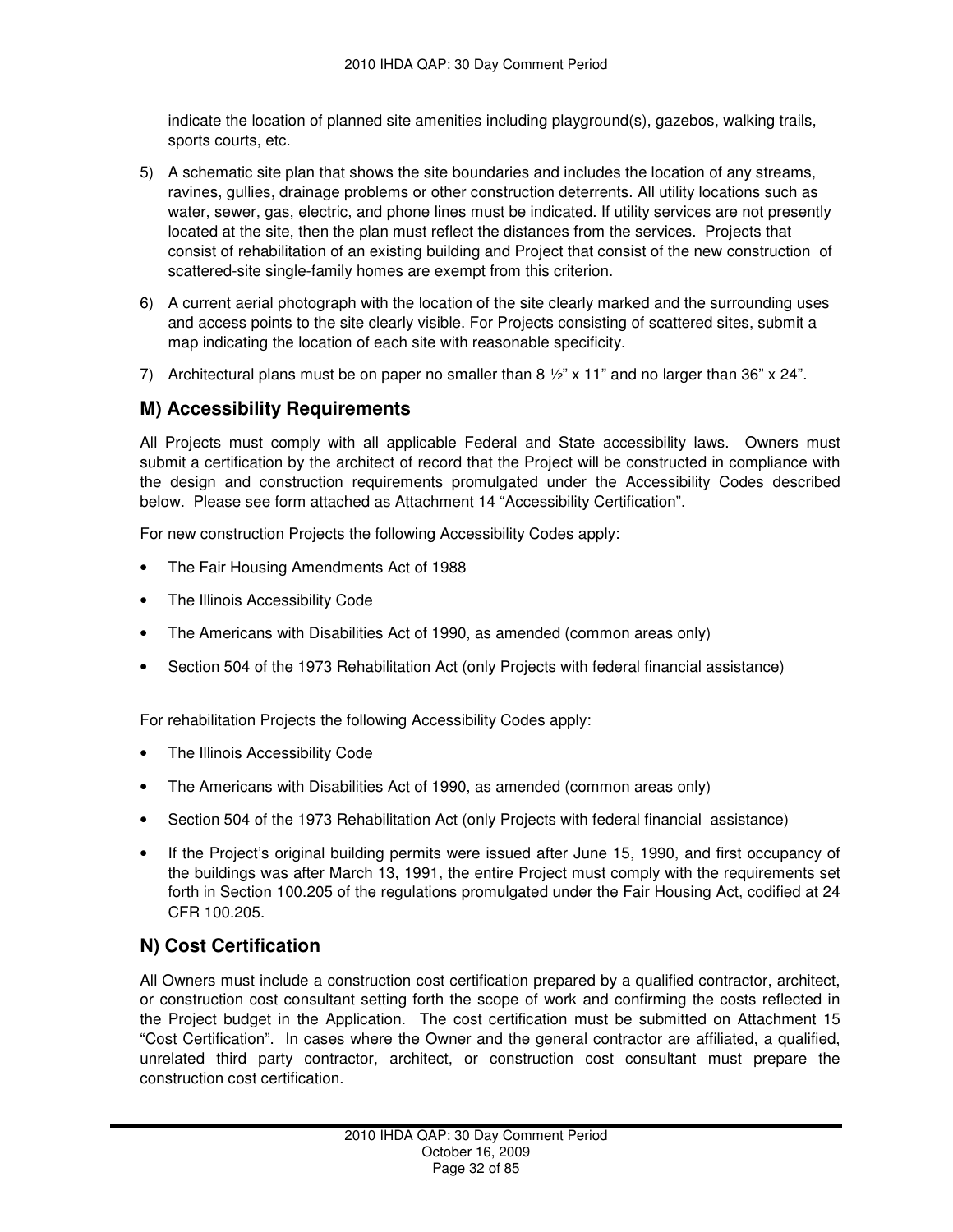The Authority will review the type of construction and associated construction costs to ensure that each Project will result in high quality housing.

For rehabilitation Projects, this scope of work will be evaluated along with the Physical Needs Assessment to ensure that all necessary items are being addressed. If the scope of work is insufficient, the Application will fail the mandatory review.

Projects receiving Tax Credits from the Authority are subject to prevailing wage requirements as specified in Illinois Senate Bill 223 (Public Act 96-0058) and Illinois House Bill 952 (Public Act 96- 0186). The Application must demonstrate the cost certification has been prepared taking the appropriate wage standard into consideration.

## **O) Market Analysis**

#### **1) Market Study**

Applications must contain two (2) copies of a market study conducted by an independent third party market analyst showing that there is adequate market demand for the Project. The market analyst must be chosen from a list of Authority-approved firms available on the Authority's web site (www.ihda.org). The market study must be prepared in accordance with the Authority's guidelines and must include, at a minimum, the criteria set forth in Attachment 16 "Market Study for Small or Rehab Occupied", Attachment 17 "Market Study for SLF", or Attachment 18 "Market Study Full". Market studies must accurately reflect the rental structure and unit mix of the proposed Project. It is the Owner's responsibility to ensure that the market study accurately reflects the submitted Application and meets all of the Authority's requirements.

#### (a) Evaluation of Market Study

The Authority will take the results of the site and market study into consideration in evaluating the strength of the market for a Project. While the Authority will use the conclusions of the analyst in evaluating a Project's marketability, the Authority will not be bound by the opinion or conclusions reached by the market analyst. Additionally, the Authority reserves the right to require additional information and/or an Authority-commissioned site and market study, which shall be conducted at the Owner's expense.

The Authority will review the market study and project data of similar housing located in the primary market area ("PMA") of the Project in determining whether the Project will be able to achieve the desired lease-up. The Authority will also carefully analyze existing Authorityfinanced developments located in the PMA of the Project to determine if selection of the Project will have significant adverse financial impact on existing affordable housing inventory. If the Authority determines that the given market area cannot support the Project or if the Project will have a negative impact on existing Authority-financed developments, the Project will fail the mandatory review.

In evaluating the market, the Authority's analysis will include, but not be limited to, the following factors:

- Development Attributes: Items such as the level and appropriateness of the proposed unit and development amenities, the amount of proposed parking, the general acceptability and marketability of the site including surrounding land uses, and the site's overall public accessibility and proximity to area services and amenities.
- PMA: Items such as the appropriateness of the PMA and the demographic and economic trends for that area.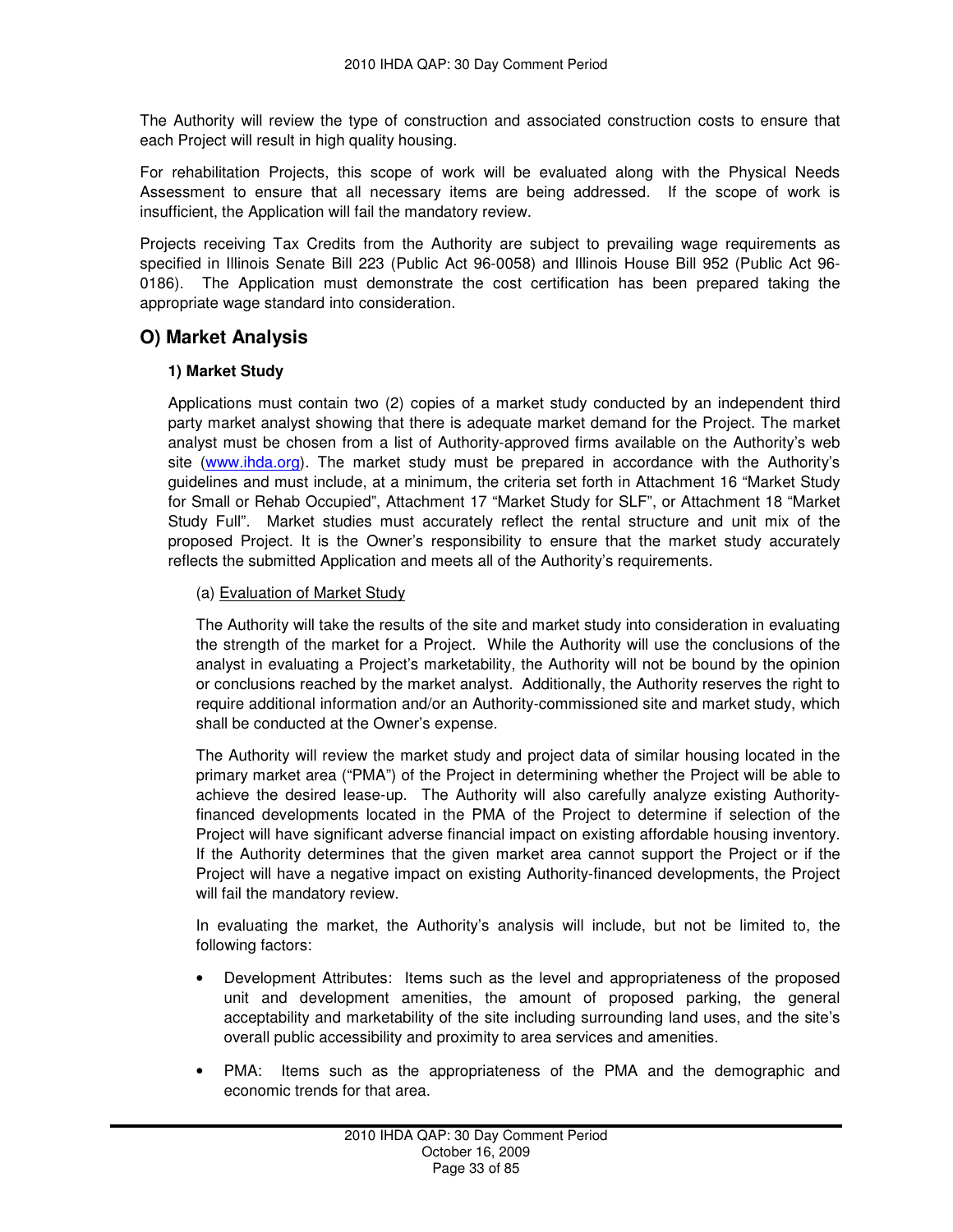- Existing Rental Market: The competiveness of the Project to existing comparable properties in various ways such as rents, unit size and amenities; also the occupancy of comparable properties in the PMA.
- Demand: Based upon such information as waiting lists at existing properties, penetration and capture rates, forecasted absorption potential for the Project and documented need for this type of housing in the PMA.
- Impact: The likelihood the Project will negatively impact similar existing Authority properties in the PMA, based on various issues including observations from Authority staff and the Authority's overall presence in the PMA.

The Authority will generally not fund two Projects during a twelve (12) month period which serve the same population and whose PMAs are significantly the same. In some cases, the Authority may select two Projects in the same PMA, provided there is a significant showing of demand.

In the event that multiple Applications serving the same population are submitted for a given PMA and meet all mandatory requirements, the Authority will decide whether any will be selected for funding based upon the Projects' overall score. If multiple Applications are submitted for a given PMA proposing to serve different populations, the Authority will analyze the Applications to ensure that no Project will be redundant or have adverse impact on the other Applications or existing Projects.

#### (b) Market Study Format Requirements:

The following format for site and market studies will be required based on the Project type:

| <b>Project Type</b>                                                                                                                                   | <b>Site &amp; Market Format</b>                                      |
|-------------------------------------------------------------------------------------------------------------------------------------------------------|----------------------------------------------------------------------|
| Rehabilitation Projects with significant<br>(80% or more) low-income occupancy<br>at the time of Application, small<br>Projects with 12 units or less | Attachment 16 "Market<br>for Small<br>Study<br>or<br>Rehab Occupied" |
| Supportive Living Facilities (regardless<br>of the number of units)                                                                                   | Attachment 17 "Market<br>Study for SLF"                              |
| All other Projects                                                                                                                                    | Attachment 18 "Market<br>Study Full"                                 |

#### **2) Affirmative Fair Housing Marketing Plan**

Owners must also include Attachment 19 "Affirmative Fair Housing Marketing Plan" that demonstrates to the satisfaction of the Authority how the Project will comply with affirmative marketing requirements in Section 42 of the Code. The Owner's commitment to the Affirmative Fair Housing Marketing Plan shall be binding for the duration of the Extended Use Period and shall be incorporated into the Extended Use Agreement.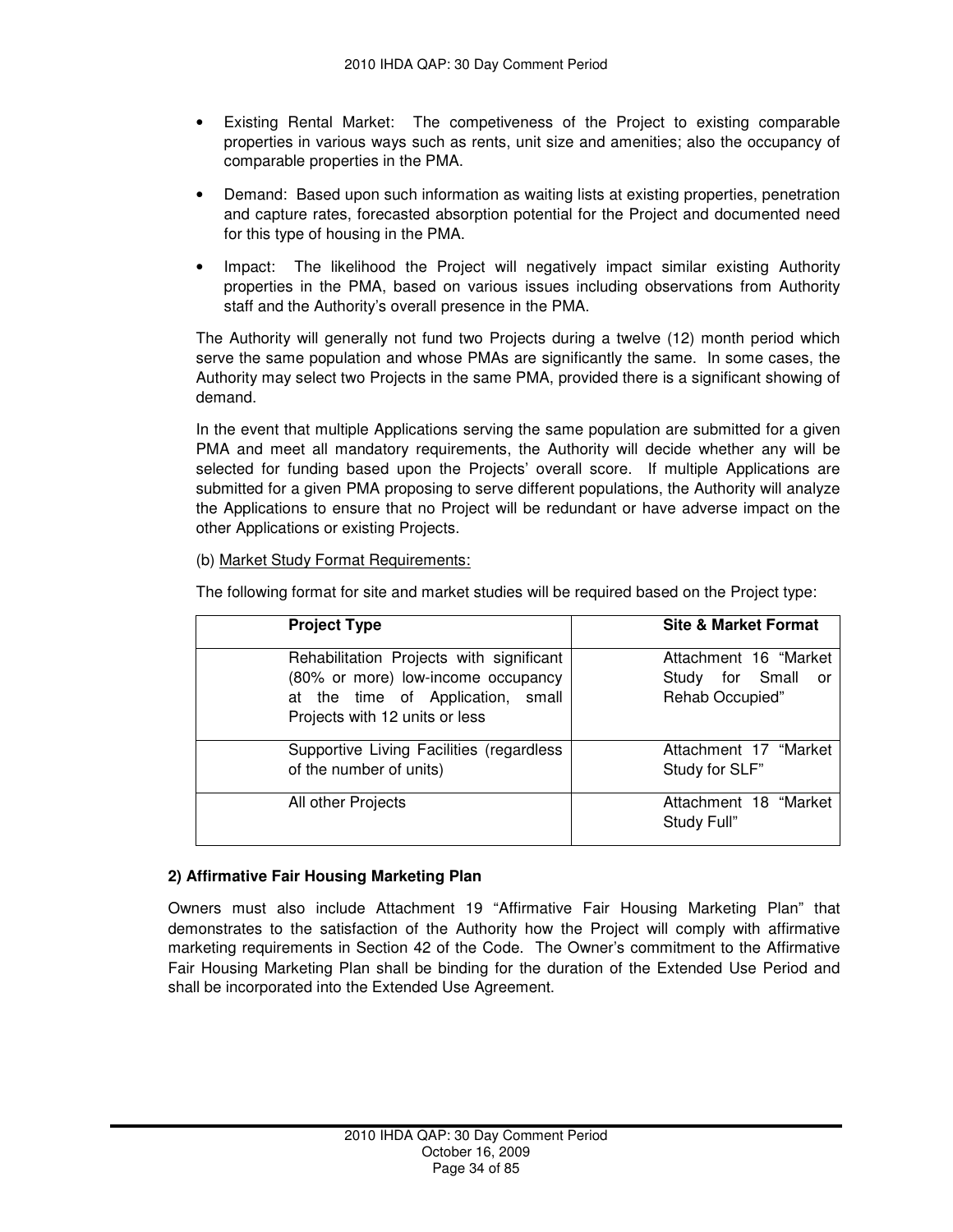## **P) Appropriate Development Team**

#### **1) Items for Submission**

The following items must be submitted for the Authority to conduct the experience and capacity review:

- 1) Organizational documents for all entities of which the ownership entity is comprised and documentation demonstrating that these entities and the ownership entity are duly formed and validly existing. Please see Attachment 20 "Ownership Structure and Organizational Documents Checklist" for list of necessary documents.
- 2) A narrative describing the experience of the Owner with regard to the development of subsidized affordable housing, including the number of projects and units that have been completed and placed into service.
- 3) Completed Attachments 21-25 "Development Experience Certification" for each Participant except the syndicator, including all pending, under construction, or completed Projects in any state, including their present status and expected completion date.
- 4) Full organizational chart and resumes of key development staff within the Owner, focusing on their affordable housing development experience. Please see Attachment 26 "Organizational Chart".
- 5) Audited financial statements for the most recent two (2) fiscal years for the Owner and its principals, members, and/or sponsors with 10% or more ownership interest.
- 6) A completed and executed copy of IRS Form 8821, "Tax Information Authorization," for the Owner and each Participant who has a financial interest in the Project, authorizing the Authority as "Appointee" to receive from the IRS available information regarding any "Financial Beneficiary's" conduct of its business with the IRS relating to the Tax Credit program. Please see Attachment 27 "IRS Form 8821".
- 7) At least three (3) references from entities with whom the Owner has conducted business in the last five (5) years and release forms allowing the Authority to contact these entities without limitation, other State housing finance agencies, private lenders, public agencies, and City and State governments. Please see Attachment 28 "Reference Form" and Attachment 29 "Release Form".

#### **2) Ownership Experience**

In order to meet the Authority's mandatory development team standard for ownership experience, the following minimum requirement must be fulfilled:

The Owner(s) of the Project, general partner(s), and/or the managing member(s) of the Owner must demonstrate prior successful experience in at least one (1) Authority Tax Credit Project or one (1) other subsidized, low-income multifamily rental development that contains at least the number of housing units in the proposed Project. To be considered, the experience must extend for at least two (2) years and must include developing and operating the project(s). In addition, the experienced team member described above must:

- Be identified in the Application, and
- Remain responsible for overseeing the operation of the project for the entire Compliance Period.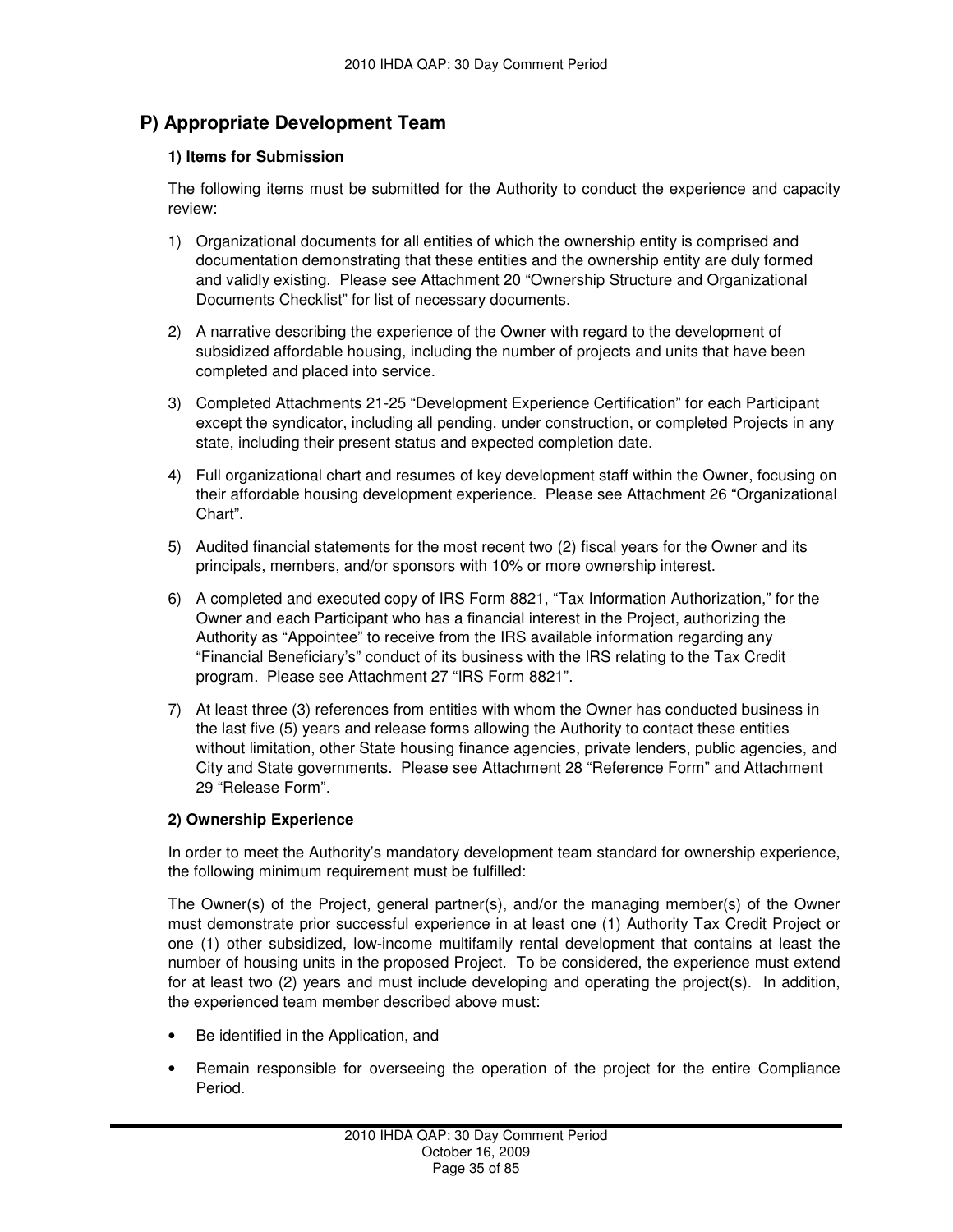Partnerships between inexperienced housing developers and those with the experience necessary to fulfill this requirement are encouraged.

If the Owner has not previously submitted an Application to the Authority, the Owner is required to attend one of the Tax Credit workshops held by the Authority prior to the first Application submission. The Owner is encouraged to meet with Authority staff to review the QAP and the Application process prior to submitting their Application.

#### **3) Management Experience**

In order to meet the Authority's mandatory development team standard for management experience, the following minimum requirement must be fulfilled:

- The proposed management agent must demonstrate prior experience in the management of at least one (1) Authority Tax Credit Project or one (1) other subsidized, low-income multifamily rental development with tenant income certifications and ongoing reporting requirements that contains at least the number of housing units in the proposed Project. If the management agent has no experience in the management of Tax Credit Projects, it must demonstrate that at least one (1) staff member assigned to the proposed Project has received industry-standard training and is certified to manage Tax Credit properties.
- To be considered, the management agent's experience with a Project must extend for at least two (2) years and include Project lease up experience and stabilization (90% occupancy within one (1) year of placed in service date).

#### **4) Development Team Capacity**

The Authority will evaluate the proposed Participants' capacity to successfully complete the Project based upon the following criteria:

- Past experience developing affordable housing using Authority programs. Properties presently in service and those under construction will be considered, and the quality and success of previous developments will be taken into account, the Authority will also consider location and experience in the geographic areas to be served, experience with the type of housing product proposed and the past working relationships of the proposed Project and ownership partners.
- Other affordable housing development experience using government funded programs, including existing properties and those under construction.
- Development capacity to complete construction of all current developments on time and within program requirements and application commitments, as well as the number of outstanding incomplete developments when determining capacity.
- Financial capacity to ensure that construction will be completed on time and that work will be guaranteed for completion.
- Past experience operating affordable housing using income and rent-restricted programs and maintaining these developments in compliance with all program restrictions and standards. The Authority will consider location and experience in the geographic areas to be served, experience with the type of housing product proposed, and the past working relationships with ownership entities and compliance staff.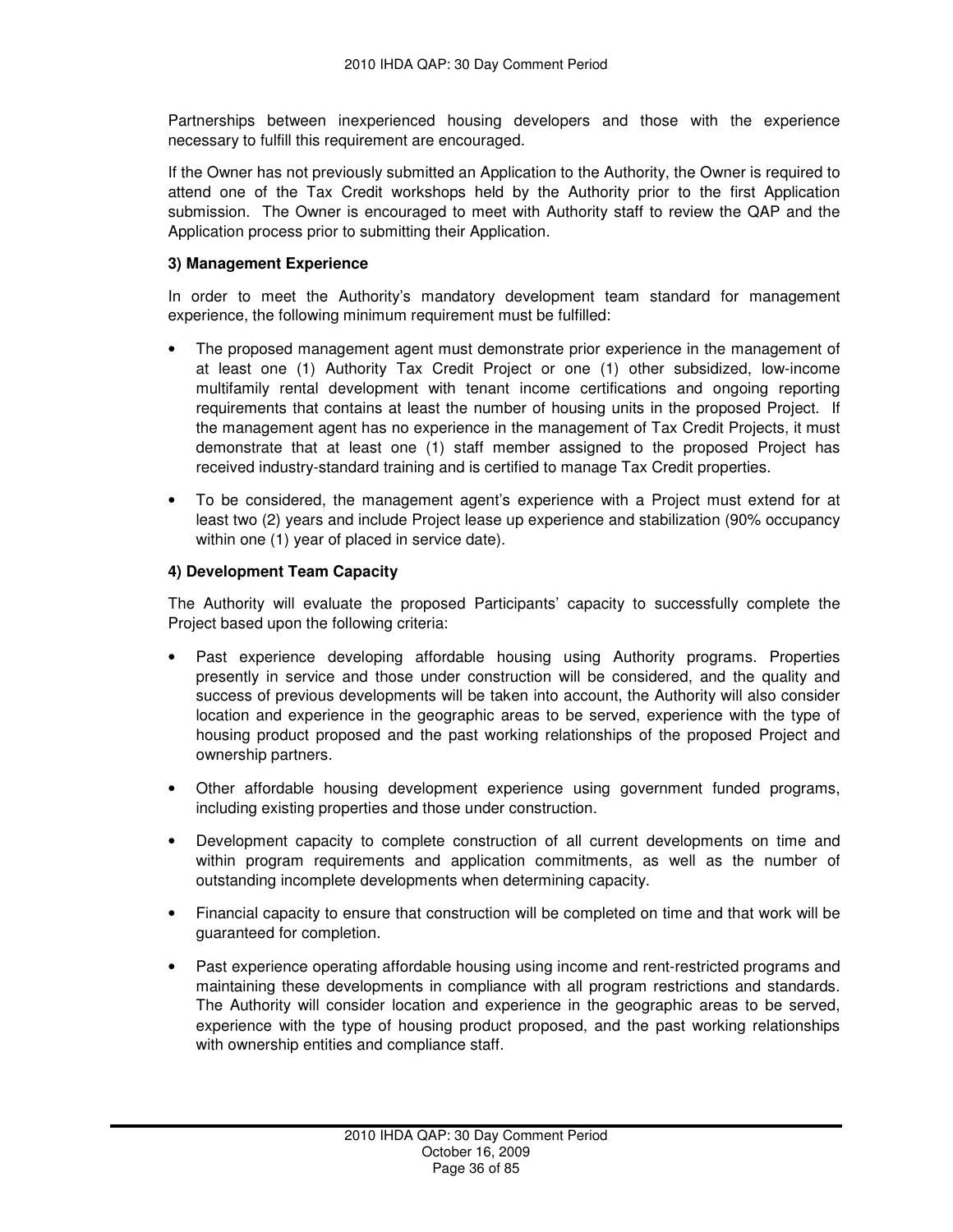## **5) Unacceptable Practices**

The Authority will conduct a comprehensive review of all Participants' experience based upon the information submitted in Attachments 21-25 "Development Team Experience Certifications". The review will not be limited to Participants' experience with Authority programs or resources. A Participant may not meet the Authority's mandatory requirement if any of the following apply to a Participant:

- A Participant who is affiliated with existing Projects which have been cited for material and/or continuing, but curable, noncompliance. Material noncompliance xists when a party exhibits a continual pattern of noncompliance, or when a party demonstrates an inability or an unwillingness to resolve noncompliance in a timely manner.
- A Participant (including any affiliates) has experienced any events of foreclosure or failed to perform under the terms of a workout agreement over the past three (3) years.
- A Participant (including any affiliates) has declared bankruptcy over the past three (3) years.
- Any Participant has a mortgage default or arrearage of three months or more within the last three (3) years.
- A Participant (including any affiliates) has been involved in any Project awarded Tax Credits where there has been a change in general partners or managing members during the last three (3) years.
- Any Participant that has participated in a development that has been monitored and determined to have uncorrected noncompliance more than three months from the date of notification in the past three (3) years.
- Any Participant that has failed to pay any fee or expense due to the Authority or any other state allocating agency, including outstanding compliance monitoring fees in the past three (3) years.
- A Participant (including any affiliates) has been involved in any Project awarded Tax Credits by the Authority or any other state allocating agency in 2007 or earlier for which either the permanent financing or equity investment has not closed.
- A Participant (including any affiliates) has been involved in any Project awarded Tax Credits in 2006 or earlier for which all requirements for Authority issuance of 8609s, or any other state allocating agency issuance of 8609s, have not been met.
- Any liens or other claims exist against property owned by Owner (including any affiliates) has failed to resolve a public filing such as a lien or a judgment.
- The Owner (including any affiliates) has been debarred or received a limited denial of participation in the past three (3) years by any federal or state agency from participating in any development program.
- Any Participant that has materially misrepresented facts on any Application to participate in a Program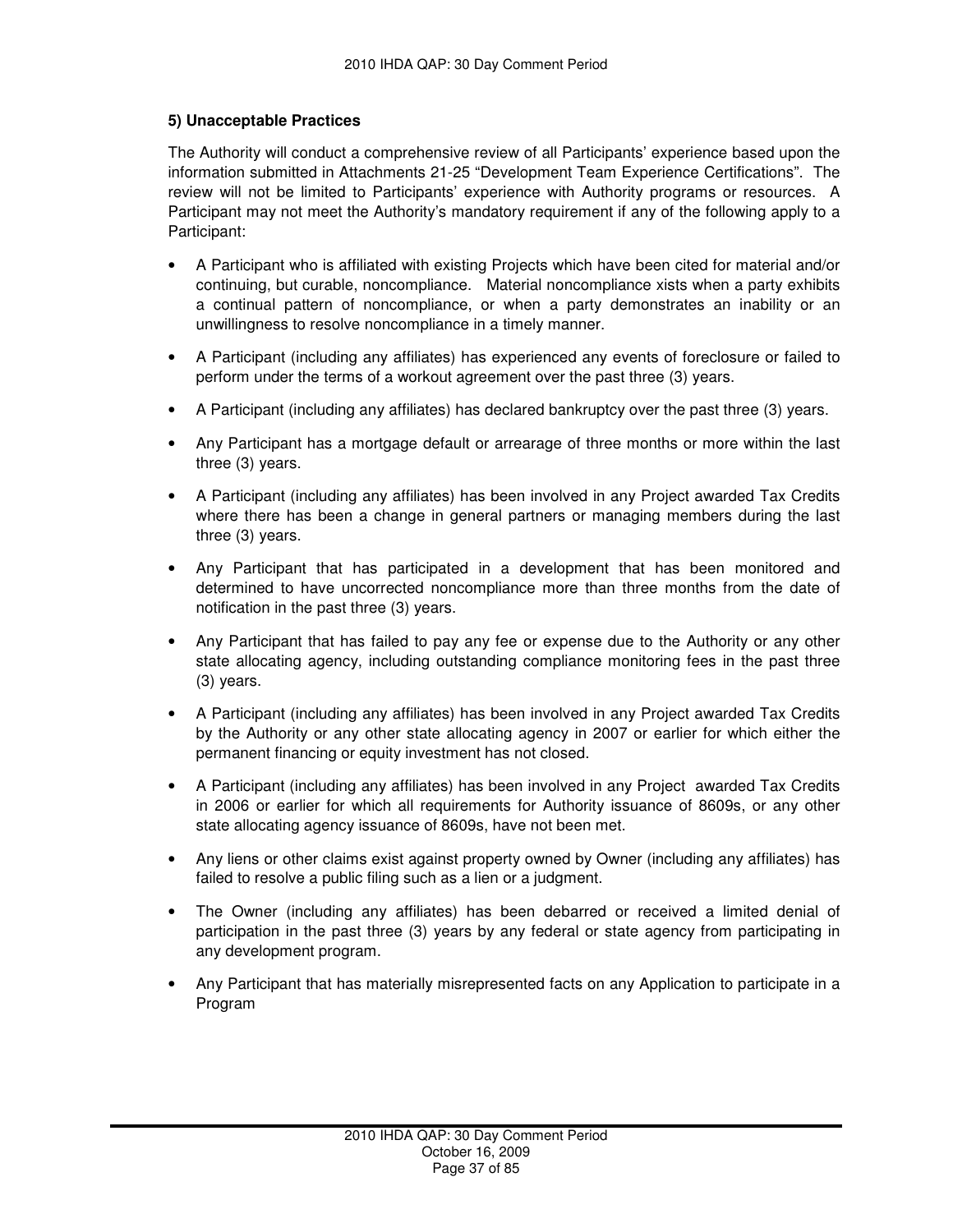## **Q) Policy Objective: Supportive Housing**

In order to address the housing needs around the State, the Authority will from time to require Owners seeking an Allocation of Tax Credits to meet one or more policy objectives. For the 2010 QAP, the policy objective is for housing that serves Supportive Housing Populations.

All Projects must target a minimum of ten percent (10%) of the units to Extremely Low Income (at or below 30% of Area Median Income) Supportive Housing Populations, defined herein as households headed by persons with disabilities and households that are homeless or at-risk of homelessness, who require access to supportive services in order to maintain housing. Preference for these "Targeted Units" will be given to referrals made via an assigned Lead Referral Agency (as defined below).

The Lead Referral Agency shall be an agency that coordinates a range of local disability and homeless services agencies to develop a collective process for referring and making their services available to qualified tenants. A Lead Referral Agency acts as the point of contact with property management over the life of a Project, and represents the local services system in dealings with management of the property. A Lead Referral Agency coordinates with a household's original referral source to 1) assist the household(s) during the application for tenancy process, including requesting and negotiating reasonable accommodations, if necessary, and 2) make supportive services available to the household(s) and/or act as referral agent for other community services needed.

The Lead Referral Agency will submit a standard letter of referral to property management, which will then process the referred household's application for tenancy using the same screening criteria that is applied to all other tenants in the Project. The Project property management will use the Lead Referral Agency as their main point of contact to ensure that community supports are made available to tenants in the Targeted Units; however, tenancy will not be contingent upon participation in services.

In calculating the number of Targeted Units that must be made available, Owners must ALWAYS round up to the next unit (i.e.  $51 \times 10\% = 5.1$ , round up to 6 Targeted Units). Projects that receive a conditional approval of the award of Tax Credits must submit and receive Authority approval of a Referral and Support Agreement within six (6) months of the date conditional approval. The Referral and Support Agreement outlines the required responsibilities of the Owner, property manager and Lead Referral Agency in regard to the Targeted Units. Please see Attachment 30 "Referral and Support Agreement Template".

Owners are encouraged to contact the Authority's Office of Housing Coordination Services prior to the development of the required Referral and Support Agreement, in order to be connected with the Project's assigned Lead Referral Agency.

SLF Projects are exempt from targeting Supportive Housing Populations and do not need to demonstrate a partnership with a Lead Referral Agency or submit a Referral and Support Agreement, but are required to target a minimum of ten percent (10%) of the units to Extremely Low Income households.

## **R) Financial Feasibility**

All Projects seeking an Allocation of Tax Credits must demonstrate financial feasibility. If the Project relies on unsound underwriting assumptions, including without limitation a failure to demonstrate compliance with the requirements of all Project sources, the Project will fail the mandatory review.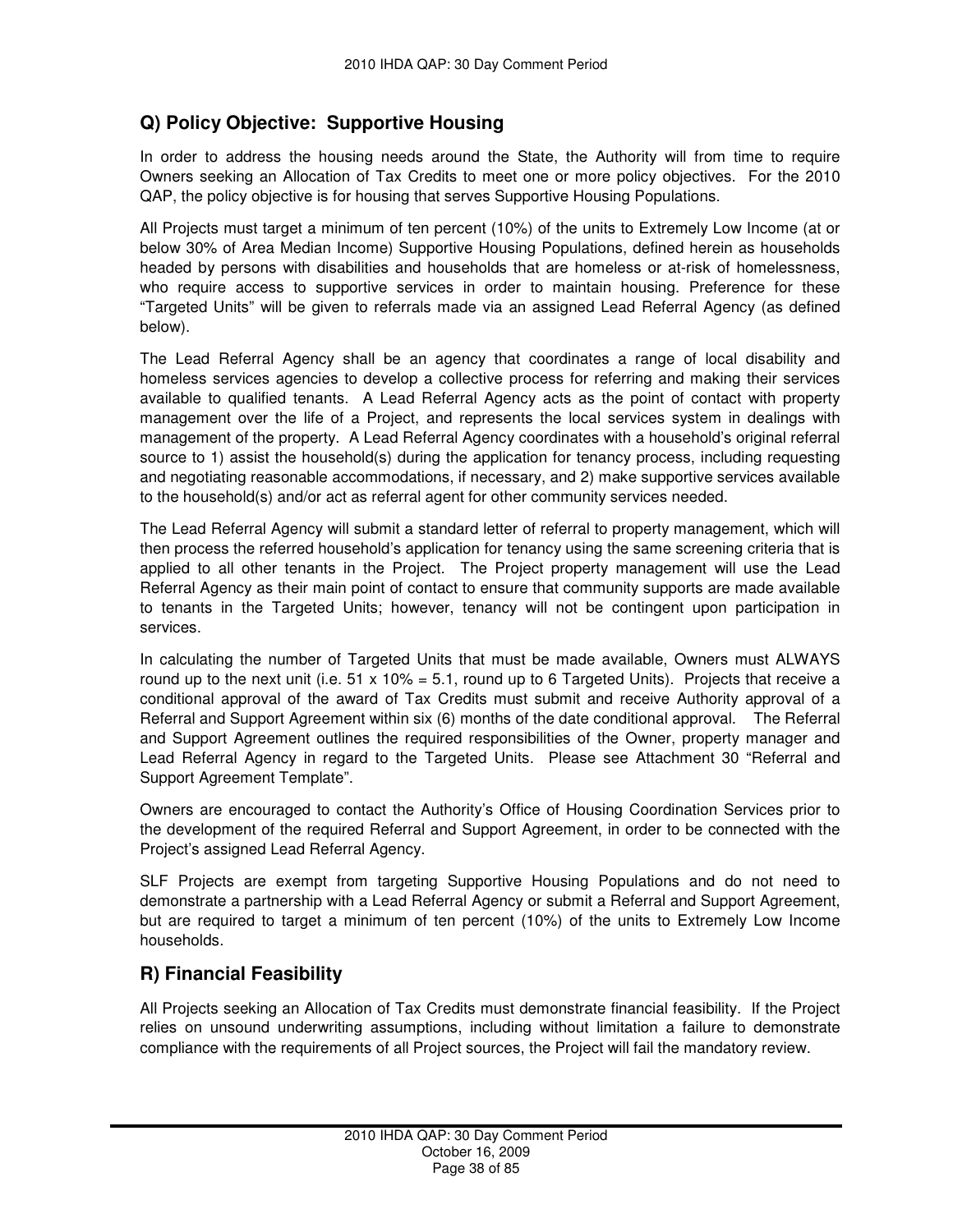The following is a description of the areas, along with expected ranges and limits, which will be evaluated in order to determine financial feasibility.

### **1) Overall Limits**

### (a) General Contractor Fees:

The general conditions, overhead, and profit in a general contractor's budget are limited to fourteen percent (14%) of the total hard construction costs.

### (b) Architect Fees:

Fees for architectural services are subject to the limits contained in the Authority's architectural guidelines. In the event a Project's architectural fees exceed these limits, they must be paid for through the developer fee.

#### (c) Developer Fees:

The developer fee is limited to twelve percent (12%) of the project's total development cost net of the following: construction contingency, consultant fees, project management fees, reserves, developer fee, syndication expenses, bridge loan expenses, and developer overhead.

The following development expenses must be paid through the developer fee: Consultant fees, construction management fees, architectural fees in excess of the Authority's architectural fee limits. Inclusion of these fees in the development budget will result in a dollar-for-dollar reduction in the developer fee.

All Applications must reflect a deferred developer fee as a financing source. At a minimum, the deferred fee must be the lesser of twenty-five percent (25%) of the sum of the developer and any consultant fees or seventy-five percent (75%) of cash flow after debt service in years 1 to 10.

#### (d) Identity of Interest between Buyer and Seller:

In cases where there is an identity of interest between the buyer and the seller of any property reflected in the acquisition costs, the developer fee will be limited to five percent (5%) of the property acquisition costs for which there is an identity of interest between the buyer and the seller.

#### (e) Identity of Interest between General Contractor and Owner:

In cases where there is an identity of interest between the general contractor and the Owner, the developer fee will be reduced by the greater of two percent (2%) of the total hard construction costs or the amount of the general contractor's overhead.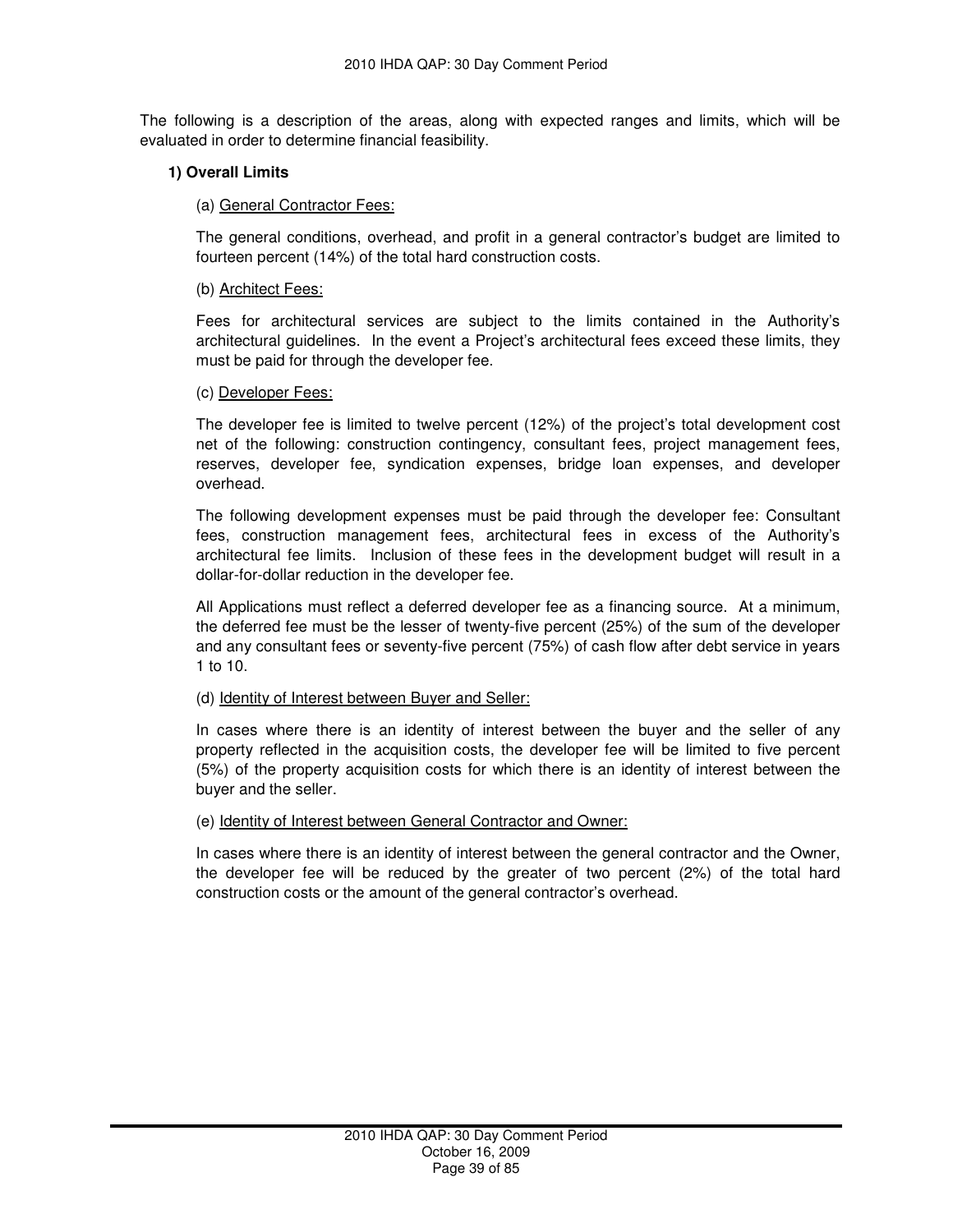## (f) Development Costs

The following are the per-unit total development cost limits, excluding land acquisition costs, for all Projects in all locations.

| Unit<br><b>Bedrooms</b> | <b>Average Per Unit Development Cost</b><br><b>Limit Excluding Land Acquisition</b> |
|-------------------------|-------------------------------------------------------------------------------------|
| O                       | \$139,177                                                                           |
| 1                       | \$159.994                                                                           |
| 2                       | \$193,772                                                                           |
| З                       | \$249.391                                                                           |
|                         | \$275,728                                                                           |

The Application must demonstrate that the Project's total development cost, excluding land acquisition, is less than the sum of these average per-unit costs for each unit bedroom type. For example, a project consisting of 25 two-bedroom units and 15 three-bedroom units will have a maximum total development cost of \$8,585,165 calculated as follows: 25 X \$193,772  $+ 15$  X \$249,391 = \$8,585,165.

In the event a Project's total development cost, excluding land acquisition, exceeds these limits, the Authority will evaluate the development costs for reasonableness taking into consideration the project type, location, and scope of work based on the Authority's past experience with similar projects and similar locations.

Project's whose total development costs are excessive will fail the mandatory review.

## (g) Total Credit Allocation

A Project may not apply for an Allocation of Tax Credits exceeding eight percent (8%) of the Authority's Credit Ceiling allocated to the Authority in the given calendar year. Projects requesting an Allocation exceeding this limit will be determined to be financially infeasible and will fail the mandatory review.

## **2) Project Income**

## (a) Unit Rents

The proposed gross residential unit rents for the Project, including any utility allowances, must be reasonable for the market area and must not be in excess of ninety-five percent (95%) of any rent limits imposed by any financing source, program, or other requirement that will affect the Project. Rent and income limits can be found on the Authority's website (www.ihda.org).

#### (b) Rental Assistance

Any Project that includes residential income generated as a result of a rental assistance contract must clearly identify the portion of the rent paid by the tenant.

All assumptions regarding the funding and renewal of rental assistance contracts must be clearly identified. The Authority will review and determine the suitability of all assumptions regarding the funding and renewal of rental assistance contracts on a case-by-case basis.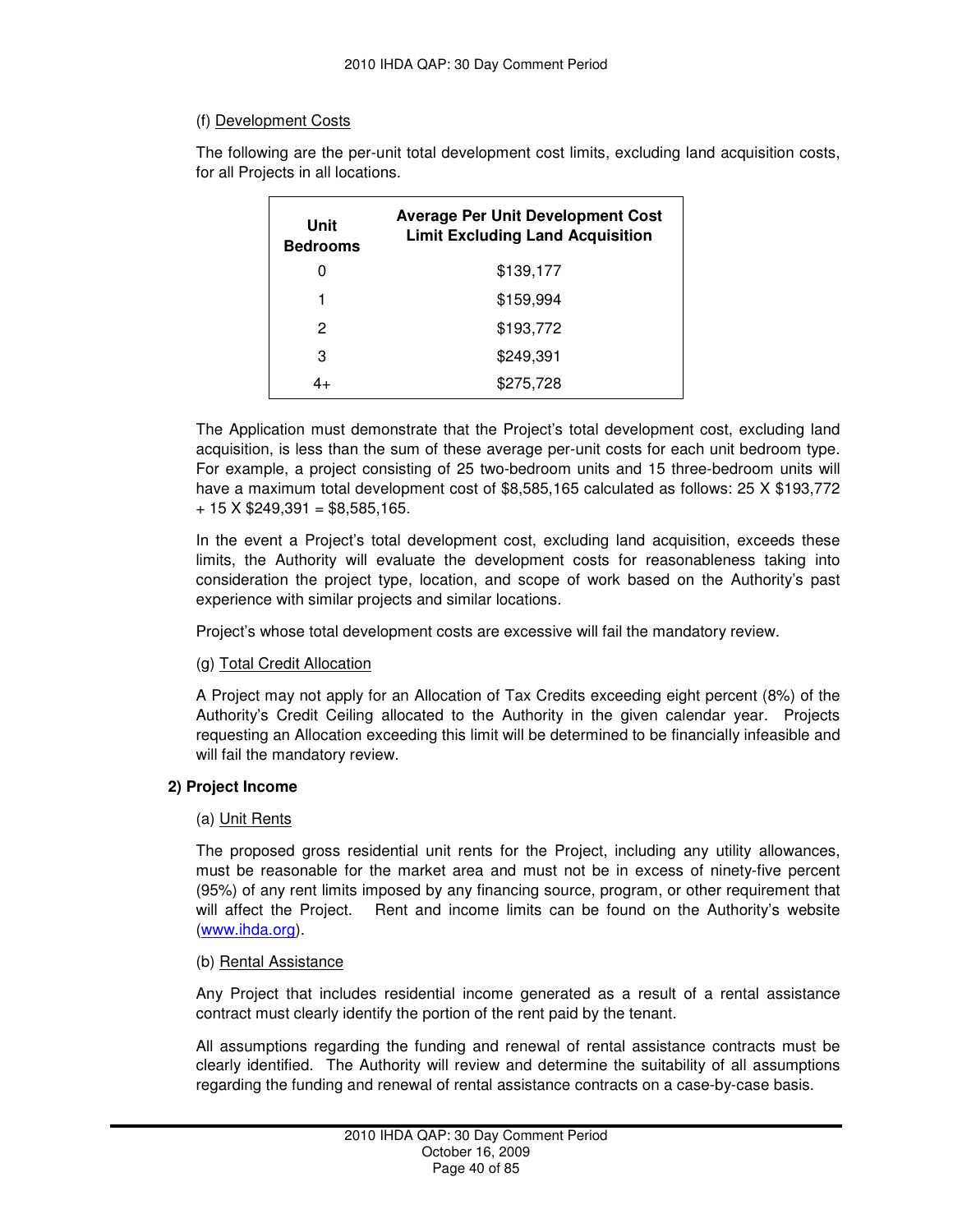In the event a rental assistance contract pays a rent in excess of the gross unit rent limit, the Application must demonstrate how the project will remain financially feasible throughout the compliance period in the event the rental assistance contract is terminated.

## (c) Additional Residential Income

Additional sources of residential rental income are limited to parking, laundry, and vending income. Applications reflecting income from these sources must describe all assumptions regarding the calculation of this income. Additional residential income will not be considered without a detailed description of how the income is calculated or if it comes from any source other than parking, laundry, and vending.

## (d) Commercial Income

Applications that include any sources of commercial income must include a detailed description of any assumptions related to the commercial income and copies of any existing leases or letters of intent to occupy commercial space. The Authority will review and determine the suitability of all assumptions regarding commercial income on a case-by-case basis.

Commercial income will be underwritten at a fifty percent (50%) vacancy rate.

## **3) Debt Service Coverage Ratio**

The Project must demonstrate it can maintain a minimum debt service coverage ratio (the ratio of a Project's net operating income to its debt service) of 1.15 to 1.00 on all debt, excluding cash flow notes, for a minimum of fifteen (15) years.

Projects whose cash flow reflects debt service coverage ratios of less than 1.15 to 1.00 must capitalize operating or debt service reserves and detail how payouts from these reserves will maintain the minimum debt service coverage ratios through a cash flow statement reflecting annual payouts from the reserve.

## **4) Expense to Income Ratio**

The Project must demonstrate it can maintain a minimum expense to income ratio (the ratio of a project's total annual operating expenses excluding debt service to effective gross residential income) of fifty-five percent (55%) for a minimum of fifteen (15) years. Note: commercial income will not be considered when calculating the ratio.

Projects whose cash flow reflects expense to income ratios higher than fifty-five percent (55%) must capitalize operating reserves and detail how payouts from these reserves will maintain the minimum expense to income ratio through a cash flow statement reflecting annual payouts from the reserve.

## **5) Cash Flow after Debt Service**

In addition to maintaining minimum appropriate debt service coverage ratios, all Projects must demonstrate annual cash flow after debt service in an amount not less than \$100 per unit for a minimum of fifteen (15) years.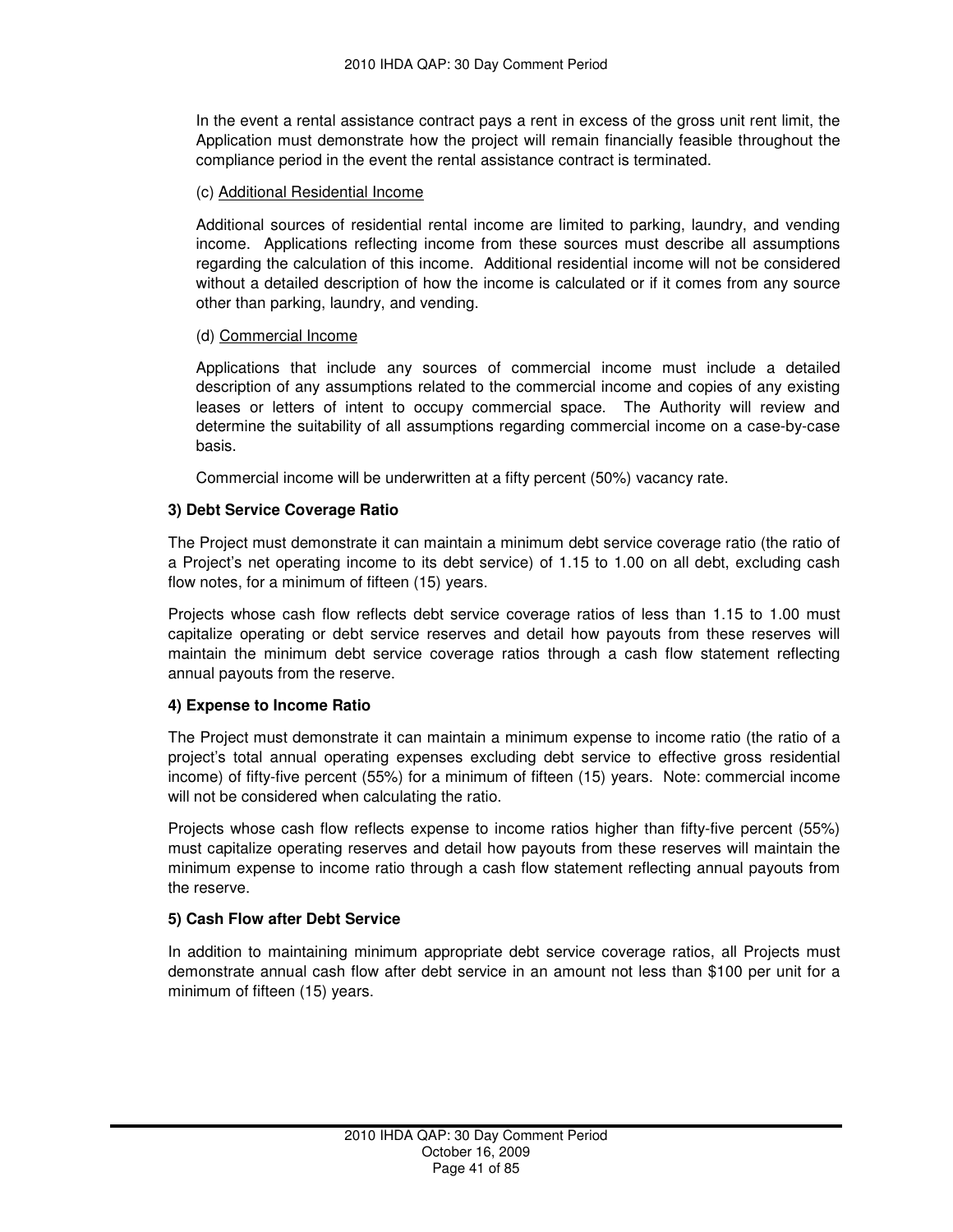### **6) Reserves**

#### (a) Replacement Reserve

The Project development budget must include adequate replacement reserves and the operating budget must have adequate cash flow to capitalize annual replacement reserves. In evaluating whether the Project has adequate replacement reserves, the Authority will consider the following as minimum, per unit, replacement reserves to be reflected in the development budget and, on an annual basis, in the operating budget:

- New Construction Elderly (including SLF's): \$300
- New Construction non-Elderly (all units  $\leq$  2 BR) : \$350
- New Construction non-Elderly (any units > 3 BR) : \$400
- All rehabilitation and other Project types: \$400

Any Project with fewer than 30 units, regardless of the construction type or the population served, must reflect a replacement reserve in the amount of \$1,500 per unit in the development budget with annual, per unit replacement reserves as detailed above.

### (b) Real Estate Tax Reserves

The Project development budget must include adequate real estate tax reserves to pay real estate taxes during the construction period plus an amount equal to fifty-five percent (55%) of the estimated annual real estate taxes in the first year of project operations. In addition, the operating budget must have adequate annual cash flow to capitalize an annual real estate tax reserve sufficient to pay the Project's real estate taxes in the following year.

The Application must include evidence of how construction period real estate taxes and operations period real estate taxes were determined.

Projects that receive real estate tax abatements for any period of time must detail any assumptions associated with the abatement including the calculation of real estate taxes before, during, and after the abatement, the anticipated date the abatement becomes effective, and the length of the abatement. The Project must demonstrate it has adequate cash flow upon the expiration of any real estate tax abatements to meet the mandatory financial feasibility requirements.

#### (c) Insurance Reserves

The Project development budget must include adequate insurance reserves to pay insurance during the construction period plus an amount equal to 105% of the estimated annual real estate taxes in the first year of project operations. In addition, the operating budget must have adequate annual cash flow to capitalize an insurance reserve sufficient to pay the Project's insurance in the following year.

#### (d) Initial Rent-Up Reserves

The Project development budget must include an initial rent-up reserve sufficient to cover all operational costs including administrative, management, payroll, maintenance, utilities, taxes, insurance, and debt service payment for the period between the initial certificate of occupancy and stabilized occupancy.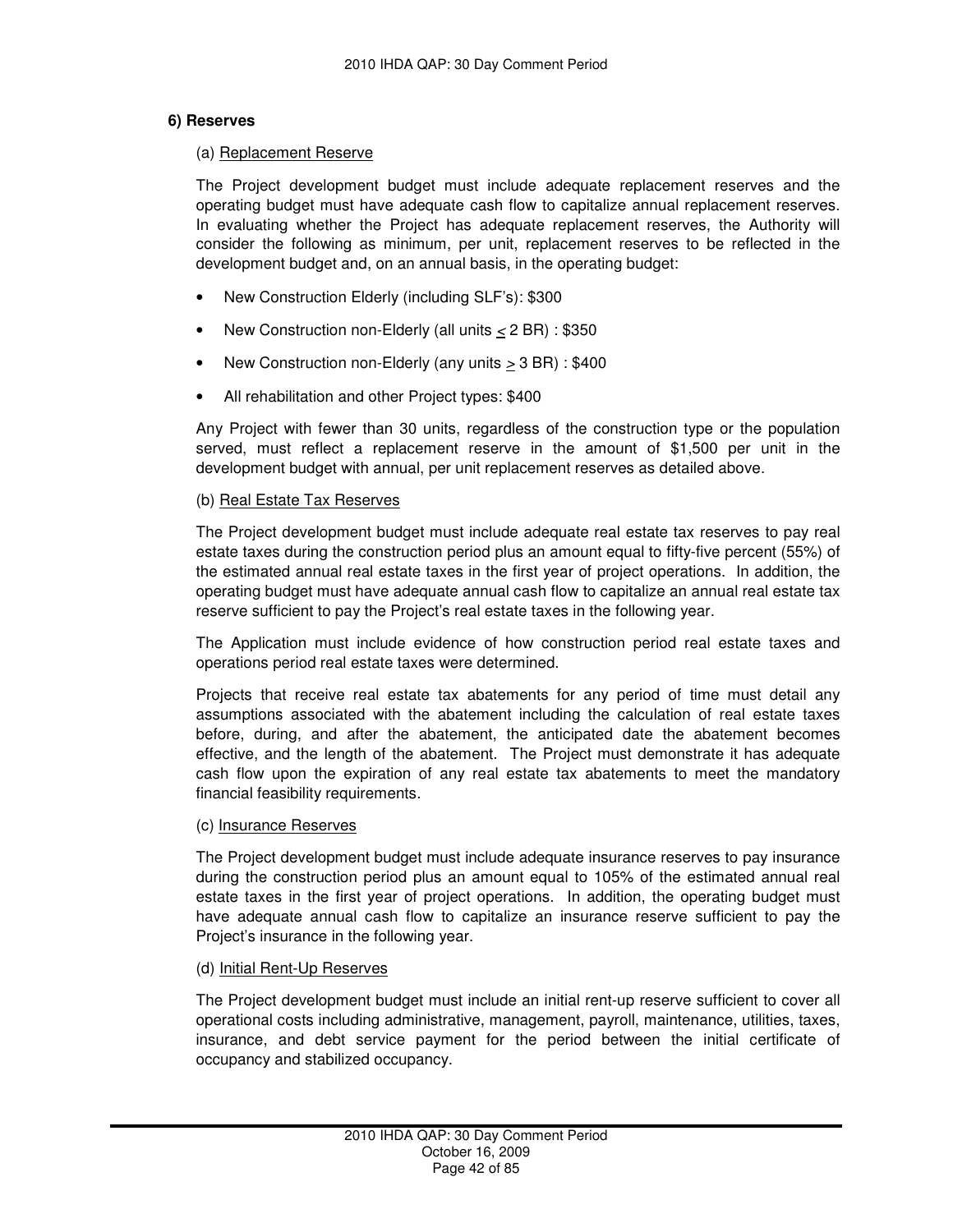The sizing of the initial rent-up reserve must be based on the absorption information contained in the market study. In addition, the application must detail anticipated Project income and expense assumptions for the period between the initial certificate of occupancy and stabilized occupancy.

The Authority will evaluate the sufficiency of the initial rent-up reserve taking into consideration the rental market, target population, expected occupancy rates, and all income and expense assumptions.

### (e) Other Reserves

The Authority will review all other Project reserves including, but not limited to, debt service, operating, and furniture, fixtures and equipment, in order to evaluate their sufficiency and reasonableness. Projects including these reserves must also include a description with all of the following: (i) how the Project will benefit from the reserves, (ii) why the reserves are necessary, (iii) who (if anyone) is requiring them, (iv) who will hold them, and (v) what is the process for releasing the reserves.

## **7) Operating Expenses**

Annual per unit operating expenses must be adequate and reasonable for the Project type, location, and population served. Per unit annual operating expenses, excluding taxes, reserves, resident services, and debt service are expected to fall within the following ranges for each of the geographic set-asides:

(a) Projects in the City of Chicago

- Elderly: \$3,600 \$6,000
- Non-Elderly: \$3,800 \$6,500
- SLF: \$18,000 \$20,000
- Supportive Housing Projects (50% or more units): \$3,700 \$6,200

(b) Projects in the Chicago Metro Region (excluding the City of Chicago)

- Elderly: \$2,600 \$4,400
- Non-Elderly: \$3,300 \$5,500
- SLF: \$18,000 \$20,000
- Supportive Housing Projects (50% or more units): \$3,500 \$6,000
- (c) Projects in Other Metro Areas
- Elderly: \$2,300 \$3,800
- Non-Elderly: \$2,600 \$4,500
- SLF: \$16,000 \$18,000
- Supportive Housing Projects (50% or more units): \$2,800 \$4,800
- (d) Projects in Non Metro Areas
- Elderly: \$2,000 \$3,500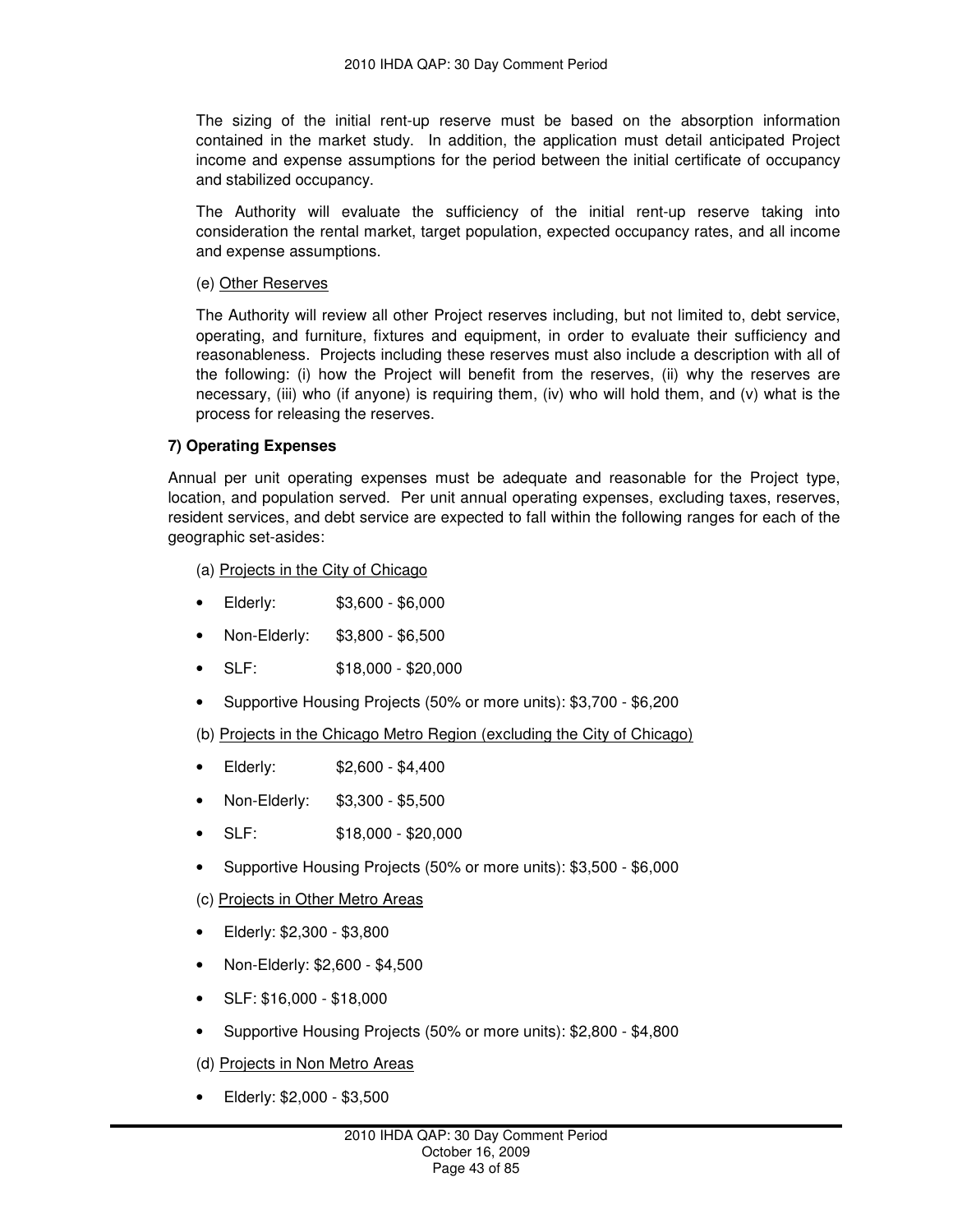- Non-Elderly: \$2,200 \$3,800
- SLF: \$15,000 \$17,000
- Supportive Housing Projects (50% or more units): \$2,500 \$4,500

In order to substantiate a deviation from the expected ranges supplemental documentation must be included. Information such as historic operating expenses and additional detail about specific expenses will be considered. The Authority will review and determine the suitability of operating expenses outside the expected ranges on a case-by-case basis.

## **8) Trending Factors**

The Project must demonstrate it remains financially feasible for a minimum of fifteen (15) years utilizing the following cash flow trending factors:

- Annual Increase in real estate taxes: 5%,
- Annual Increase in operating expenses: 3%,
- Annual Increase in income: 2%,

In order to substantiate a deviation from the listed trending factors, supplemental documentation such as evidence of real estate tax levies for the ten (10) years prior to application and audited operating expense and income information for the five (5) years prior to Application will be considered. The Authority will review and determine the suitability of trending factors outside the expected ranges on a case-by-case basis.

### **9) Vacancy Rates**

The Project must demonstrate it remains financially feasible for a minimum of fifteen (15) years utilizing the following annual economic vacancy rates:

- Elderly: 7%
- Non-Elderly: 10%
- SLF: 10%
- Supportive Housing Projects (50% or more units) including SRO's: 12%

In order to substantiate a deviation from the listed vacancy rates, supplemental documentation such as audited operating expense and income information for the five (5) years prior to Application will be considered. The Authority will review and determine the suitability of any other vacancy rates on a case-by-case basis.

#### **10) Utility Allowances**

All Projects that include tenant paid utilities must submit current documentation fully detailing the expected per unit utility expenses incurred by utility type on a monthly basis. The utility allowance must be appropriate for the unit size, utilities covered, and Project location.

Projects that include gas or electric heat must differentiate heating expenses from other gas and electric expenses.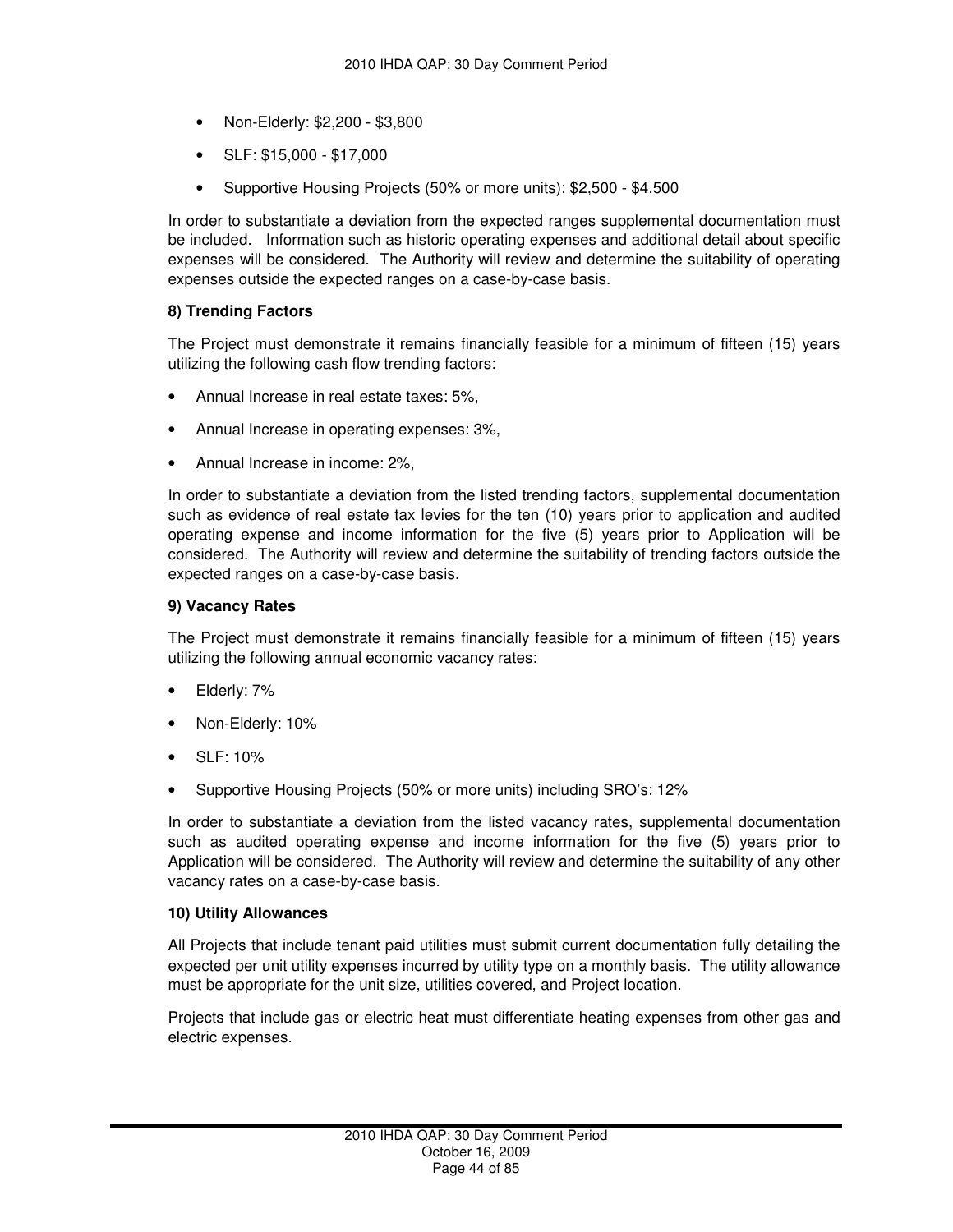Current utility allowance information must be provided by the governing public housing authority for the county where the Project is located or through the submission of a utility survey covering one (1) full year that is representative of each unit type within the Project.

In any case where the Project's expected utility allowances are less than reflected in the public housing authority utility allowance schedule or utility survey, a detailed description for the difference must be included and will be evaluated on a case by case basis.

Non-essential utilities including telephone, cable television, internet access, etc., are excluded from the utility allowance.

### **11) Evidence of Project Financing**

The development budget must reflect adequate sources of construction and permanent financing in order to complete the Project. Any Application that does not reflect adequate sources will fail the mandatory review.

Applications must evidence all Project financing sources including debt, grants, and Tax Credit equity through executed acknowledgment letter(s) from all lender(s) and/or grantor(s) and/or syndicator(s). Each acknowledgment letter must contain evidence that, as of the Application deadline date, the Application is either still under consideration or has been approved.

If, during the Authority's review of the Application, the Applicant is notified that a Project financing source has been denied, the Applicant will be allowed seven (7) business days from the date of the denial notice to provide a revised financing plan. If not provided, the Application will be determined to be financially infeasible and will fail the mandatory review.

### (a) Debt Sources

For any debt source (excluding Authority debt), including any assumptions of debt, the executed acknowledgment letter(s) must contain the following terms:

- The amount of the loan.
- The length of the loan term, which must be at least fifteen (15) years (if there is more than one component to the loan, and these components have different terms, the terms of the longest component must be fifteen (15) years),
- The amortization period of the loan,
- The fixed interest rate (which may be adjusted under specified terms and conditions),
- The expected monthly or annual debt service payment, and
- Any financing fees associated with the debt source.

If debt financing is to be obtained through a mortgage broker or banker, the executed acknowledgment letter must be from the actual lender.

In the case of HUD-insured Projects, such as HUD's Section 221(d)(3), Section 221(d)(4), and Multifamily Accelerated Processing programs, the Owner must submit an acknowledgment letter from HUD, in addition to the letter from the lender, setting forth the terms of the proposed financing.

Financing fees for any debt source may not exceed 300 basis points, plus the customary costs associated with Federal Housing Administration (FHA) financing, if applicable.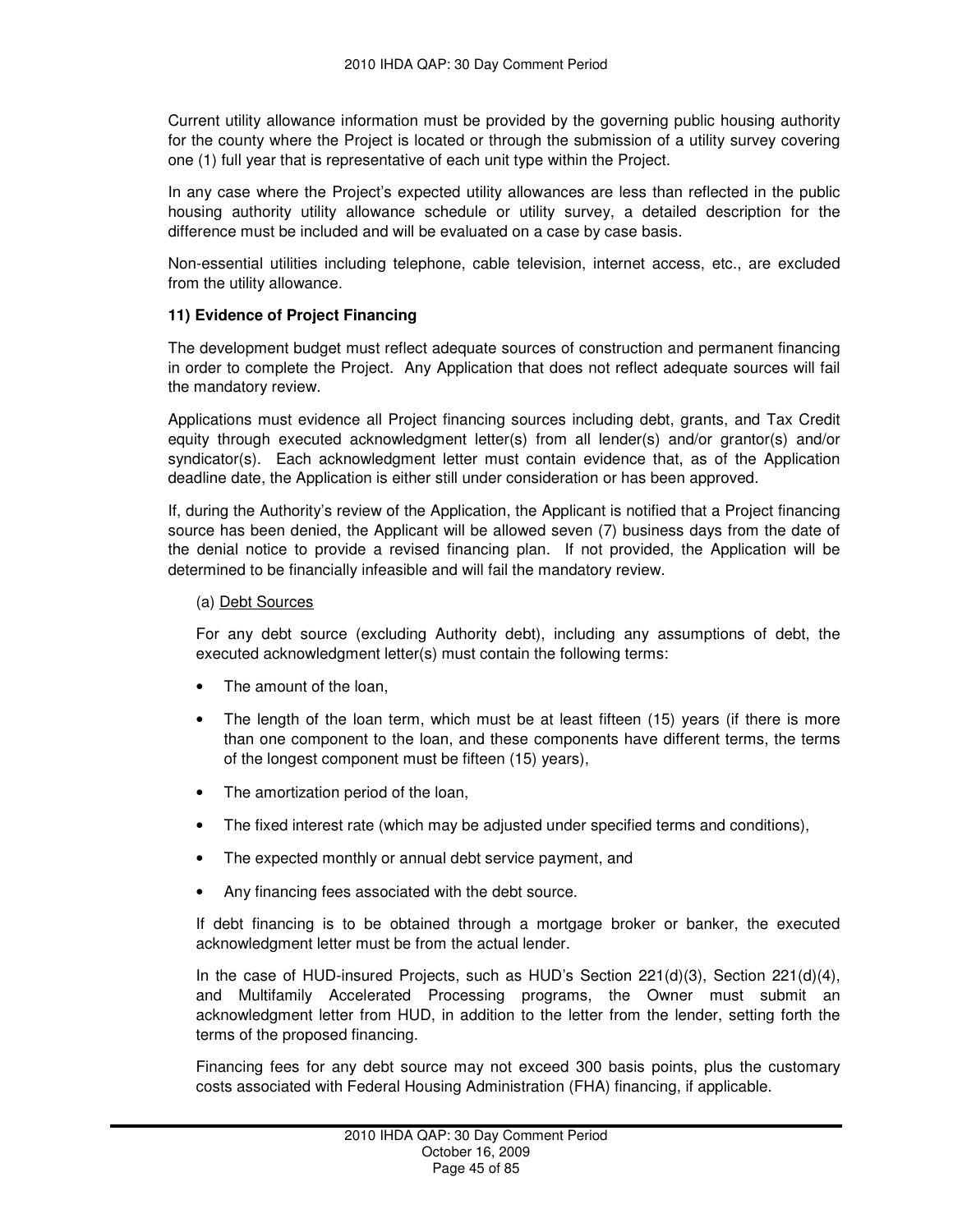## (b) Authority Debt Sources

Applications for Authority debt financing must be evidenced on the Application form. In addition, the Application must include a written request for the Authority debt financing with all of the following:

- The amount of the loan.
- The length of the loan term, which must be at least fifteen (15) years (if there is more than one component to the loan, and these components have different terms, the terms of the longest component must be fifteen (15) years),
- The amortization period of the loan,
- The fixed interest rate (which may be adjusted under specified terms and conditions), and
- The expected monthly or annual debt service payment.

Applications requesting Illinois Disaster Tax Credits are precluded from requesting any Authority debt financing.

## (c) Grant Sources

For any grant source, the executed acknowledgment letter(s) must contain the following terms:

- The amount of the grant,
- When the grant will be available as a source to the Project, and
- Any outstanding requirements to be met prior to grant availability.

## (d) Tax Credit Equity Sources

For any Tax Credit equity source, the executed acknowledgment letter(s) must contain the following terms:

- The amount of Tax Credit equity available to the Project,
- The proposed net cent rate per Tax Credit dollar, and
- The proposed equity pay-in schedule

## **12) Construction Contingency**

Development budgets must include hard cost construction contingencies to cover unforeseen construction cost increases. The contingency must be sized as a percentage of total hard construction costs according to the following:

- New-Construction: 5%
- Rehabilitation: 10%

Construction contingency will not be included in a Project's calculation of Tax Credit eligible basis.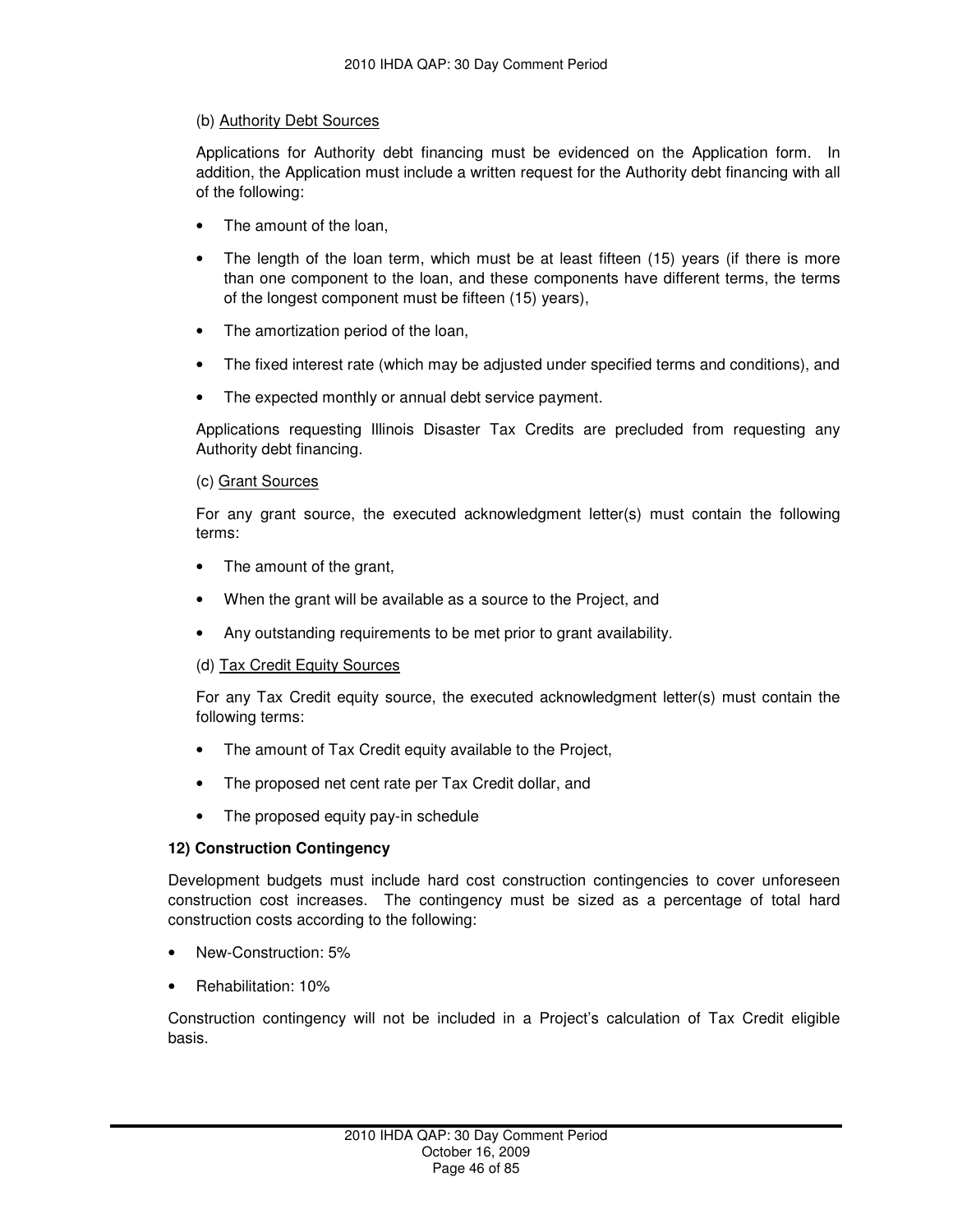## **S) Readiness to Proceed**

Projects seeking an Allocation of Tax Credits must demonstrate that the Project is ready to proceed.

The Owner must demonstrate their ability to meet all conditions for a Tax Credit Reservation in a timely fashion. Consideration by the Board must take place six (6) months after conditional approval of the Application. Conditional approval shall mean that the Project is approved by Authority staff, but not by the Board. The conditions for a Reservation of Tax Credits are outlined in Section XII(A). If conditions for a Reservation of Tax Credits are not met within this timeframe, the Authority may rescind conditional approval of the Tax Credits.

The Application must also demonstrate to the Authority's satisfaction the ability to meet the Code's ten percent (10%) Test and to receive a Carryover Allocation in a timely fashion. The Authority requires the 10% Test to be met no later than six (6) months after the Carryover Allocation date. The specific requirements are outlined in Section XIII.

In order to demonstrate the Project's readiness to proceed, the Owner must address in narrative form the anticipated timeframe and specific steps for achieving each of the following:

- 1) Finalizing environmental reviews and remediation, if necessary;
- 2) Finalizing historic approval, if necessary;
- 3) Final plan and design approval;
- 4) Approval of all funding sources (if not committed at time of Application), including Tax Credit equity, debt, and grants;
- 5) Approval of building permit;
- 6) The meeting the 10% Test, including a detailed account of the proposed costs to be incurred to meet the 10% Test; and
- 7) Project closing

## **T) Projects Involving Rehabilitation**

Projects involving any rehabilitation of existing structures must comply with the following requirements.

## **1) Physical Needs Assessment**

The Application must contain two (2) copies of a Physical Needs Assessment ("PNA"). This PNA must be performed by a vendor approved by the Authority, and must be in the format prescribed in Attachment 31 "PNA Scope".

For a listing of PNA vendors approved by the Authority, please see the Authority's website (www.ihda.org).

The vendor that completes the PNA cannot be the Project's architect of record.

## **2) Minimum Rehabilitation Standards**

At minimum, proposed rehabilitation work must address all items identified as "Critical" or "Immediate" in the PNA.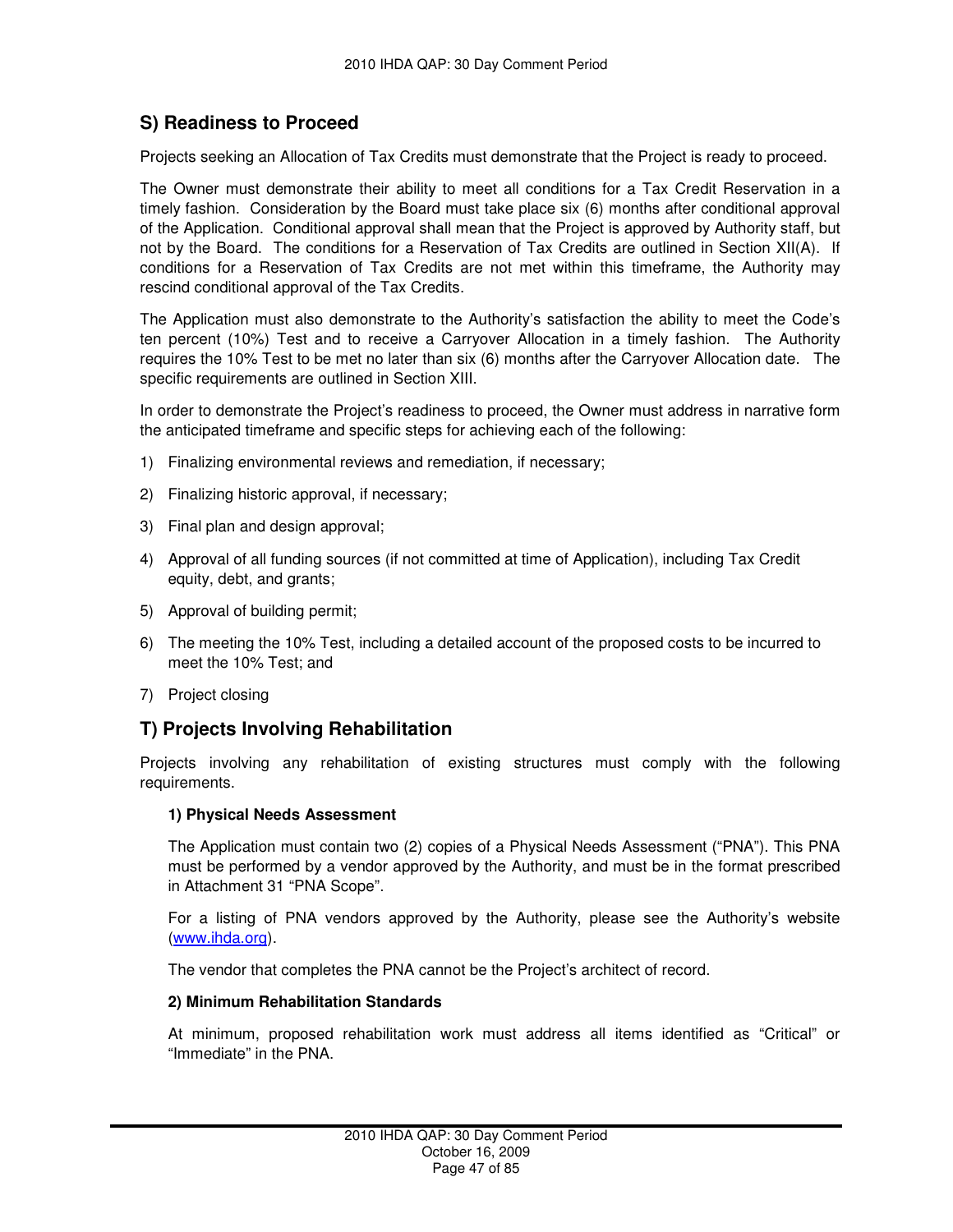The Owner may also choose to complete items identified in the PNA as five (5) to seven (7) year needs in current rehabilitation work, or may budget adequate reserves to ensure these items will be completed in time frames identified in the PNA.

Applications proposing the rehabilitation of a substandard property will fail the mandatory review if the rehabilitation will not result in safe, sanitary and decent long-term housing; the proposed rehabilitation does not meet Authority standards; or if new construction would be more appropriate.

## **U) Relocation**

If any building acquired as part of a Project, whether for rehabilitation or for demolition, is occupied as of the date of Application, the Owner must minimize temporary and permanent involuntary displacement of Low Income tenants currently living in the building. When deciding whether tenant relocation is necessary, the Owner must take into consideration the scope and nature of the proposed Project and its affect on existing tenants.

All Projects involving the acquisition of an occupied building must submit the following:

- The current tenant profile including household size and income;
- The current rent and unit schedule; and
- In any cases where the Project's proposed rents exceed the current rents, a detailed explanation of how existing tenants will be able to afford the proposed higher rents.
- In addition, any Project requiring tenant relocation, whether temporarily or permanently must also include a detailed description of the relocation process through documentation of the following:
	- 1) Where tenants will be relocated,
	- 2) How long tenants will be relocated,
	- 3) What benefits and services will be available to relocated tenants,
	- 4) How relocated tenants will be returned to the Project,
	- 5) In cases where any tenants will be permanently displaced, the Owner must include an explanation of why tenants are being permanently displaced, as well as any relocation benefits entitled to the tenants, and
	- 6) A relocation budget detailing all expected relocation costs.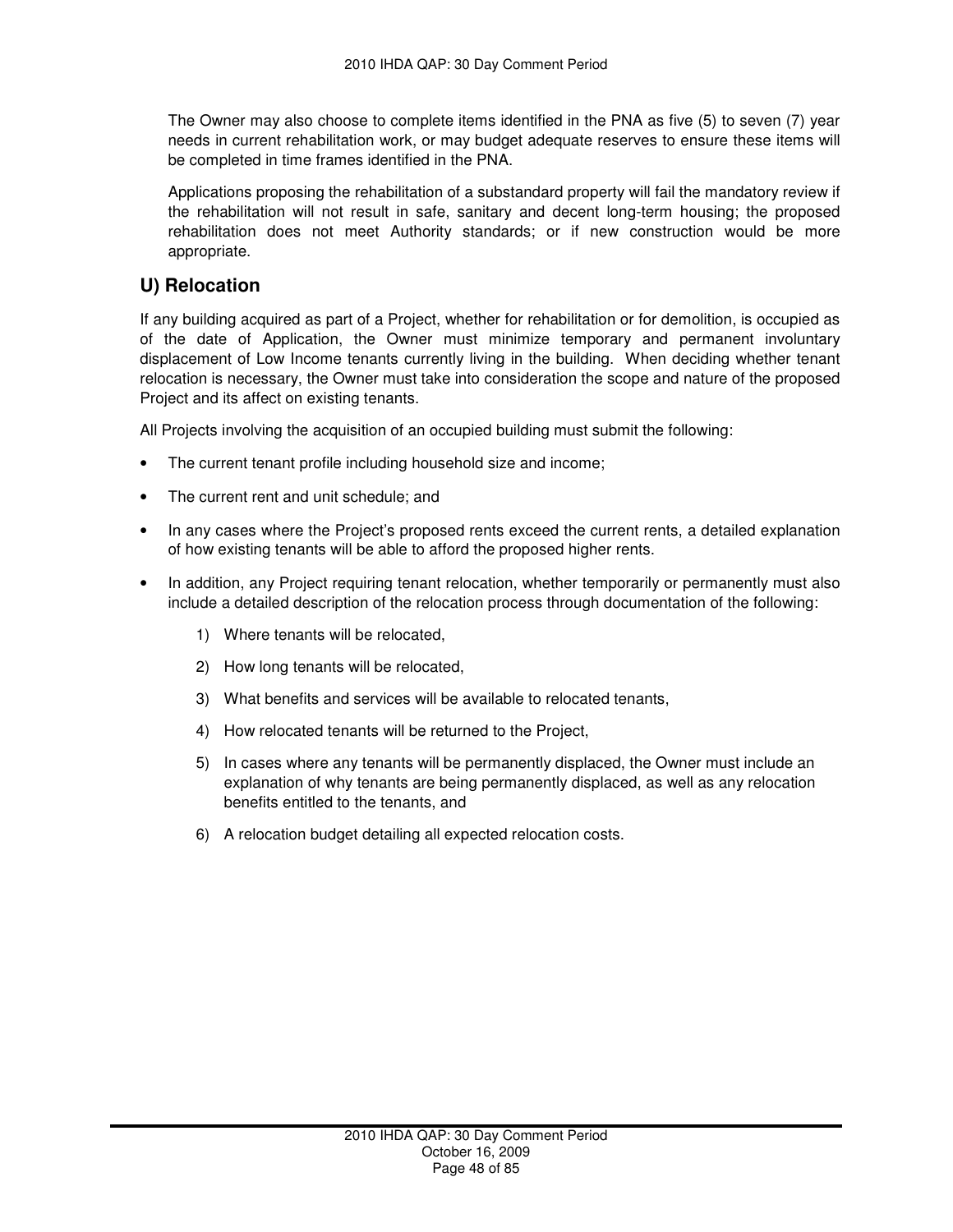# **IX) Scoring Categories**

The Authority will evaluate Projects based upon the criteria described in this section. Points will be awarded based solely on the information submitted in the Application. The Authority will verify information submitted in the Application.

All Owners must submit an executed self-scoring form, see Attachment 32 "Self Scoring Checklist". No Application will be scored higher than the Owner's self-score. An Application must provide a factual basis and documentation for points claimed. The Authority may deny a claim for points if the correct forms or required information are not submitted, are not submitted at the correct tab, or if information available to the Authority negates a claim for points. Claims for points that fail to meet the scoring criteria or that are not supported by the Application will be denied.

The Owner's commitment to various scoring criteria shall be binding for the duration of the Extended Use Period and shall be incorporated into the Extended Use Agreement.

## **A) Architectural Design and Project Amenities**

## **1) Development Amenities**

All Projects must incorporate a variety of architectural features and development amenities into the overall Project design. In order to qualify for points in this category, Owners MUST choose at least two (2) items from each amenity list below as their minimum threshold amenities. Projects will be awarded three (3) points for each item they choose from the amenity list in addition to the minimum threshold amenities. Up to twelve (12) points will be awarded in this category.

A phased Tax Credit Project with a previously funded phase may be able to share some Project amenities. Owners must contact the Authority prior to submitting their application to determine the number of Project amenities that must be included in the new phase.

Amenity List:

| <b>EXTERIOR</b>                                                                                                                                           | <b>INTERIOR</b>                                                                               |
|-----------------------------------------------------------------------------------------------------------------------------------------------------------|-----------------------------------------------------------------------------------------------|
| Secured bicycle parking (minimum of 8 slots<br>per 25 units)                                                                                              | Exercise / Fitness Center with at least 3 pieces<br>of equipment per 50 units                 |
| Full size brick, masonry, pre-cast insulated<br>decorative wall panels, cement board, or a<br>combination thereof, on a minimum of 50% of<br>the exterior | Energy Star-rated ceiling fan with switched light<br>fixture in every living room and bedroom |
| Upgraded, architectural style roof shingles with<br>a minimum warranty of 30 years                                                                        | Microwave oven in every unit                                                                  |
| Full perimeter fencing                                                                                                                                    | Computer room equipped with one computer<br>for every 10 units                                |
| Screen doors for every unit                                                                                                                               | Day care center                                                                               |
| Two picnic tables and one grill for every 25<br>units                                                                                                     | Hair salon                                                                                    |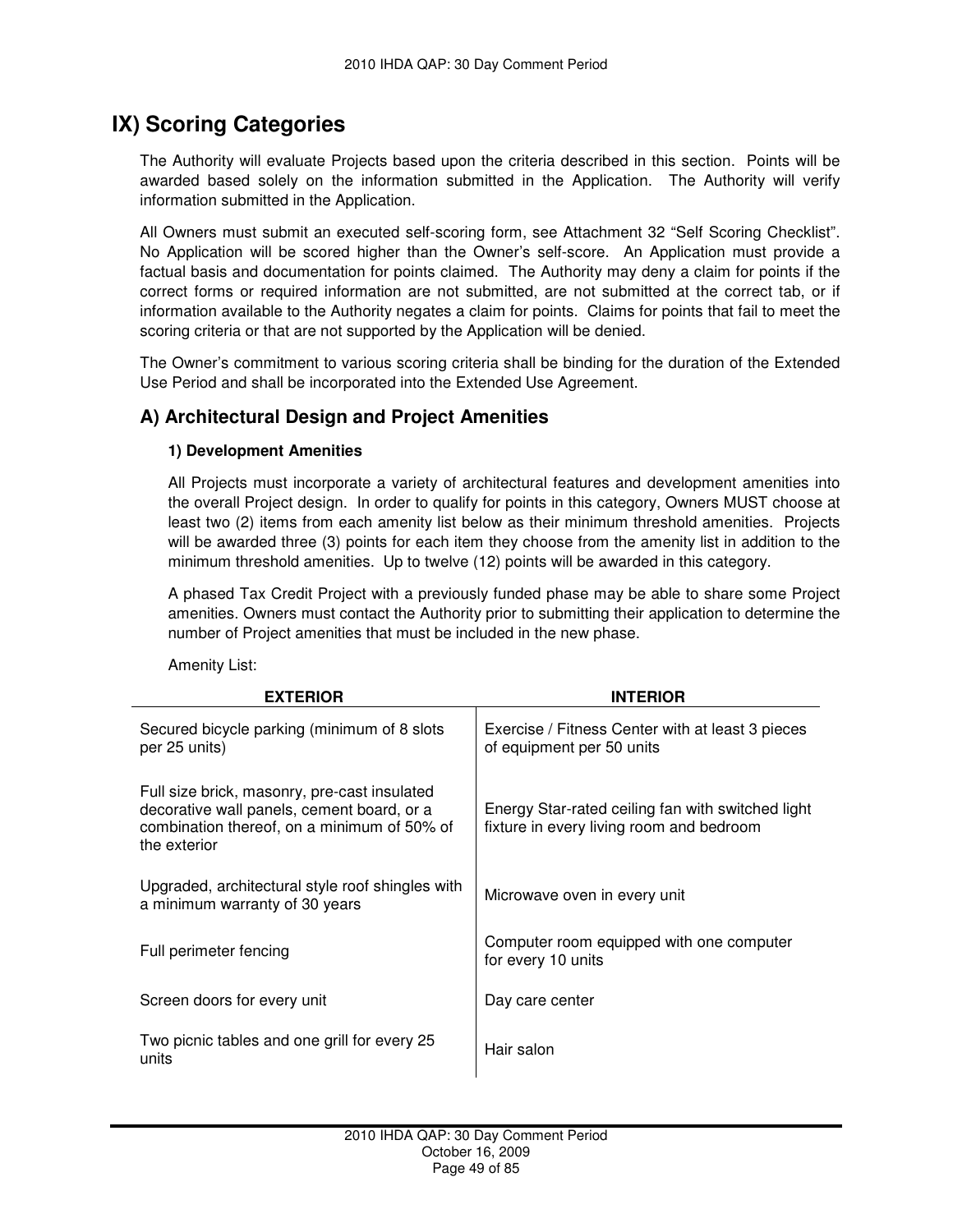| Covered pavilion / gazebo                                                                    | <b>Wellness Center</b>                                           |
|----------------------------------------------------------------------------------------------|------------------------------------------------------------------|
| Shuffleboard court for every 50 units                                                        | Library / Reading room                                           |
| Swimming pool                                                                                | On-site management office                                        |
| Walking trails with sitting areas                                                            | Trash disposal chutes                                            |
| An equipped sports court (volleyball, tennis,<br>basketball, etc.) for every 100 units       | Residential units are 15% larger than the<br>minimum requirement |
| Garden plots / designated community garden<br>area with a minimum of 15 square feet per unit | Porch / patio / balcony for each unit                            |
| Upgraded landscaping, including one tree<br>planted on site for every ten units              | Storage space is 25% greater than the<br>minimum requirement     |
| 100% native landscaping                                                                      | Energy Star-rated dishwasher in every unit                       |
| Covered drop-off at main building entrance                                                   | On-site convenience store                                        |

Amenity Substitutions:

Owners may substitute up to two (2) Project amenities that are not on the amenity lists set forth in this QAP. Substitution amenities must be identified in the Preliminary Application. Request for approval of substitution amenities must include a detailed description of the amenity and a justification of the appropriateness of the option for the targeted population.

## **2) Green Initiatives**

Points will be awarded to Projects that fulfill either of the following green initiatives. Points are not cumulative in this category.

**a.** 4 Points: Comply with all MANDATORY criteria described in Section 7: Healthy Living Environment of the Enterprise Green Communities Criteria 2008

**OR** 

- **b.** 8 **Points:** Commit to obtaining a sustainable building certification from one of the following entities:
	- **Enterprise Green Communities certification**
	- U.S. Green Building Council's LEED for Homes certification

Owners must submit scoring worksheets for the applicable program completed by a licensed architect demonstrating how they will comply with the above criteria.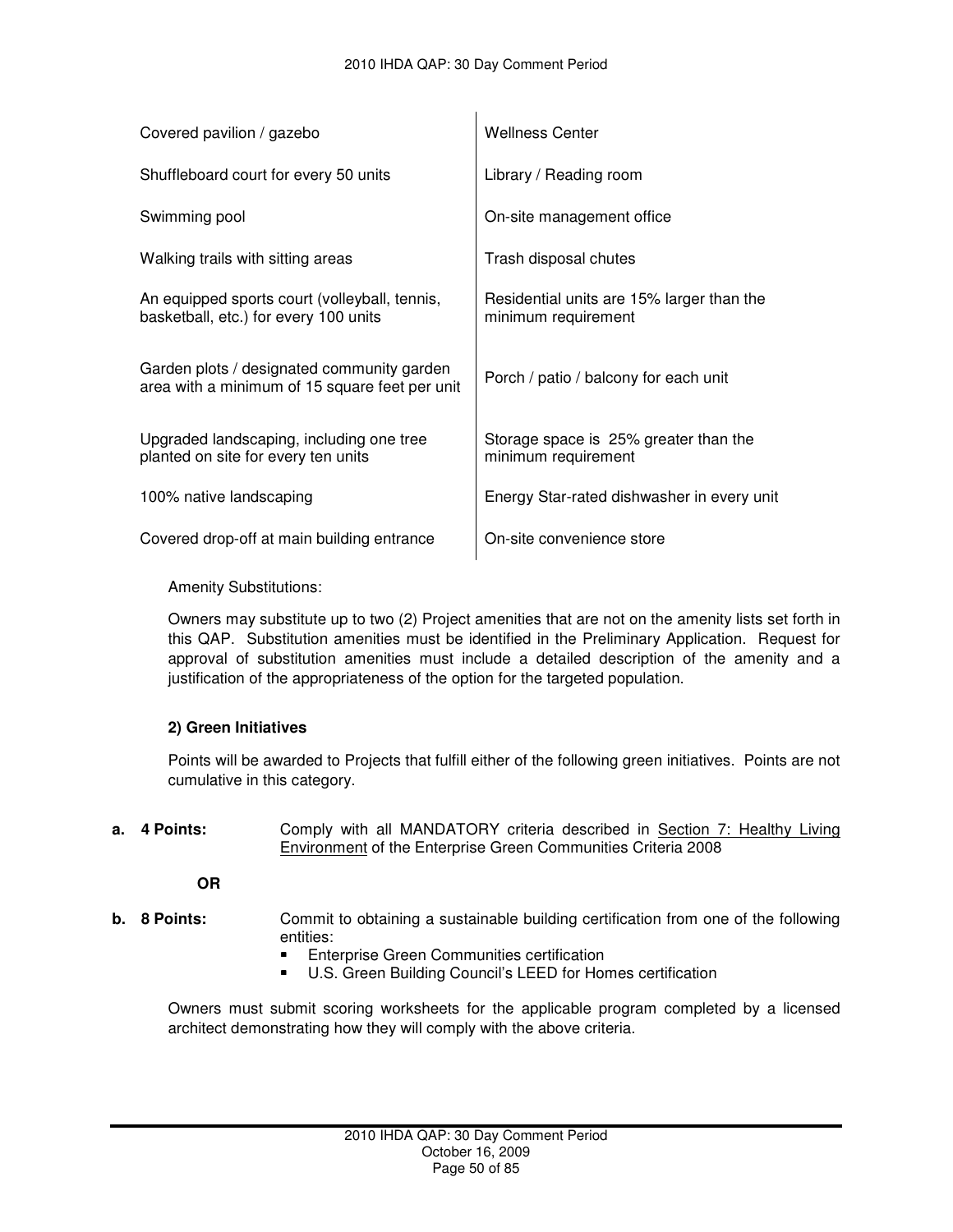Certification of the Project's compliance with a sustainable program that is utilized to claim points must be submitted at the final closing draw. Failure to receive the certification may result in Owners being penalized in future Applications in the "Unacceptable Practices" scoring category.

## **3) Enhanced Accessibility**

Projects will be awarded eight (8) points for complying with BOTH of the following requirements:

**a.** At least ten percent (10%) of the total units in the Project are designed for persons with mobility impairments, as defined in ICC/ANSI 117.1-2003

### **AND**

**b.** At least two percent (2%) of the total units in the Project are designed for persons with sensory impairments (not less than one unit), as defined in ICC/ANSI 117.1-2003

The units designed for persons with sensory impairments must be exclusive of the units designed for persons with mobility impairments. In calculating the number of accessible units that must be made available, Owners must ALWAYS round up to the next unit (i.e. 51 x 10% = 5.1, round up to 6 accessible units).

## **4) Unit Mix**

The Authority values projects that incorporate a unit mix that will accommodate the changing needs of diverse household and family types throughout the life of the Project. Points will be awarded to Projects in the following manner:

**a.** 4 Points: **Project contains two unit types, with each unit type making up at least twenty** percent (20%) of total units

## **OR**

**b. 6 Points:** Project contains three or more unit types, with each unit type making up at least ten percent (10%) of total units

## **5) Large Units**

Up to six (6) points will be awarded if the Project contains units with three or more bedrooms:

| <b>POINTS</b> | % of Units with 3 or More BR |
|---------------|------------------------------|
|               | $31\% - 50\%$                |
| 6             | $20\% - 30\%$                |
|               | $10\% - 19\%$                |

\*Single Family Projects may exceed the fifty percent (50%) limit of units with three or more bedrooms and still receive the maximum number of points. Existing Projects in which more than 30% of the units contain three bedrooms may qualify for the full six (6) points if the site and market study confirms the need for this type of unit.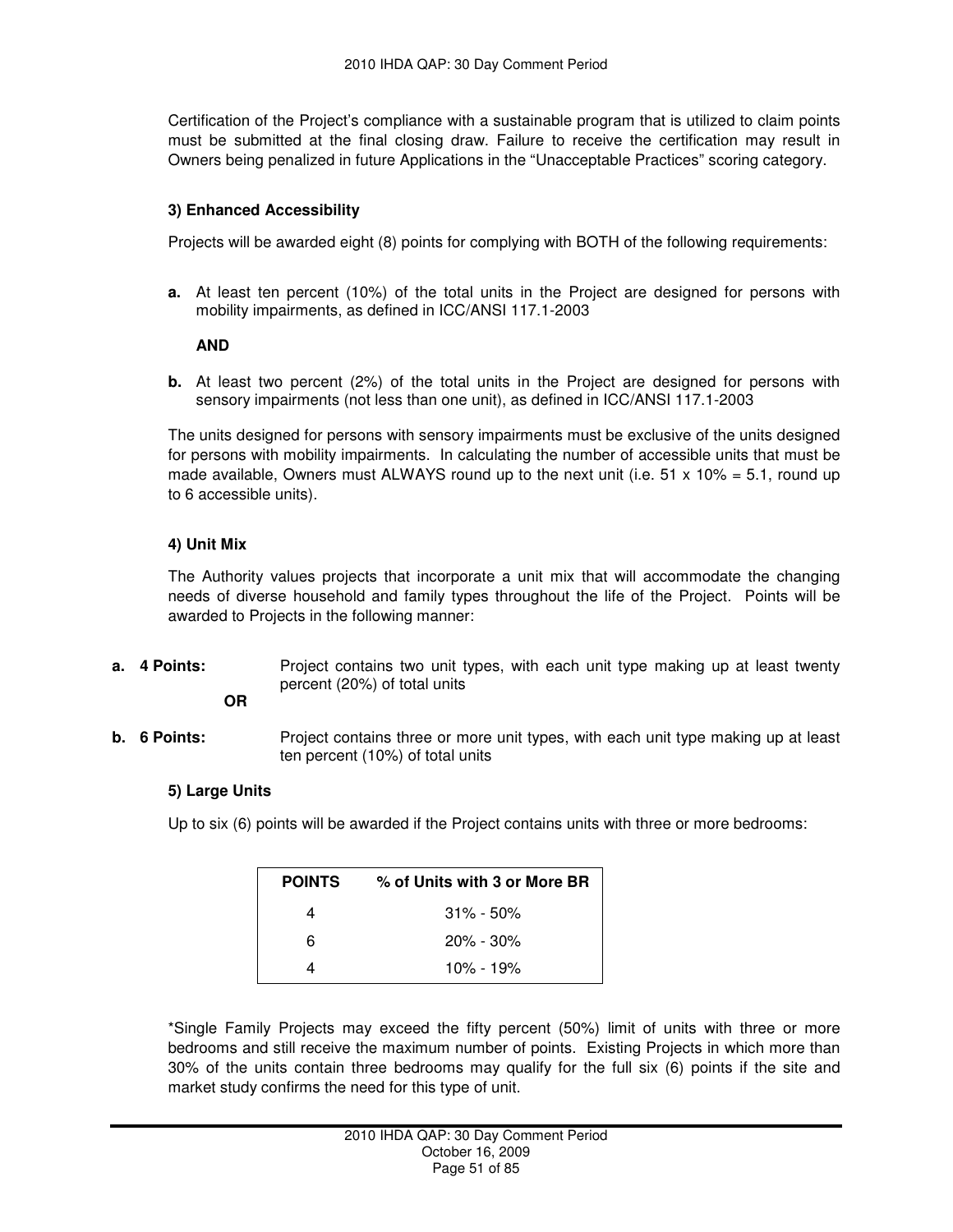In a mixed income Project, market rate three or more bedroom units shall not count toward the minimum percentages set forth above.

## **B) Site Suitability and Marketability**

## **1) Market Study Evaluation**

The Authority will award up to twelve (12) points under this section. In determining how many points to award a Project, the Authority will review the submitted site and market study, as required under the mandatory requirements. While the Authority will use the conclusions of the market analyst in determining the marketability of the Project, the Authority is not bound by the opinion, recommendations, or conclusions reached by the market analyst. The Authority reserves the right to independently evaluate the demand for additional affordable rental housing in the geographic/market area. An Application that includes a market study that does not confirm the viability of the Project or the need for additional affordable rental units in the designated market area will, in all likelihood, not score favorably in this section.

Owners of SLFs, Supportive Housing Projects, or Projects with existing tenants should ensure that the market study clearly addresses the unique aspects of their Project. The market study for SLFs or Supportive Housing Projects must address the anticipated demand for the Project and the reasons why the Project will be attractive to the particular consumer group(s). Market studies for Projects which are occupied at the time of Application, must explain i) the reasons for any vacancies, i.e., (if the vacancies are market driven), and ii) provide an evaluation of the current tenants indicating the extent to which any or all may be displaced due to the planned Project.

In determining how many points to award a Project under this section, the Authority may take into account such factors, including but not limited to, the following:

## (a) Development Attributes

Includes items such as the level and appropriateness of the proposed unit and development amenities; the amount of proposed parking; the general acceptability and marketability of the Project site including surrounding land uses; and the site's overall public accessibility and proximity to area services and amenities.

#### (b) Primary Market Area

Includes items such as the appropriateness of the Primary Market Area ("PMA") and the demographic and economic trends for that area.

## (c) Existing Rental Market

The competitiveness of the proposed Project to existing comparable properties in various ways such as rents, unit size and amenities, and the occupancy of comparable properties in the PMA.

## (d) Demand

Based upon such information as waiting lists at existing properties, penetration and capture rates, forecasted absorption potential for the proposed Project, and documented need for this type of housing in the PMA.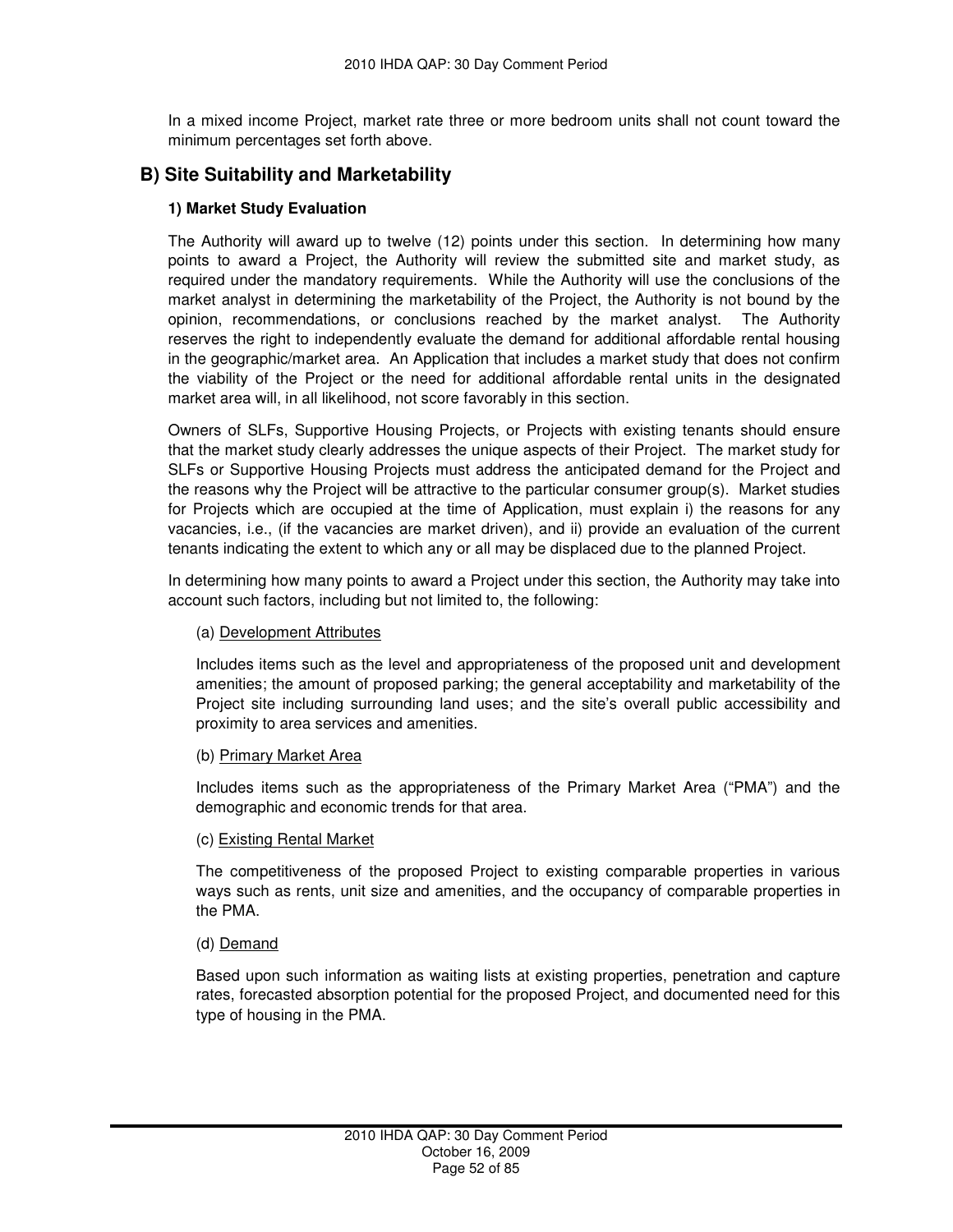## **2) Neighborhood Characteristics and Amenities**

A maximum of ten (10) points will be awarded in this section. One (1) point will be awarded for each desirable activity/characteristic category that is near a proposed Project. One (1) point will be deducted from the total desirable activities score for each undesirable activity/characteristic category that is near a proposed Project. The total points awarded will be determined by calculating the sum of the total desirable activity points less the total undesirable activity points. A negative total in this category will be awarded zero (0) points.

For scattered site Projects, the perimeter of the noncontiguous parcels shall serve as the boundary of the proposed Project site from which the distances for determining the location of the desirable and undesirable activities shall be measured. For urban projects, only activities which are located within a one (1) mile distance from the proposed site will be considered. For rural projects, only activities which are located within two (2) miles distance from the proposed site will be considered.

Please include a site map indicating the specific locations of each desirable and undesirable activity or characteristic. The map must contain a key stating the type of activities or characteristics identified and their addresses. It also must include the following:

- location of site including an indication of major access roads
- indication of distances in 1/4 mile increments
- indication of any major industrial or commercial development, and
- all desirable and undesirable activities/characteristics

Please include photographs of the desirable and undesirable activities/characteristics. All photographs are to be either color originals or color copies.

(a) Desirable Activities

In order to be eligible for points, the following criteria must be met:

- 1. Only activities and/or characteristics, which are located within a one (1) mile distance from the proposed site in urban areas or within two (2) miles distance from the proposed site in rural areas will be considered.
- 2. Applicants must score one (1) point in five (5) different categories before they can receive points in a duplicate category.
- 3. Each building/entity will be assigned to only one desirable category.
- 4. For desirable characteristics that are under construction, consideration will be given and points may be awarded to active construction sites where the new structures are above ground at the time of Application Submission.
- 5. Desirable activities/characteristics may include, but are not limited to, the following categories:
	- Retail stores (includes pharmacies, clothing stores, department stores, etc.)
	- Federally insured banking institutions (ATMs are not eligible for points)
	- **Recreational facilities / public parks / civic centers**
	- Grocery stores (only full service grocery stores are eligible for points)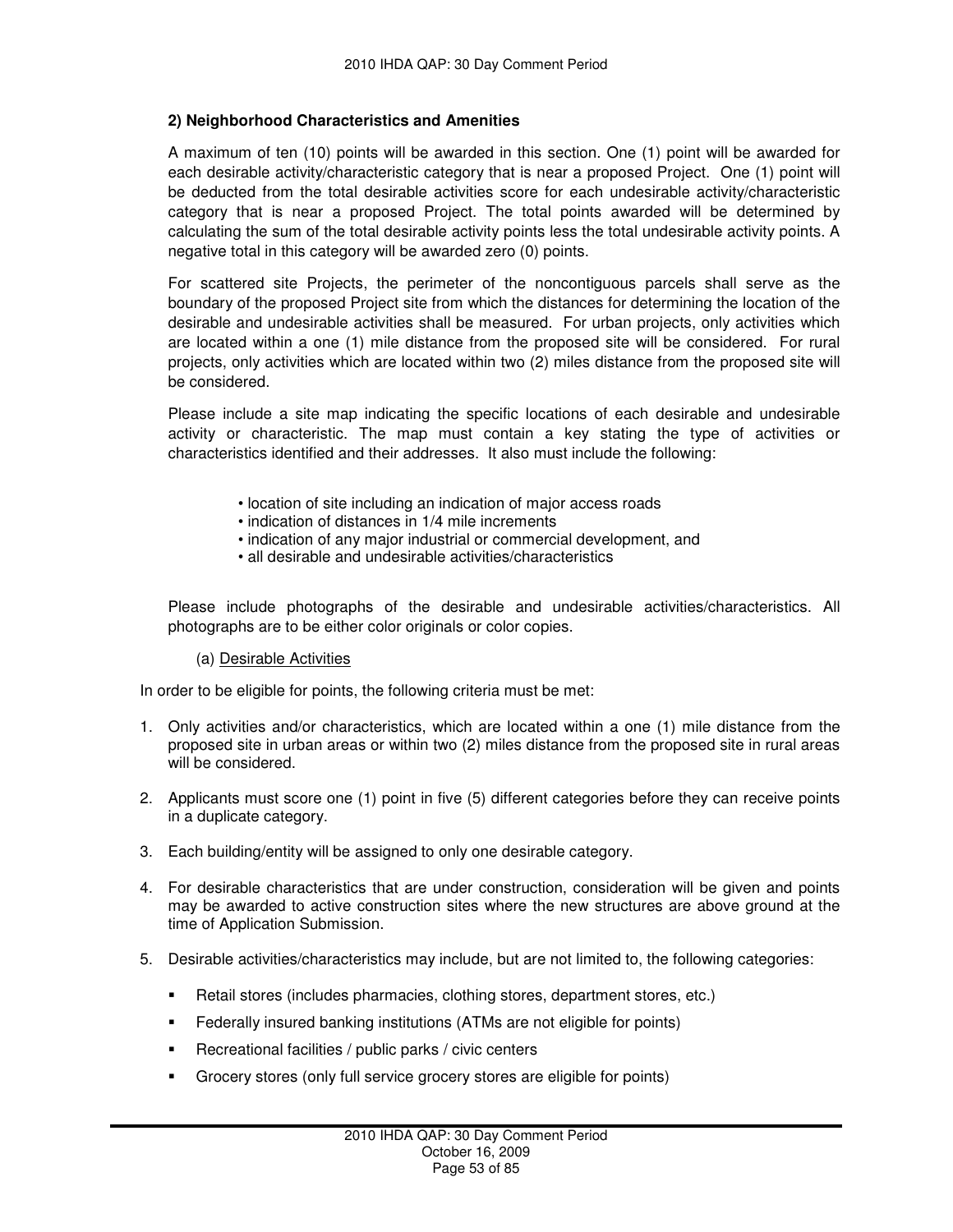- Day care services (must be licensed)
- School(s) (family developments only)
- **Libraries (no school libraries accepted)**
- **Restaurants**
- **Hospital / Health clinic**
- **Doctor's office (general practitioners only)**
- Employment centers
- **Religious institutions**
- Governmental service office, including fire, police, city hall or post office

## (b) Undesirable Activities

In determining whether an undesirable activity/characteristic is near a proposed Project, the Application must consider any undesirable activity/characteristic that is located within the radius of one quarter (1/4) mile of the proposed Project.

Undesirable activities/characteristics may include but are not limited to the following:

- Sites where existing wetlands, natural or man-made attributes could have a substantially negative effect on the development (e.g. 100 year flood plain, streams, ravines, drainage, waterways, etc.). New wetlands constructed as part of storm water mitigation or other site restoration efforts are exempt;
- Sites where the Authority determines the slope/terrain is not acceptable for development;
- Junkyard, salvage yard, active recycling facility, trash heap, or dump pile;
- Hazardous, chemical or heavy manufacturing activities, industrial development;
- Operating industrial plant;
- Runway or runway clear zone, or accident clear zone of a military airfield;
- Treatment, storage, or disposal facility for hazardous wastes, a sewage treatment plant, an active or inactive solid waste disposal facility and/or solid waste transfer facility;
- Areas where noise (regardless of mitigation) is seventy (70) decibels or more at the time of Application;
- An operating food processing plant;
- New construction sites where any portion contains or permits any easements for overhead electric power lines, regardless of voltage, and/or such electric power lines encumber the proposed site with the exception of the outside perimeter of the site for the distribution of electric service for other unrelated properties. A development proposing to bury all power lines will be exempt if documentation is provided from the utility provider stating that all power lines will be underground;
- Any prison or correctional facility;
- Sources of noxious odor; and
- Sources of excessive glare from lighting on adjacent properties.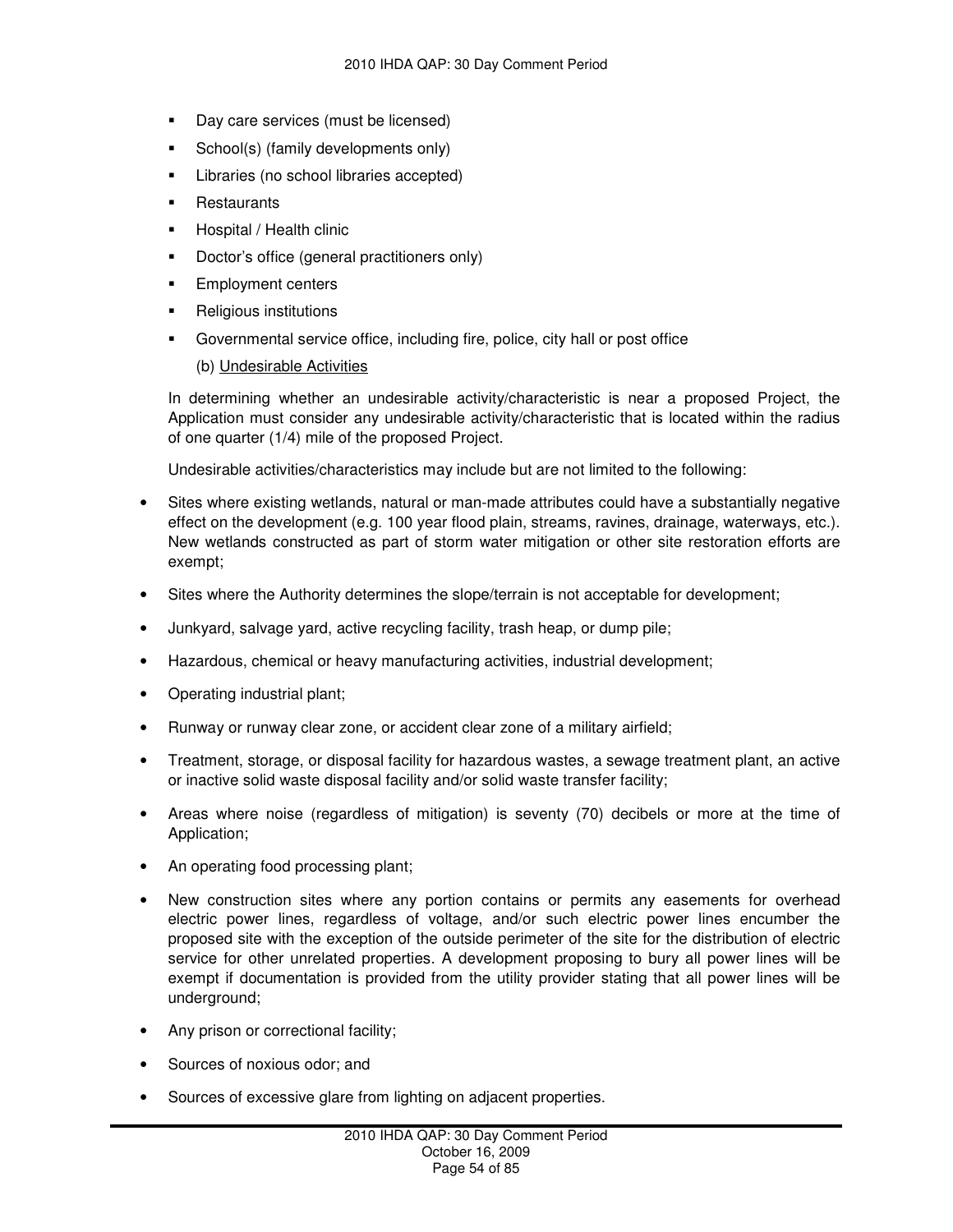## **3) Community Impact**

The following categories will be awarded points under this section. If a Project receives points under (b), it cannot also score points under (a).

## (a) Local Revitalization or Redevelopment Plan

Four (4) points will be awarded to Projects whose Application demonstrates that the Project is part of a local revitalization or redevelopment plan, including empowerment zones and Tax Incremental Financing districts, enterprise communities, or other locally designated and approved plans which contain housing policy goals. Projects covered exclusively by Consolidated Plans and Planned Unit Developments will not receive any points in this scoring category. The following evidence must be submitted to receive points under this section:

- A copy of the Project area's revitalization plan. The Project site must be included in the plan's target area. A map clearly delineating the Project site within the target area must be included.
- A currently effective binding resolution evidencing formal adoption by a local government of the revitalization or redevelopment plan prior to September 1, 2009. If available, any development agreement related to this Project should be included.
- A detailed description of how the Project supports at least one goal of the revitalization or redevelopment plan.
- A letter from the local elected official affirming that the Project will contribute to the goals outlined in the revitalization or redevelopment plan.

## (b) Local Revitalization or Redevelopment Plan and QCT

Six (6) points will be awarded to Projects that demonstrate all of the requirements of a Revitalization Plan listed above **AND** are located in a Qualified Census Tract as listed in Attachment 2 "Qualified Census Tracts".

#### (c) Areas targeted by the Governor's Team Illinois Program

Projects proposed in the following Governor's Team Illinois Program targeted areas will receive six (6) points:

- Alexander County
- Eastern portion of City of Aurora (as served by TEAM Illinois)
- Englewood (as defined by the City of Chicago Englewood community area map)
- Pembroke Township (in Kankakee County)
- Savanna (in Carroll County)
- Venice (in Madison County)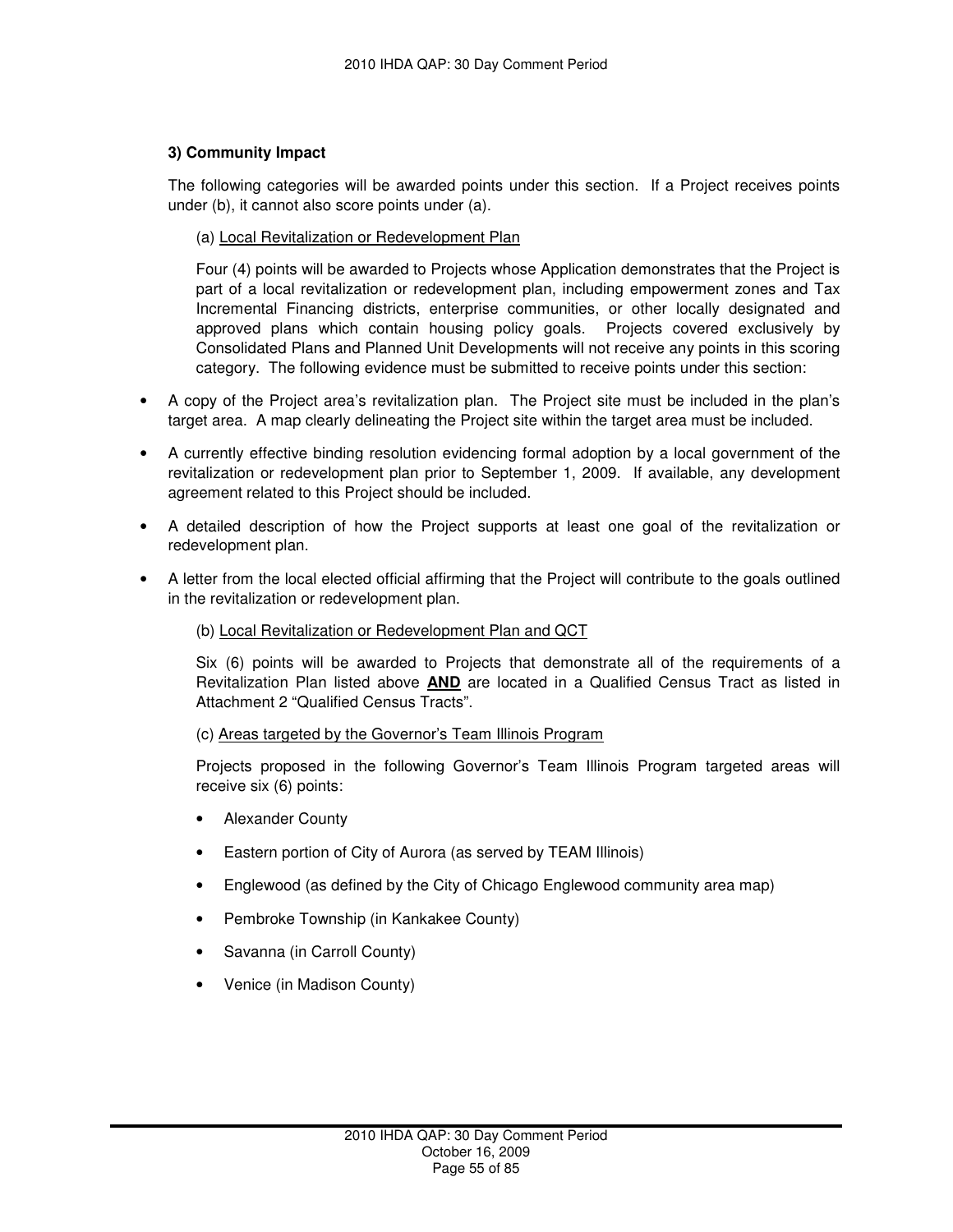## **C) Income Targeting**

## **1) Deeper Targeting**

The Authority will award up to ten (10) points to Projects whose Owners commit to set aside fifteen percent (15%) or more of the Tax Credit eligible units for households with incomes and Project unit rents at or below 30% of AMI.

In order to qualify for these points, tenants must meet the required income restrictions for the Project and the tenant portion of the rent must not exceed the 30% AMI rent limit. Additionally, the Project units intended to count towards this scoring category must be:

- **Clearly identified in the Application;**
- Of comparable quality to other units in the Project;
- Distributed across unit sizes, unit types, and buildings; and
- **Restricted to rents at or below the thirty percent (30%) AMI rent limit for the area.**

Points will be awarded in the following manner:

| <b>POINTS</b> | % of Units at 30% AMI |
|---------------|-----------------------|
| 10            | Greater than 15%      |

## **2) Unrestricted Units**

The Authority will award points to Applications which include units which are neither income nor rent restricted by any funding source. Points will be awarded in this category only if the site and market study presented by the Owner supports the proposed mix of unrestricted and Tax Credit eligible units. A Project is eligible for points as follows, based on the percentage of the unrestricted units:

| <b>POINTS</b> | % of Unrestricted Units |
|---------------|-------------------------|
| 6             | $5 - 15%$               |
|               | Greater than 15%        |

## **D) Development Team Characteristics**

## **1) Minority-, Female-, or Persons with Disabilities-Owned Business Participation in Project**

Projects will be awarded points if a Participant is a qualified minority-, female-, or persons with disabilities-owned business. In order to qualify, the team member must comply with the following requirements: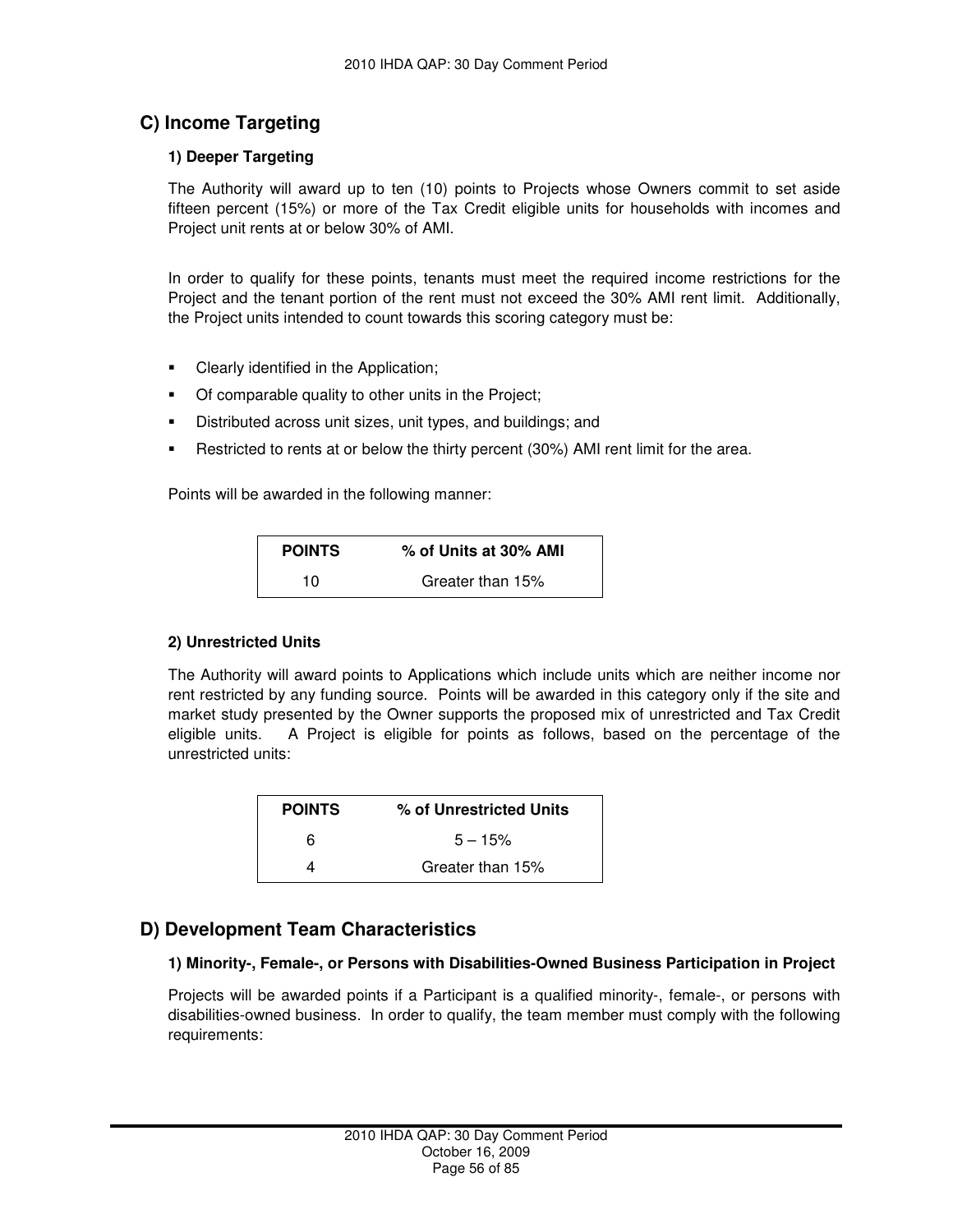For-profit Business: The Participant must be currently certified under Illinois Business Enterprise Program for Minorities, Females, and Persons with Disabilities ("MAFBE") or equivalent state program if based outside of Illinois.

Non-profit Corporation: The Participant qualifies as minority-, female-, or persons with disabilities-owned if a minimum of fifty-one percent (51%) of the members of the Board of Directors of the Participant are minorities, females, or persons with disabilities.

Points will be awarded to projects in the following manner:

- **a. 6 Points:** If a qualified minority-, female-, or persons with disabilities-owned business acts as the GENERAL CONTRACTOR, OWNER, OR PROPERTY MANAGER
	- **OR**
- **b.** 4 Points: If a qualified minority-, female-, or persons with disabilities-owned business acts as the ARCHITECT, CONSULTANT, OR SYNDICATOR

## **2) Non-profit Corporation Participation**

Points will be awarded in the following manner:

**a. 15 Points:** To qualify for points under this category, a qualified non-profit corporation must have a fifty-one percent (51%) managing interest in the general partner or managing member for the Owner that includes a commensurate distribution of financial benefits as evidenced in the operating agreement. The non-profit corporation must remain in the Project throughout the Extended Use Period. A qualified nonprofit corporation, as defined in Section 42, is a corporation which is not affiliated with or controlled by a for-profit corporation, has an ownership interest in the Project either directly or through a wholly-owned subsidiary, and has as one of its exempt purposes the fostering of low income housing within the meaning of Section 42(h)(5)(C).

 **OR** 

**b.** 2 Points **Points Points** will be awarded to projects where a qualified non-profit corporation, as defined in Section 42, has a Material Participation in the development and operating of the Project throughout the Extended Use Period. Applicants must submit a written narrative detailing Material Participation including the number of hours and corresponding activities the qualified non-profit corporation will undertake on a quarterly basis.

Applications must include documentation demonstrating their non-profit status.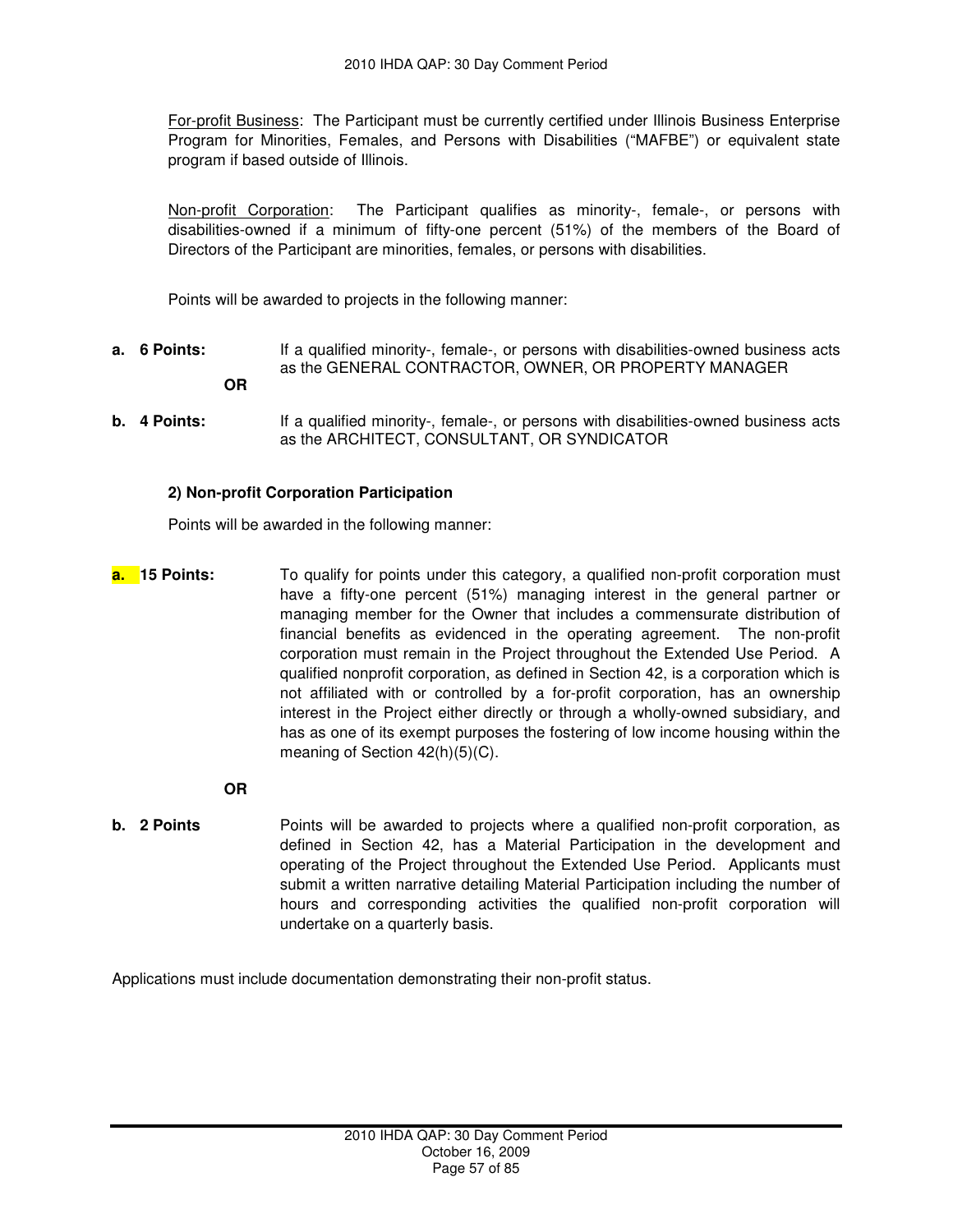### **3) Illinois-Based Organizations**

Projects will be awarded points if a Participant is a qualified Illinois-based organization. In order to qualify, the Participant must be an Illinois-based organization whose place of business has been located in the State of Illinois for a minimum of two (2) years.

Points will be awarded to projects in the following manner:

- **a. 6 Points:** If a qualified Illinois-based organization acts as the GENERAL CONTRACTOR, OWNER, OR PROPERTY MANAGER
	- **OR**
- **b. 4 Points:** If a qualified Illinois-based organization acts as the ARCHITECT, CONSULTANT, OR SYNDICATOR

Applications must include documentation for each team member demonstrating its status as a qualified Illinois-based organization.

### **4) Unacceptable Practices**

The Authority may deduct points based on any Participants who have failed to demonstrate proficiency with the Tax Credit program or other government-sponsored housing programs collectively, ("Program"). Applications will be awarded up to twelve (12) points and points may be deducted based on the following criteria:

- **EXECORD FIGURE 1** Record of unsatisfactory prior performance in any Program
- Negative results on any physical inspection performed by a Program administrator
- **Failure to provide and maintain amenities as represented in a Program application**
- Failure to provide and maintain services as represented in a Program application
- Failure to construct or rehabilitate a development according to the governing architectural and construction guidelines
- Failure to comply with any representations made in any application to participate in a Program
- **Failure to make satisfactory progress on a development in a Program**
- **Involuntarily termination of a Tax Credit reservation**
- **Participation in a development that has been monitored and determined to have uncorrected** noncompliance
- **Participation in a development where an 8823 has been filed**
- Failure to pay any fee or expense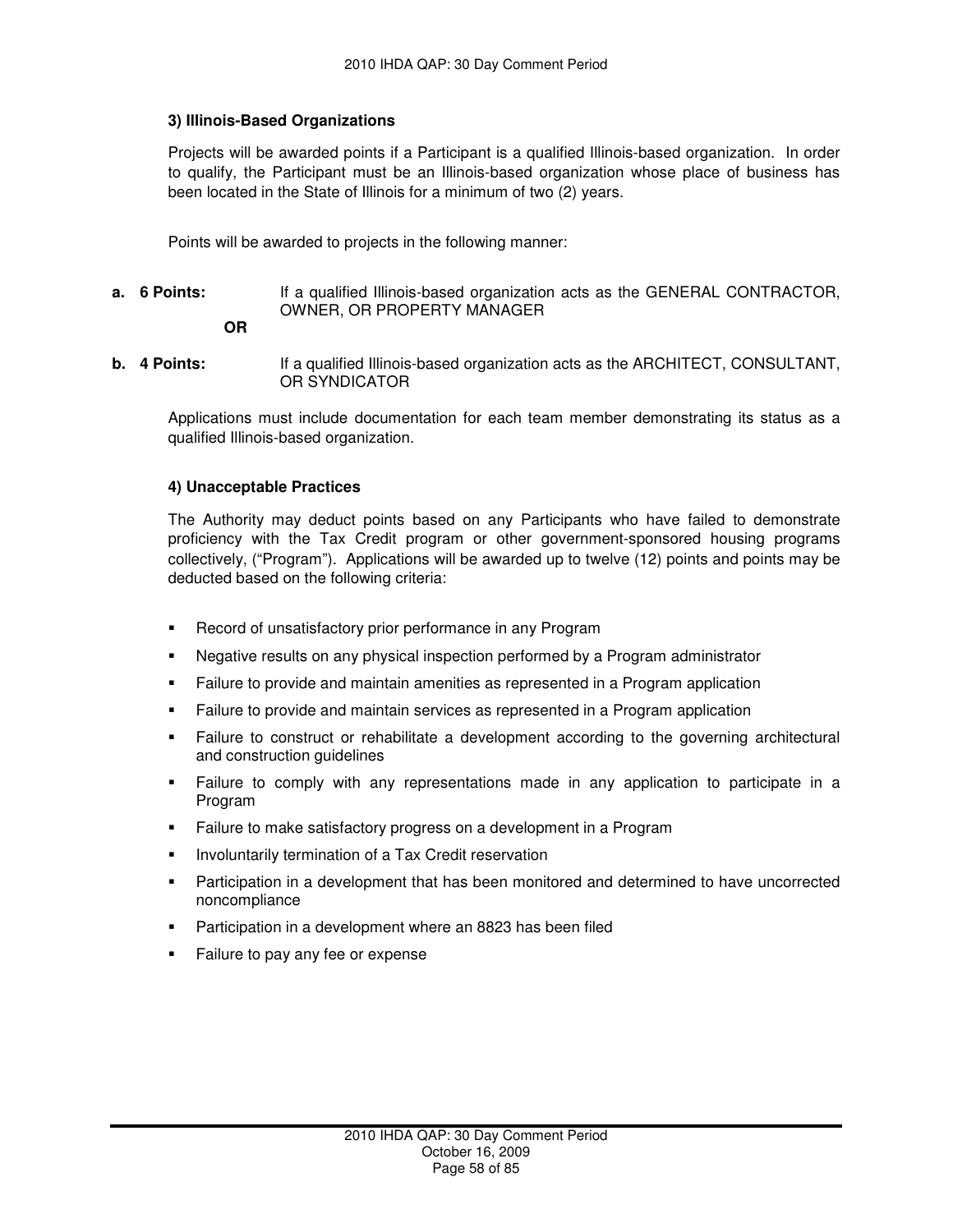## **E) Financial Characteristics**

### **1) Rental Assistance**

Projects that provide project-based rental assistance will be awarded points based on the incomes of assisted tenants, number of units assisted, and the length of committed assistance. Rental assistance will be considered project-based if it is tied to the units rather than to the tenants.

Points will only be awarded if the rental assistance ensures tenants pay no more than thirty (30%) of their income towards rent and utility expenses combined.

Owners seeking points in this category must submit documentation evidencing a current rental assistance contract or a commitment to provide rental assistance.

Projects with a current rental assistance contract must submit a copy of the fully executed contract in the Application.

Projects with a rental assistance commitment must provide a commitment letter in the Application that includes all of the following: a) the maximum household income; b) the total number of units assisted; and c) the length of the rental assistance contract.

When HUD is providing the rental assistance, the commitment letter must be from HUD. USDA rental assistance commitment letters must be from the USDA housing director, and Project Based Housing Choice Voucher Conversion and Public Housing Authority Annual Contribution Contracts must be from the executive director of the relevant public housing authority.

The Authority will evaluate any rental assistance contracts or commitments from sources other than HUD, USDA, or a public housing authority, taking into consideration the viability and stability of the source and will determine whether the project will receive points for rental assistance based on the likelihood the rental assistance will be available over the committed term.

|  | For Projects where the term of the Rental Assistance contract is LESS than five (5) years: |
|--|--------------------------------------------------------------------------------------------|
|--|--------------------------------------------------------------------------------------------|

| <b>POINTS</b> | % of Units Assisted |
|---------------|---------------------|
|               | 10% - 25%           |
| 6             | $25.1\% - 50\%$     |
| R             | Greater than 50%    |

For Projects where the term of the Rental Assistance contract is GREATER than five (5) years:

| <b>POINTS</b> | % of Units Assisted |
|---------------|---------------------|
| 6             | $10\% - 25\%$       |
| 8             | $25.1\% - 50\%$     |
| 10            | Greater than 50%    |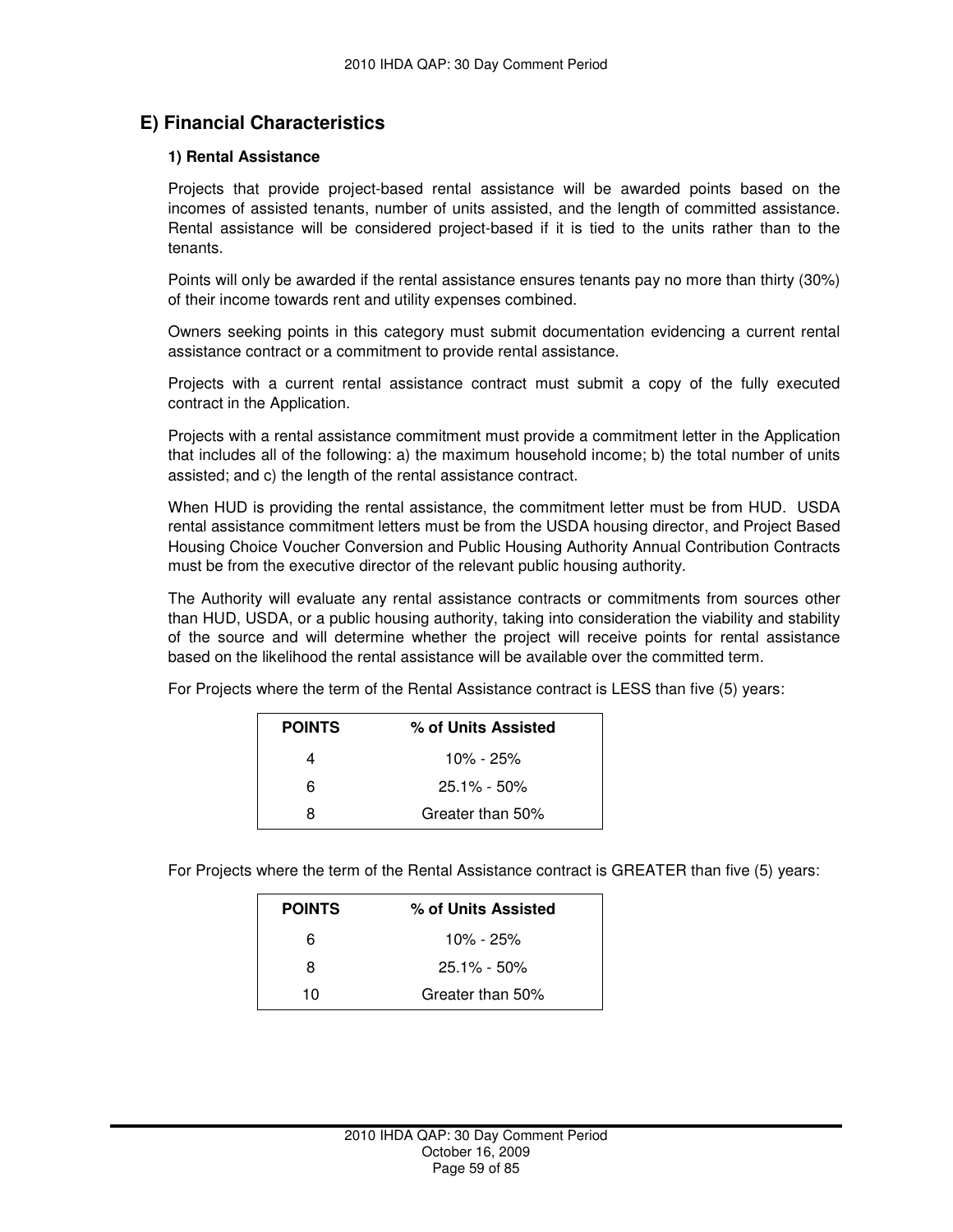## **2) Real Estate Tax Abatements**

Projects that demonstrate a reduction in a Project's real estate taxes will be awarded points based on the percentage reduction and the term of the reduction. Owners seeking points in this category must detail all assumptions associated with the abatement including the calculation of real estate taxes before, during, and after the abatement; the anticipated date the abatement becomes effective; and the length of the abatement. It is the Owner's responsibility to substantiate the percentage reduction in real estate taxes as a result of the abatement.

For Projects where the term of the tax abatement is LESS than five (5) years:

|               | % Reduction of Real Estate |
|---------------|----------------------------|
| <b>POINTS</b> | <b>Taxes</b>               |
| 4             | 10% - 15%                  |
| 6             | $15.1\% - 20\%$            |
| я             | Greater than 20%           |

For Projects where the term of the tax abatement is GREATER than five (5) years:

|               | % Reduction of Real Estate |
|---------------|----------------------------|
| <b>POINTS</b> | <b>Taxes</b>               |
| 6             | 10% - 15%                  |
| 8             | $15.1\% - 20\%$            |
| 10            | Greater than 20%           |

## **3) Financial Leveraging**

Projects that leverage scarce Authority resources will be awarded points based on the percentage of resources in the development budget that come from sources other than the Authority's HOME funds, Affordable Housing Trust Fund, and the equity generated from the sale of Authority-allocated Tax Credits pursuant to this QAP, and Illinois Affordable Housing Tax Credits (also known as state donation tax credits). In Projects where the acquisition is financed in whole or in part through a seller's note, the amount of the seller's financing will not be considered for financial leveraging.

Financial leveraging sources must be reflected in the Project budget. Only sources allocated to uses that fall within the Projects' boundaries will be considered for financial leveraging.

Projects will be awarded points based on the following criteria:

|               | Leveraged Sources as % of    |
|---------------|------------------------------|
| <b>POINTS</b> | <b>Total Project Sources</b> |
|               | $5\% - 10\%$                 |
| 6             | $10.1\% - 20\%$              |
| я             | Greater than 20%             |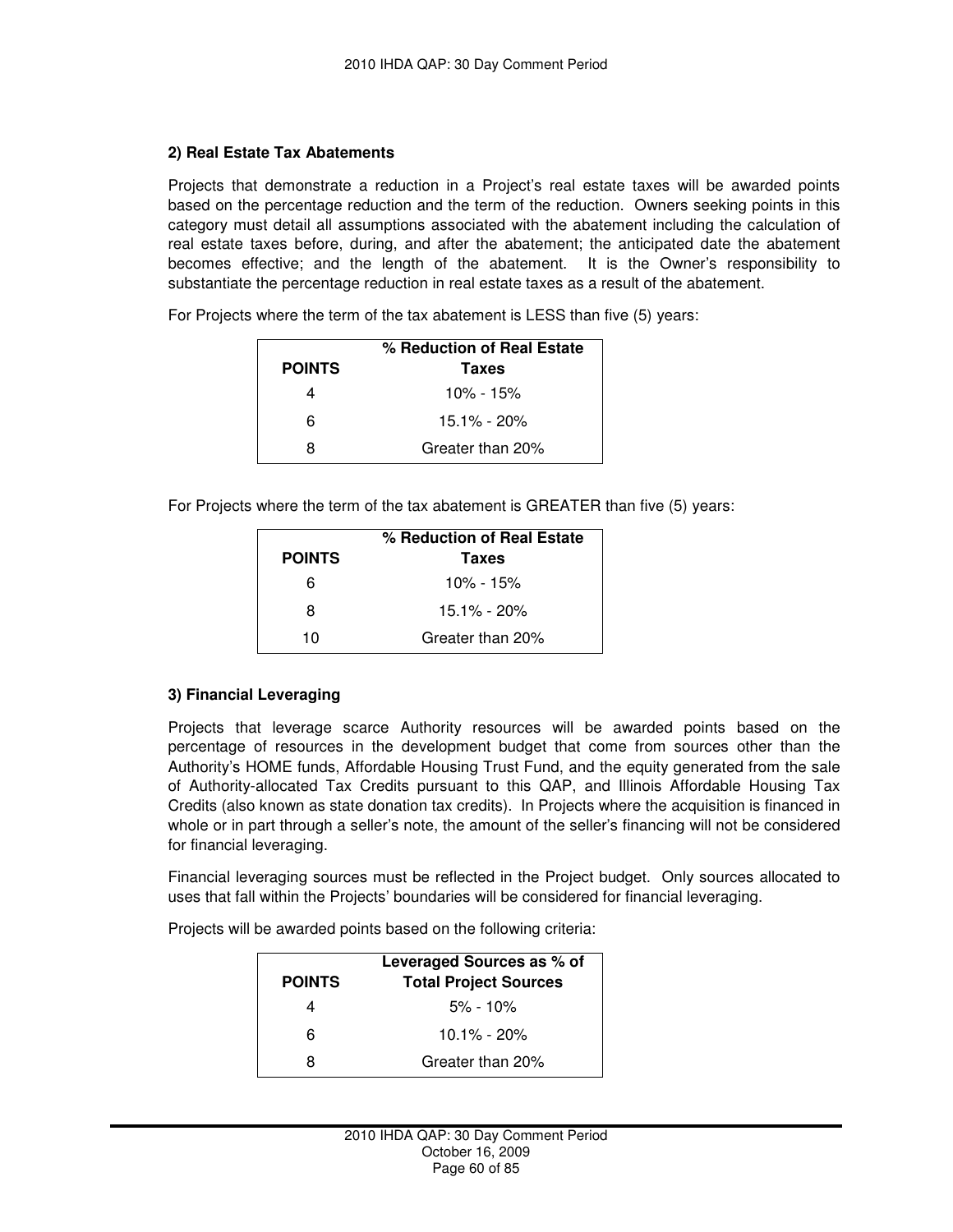## **4) Low Soft Costs**

Projects will be awarded points based on minimizing soft costs as a percentage of the total development budget.

For purposes of this calculation soft costs will be determined as follows: The total development budget less acquisition costs, construction costs, construction contingency, reserves, construction period interest, and developer fee.

| <b>POINTS</b> | Soft Costs as % of Total<br><b>Development Budget</b> |
|---------------|-------------------------------------------------------|
| 4             | <u> 10.1% - 15%</u>                                   |
| 6             | $5.1\% - 10\%$                                        |
| я             | 5% or Less                                            |

## **5) Developer Fees Less than Maximum Allowed**

Projects that reflect a developer fee less than the maximum allowed will be awarded points. Owners that voluntarily limit the amount of the total developer fee will be allocated points based on the following:

| <b>POINTS</b> | Developer Fee as % of<br><b>Developer Fee Basis</b> |
|---------------|-----------------------------------------------------|
|               | $8.1\% - 10\%$                                      |
| 6             | $6.1\% - 8\%$                                       |
| я             | 6% or Less                                          |

## **F) Housing Policy Goals and Objectives**

## **1) Supportive Housing Projects**

Projects that target fifty percent (50%) or more of the total units for Supportive Housing Projects, excluding SLFs, will receive twenty (20) points.

The Application must include a Supportive Housing Plan, see Attachment 33 "Supportive Housing Plan Template", which includes provision by a local human services agency of at least one (1) onsite support coordinator whose hours must be proportional to the number of units in the Project that will serve Supportive Housing Populations to assist residents in (i) the application process; (ii) in implementing the tenants' plan for success in permanent housing; (iii) and in continuing linkage to supportive services as needed.

## **2) Rehabilitation or Adaptive Re-Use**

Projects that involve the rehabilitation or adaptive re-use of a building not currently occupied by residential tenants will receive four (4) points.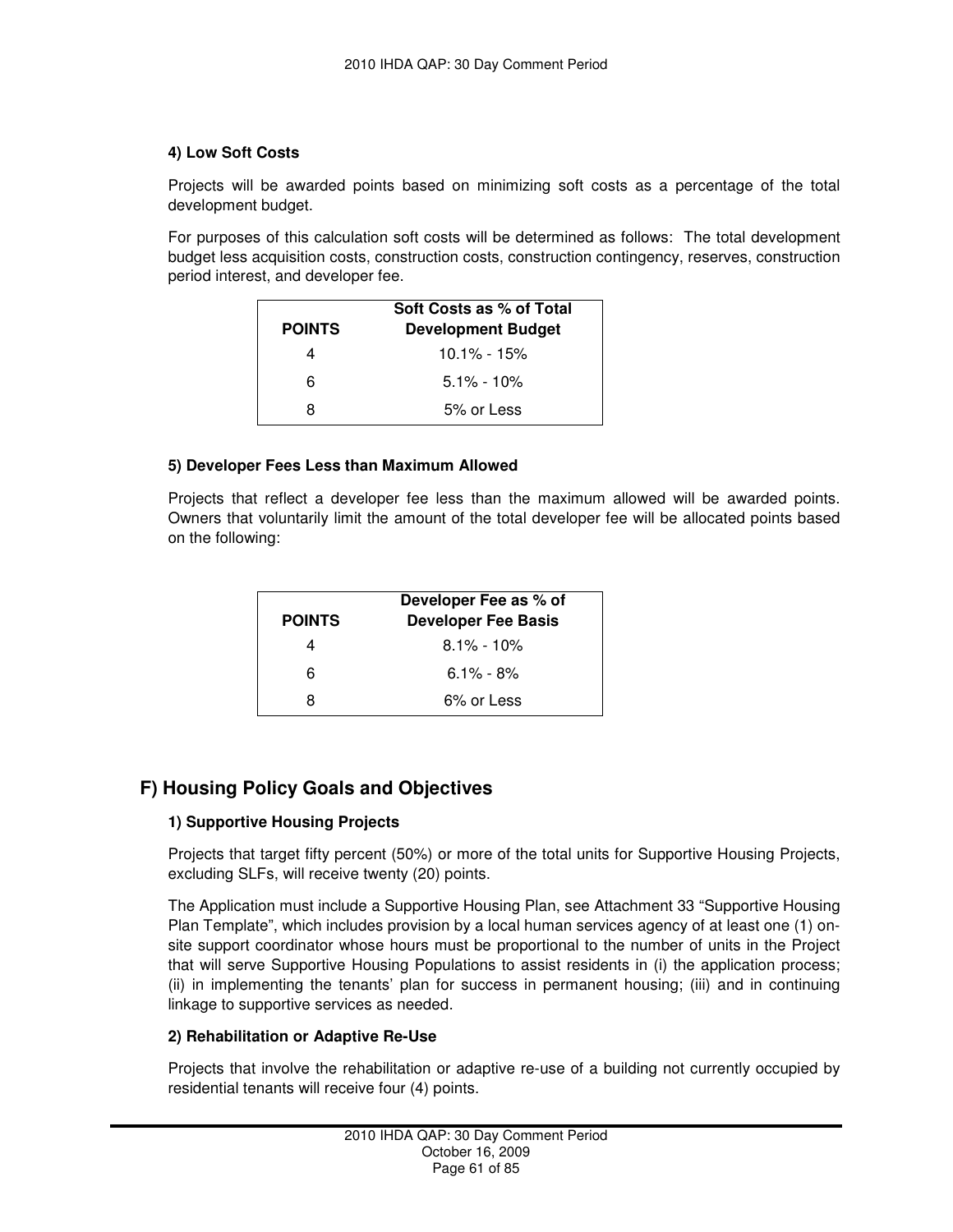In order to receive points in this category, at least fifty percent (50%) of the total project construction costs must be attributable to the rehabilitation or adaptive re-use of an existing building or buildings.

### **3) Preservation**

Projects that involve the rehabilitation of currently occupied low income housing developments whose conversion to market rate housing is likely to occur within three years will be awarded up to twenty (20) points in this category.

The Application must include a detailed description of the likely conversion to market rate housing in the event the Project does not receive an Allocation of Tax Credits.

In determining whether a Project qualifies as preservation, the Authority will evaluate the source and terms of the existing financing, rental assistance program, current unit rents, and the extent to which the rent levels will remain affordable.

Points will be awarded in the following manner:

- **a. 20 Points:** Points will be awarded if the proposed Project was financed under or assisted by the following:
	- Section 8 of the United States Housing Act of 1937, as amended, that will be renewed as part of the redevelopment process;
	- Section 202 or 811 of the National Housing Act;
	- Public housing projects that provide for a one to one (1:1) replacement of public housing units and receive assistance through an annual contribution contract.

### **OR**

- **b. 15 Points:** Points will be awarded if the proposed Project was financed under or assisted by the following:
	- **Programs under Section 514 or 515 of the Housing Act of 1949**

#### **OR**

- **c. 10 Points:** Points will be awarded if the proposed Project was financed under or assisted by the following:
	- Section 236 of the National Housing Act;
	- **Section 42 of the Internal Revenue Code;**
	- The Authority will also consider as preservation a Project that is currently occupied, has no rent or income restrictions, and whose unit rents do not exceed 60% of the Area Median Income as determined by HUD for the Project's location.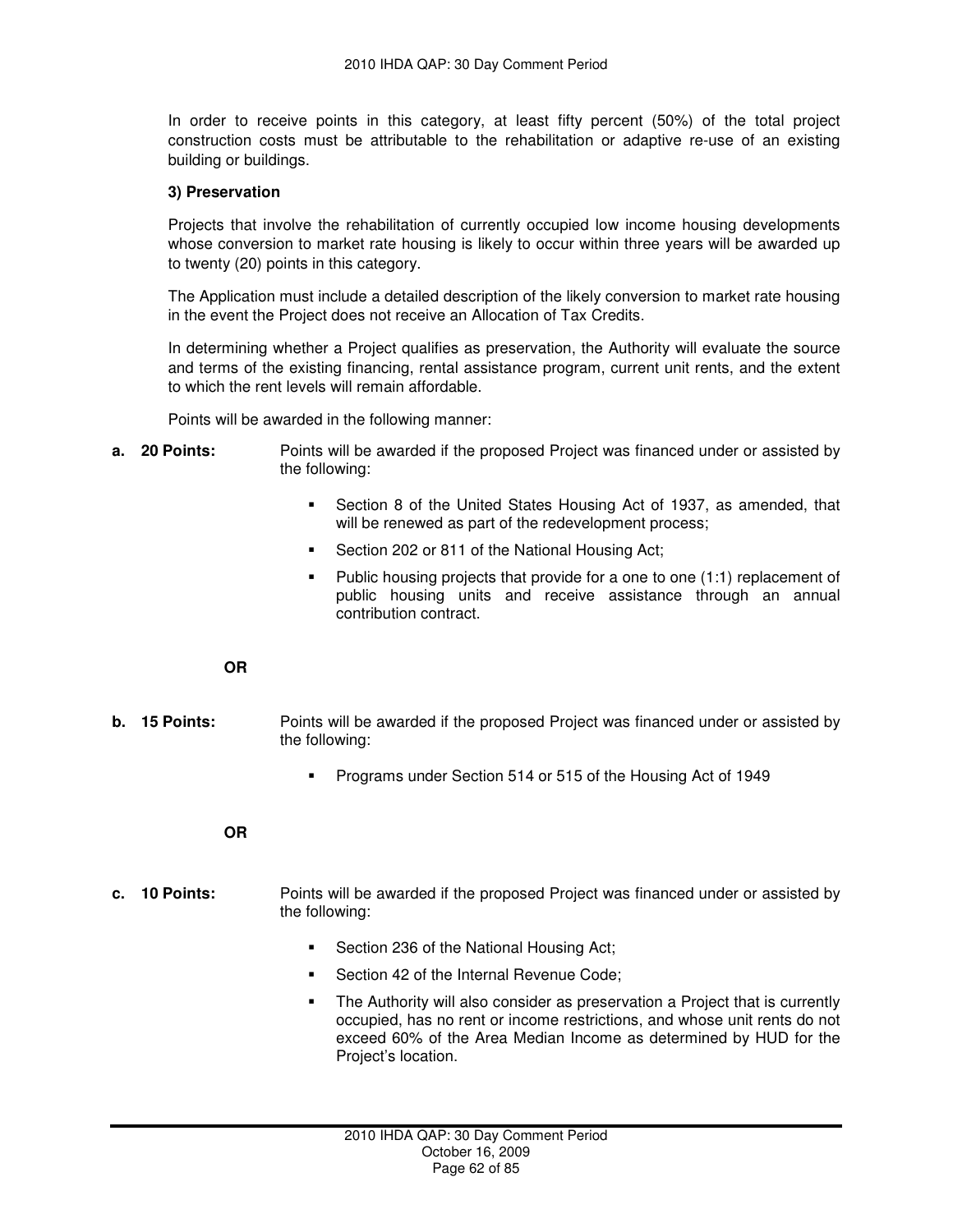## **4) Historic Preservation**

The Authority encourages Owners to contact the Preservation Services Division of the Illinois Historic Preservation Agency ("IHPA") at http://www.illinoishistory.gov/ps/index.htm for further guidance on the requirements and associated timeframes for the development of Projects with historic Tax Credits. The Authority also encourages Owners to seek the advice of a qualified attorney and/or tax professional before proceeding with any project of this nature.

Points are not cumulative in this category:

**a. 6 Points:** Points will be awarded if building(s) on the Project site are listed individually in the National Register of Historic Places and will be preserved in accordance with IHPA requirements.

 **OR** 

**b.** 4 Points: Points will be awarded if building(s) on the Project site are potentially eligible to be listed because they are located in a "registered historic district" or buildings are located in a potentially eligible district that contributes to the significance of the district and will be preserved. Project must have a IHPA nomination/approval letter.

Documentation must be included in the Application.

## **5) Affordable Housing Planning and Appeals Act ("AHPAA") Projects**

Points are not cumulative in this category:

**a. 4 Points:** Points will be awarded if the proposed Project is **not** eligible for the Chicago Metro AHPAA set-aside, but is located in an AHPAA community or a community at risk of being subject to AHPAA, and will be serving elderly populations.

**OR** 

**b. 6 Points:** Points will be awarded if the proposed Project is located in an AHPAA community or a community at-risk of being subject to AHPAA (including Projects in the Chicago Metro AHPAA set-aside) and will be serving non-elderly populations.

See Attachment 3 "AHPAA Municipalities" for a listing of communities.

## **6) Employer Direct Assistance**

Projects that receive financial assistance from area employers that are otherwise not participating in the development of the Project will be awarded points. The assistance must be in the form of a financial contribution that will be available during the Project's construction period to pay for expenses reflected in the development budget.

The assistance may be in the form of an unsecured loan giving no foreclosure rights to the employer or a grant giving no recapture rights to the employer and the Application must include a commitment letter, consistent with the requirements for evidencing other Project financing sources, for each employer providing assistance to the Project.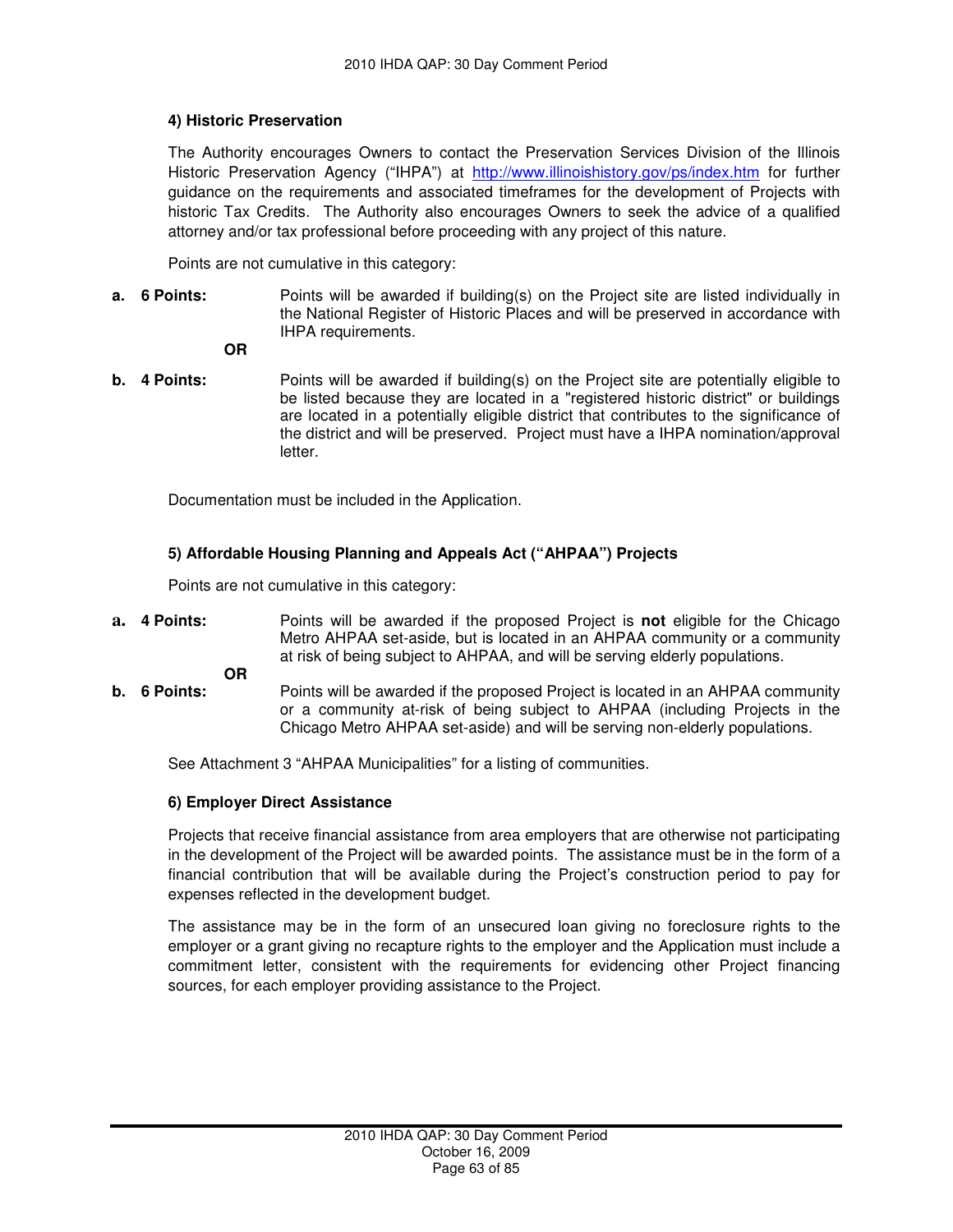Points will be awarded based on the aggregate total of all employer assistance as a percentage of the total development budget as follows:

|               | Assistance as % of Total  |
|---------------|---------------------------|
| <b>POINTS</b> | <b>Development Budget</b> |
|               | $.25\% - .49\%$           |
| ิค            | $.50\% - .99\%$           |
| я             | 1% or Greater             |

### **7) Live Near Work and Transit-Oriented Development**

Points may be cumulative in this category.

- **a. 6 Points:** Points will be awarded if employment data for the County where the Project is located shows a sufficient number of jobs within various low-wage occupations. In order to receive points, these low-wage jobs will be evaluated, compared, and scored based upon a comparison to the overall jobs in the County, as well as to the number of units in the proposed Project. For Elderly Projects, points will be awarded if activities and services for seniors are located in the Project's primary market area. Points will not be awarded for services provided on-site by the Owner. Information regarding employment and services must be included in the market study submitted with the Application.
- **b. 6 Points:** Points will be awarded if the proposed Project is located in close proximity to fixed-route public transportation, excluding inter-city transportation. "Close proximity" for this category will vary by set-aside and will be defined in the following manner: Chicago (6 blocks); Chicago Metro (1 mile); Other Metro (1.5 miles); Non-Metro (2 miles). Transportation routes and distance to Project site must be identified in the market study submitted with the Application.

#### **8) Extended Term of Affordability**

The Authority will award points to projects that commit to an affordability term that extends beyond the Extended Use period.

Two (2) points will be awarded for every five (5) years that an applicant adds on to the 30-year Extended Use period. Up to eight (8) points will be awarded in this category.

\_\_\_\_\_ year extension of Extended Use period

year total affordability period (30 years + extension)

The extended terms of affordability will be included in the Project's Extended Use Agreement. If a Project receives points in this category, the Authority will not permit the term of affordability to be reduced at a later date.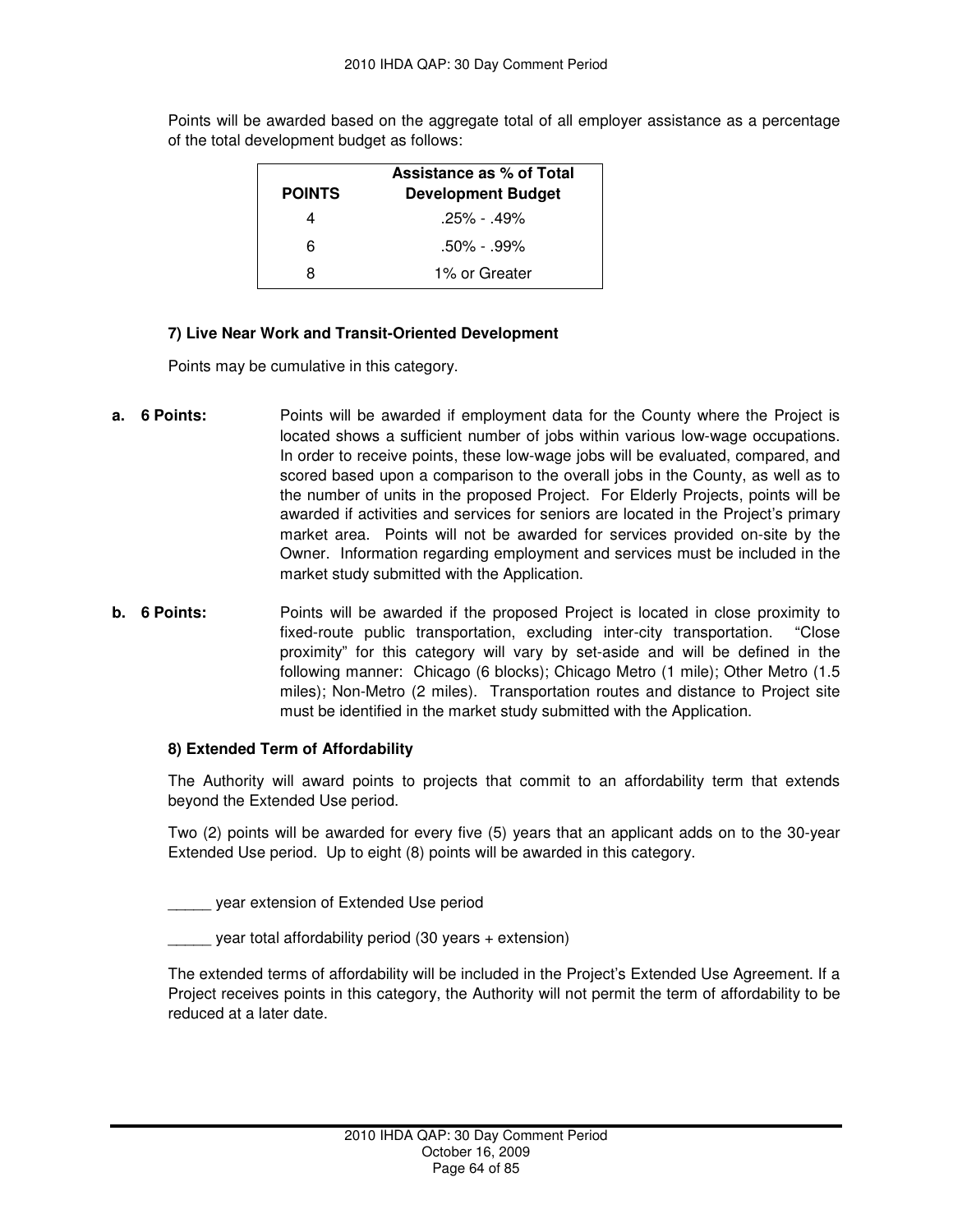## **G) Tiebreaker Criteria**

In the event that two or more Projects have an equal number of points, the following will be used to determine selection:

## **1. First Tiebreaker: Fewest Credits per Unit**

The Project requesting the least amount of Tax Credits per Tax Credit eligible unit. If a tie still remains;

## **2. Second Tiebreaker: Tenants with Children**

Projects that can serve tenant populations with children. Projects will qualify for this designation if at least twenty-five percent (25%) of the units are three or four bedrooms. This tiebreaker will only apply where the market study shows a clear demand for this population (as determined by the Authority). If a tie still remains;

## **3. Third Tiebreaker: Tenant Ownership**

Projects must be intended for eventual tenant ownership, must utilize an appropriate site plan and building design, and have a tenant homeownership plan describing how the Project will convert to tenant ownership at the end of the Compliance Period. Please see Attachment 34 "Homeownership Plan"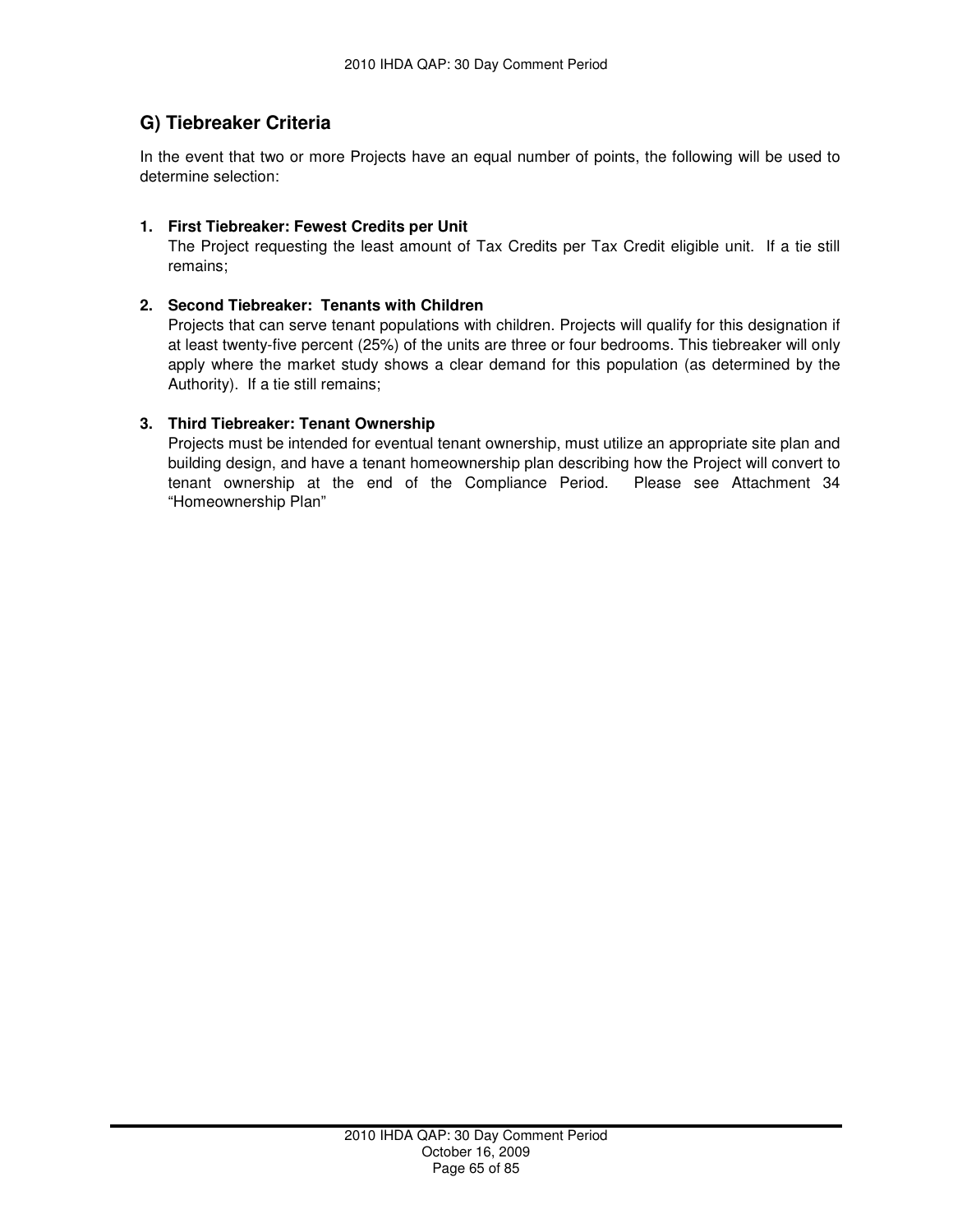# **X) Reservations of Authority Credit Ceiling**

## **A) Limit on Reservations**

It is anticipated that all of the Authority Credit Ceiling will be used for Reservations during the Application round.

If the Authority receives additional Authority Credit Ceiling through Reservations returned to the Authority or Tax Credits awarded from the national pool of unused Tax Credit Allocation authority, it will be used (i) for increases prior to Reservations; (ii) for Projects with a Forward Reservation; or (iii) the Authority may carry the additional Authority Credit Ceiling forward to the next calendar year.

## **B) Priority Reservation**

In keeping with the State's Comprehensive Housing Planning Act (P.A. 94-965), the Authority may issue a Reservation to a Project(s) selected by the Authority in response to a Notice of Funding Availability (NOFA) issued by the Interagency Subcommittee of the Illinois Housing Task Force. The amount reserved will not exceed 10% of the total Authority Credit Ceiling. Any Project recommended by the Interagency Subcommittee must meet the requirements of this QAP, excluding Section IX.

## **C) Forward Reservations**

The Authority may make Reservations from the 2011/2012 Authority Credit Ceiling ("Forward Reservations") in an amount not to exceed 15% of the per capita portion of the 2010/2011 Authority Credit Ceiling.

This limit may be exceeded if the lowest scoring project to be approved for a Reservation is eligible for a Reservation amount that would make the aggregate amount of Forward Reservations exceed the 15% limit.

Projects approved for a Forward Reservation of 2011/2012 Tax Credits must meet all Carryover Allocation requirements for calendar year 2010/2011.

If an Application requests Tax Credits in an amount which exceeds 8% of the 2010 Authority Credit Ceiling, the Authority may (i) reduce the amount of Tax Credits awarded to the Project; (ii) require the Owner to reduce the number of units; (iii) provide a multi-year Reservation of Tax Credits, and/or (iv) deny Tax Credits.

## **D) Partial Reservations**

If a Project is recommended for a Reservation by the Board and there is an insufficient amount of Authority Credit Ceiling for the full amount of the recommended Reservation, the Authority may make a Reservation for that Project partially from the 2011 Authority Credit Ceiling.

## **E) Projects Not Receiving Credits**

Projects that do not receive Reservations of Tax Credits may be considered for a Reservation at a later date if either (i) a Reservation is for any reason returned to the Authority, or (ii) the Authority Credit Ceiling is increased from the national pool of unused Tax Credit Allocation authority.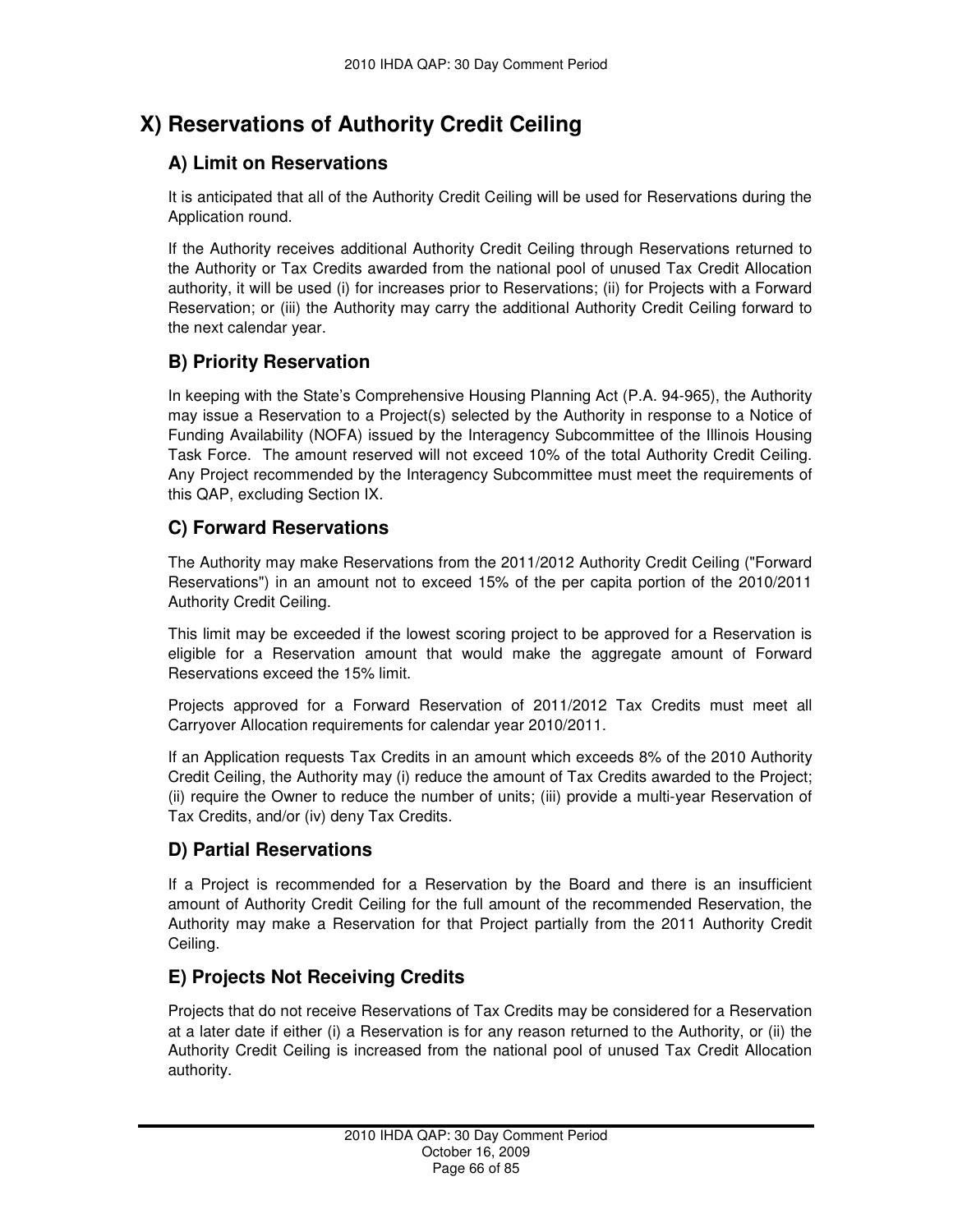# **XI) Project Modification Policies**

## **A) Project Modifications**

The Allocation of Tax Credits is based upon information provided in the Application. All Project changes, from conditional approval of the Application through the term of the Extended Use Agreement, will require written request to and written approval by the Authority. The written request must include a detailed explanation of the reason for the modification. Owners must submit a non-refundable modification fee. The fee should be sent directly to the Authority's lockbox along with Attachment 6 "Multifamily Fee Payment Form". All requests will be reviewed by the Authority and must conform to the requirements of Section 42 and the QAP.

Any request for a change in a Project will result in the reevaluation of the original Application. The results of the reevaluation may include the following: (i) a change in the Project's score or ranking; (ii) a new Application fee and public notification letters; (iii) and/or a reduction or revocation of the Tax Credit Reservation or Allocation. In addition, a Board approval of the revised Project may be required.

Failure to request of the Authority of any changes in the Application at any time may cause the Application to be rejected or a revocation of a proportional amount of Tax Credits up to the full amount of the Reservation.

Project changes include, but are not limited to, the following:

- Any individuals or entities in the ownership structure of the Project;
- Unit mix or unit size;
- Project design;
- Project site;
- Construction scope;
- Financing terms, including but not limited to loss of financing; or
- Any criteria on which scoring decisions were made.

## **B) Transfer of Ownership**

The Authority strongly discourages the transfer of ownership in Projects. Evaluation of the development and management teams is an integral part of the Application review. The long term viability of the Project is dependent on the development and management teams who make the decisions in developing and operating the Project for the long term.

No change of ownership, including but not limited to, any new entities or individuals that may be proposed in the ownership, regardless of their percent of ownership, will be permitted at any time after conditional approval and before issuance of IRS Form(s) 8609 to the Project.

Owners wishing to change or transfer ownership after the issuance of IRS Form(s) 8609 must submit the following: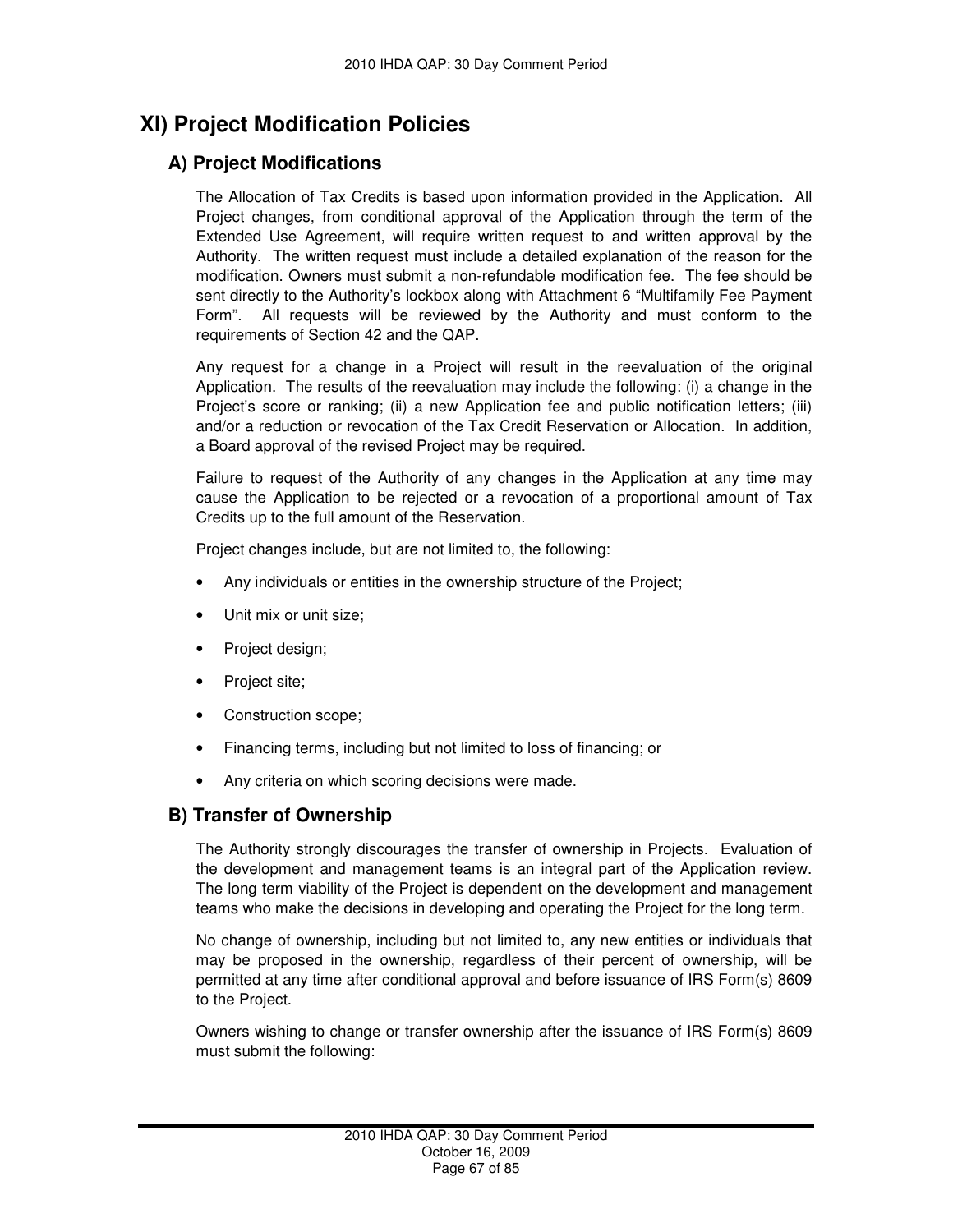- A completed and executed Notice of Intent to Transfer Ownership (Attachment 35 "Notice of Intent to Transfer Ownership");
- A letter from the Owner's legal counsel that explains the need for change;
- A non-refundable transfer of ownership fee; and
- All applicable organizational documents.

Any requested change of ownership will be reviewed on a case-by-case basis and must be presented to and approved by the Board. The Authority reserves the right to request additional documentation as needed.

## **C) Unapproved Changes**

Any unapproved Project change, from submission of the full Application through the term of the Extended Use Agreement, will affect all individuals and entities involved in the Project that submit Applications in the future. These individuals and entities may be penalized in the "Unacceptable Practices" scoring category in future Applications.

In addition, if the Authority becomes aware of a transfer of ownership by an individual or entity without proper notification and approval by the Authority, the Authority reserves the right to determine that all parties involved in the transfer will not be eligible for participation in the Authority's Tax Credit program.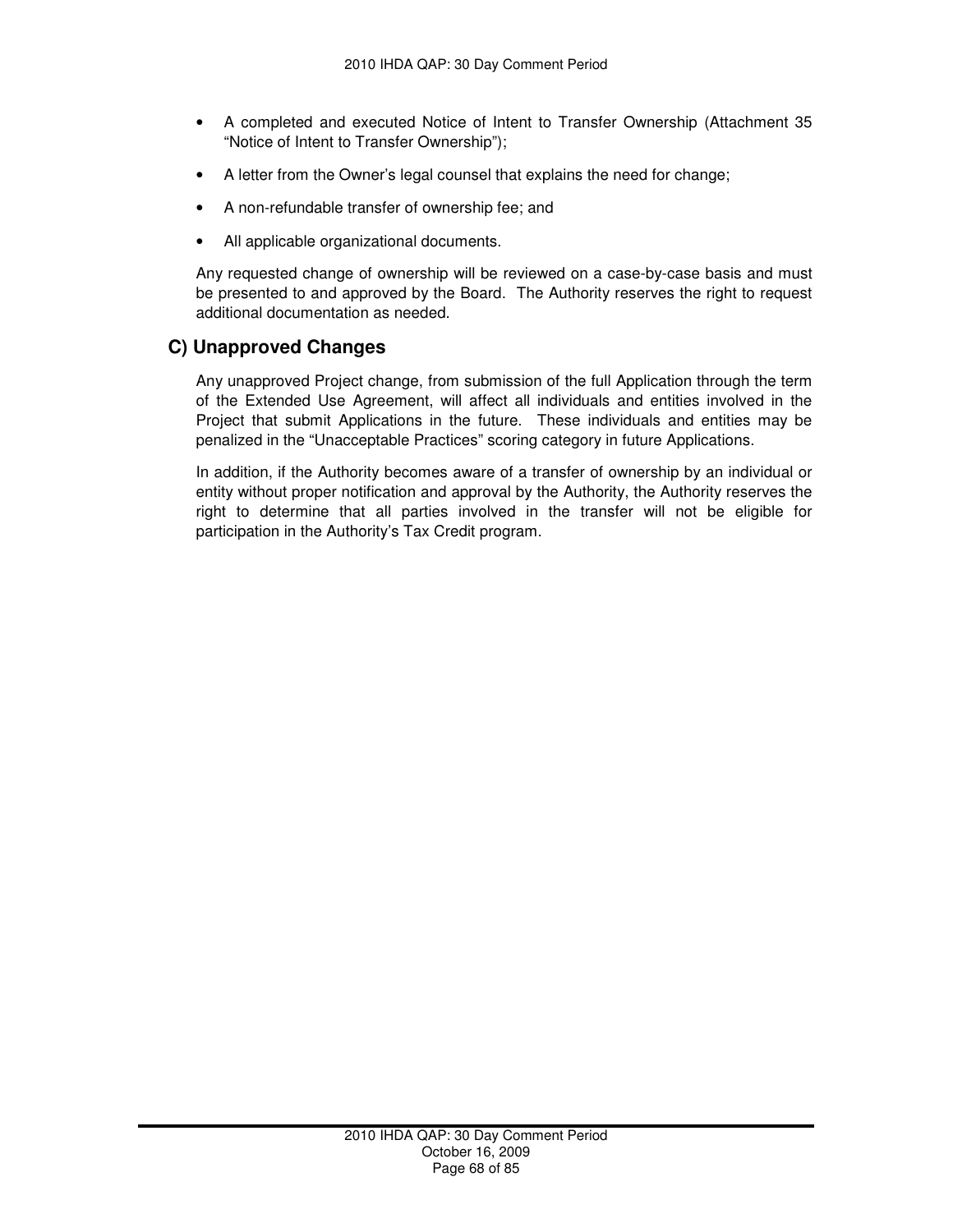# **XII) Reservation Procedures**

## **A) Board Approval**

If an Application is selected by Authority staff to receive an award of Tax Credits, it will be considered a conditional approval. Applications that receive conditional approval must meet the requirements set forth below prior to Board consideration. The Authority may rescind conditional approval of Tax Credits if these requirements are not met within six (6) months after conditional approval is received. If an Application fulfills all of the requirements within the prescribed six (6) -month timeframe, Authority staff may recommend the Project to the Board for approval of a Reservation of Tax Credits. Please note that all changes to the Project during this time will be subject to the terms and conditions set forth in Section XI.

## **1) Approval of Final Plans and Specifications**

The Authority's Architectural Services Department must approve the complete architectural plans and specifications for the Project. The complete plans and specifications must incorporate all mandatory requirements, as well as any scoring criteria for which the Project received points.

## **2) Tenant Selection Plan**

All Owners must submit and receive approval of the Tenant Selection Plan, available on the Authority's website (www.ihda.org.)

## **3) Certification of Consistency with the Consolidated Plan**

All Projects located in sites covered by the Authority's Consolidated Plan must receive a certification of consistency with the Consolidated Plan from the Authority's Office of Housing Coordination Services.

## **4) Referral and Support Agreement**

All Projects, except SLFs and Supportive Housing Projects, must submit and receive approval of Attachment 30 "Referral and Support Agreement".

## **5) Illinois Historic Preservation Agency**

All Projects must receive an approval for the Project from the Preservation Services Division of the Illinois Historic Preservation Agency (IHPA). The Authority will submit all information necessary for IHPA comments for each Project.

## **6) Acquisition Tax Credits**

An Owner that is applying for acquisition Tax Credits must submit a written opinion from legal counsel that the Project qualifies for acquisition Tax Credits in the amount requested.

## **7) Phase II Environmental Review**

If applicable to the Project, an Owner must submit a Phase II Environmental Site Assessment and any additional environmental studies required by the findings of the Phase I Environmental Site Assessment.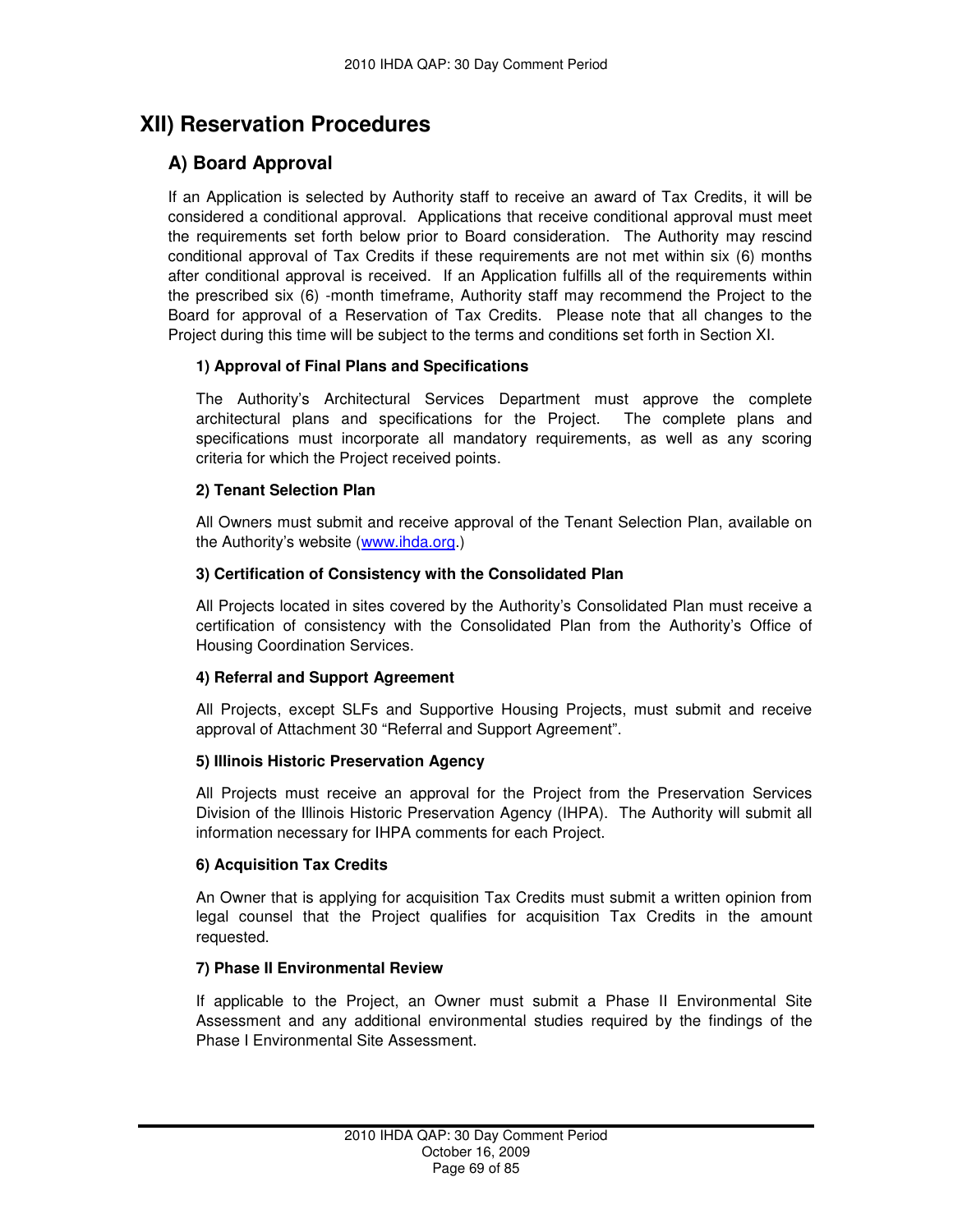## **B) Conditional Reservation Letter**

Upon Board approval of a Reservation of Tax Credits for a Project, the Authority will issue a Reservation Letter to the Owner stating the following:

- The amount of the Reservation:
- The amount of the Reservation fee:
- The date by which the executed Reservation Letter and Reservation fee must be submitted to the Authority;
- Any conditions that must be satisfied in connection with the Reservation; and
- The date, within six (6) months after Board approval, by which the conditions must be met.

Failure to return the Reservation fee and the executed Reservation Letter by the stated date may result in revocation of the Reservation of Tax Credits for the Project.

## **C) Reservation Fee**

The Authority will charge a non-refundable Reservation fee in an amount equal to 1% of the 10 year credit amount for the Project. The fee should be sent directly to the Authority's lockbox along with Attachment 6 "Multifamily Fee Payment Form".

## **D) Extensions**

The Authority may extend the time for meeting the conditions set forth in the Reservation Letter. The Owner must submit a written request for an extension of time explaining the necessity of such extension to the Authority. The Authority will require a processing fee in connection with the extension review, as described in Attachment 6 "Multifamily Fee Payment Form".

## **E) Subsidy Layering Review**

If applicable to the Project, the Authority will conduct a subsidy layering review under HUD guidelines for those Projects for which the Authority approves a Reservation or provides a Determination Letter under Section 42(m). This review must be performed prior to issuance of the Extended Use Agreement and a Subsidy Layering Review Fee will be charged to conduct this review. Please see Attachment 6 "Multifamily Fee Payment Form".

## **F) Revocation of Reservation**

Prior to issuing IRS Form(s) 8609, the Authority may revoke a Reservation of Tax Credits for a Project under the conditions set forth below or under such other conditions as may be set forth in the Reservation Letter, the Carryover Allocation Letter, or other appropriate documents. If a Reservation is revoked, the Authority will retain all fees paid to the Authority in conjunction with the Application, the Reservation, the Carryover Allocation or modification of the Project. The following activities may cause a revocation:

The Owner modifies the project in any way without prior written approval from the Authority. Such changes include, but are not limited to, changes in the ownership structure of the Project, changes in project characteristics, changes in or loss of financing, or changes in the criteria on which scoring decisions were made.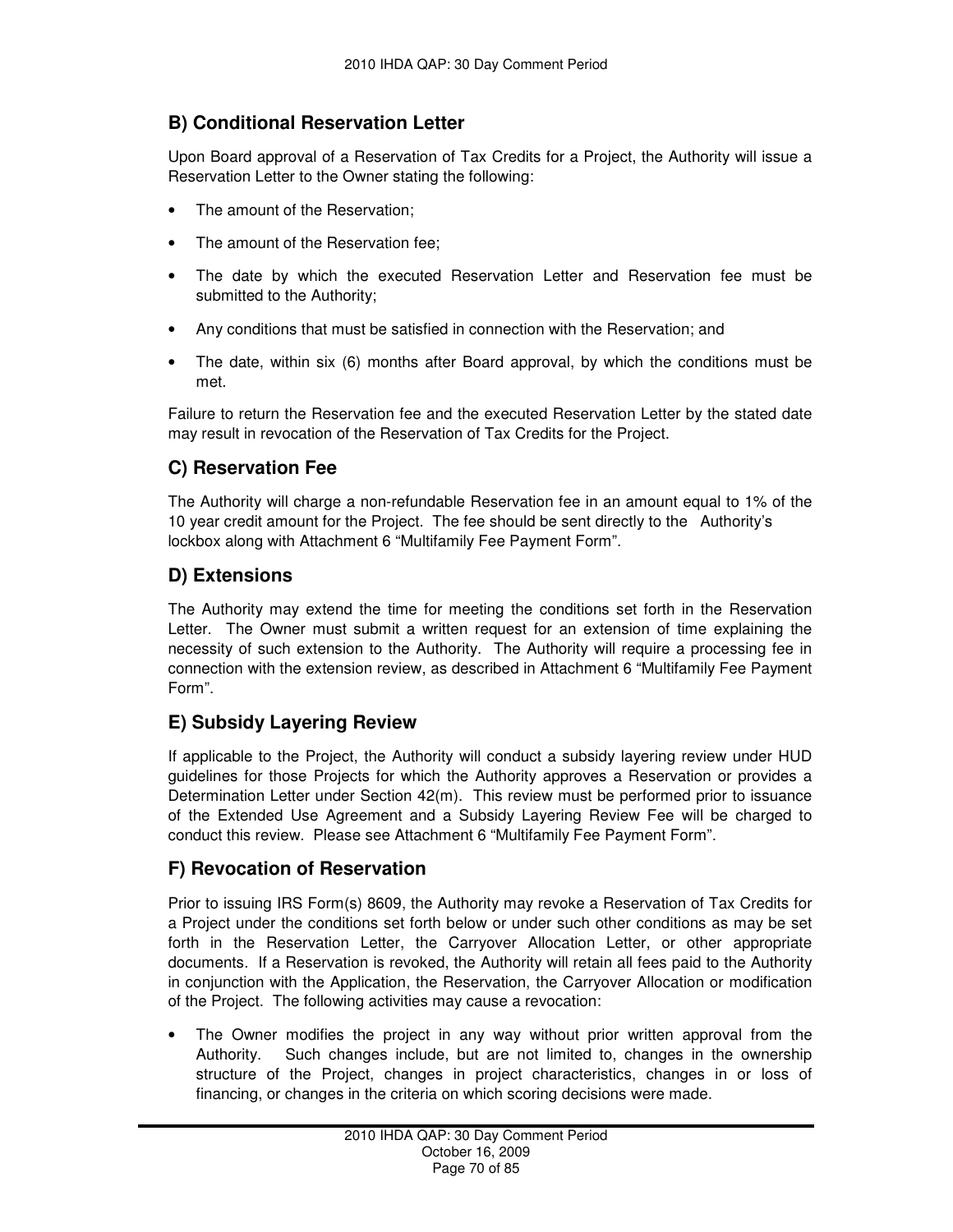- The Authority determines that the Owner will fail to meet the Authority's requirements for a Carryover Allocation, including any conditions set forth in the Reservation or the Carryover Allocation Letter.
- The Authority determines that the project will fail to be Placed in Service by the time set forth in the Carryover Allocation Letter.
- The Owner fails to provide to the Authority with all items required for issuance of 8609s in Section XIV within six (6) months of Placed in Service.
- The Owner or a Related Party of such Owner is not in compliance with Section 42 in connection with any Project
- The Owner or a Related Party of such Owner has outstanding compliance violations in connection with any Project that have not been resolved to the Authority's satisfaction.
- The Owner or a Related Party of such Owner is delinguent under any loan or grant made by the Authority, is not in good standing under a workout agreement with the Authority, or has not satisfied any other requirements of the Authority in connection with a delinquency or workout agreement.
- The Owner or a Related Party of such Owner has an outstanding expense owed to the Authority in connection with any Authority program.
- The Authority has reason to believe that the Owner has materially misrepresented facts or has provided false information to the Authority in connection with the Project or in connection with any other Authority Program.
- The Owner is bankrupt or in a financial situation that jeopardizes the Project's completion and/or continued operation.
- If the Project received points under the "Non-Profit Organization Participation" scoring category and the non-profit participant withdraws or is removed and is not replaced by another qualified non-profit entity.
- The Authority determines that the Project is unable to proceed.
- Any other action determined by the Authority, at the Authority's sole discretion, that violates any other conditions as may be set forth in the Reservation Letter, the Carryover Allocation Letter or other documents in connection with the Reservation or Allocation of Tax Credits

## **G) Penalty**

As stated above, if a Reservation of Tax Credits is revoked, the Authority will retain all fees paid to the Authority.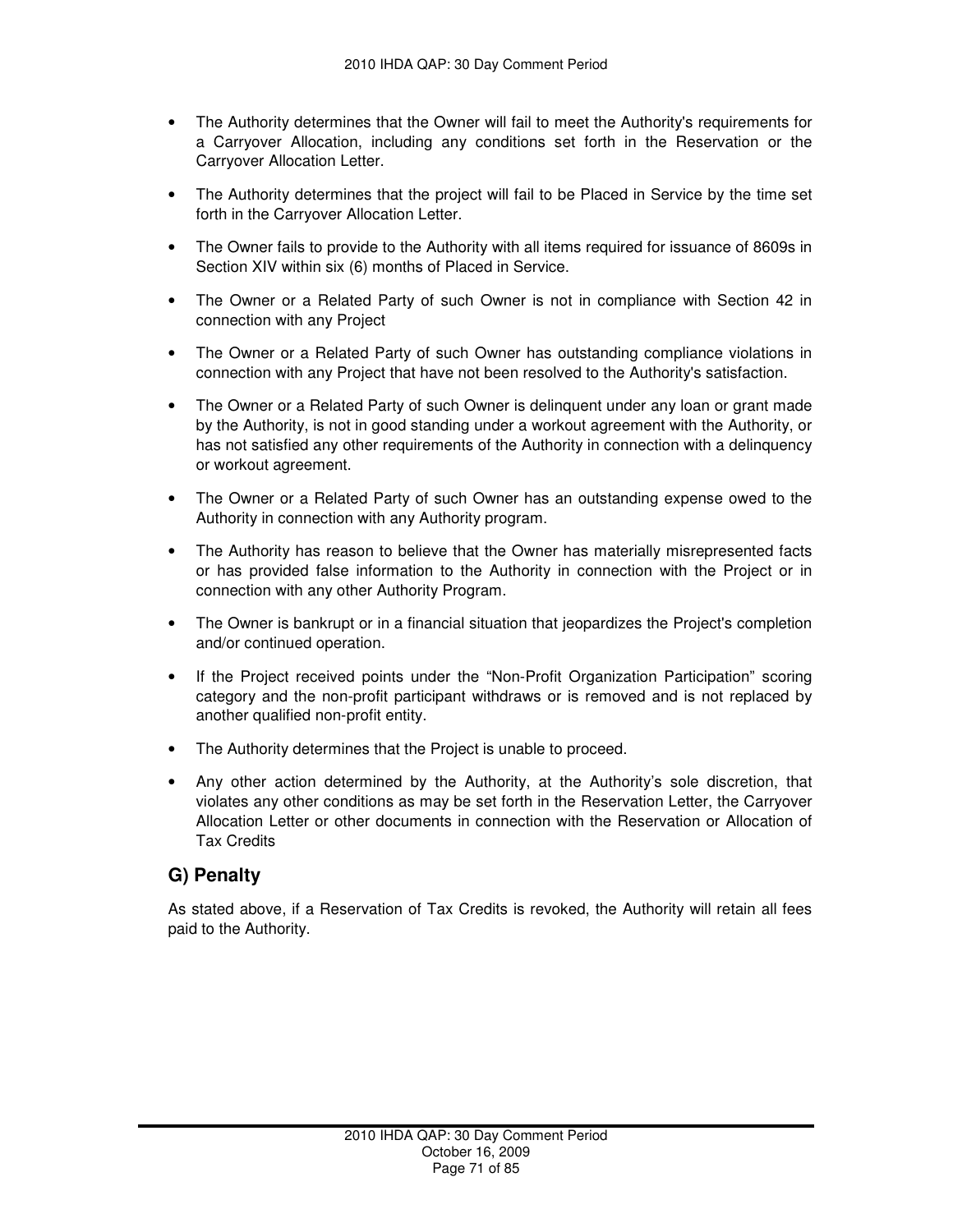# **XIII) Carryover**

A Carryover Allocation is required for Projects that will not be Placed in Service during the year in which a Reservation Letter is issued. The Authority will grant a Carryover Allocation if the Project satisfies the following criteria and is consistent with other requirements of Section 42 of the Code. Projects are expected to be Placed in Service no later than the end of the second year following the year in which the Reservation Letter is issued.

## **A) Carryover Letter**

The Authority will prepare a Carryover Allocation Letter evidencing the carry over of the Reservation amount; which will contain all conditions necessary to make the Carryover Allocation. The Carryover Allocation Letter will be forwarded to each Owner after receiving Board approval of a Tax Credit Reservation, but not later than November 15, 2010. The Carryover Allocation Letter must be executed and returned to the Authority no later than December 1, 2010. A Project approved at the December Board meeting will receive the Carryover Allocation Letter on the day of the Board meeting and will be required to execute the Reservation Letter that day.

## **B) 10% Test**

Each Owner approved for a Reservation must evidence to the satisfaction of the Authority by November 1, 2011 that the Project will meet the 10% Test by December 31, 2011. The costs incurred in meeting the 10% Test must be certified by an independent, third-party, certified public accountant or attorney, in a format specified by the Authority, and must meet all applicable Section 42 conditions and requirements.

In addition, Owners approved for a Reservation must provide a status report by June 1, 2011, of their expected Tax Credit basis and percentage to be expended by July 1, 2011. The status report shall be in a format prescribed by the Authority, include updated site control, and meet all applicable Section 42 conditions and requirements.

## **C) Request for Extension**

If an Owner is unable to meet the deadlines set forth above, a request for an extension of the deadline for the Carryover Allocation must be submitted to the Authority in writing and must indicate the reason for the extension. The Authority will review extension requests and reserves the right to approve or deny a request for extension.

## **D) Outstanding Fees**

The Authority will not issue a Carryover Allocation Letter until all outstanding fees or other payments owed to the Authority in connection with the Application or any other Authority program have been paid. These fees include, but are not limited to, the Reservation fee for the Project and any other fees owed to the Authority in connection with any Authority program, including any outstanding debt service payments on other Authority-financed projects.

## **E) Carryover Allocation Late Fee**

Owners that do not submit Carryover Allocation documentation by December 1, 2010, must pay a late fee. In addition, Owners must pay a supplementary fee for each business day from December 1, 2010, through the date on which the Authority receives all required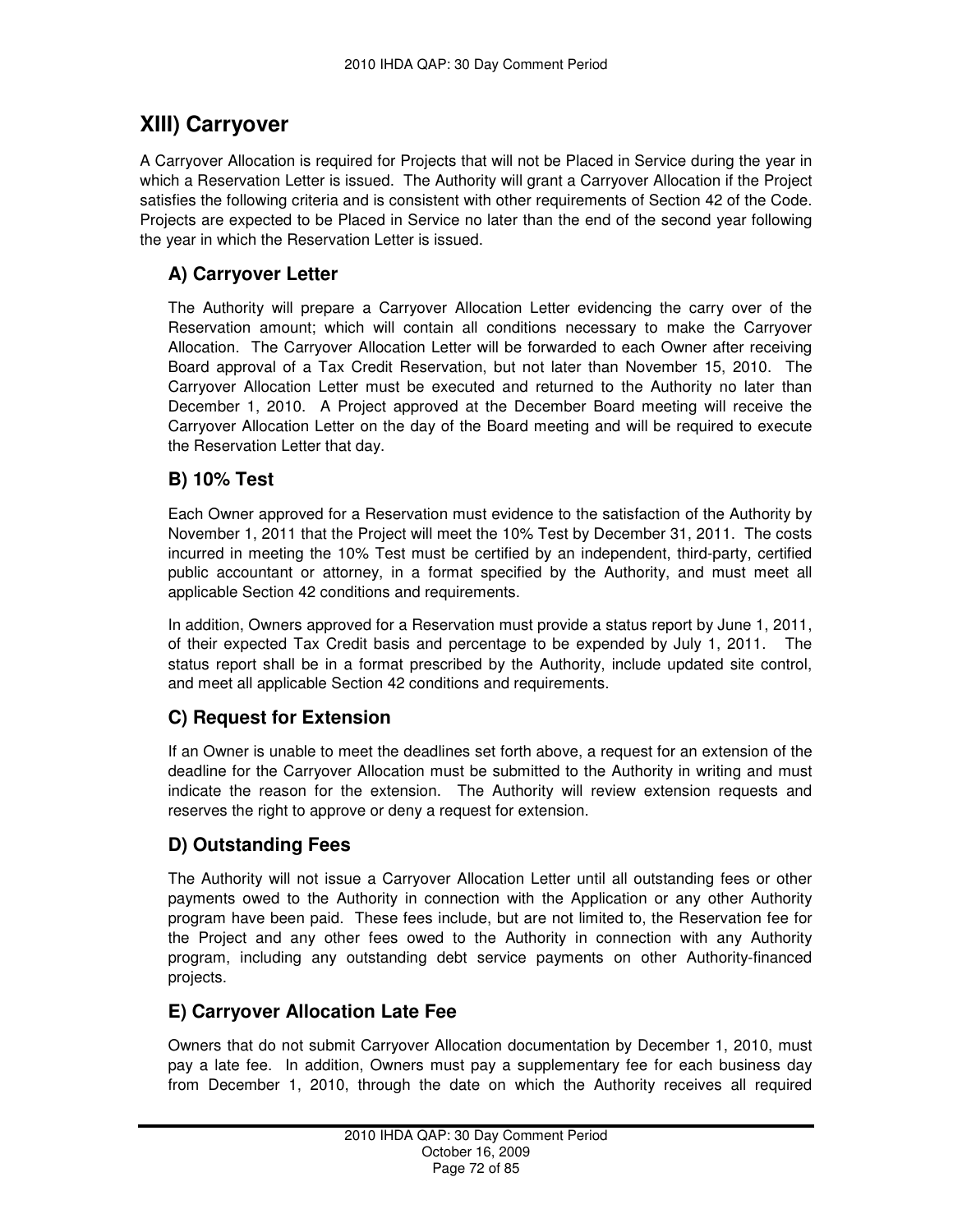Carryover Allocation documentation. The fee should be sent directly to the Authority's lockbox along with Attachment 6 "Multifamily Fee Payment Form".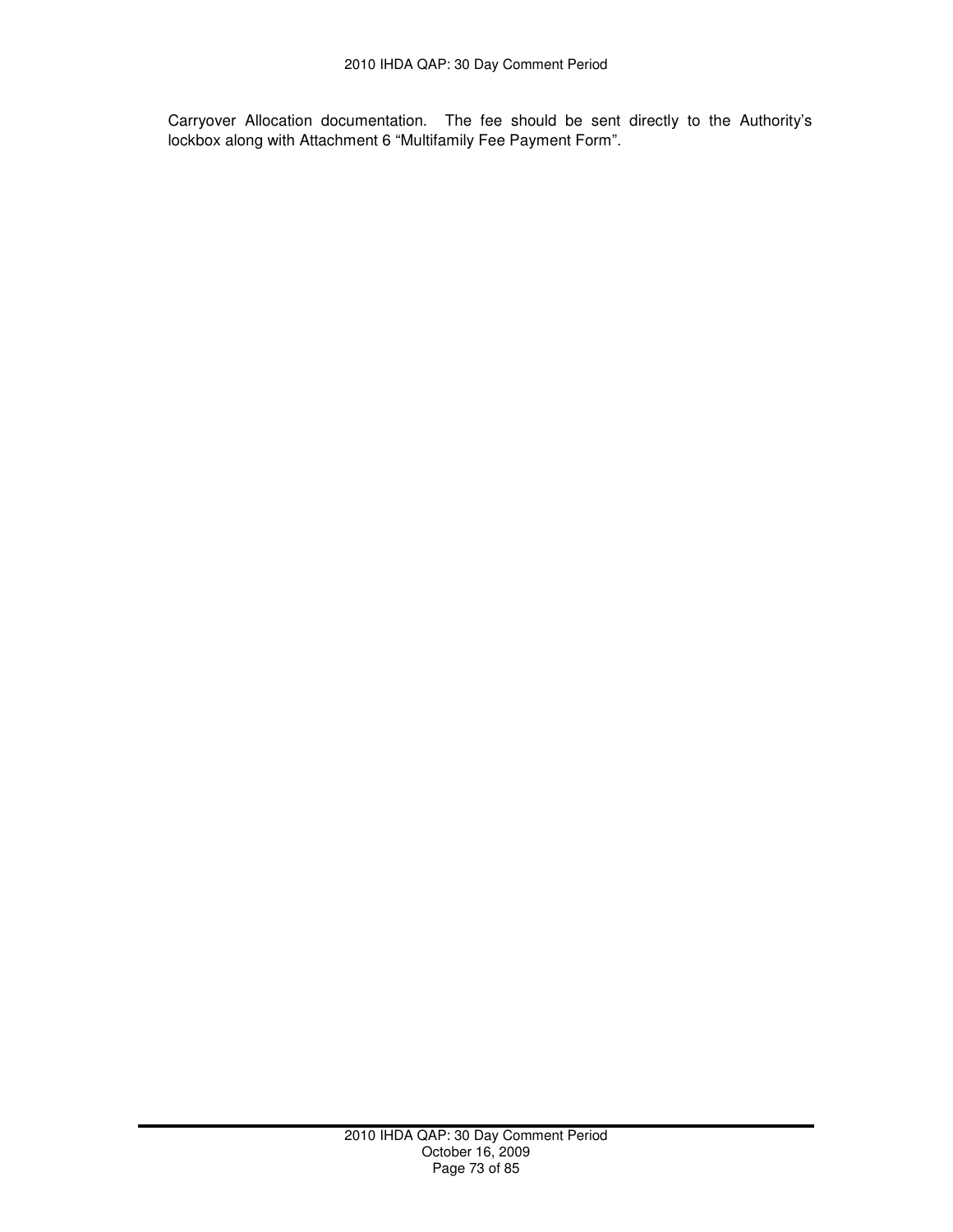# **XIV) Extended Use Agreement**

## **A) Overview**

An Owner must enter into an Extended Use Agreement ("EUA") with the Authority at initial financial closing for the Project. The EUA shall be binding upon the Owner and all successors to the Owner. The EUA shall set forth, among other things, a Project's income and occupancy restrictions and any special conditions under scoring categories and setasides, as set forth in the Application.

The EUA must be recorded by the Owner **prior to all other documents** evidencing or securing the financing provided in connection with the Project. Recording of the EUA must occur in the office of the Recorder of Deeds in the County where the Project is located as a restrictive covenant on the real estate on which the Project is located.

## **B) EUA Checklist**

The following is the list of all documents which must be submitted and approved by the Authority prior to the issuance of the EUA by the Authority. The Authority reserves the right to require other documents as may be required by the Code, the Illinois Housing Development Act, the Authority's administrative rules, and any other documents the Authority or its counsel may require in their sole discretion.

- 1) Ownership Structure Certificate
- 2) Building Permit
- 3) Certification of No Changes to Plans and Specifications (Authority form)
- 4) Relocation Plan (if applicable)
- 5) Appraisal (if applicable)
- 6) Form Tenant Lease
- 7) Property Management Agreement
- 8) Certification of Consistency with Consolidated Plan (if Authority issued)
- 9) Owner's Sworn Statement
- 10) Contractor's Sworn Statement
- 11) Owner/Contractor, and Subcontractor Agreements, including wage standard used
- 12) Architect's Certificate (Authority form)
- 13) Fair Housing Certificate (Authority form)
- 14) Compliance Monitoring Agreement
- 15) Final Financing Form (Authority form)
- 16) Executed Copies of Other Lender Financing Documents
- 17) Copy of Owner's Title Insurance Commitment and Final Policy
- 18) Copy of Recorded Title Exceptions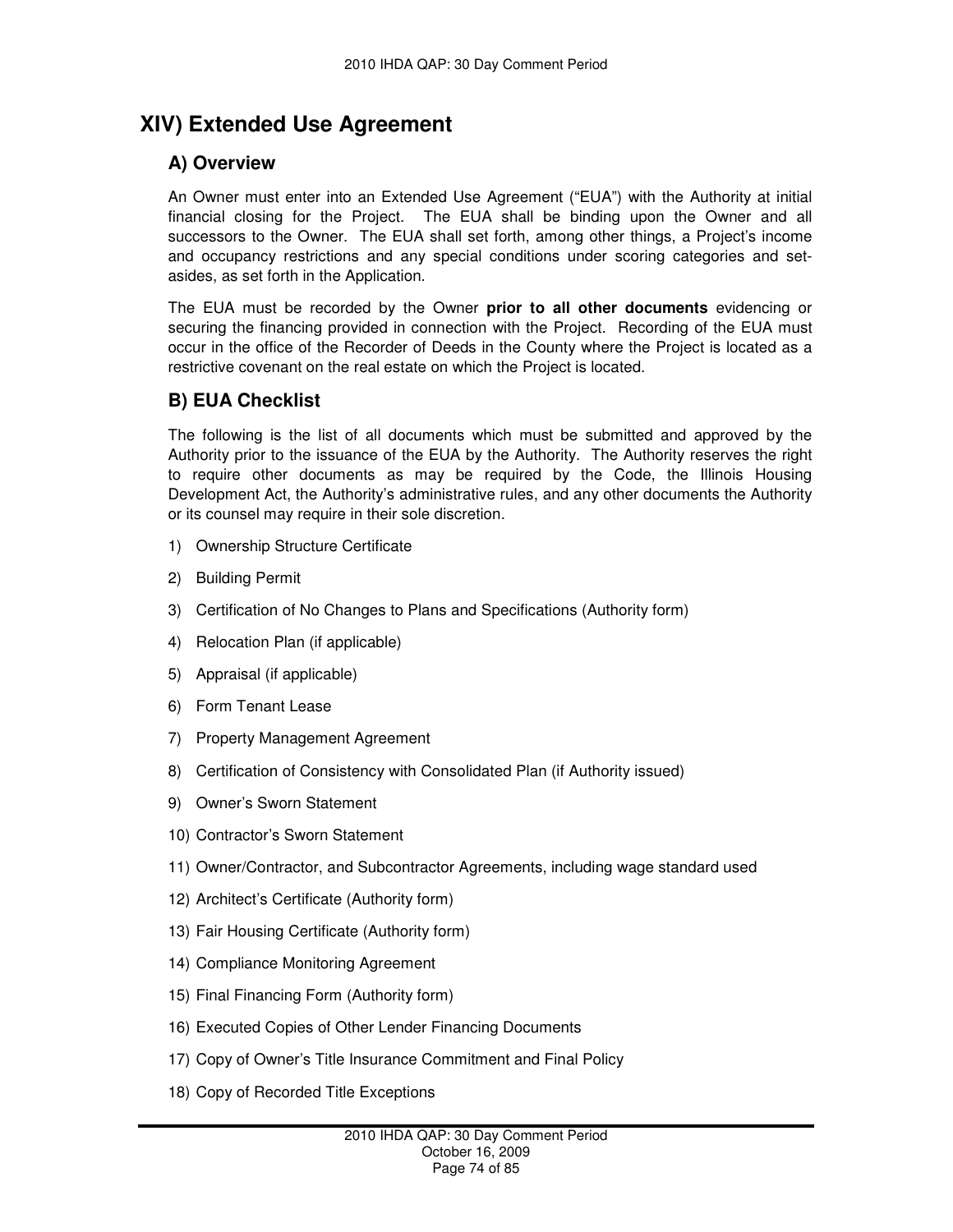- 19) Copy of Recorded Deed
- 20) Carryover Allocation Letter (if applicable)
- 21) Owner's Attorney Opinion of Eligibility for Acquisition Tax Credits (if applicable)
- 22) Subsidy Layering Review (if not done by the Authority)
- 23) IRS Form 990 (if applicable)
- 24) Tenant Ownership Plan (if applicable)
- The following documents must be submitted for all appropriate organizations.
- 25) Organizational Documents for Limited Partnership
- Certified Copy of Certificate of Limited Partnership (Secretary of State)
- Certified Copy of Limited Partnership Agreement
- Original Certificate of Valid Existence / Good Standing (Secretary of State)
- 26) Organizational Documents for Limited Liability Companies ("LLC")
- Articles of Organization for LLC
- Certified Copy of Operating Agreement
- Original Certificate of Valid Existence / Good Standing
- Certified Copy of Resolution (Certified by Member of the LLC)
- Certified Copy of Certificate of Incumbency with Speciman Signatures (Certified by Member of the LLC)
- Member's Certificate
- 27) Organizational Documents for Corporations
- Certified Copy of Articles of Incorporation
- Certified Copy of By-Laws
- Original Certificate of Good Standing
- Certified Copy of Resolution (Certified by Officer of Corporation)
- Certified Copy of Certificate of Incumbency with Speciman Signatures
- Officer's Certificate (Certified by Officer of Corporation)
- IRS Documentation Evidencing Tax Exempt Status (if applicable)
- Evidence of Not-For- Profit's Status as a CHDO (if applicable)
- 28) Organizational Documents for Trusts
- Certified copy of Letter of Direction to Trustee
- Pay Proceeds Letter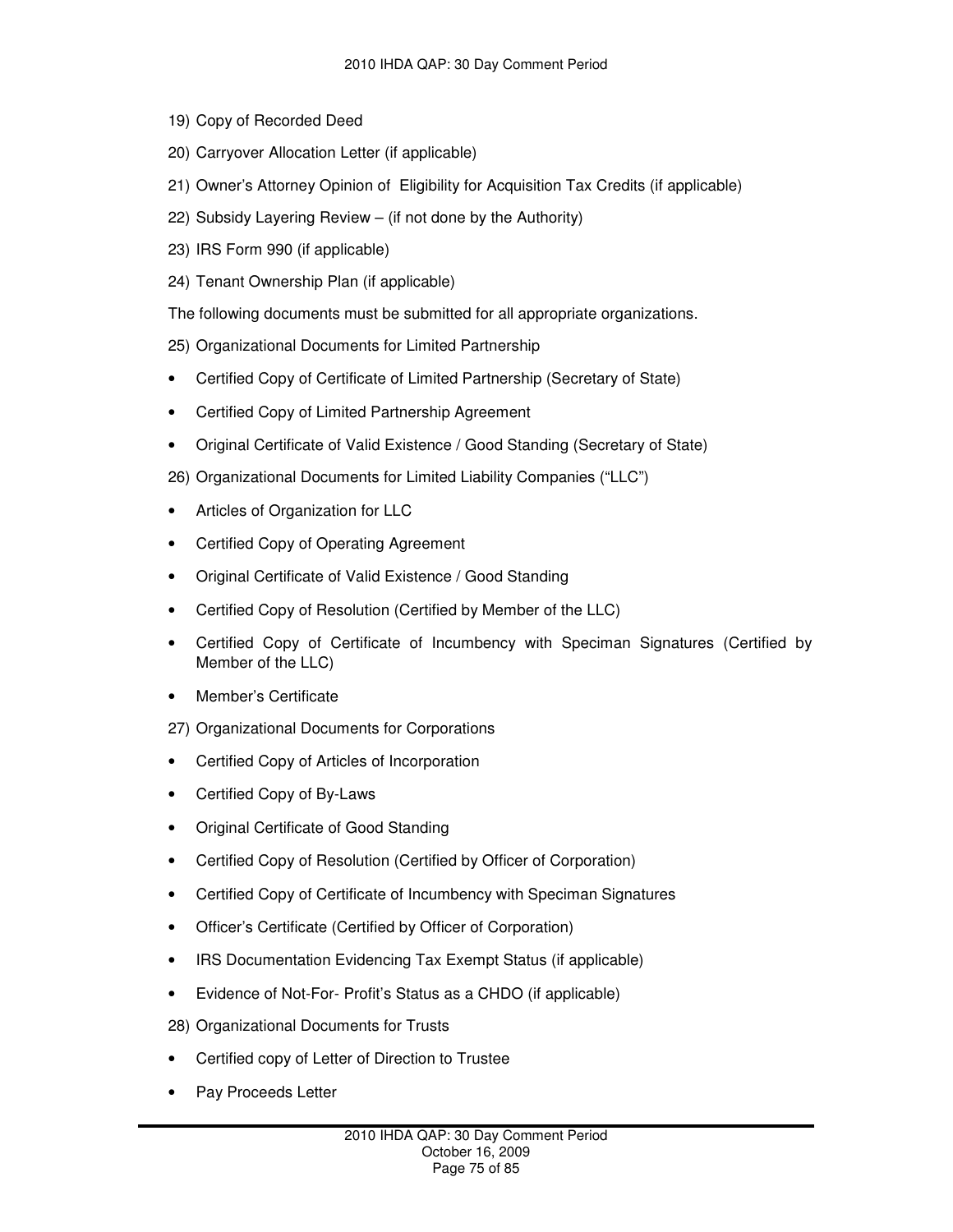• Certified Copy of Trust Agreement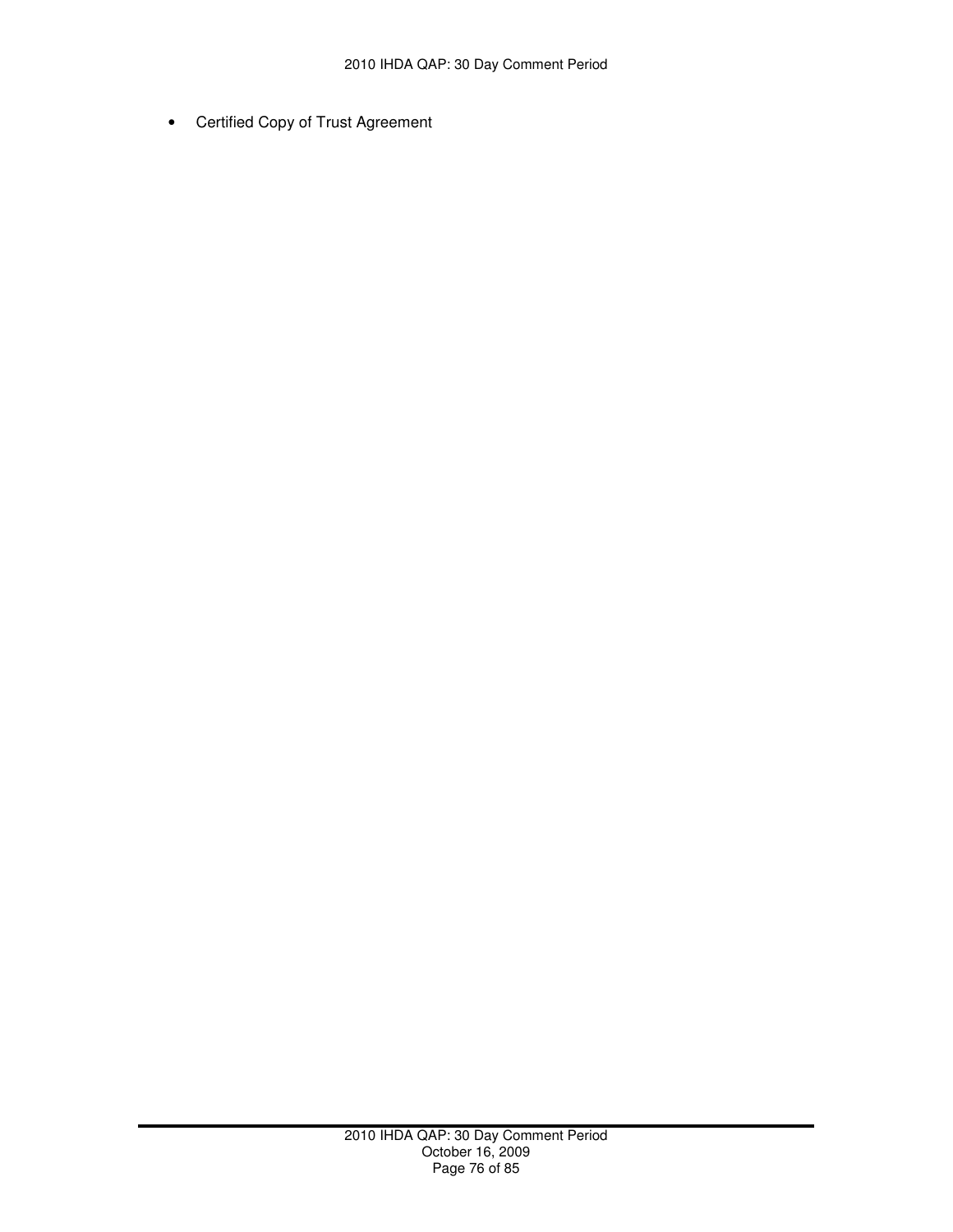## **XV) Issuance of 8609s**

## **A) Requirements**

The Authority will issue IRS Form(s) 8609 to all Projects which are Placed in Service within the time period required under the Code, contingent upon receipt and approval of the following documents:

- 1) Owner notification to the Authority when a Project has been Placed in Service;
- 2) Owner's Certification, in a format specified by the Authority;
- 3) An independent third-party certified public accountant's opinion in a format specified by the Authority, based on such accountant's audit of the Project that certifies to the total Project costs, total eligible basis, and all sources of financing used for the Project;
- 4) A certificate(s) of occupancy from the municipality in which the Project is located. If the Project was previously occupied, other information in form and substance acceptable to the Authority that demonstrates that the Project has been placed in service;
- 5) Certification of 50% Test (for tax exempt bond transactions);
- 6) Color photographs of each building(s) in the completed Project; and
- 7) Any other documents that the Authority may require to determine the amount of Tax Credits to be allocated to the Project and the Project's conformance with the requirements of Section 42 and the QAP, including any scoring sections where points were received.
- 8) An 8609 Issuance Fee as outlined in Attachment 6 "Multifamily Fee Payment Form".

The Authority will review all submitted documentation and conduct a final financial analysis based on such documentation. When the review and analysis are complete, the Authority will send form(s) 8609 to the Owner, per IRS guidelines.

The Authority will notify the IRS once a year of 8609s issued by both the Authority and the City of Chicago by filing a form 8610. This notification must be postmarked by February 28. The Authority will not issue form(s) 8609 for Projects with multiple buildings until all of the buildings in the Project have been placed in service. The Authority may suspend this policy under extenuating circumstances.

## **B) Deadlines**

Owners receiving a Reservation of Tax Credits during 2010 that will be placed in service during the 2010 calendar year must provide all required documentation to the Authority no later than November 1, 2010.

Owners receiving a Reservation during 2010 that will be Placed in Service during the 2011 calendar year and that have been issued a Carryover Allocation Letter by the Authority must submit all required documentation to the Authority no later than June 30 of the year following the deadline to Place in Service.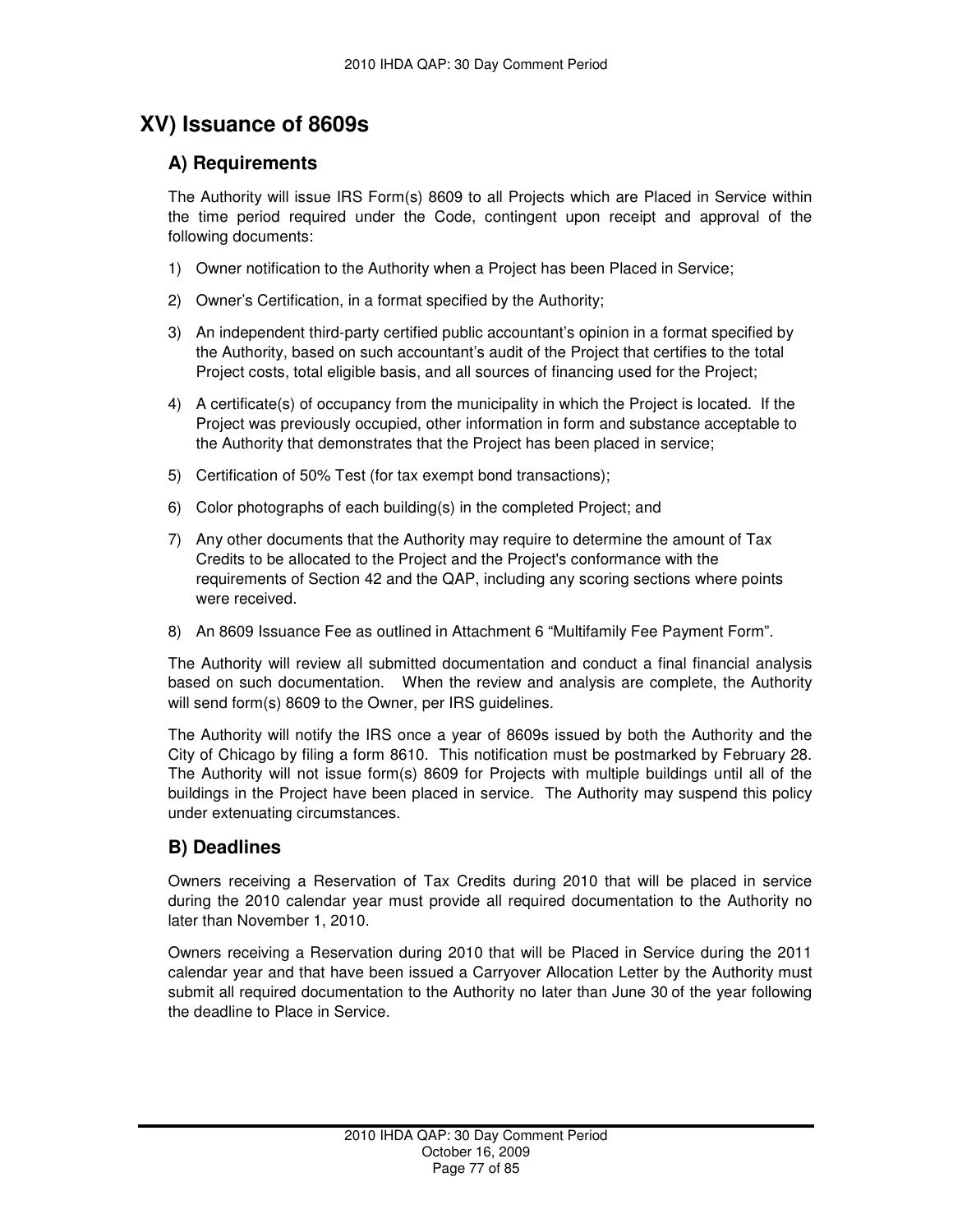## **C) Penalties**

#### **1) Late Fee**

Owners that do not meet the deadlines set forth above must pay a late fee. In addition, Owners must pay a supplementary fee for each month from the deadline date through the date on which the Authority receives all required documentation. The fee should be sent directly to the Authority's lockbox along with Attachment 6 "Multifamily Fee Payment Form".

All fees assessed by the Authority must be paid prior to Authority issuance of 8609s.

#### **2) Filing of Non-Agency Approved 8609 with the IRS**

If the Authority becomes aware that an Owner has filed an 8609 with the IRS in advance of the Owner's receipt of the Authority signed version of the approved 8609, or if the Owner electronically files an 8609 with the IRS which does not accurately reflect the information contained on the Authority-signed version of the approved 8609, the Authority will file an 8823 Notice of Non-Compliance with the IRS. This applies to Tax Credits issued by the Authority, suballocators, and in conjunction with tax-exempt bonds. In addition, Owners may also be penalized in future application rounds in the "Unacceptable Practices" scoring category.

### **D) Cannot Meet Placed in Service Deadline**

Prior to issuance of any form 8609(s), all Projects must be Placed in Service within the time period required under the Code.

If an Owner believes that a Project may not meet this requirement, the Owner must submit written documentation to the Authority demonstrating all of the following:

- Clear and convincing evidence of all efforts to meet the Placed in Service deadline;
- The specific circumstances causing the delay; and
- All attempted remedial measures taken by the Owner in order to mitigate the delay.

The Authority may, based upon documentation submitted by the Owner, make a determination that the failure to place such Project in service is due to circumstances beyond the Owner's control.

If the Authority makes such a determination, the Authority may revoke the Reservation without penalty to the Owner. In turn, the Project may also be given first priority for either a Reservation in the current year or a Forward Reservation for an Allocation in the following calendar year. Any such priority will be conditioned on a determination by the Authority that the Project continues to be desirable in terms of meeting the affordable housing needs of the State, and such other terms and conditions as the Authority determines appropriate under the circumstances. Any Reservation or Forward Reservation will be subject to all conditions of Reservations under Section XI, including reservation fee.

The Authority expects that Reservations and Forward Reservations under this subsection will be rare.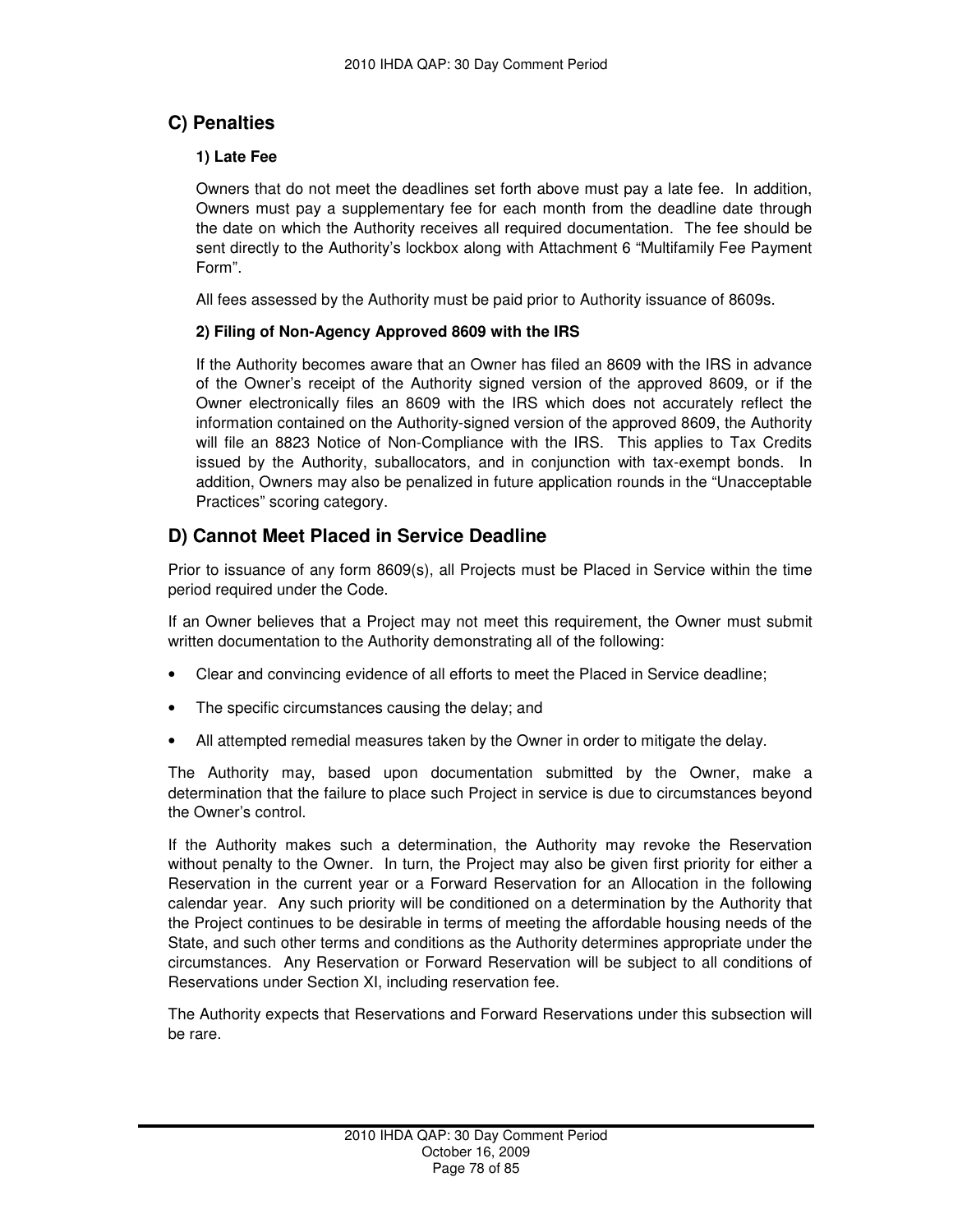## **E) Election of Tax Credit Rate**

The applicable percentage shall be nine percent (9%) for any non-federally-subsidized building, as defined in Section 42, which is placed in service after July 30, 2008 and before December 31, 2013.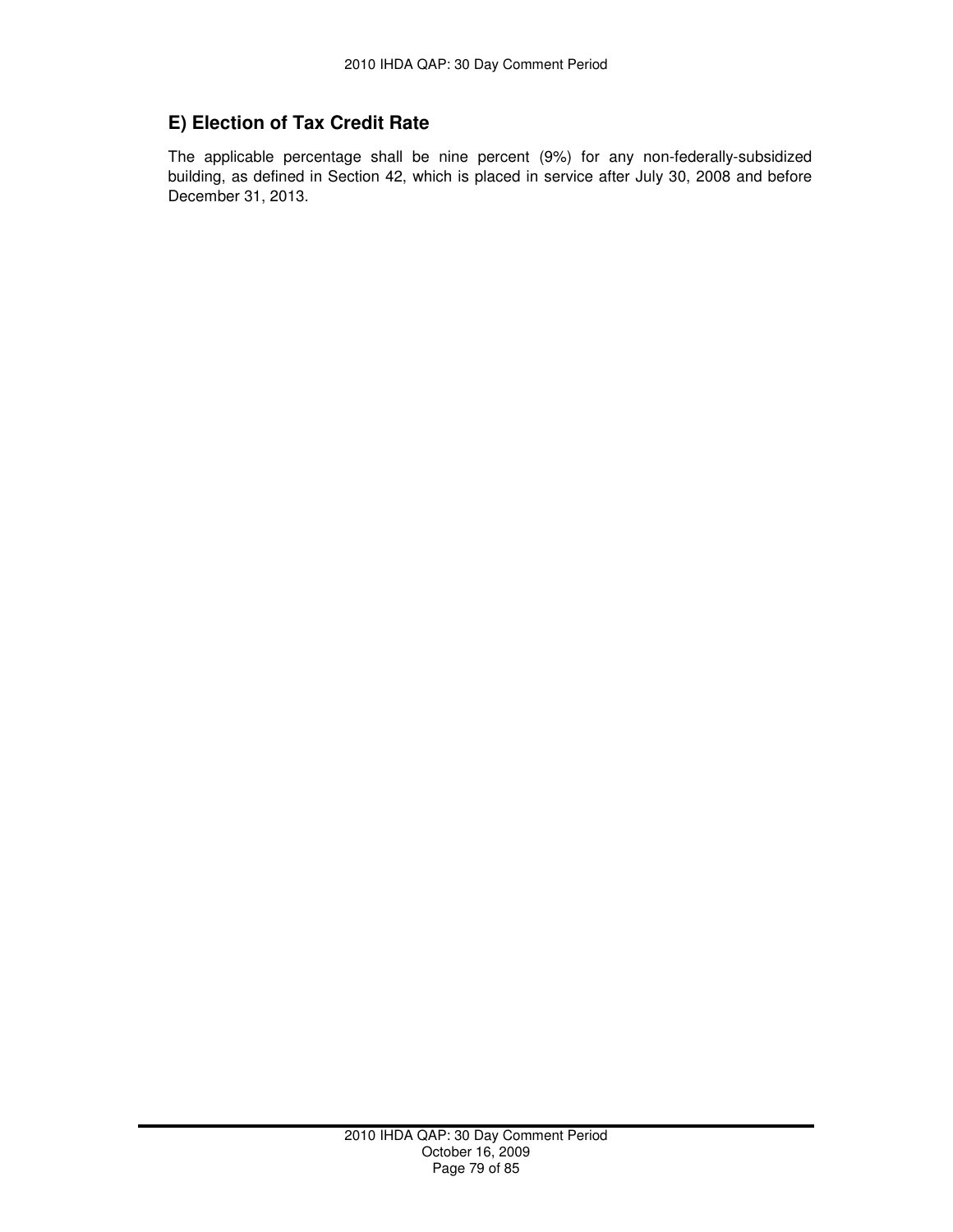## **XVI) Increase Requests**

## **A) Overview**

The Authority will review requests for an increase of a Project's Tax Credit Allocation on a case-by-case basis. The Authority will grant an increase only when such an increase is necessary to make a Project financially feasible, and then only in extenuating circumstances, which must be documented to the satisfaction of the Authority.

Generally, the Authority will provide an increase only for unforeseeable increases in the costs of the Project. If a request for an increase calls into question the accuracy of the Owner's original Application and documentation, or any related documentation subsequently submitted, the Authority reserves the right to modify or revoke the Project's Reservation or Allocation.

In determining a Project's qualification for an increase of Tax Credits, the Authority will closely examine the revised Project budget to ensure that additional Tax Credits are not used to cover increases in the developer fee. An Owner must defer a substantial portion of the Project's developer fee prior to requesting an increase. Except for unusual circumstances, the portion of the developer fee deferred at the time of the Board's initial approval of a Reservation will not be reduced, but may be increased.

If the Reservation Letter for the Project contains conditions, the Authority will not grant an increase until those conditions have been met to the Authority's satisfaction.

The Authority will approve only one (1) Tax Credit increase per Project.

#### **B) Timing**

The Authority will accept a request for an increase in Tax Credits at any time after the Authority has issued a Reservation Letter for the Project, but no later than the end of the calendar year during which the Project is or will be Placed in Service. Tax Credits cannot be allocated for any building in a Project that has been Placed in Service during a calendar year preceding the year in which the increase request is made.

#### **C) Required Submissions**

For increase requests, the Owner must submit all of the following:

- 1) An updated Application;
- 2) A narrative detailing the reasons for the request and identifying the additional cost items specifically;
- 3) A letter from an independent, third-party certified public accountant stating that he/she has reviewed the revised Project budget, which provides the amounts of the revised total eligible basis and total Project cost; and
- 4) The initial and most recent owner's and general contractor's sworn statements.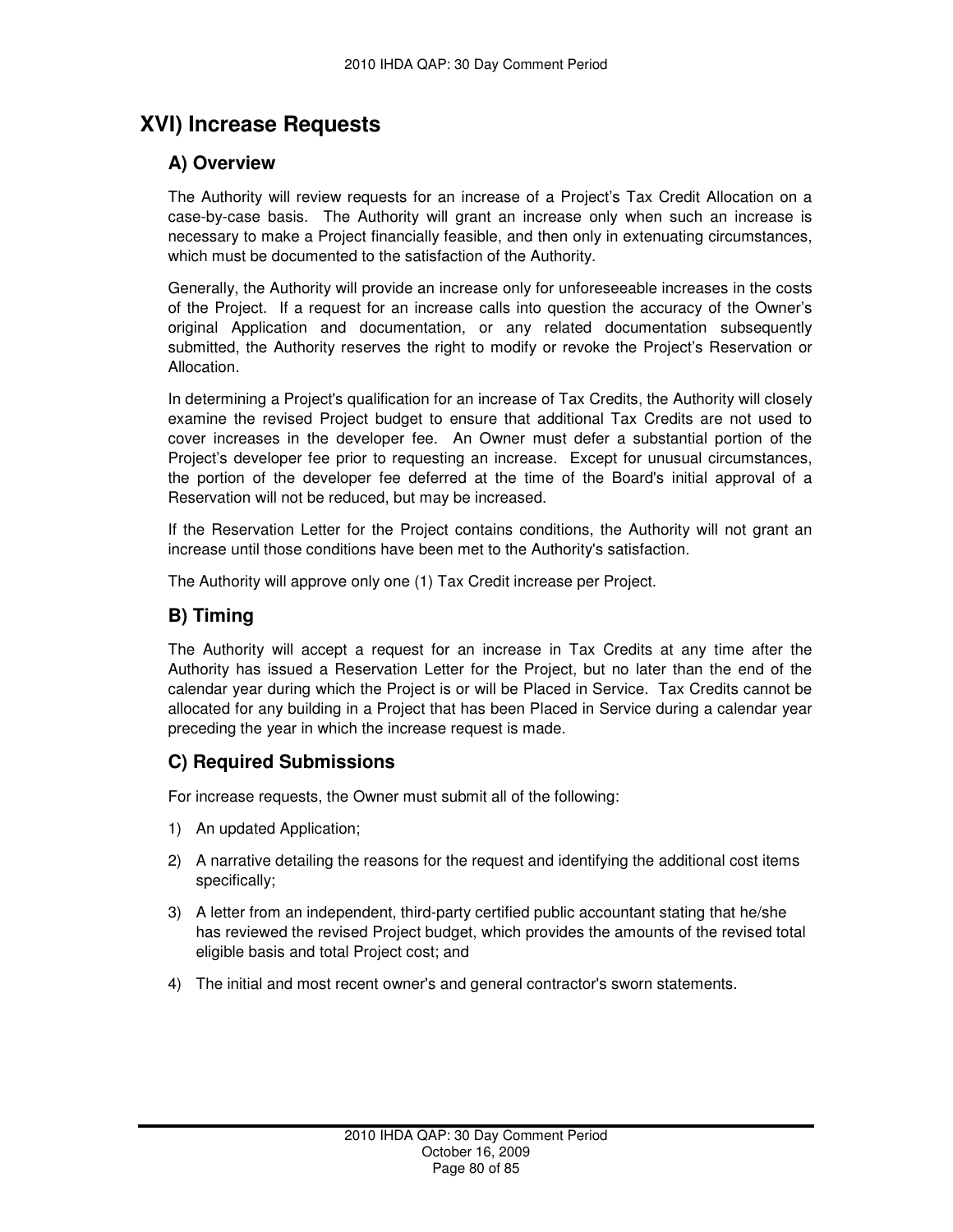## **XVII) 4% Determination Letter Requests**

Pursuant to Section 42 (h)(4), Projects to be financed with the proceeds of tax-exempt bonds are not required to receive a Reservation from the Authority Credit Ceiling. Rather, Owners of such Projects may apply to the Authority for a Determination Letter. The Application for a Determination Letter is exclusive of a request for an allocation of the Authority's volume cap.

### **A) Application Process and Fee**

The Authority will accept Applications for a Determination Letter for Projects to be financed with the proceeds of tax-exempt bonds, whether or not the Authority is the issuer of such bonds, at any time during calendar year 2010.

Owners requesting a Determination Letter from the Authority must submit to the Authority an applicable Application fee. The fee should be sent directly to the Authority's lockbox along with Attachment 6 "Multifamily Fee Payment Form".

### **B) Application Documentation**

Any Determination Letter request must be in compliance with Section 42 and all sections of this QAP with the exception of Section VII Preliminary Application, Section IX Scoring, Section XII Reservation Procedures, and Section XIII Carryover Allocation.

Owners requesting a Determination Letter from the Authority must submit to the Authority a complete Application with all required documentation (which includes, but is not limited to the following: Site and Market Study, Physical Needs Assessment, Phase I, and Relocation Plan).

The Authority will not begin processing any requests for a Determination Letter prior to the submission of a complete Application.

## **C) Determination Letter and Fee**

If the Authority determines that Project conforms to all the applicable sections of the QAP, the Authority will notify the Owner in a draft Determination Letter. The Determination Letter will outline the conditions that must be satisfied prior to execution of the Determination Letter including payment of the non-refundable determination fee of 1% of the estimated ten year Tax Credit amount. The non-refundable determination fee will be due within six (6) months of the draft Determination Letter and must be paid in full prior to the Authority's execution of a Determination Letter.

The fee should be sent directly to the Authority's lockbox along with Attachment 6 "Multifamily Fee Payment Form".

Executed Determination Letters will expire one (1) year from their date of issuance.

If a Project qualifies for additional Tax Credits above the amount in the Determination Letter, based on the final cost certification, the Owner must pay to the Authority an increase request fee and additional Determination Letter Fees as applicable.

#### **D) Issuance of 8609**

The Authority will issue form(s) 8609 for projects that qualify under Section 42(h)(4) of the Code once all of the conditions set forth in the Determination Letter have been met to the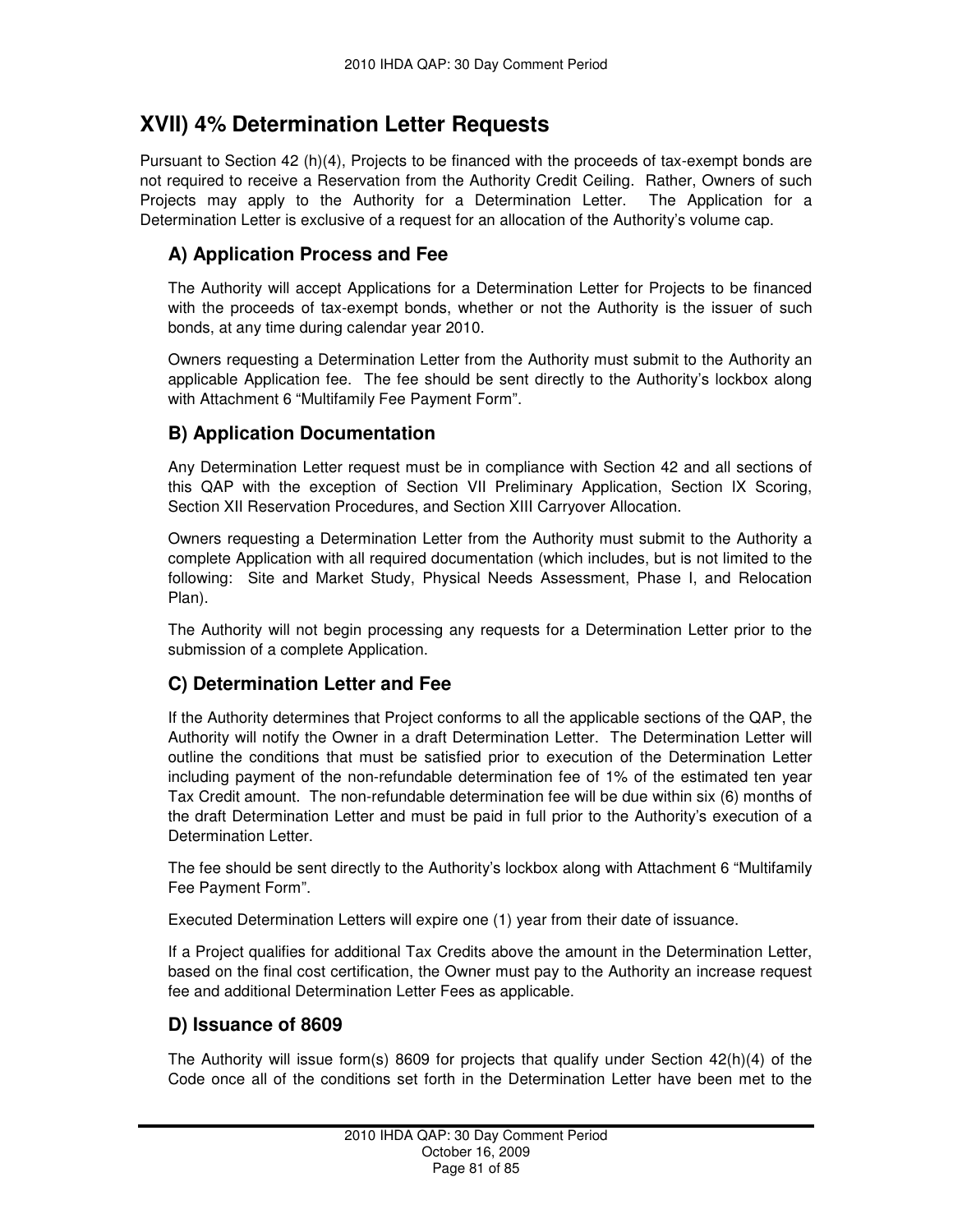satisfaction of the Authority including payment of the 8609 fee. See Attachment 6 "Multifamily Fee Payment Form".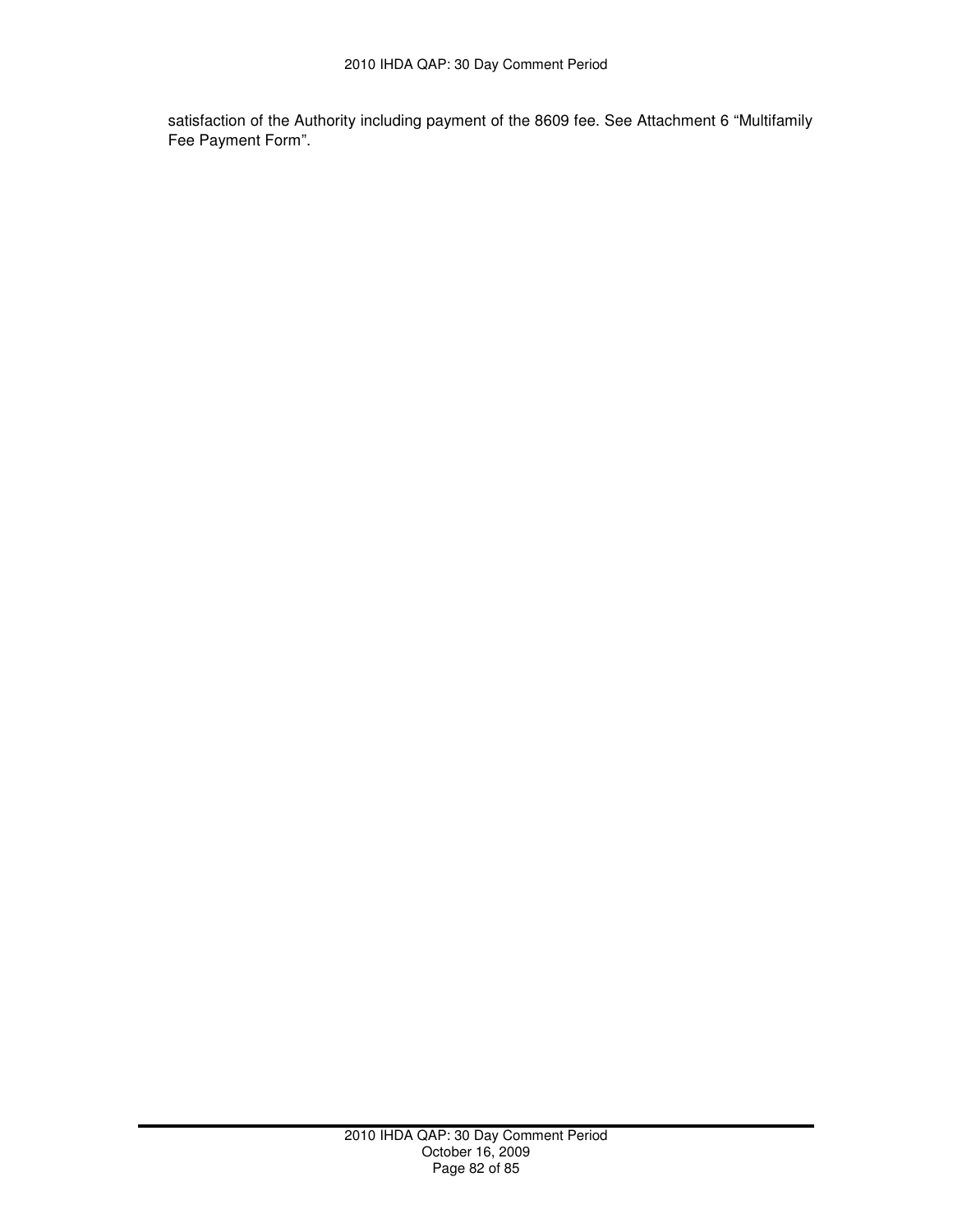# **XVIII) Compliance Monitoring Procedures**

## **A) Overview**

The monitoring and reporting requirements referenced in this section apply to all Projects, regardless of the date of Allocation of Tax Credits. The Authority's specific monitoring and reporting requirements are subject to change therefore, Owners are encouraged to contact the Authority regarding these issues when an Allocation is made.

Section  $42(m)(1)(B)$  requires that the Authority establish procedures for monitoring Projects for noncompliance with the provisions of Section 42 and report to the IRS any noncompliance found by the Authority. The Authority's obligation to monitor Projects for compliance with the requirements of Section 42 does not make the Authority liable for an Owner's noncompliance nor does the Authority's failure to discover any noncompliance excuse such noncompliance. Furthermore, the Authority makes no representations or warranties in connection with any written or oral advice given by its staff to an Owner regarding compliance with Section 42 and the applicable Treasury regulations, rulings and issuances. The IRS is responsible for the proper interpretation and application of such rules. The Authority's monitoring activities include, but are not limited to, the following:

- Review of the Owner's annual certification regarding compliance with Section 42 requirements;
- Review of the Owner's tenant certification/recertification forms, accompanied by supporting documentation; and
- Periodic review of the physical condition of the Project

## **B) Compliance Reference Guide**

The Authority's monitoring procedures and reporting requirements are set forth in greater detail in the "Low Income Housing Tax Credit Compliance Reference Guide," a copy of which is available on the Authority web site (www.ihda.org), and upon request. Please direct requests to: Technical Services Department, Illinois Housing Development Authority, 401 North Michigan Ave., Suite 700, Chicago, Illinois 60611, Phone 312.836.5239.

#### **C) Compliance with the Fair Housing Act**

Owners are advised that compliance with the Section 42 general public use requirement for Projects requires compliance with the Fair Housing Act. An Owner's failure to comply the Fair Housing Act will constitute noncompliance with the Section 42 general public use requirement and the Authority will report such noncompliance to the IRS.

## **D) Compliance Monitoring Fee**

The Authority charges an ongoing annual compliance monitoring fee associated with the compliance monitoring. The current monitoring fees are listed in Attachment 6 and are subject to change.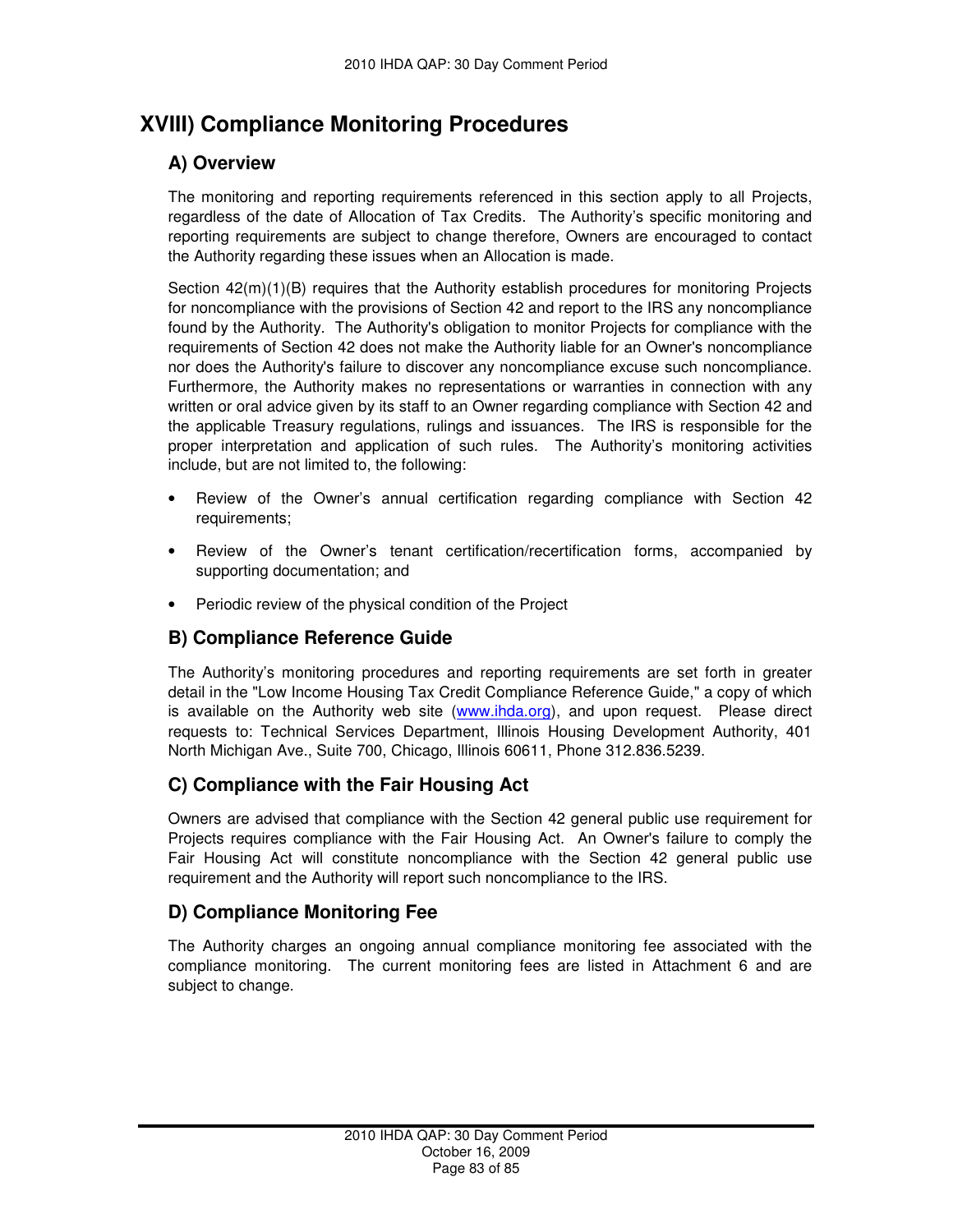## **XIX) Attachments**

- 1) Sample Calculation of Both Methods
- 2) Qualified Census Tracts
- 3) AHPAA Municipalities
- 4) Other Metro Municipalities
- 5) Application Checklist and Certification
- 6) Multifamily Fee Payment Form
- 7) Environmental Checklist
- 8) PHA Preference Certification
- 9) Local Consolidated Plan
- 10) Historic Preservation Checklist A
- 11) Historic Preservation Checklist B
- 12) Required Project Amenities Certification
- 13) Green Design Requirements Certification
- 14) Accessibility Certification
- 15) Cost Certification
- 16) Market Study for Small or Rehab Occupied
- 17) Market Study of SLF
- 18) Market Study Full
- 19) Affirmative Fair Housing Marketing Plan
- 20) Ownership Structure and Organizational Documents Checklist
- 21) Owner Development Experience Certification
- 22) GC Development Experience Certification
- 23) Property Manager Experience Certification
- 24) Consultant Development Experience Certification
- 25) Architect Development Experience Certification
- 26) Organizational Chart
- 27) IRS Form 8821
- 28) Reference Form
- 29) Release Form